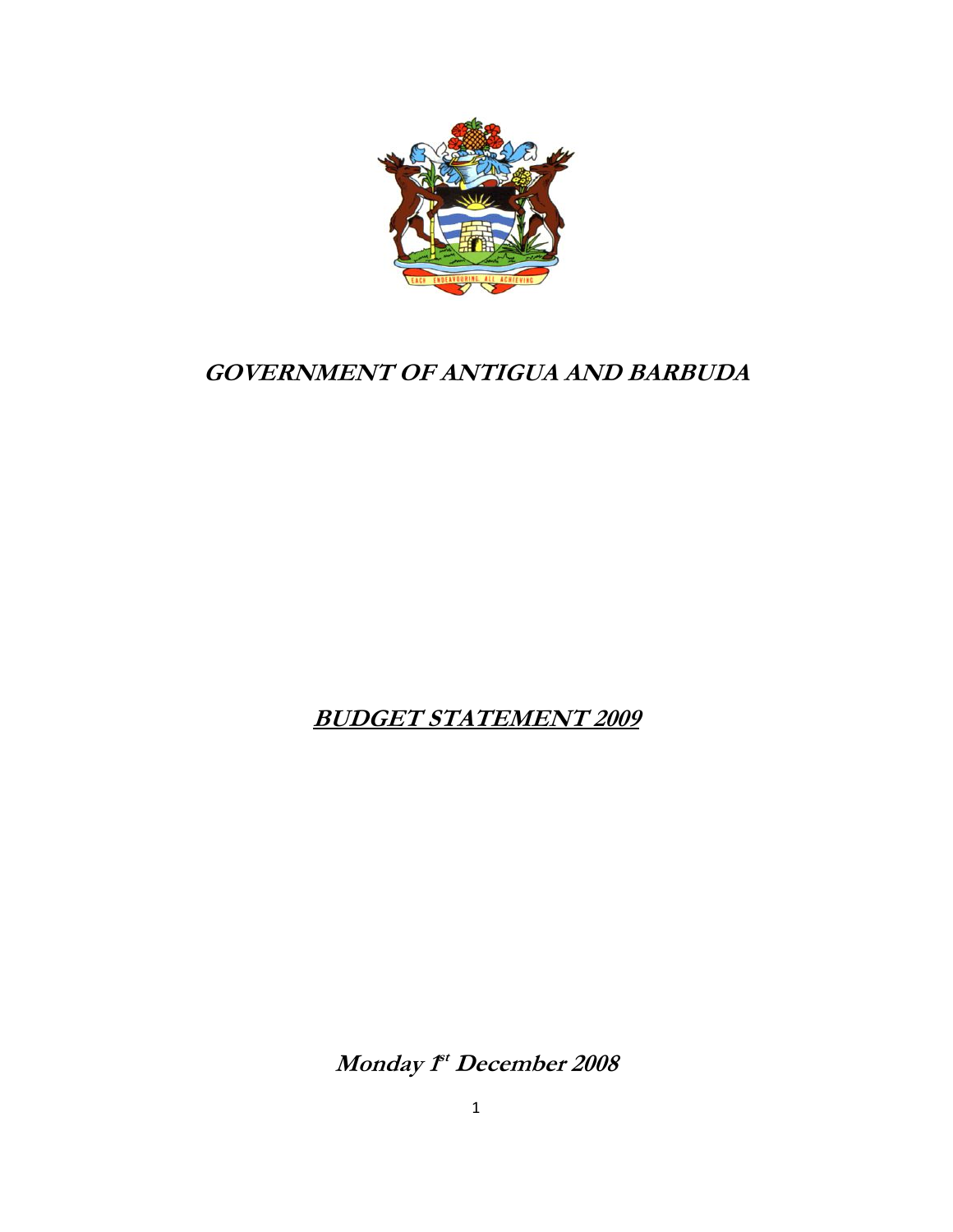## **INTRODUCTION**

#### **Madam Speaker:**

Since I presented to this Honourable House and to the citizens and residents of our fair Antigua and Barbuda the 2008 Budget Estimates, much has changed in our world. In some instances, change in advanced and some emerging economies has been so rapid and so frightening that many a time their responses were akin to those of the proverbial deer on a moonless night, caught in the glare of the headlights of a fast approaching automobile: paralysis and panic.

Sentimentally remembered are the days, when in 1999, a barrel of oil was US\$16. By July 2007, observers were contemplating the unthinkable: crude at US\$100 per barrel. By July 2008, oil had peaked at US\$147 per barrel. Even though, as we speak, the price of a barrel of oil has returned to below US\$60, the nightmares of having been swept away by some horrible tidal wave of crude – of being powerless, of being defenseless – persist. At the level of the household, energy costs and the cost of gasoline at the pump consume an already alarming proportion of family budgets. At the macro level, the cost of production threatens the viability of industries whilst the cost of air travel undermines the sustainability of tourism based economies.

Madam Speaker, not to be outdone by the price of oil, the price of food, like a Bird – or rather as a butterfly – caught in an upward draft, seemed to have taken on an extra pair of wings, soaring to unheard of heights. The effects were as far reaching, as they were immediate, gaining instantaneous attention at all levels: from the multilateral to the local. Staple commodities such as bread, milk, eggs and flour were disappearing from many breakfast and dinner tables as the cost of these items slipped beyond the paychecks of ordinary folk. The fastest increase in food prices since the 1990's has also witnessed a significant increase in the number of indigent and a heightened threat to the livelihoods and nutritional intake of poor people around the world.

The global financial crisis, Madam Speaker, has also left its wounds and its scars. If ever there was any doubt as to how interwoven and interconnected High Street in St. John's, Wall Street in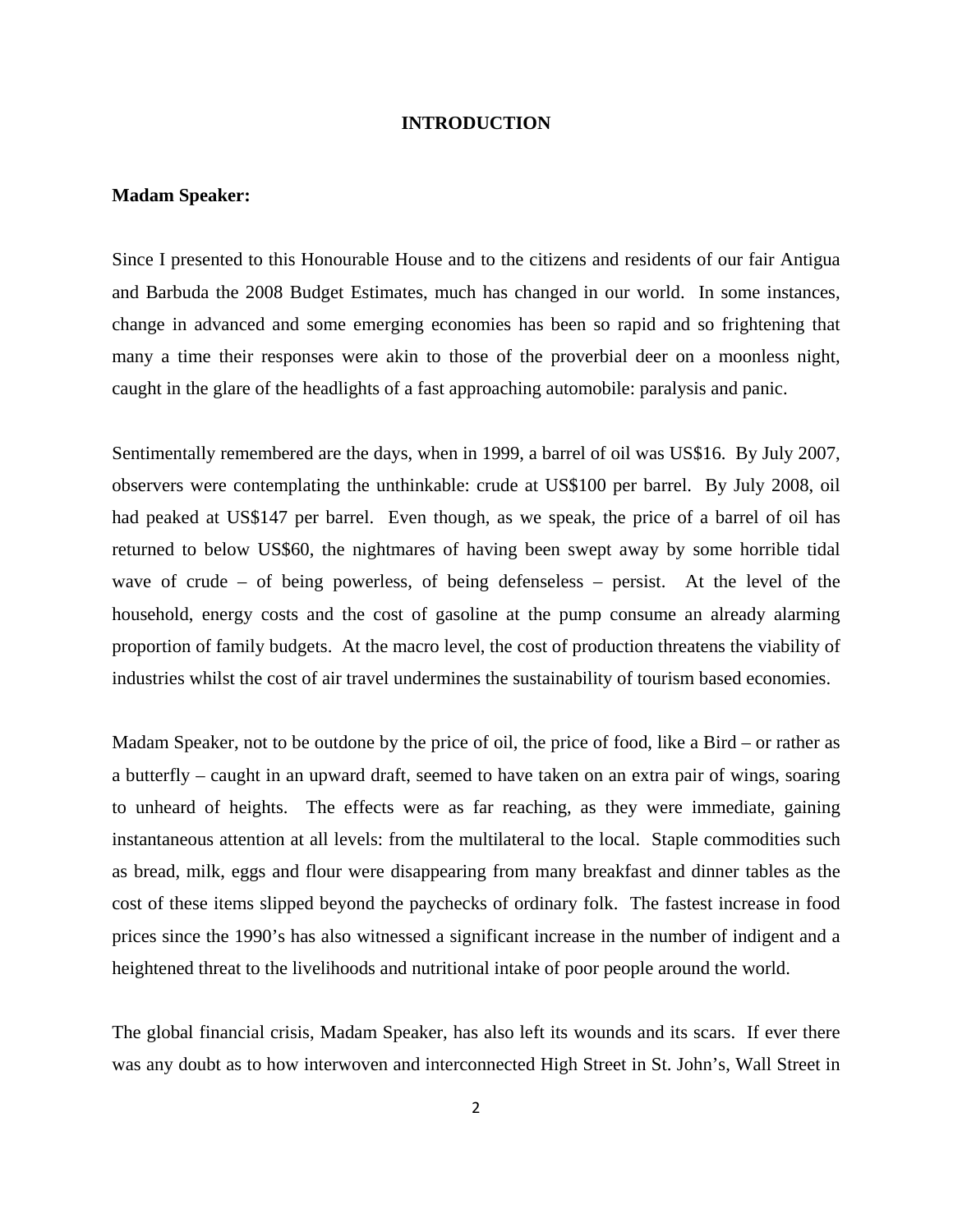Manhattan and Threadneedle Street in London are, all reservations in this regard should be laid to rest. We are all feeling the contagious effects of, arguably, the worst economic conditions in the United States of America, since its Great Depression of the 1920's and 1930's. Many noted commentators and economists are of the view that the United States, the world's biggest economy and Antigua and Barbuda's largest trading partner, is already in a recession. It has been officially released that Japan, the world's second largest economy is in a recession. Authorities in Germany, Europe's biggest economy, have indicated that its economy has shrunk, as have those in the United Kingdom, Antigua and Barbuda's most important trading partner in Europe. High Street, Wall Street and Threadneedle Street, Madam Speaker, intersect at the same junction.

As a result of the global financial and economic crises, there has also been a seismic shift on the geopolitical landscape. As the economies of members of the Group of 7 recede, the Group of 20, which includes countries like China, Brazil and India, is emerging as a more important forum for addressing the world's economic challenges. It is now more fully recognized that answers to many of the world's economic and financial conundrums, are not to be found exclusively in a club of seven or eight countries, but rather in a broader gathering which takes into consideration the peculiarities of developed economies as well as economies in transition.

The global events and circumstances referenced above, Madam Speaker, though daunting, have not overwhelmed us, for the Ship of State is being navigated by a steady and experienced pair of hands. When in 2004, the citizens and residents of Antigua and Barbuda closed the door on an era of *A*mateurism, *L*ip-service and *P*artisanship, they also chose a forward path of *U*nity, *P*atriotism and *P*artnership: Unity, because in March 2004, they united against a lack of transparency and a lack of accountability in Government and united in favour of a new dispensation of sound economic management and a colour-blind system of Justice; Patriotism and Partnership, because the new Administration was and still remains devoted to leading a national effort - each endeavouring, all achieving - to reclaim Antigua and Barbuda's Golden Age. The considered and measured policy responses of this United Progressive Party (UPP) Administration have inspired in Antiguans and Barbudans a sense of confidence in themselves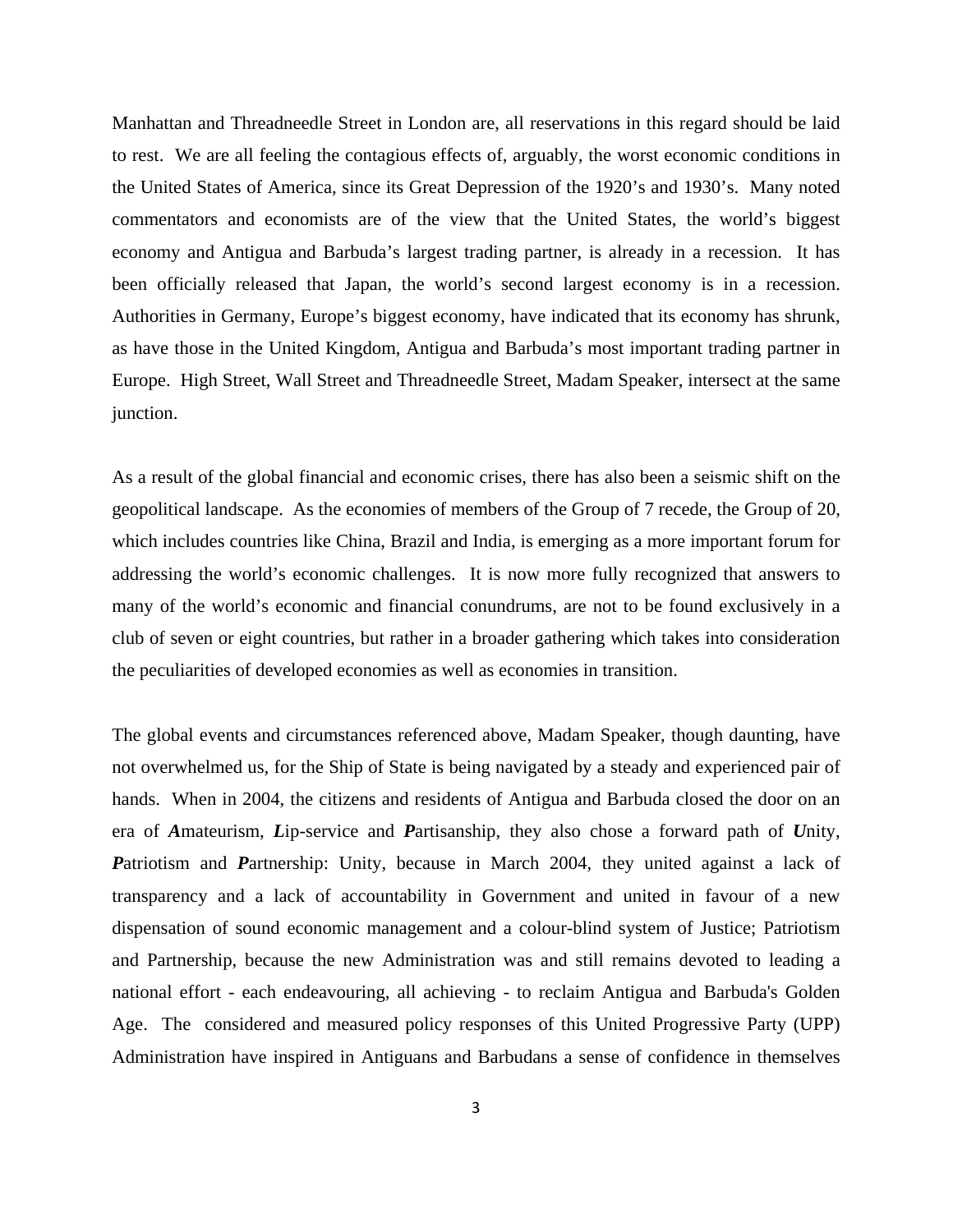and about the future - a belief that they have within themselves the intelligence, the determination and the requisite tools to negotiate the forward path which they had chosen for themselves and for their children in March 2004.

Therefore, Madam Speaker, whilst much has changed about our world, the aspirations and expectations of our people and in particular the citizens and residents of Antigua and Barbuda, fundamentally have not changed. This fact was evident as the Ministry of Finance, in preparing for the 2009 Budget, canvassed the views of a number of stakeholders. Coming out of these consultations, it became clear that in spite of the menace of economic tsunamis which threaten to submerge us, we must respond by equipping ourselves to, not only neutralize these threats, but to have the upper hand once the waves would have receded. Good health, a sound and relevant education, a thriving agricultural sector, effective social safety nets for the vulnerable and user friendly and effective public sector institutions remain priorities for the majority of citizens and residents.

# **Madam Speaker:**

Having chosen that path some four and a half years ago, the citizens of this nation have been carried forward on a wave of social and economic expansion that could only have been achieved with the brilliant yellow and the comforting blue of the United Progressive Party. With the UPP Government, Antigua and Barbuda has been securely positioned in the luxury compartment of our express train to economic growth and stability and peace and prosperity for all. It is with this immovable fact in mind that I present this year's Budget under the theme **"Right Track – Right Direction."** 

Before I proceed, Madam Speaker, I wish to thank the members of my Budget team for their continued hard work and dedication to the vision of seeing this magnificent land of ours attain its highest potential. Budget 2009 could not have been possible without their phenomenal efforts. The members of my Budget team include: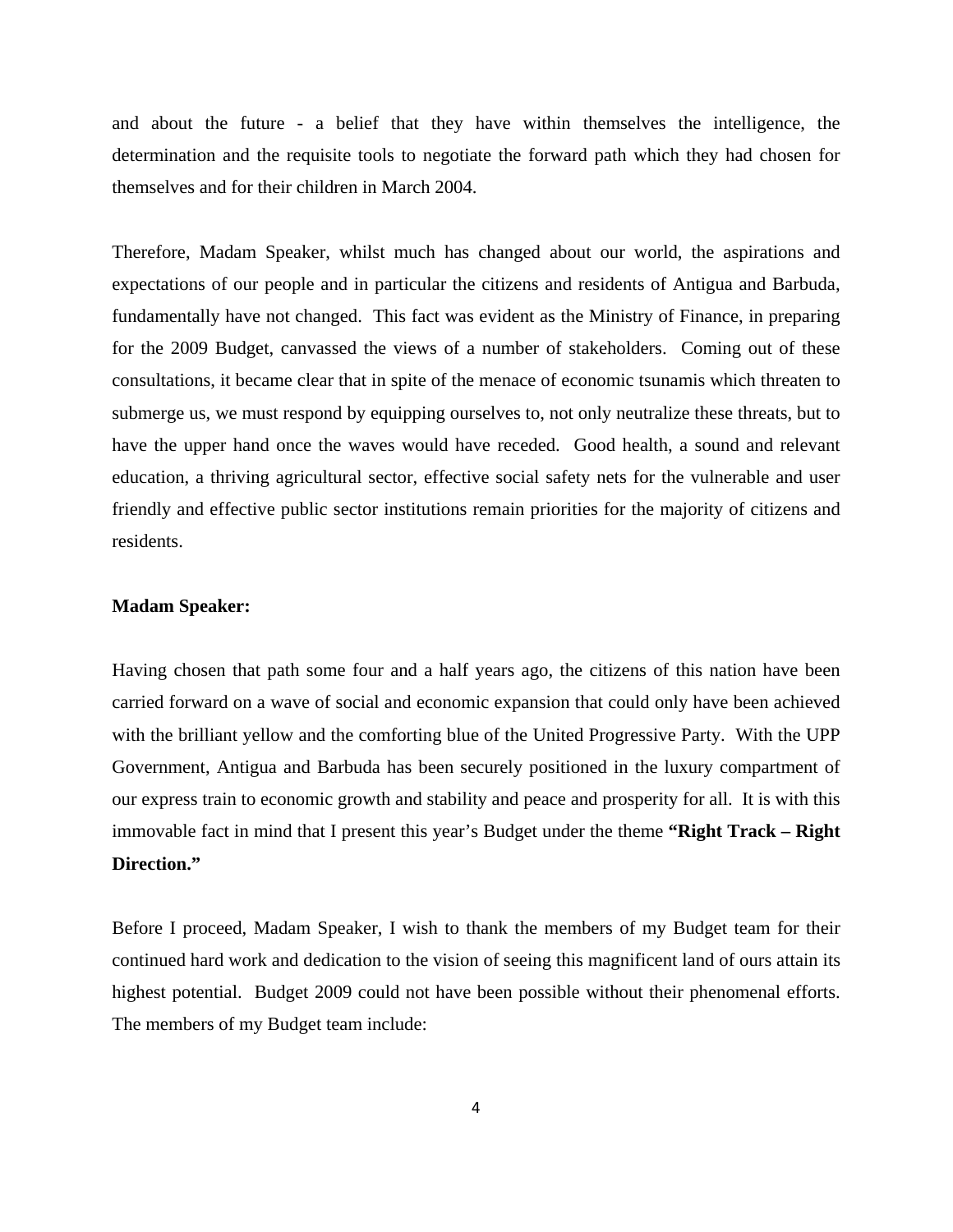- Senator the Honourable Lenworth Johnson Parliamentary Secretary in the Ministry of Finance and the Economy
- Mr. Whitfield Harris Jr. Financial Secretary
- Mr. Dean Evanson Deputy Financial Secretary
- Mr. David Matthias Budget Director, Mrs. Carolyn Charles-Tonge, Deputy Budget Director, Mr. Ralph Warner, Senior Finance and Statistics Officer, and other members of the Budget Office Staff
- Mr. Kevin Silston Macroeconomic Adviser;
- Ms. Yolanda Goodwin Director of Economic Policy and Planning and members of the PSIP team;
- Ms. Rasona Davis Coordinator of Economic Policy and Planning; and
- Mrs. Nadia Spencer-Henry Debt Management Adviser.

Madam Speaker, I would also like to express my Government's appreciation for all of the assistance received from the Eastern Caribbean Central Bank (ECCB), the Caribbean Development Bank (CDB) and from the Caribbean Regional Technical Assistance Centre (CARTAC). These institutions have remained true partners with the Government of Antigua and Barbuda in its capacity building endeavours. In addition, the Government wishes to thank the many friendly Governments within the region and beyond for their continued support. Specifically, we thank the Peoples Republic of China, the Republic of Cuba, the Bolivarian Republic of Venezuela, the Republic of Trinidad and Tobago, the Government of Jamaica, the United States of America, Canada and the European Union.

Last, but by no means least, Madam Speaker, I would like to record my thanks to the many individuals and organizations who met with me and with the staff of the Ministry of Finance and the Economy, and who offered their perspectives on Budget 2009. We listened keenly and were impressed with their understanding of the pressing economic and social issues. The Ministry of Finance and the Economy is also thankful for their compliments and their encouragement.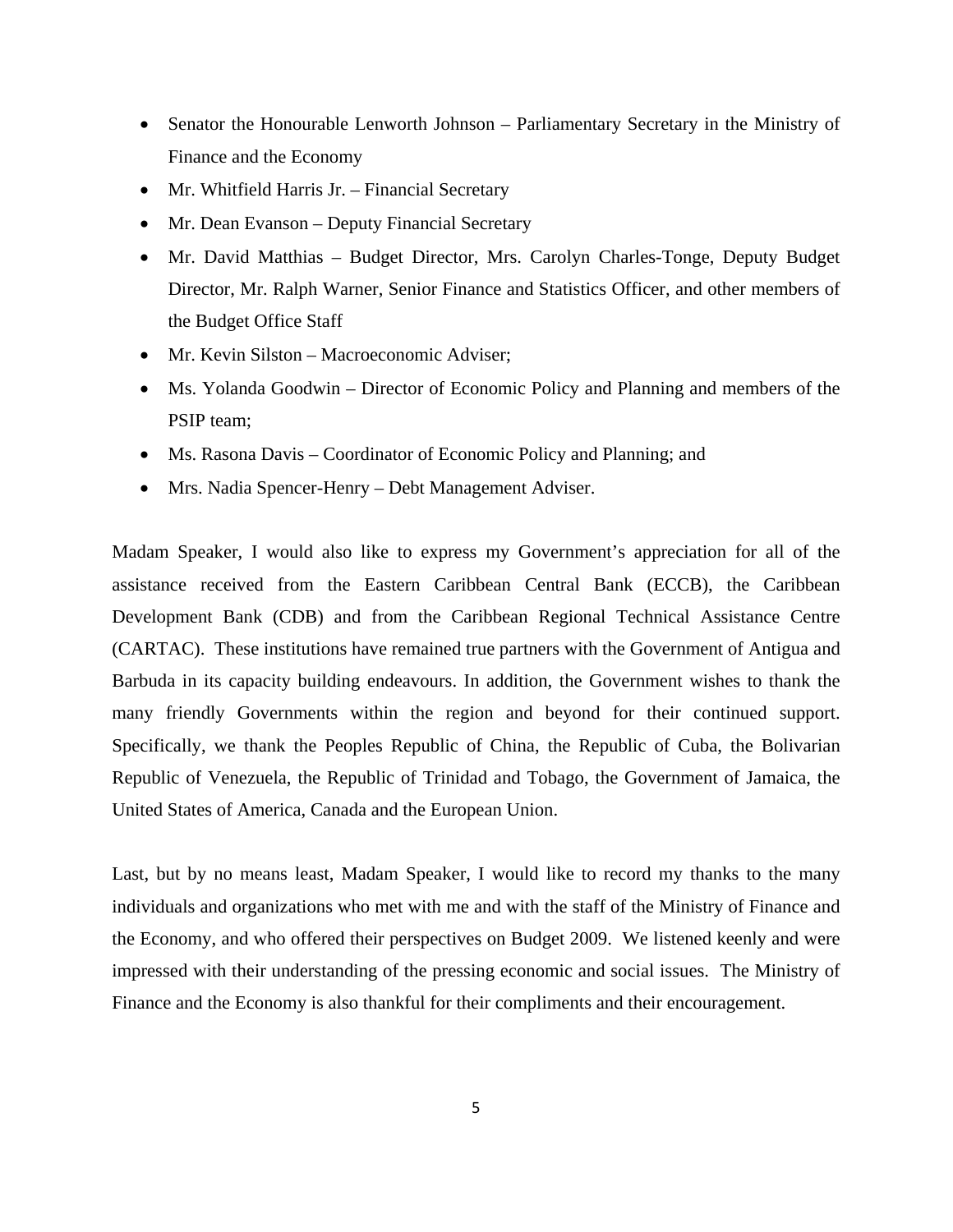Madam Speaker, in Budget 2008, I set out to break my tradition of delivering relatively lengthy Budget speeches. I am guessing that based on the response at the end of last year's presentation, it would be appreciated if I continued this break with tradition and delivered to this Honourable House an executive summary of the actual Budget Statement.

As was the case in 2008, the full text of the Budget Statement will be available online immediately following this presentation for the leisure reading of all.

#### **WORLD ECONOMIC TRENDS**

Prospects for the global economy have dimmed over the past year. Global economic activity has slowed significantly during 2008, amidst a deepening international financial crisis affecting the advanced economies, the lacklustre growth of the emerging economies and the global rise in commodity prices.

In January 2008, oil prices surpassed US\$100 per barrel for the first time, reaching as high as US\$147 per barrel by July. The price of sulphuric acid, an important chemical commodity used in bioethanol, steel and copper production increased six-fold before it began to fall. For the second half of the year the price of a number of commodities, including fuel, started to fall sharply on wide speculation of a world recession.

The financial crisis, which first revealed itself in the U.S. subprime mortgage market in August 2007, has deepened further in the past six months, manifesting itself as a global phenomenon by September 2008. The result has been the failure of a number of prominent financial institutions and declines in the value of stock indices around the world. Global trade has also been affected, as businesses have found it increasingly difficult to secure letters of credit for export arrangements.

By February 2008, global inflation, led by rising prices in oil and commodity prices, had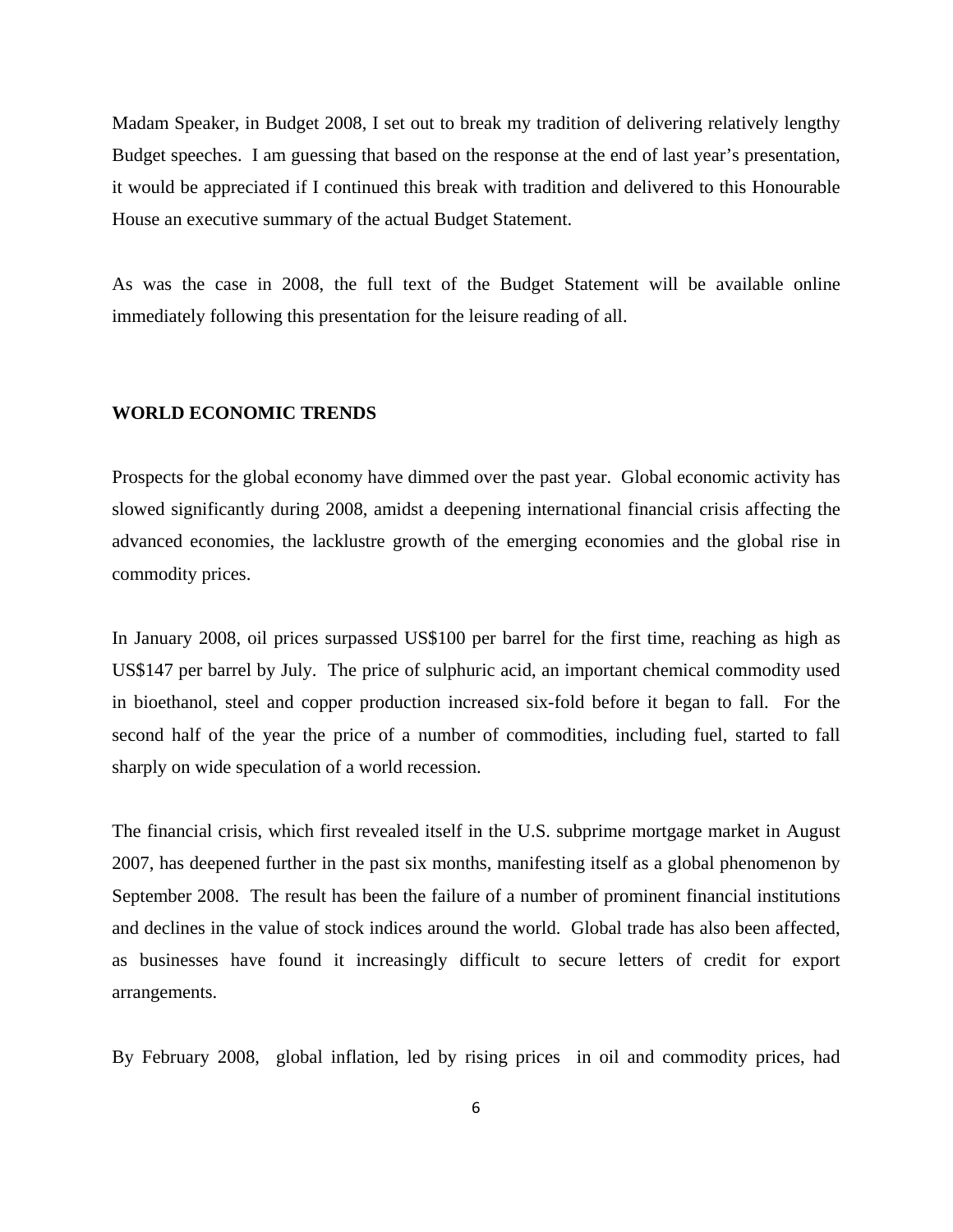climbed to historic levels. Amongst reasons cited for the rise in prices of oil and non-oil commodities are the easing of monetary policy in some of the world's largest economies as a policy response to tightening economic conditions, the escalation in the demand from rapidly growing countries like China and India, and lower levels of food production as increasingly more agricultural land was being used for alternative purposes.

World unemployment is also a concern as the International Labour Organization (ILO) reports that at least 20 million jobs would have been lost by the end of 2009. The sectors likely to be most affected are Construction, Financial Services and Automobile Manufacturing.

The IMF has reported in its global economic outlook published in October 2008, that on average, global growth is expected to moderate from 5.0 percent in 2007 to 3.9 percent in 2008. Further economic slowdown is forecasted for 2009 at 3.0 percent, which would be the slowest rate of growth since 2002. A number of the advanced economies are already in the throes of recession with recovery not anticipated before late 2009. Even then, the anticipated recovery may be exceptionally gradual by past standards. Growth in most emerging and developing economies would be trending below average and the effects of the global financial crisis may linger for sometime. Furthermore, additional credit write-downs are very likely as the global economy decelerates. In these circumstances, financial institutions' ability to raise new capital, as well as their appetites to extend new credit, could remain constrained for the foreseeable future.

The United States has been at the centre of the intensifying global financial storm . The symptoms of a declining housing market, high oil prices, low private savings, large budget and current account deficits and low consumer spending are indicative of a U.S. economy that is possibly in recession.

The latest data as reported by the IMF in October 2008, suggest that GDP rose by 2.8 percent at an annualized rate in the second quarter, as net exports and tax rebate checks buoyed consumption and outweighed the drag from financial turmoil, a continuing downturn in the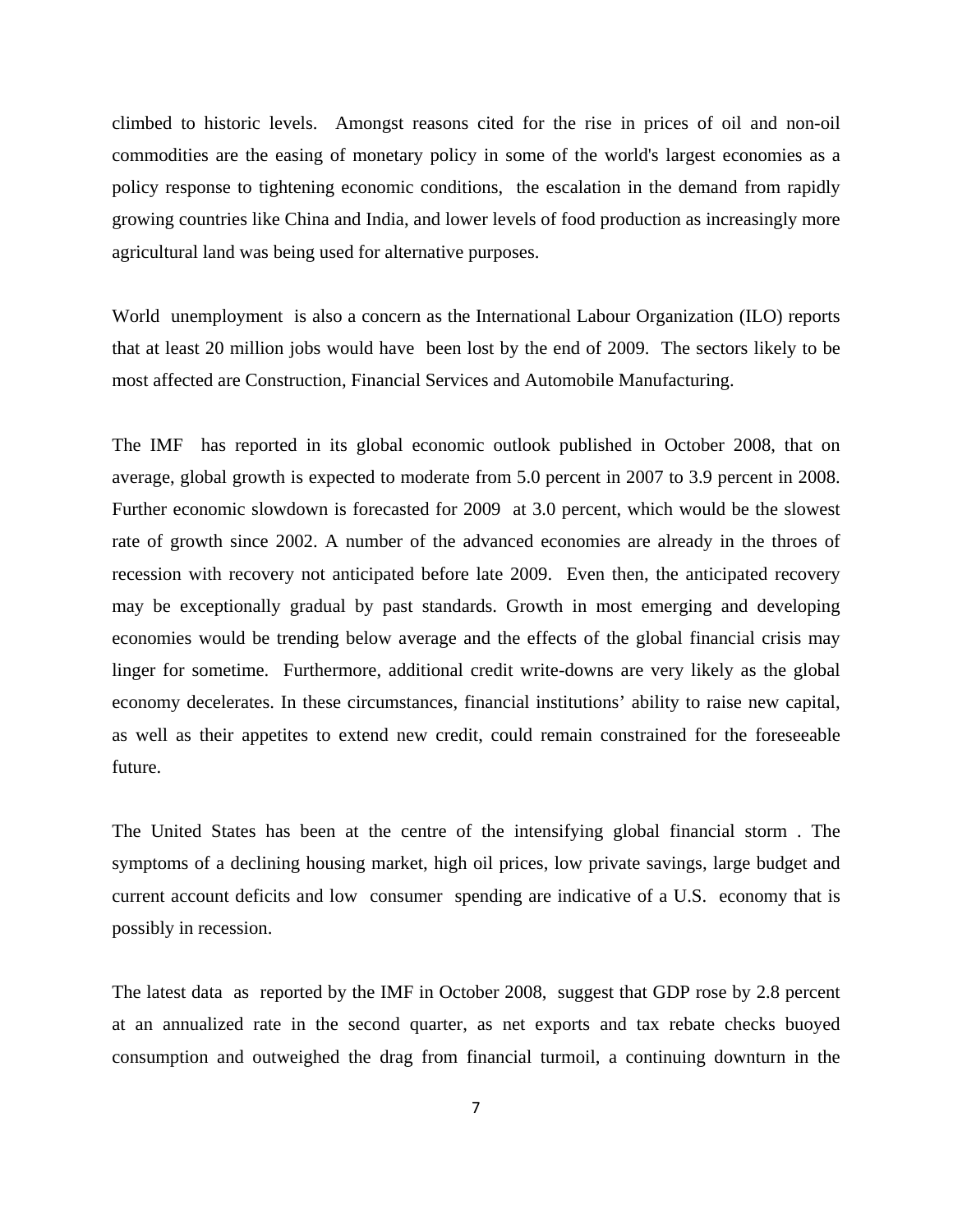housing market, and high commodity prices. However, on average, the most recent three quarters recorded a lethargic 1.25 percent rate of expansion. Additionally, available data for the third quarter suggests that a further slow down is likely, and leading economic indicators, such as business and consumer confidence indices, and the growing evidence of the negative impact on credit of recent financial market disruptions, suggest that the economy is likely to contract in the current quarter and into early 2009. On a year by year basis , growth is projected to moderate from 2 percent in 2007 to 1.6 percent in 2008 and 0.1 percent in 2009

With respect to inflation, the Consumer Price Index (CPI) Compound Annual Rate for three (3) months ended October 2008, recorded an increase of 4.4 percent for all items. For food and energy respectively, the recorded rates were 5.8 percent and -43.1 percent. For all items minus food and energy the rate was a positive 1.1 percent. Given the recent retreat in international oil prices, consumer price indices are expected to continue their downward trend.

In Canada, economic activity has slowed sharply since mid 2007 and growth is projected to decline from 2.7 percent in 2007 to 0.7 percent in 2008 before increasing to 1.0 percent in 2009. Canada's consumer price index fell to 2.6 percent over a twelve month period ending October 2008, down from 3.4 percent as at a similar period ending September 2008. As a matter of monetary policy the Bank of Canada attempts to control inflation between 1 percent and 3 percent with 2 percent as its target. Canada's strong regulatory environment has left it's financial sector relatively unscathed from the global financial fallout, although the impact is being felt in the real sectors of the economy.

 In Western Europe, while oil and food price hikes are undercutting real disposable incomes, financial conditions are tightening quickly. European banks are struggling with a confluence of adverse shocks. They have been exposed to losses on their holdings of US mortgage- related assets and overall deteriorating credit quality since 2007. Concerns about liquidity have broadened into concerns about solvency. Confidence in the sector has weakened and highly leveraged banks are struggling to maintain funding in the face of rising creditor concerns about balance sheet risk. The baseline projection thus envisages a significant slowdown in activity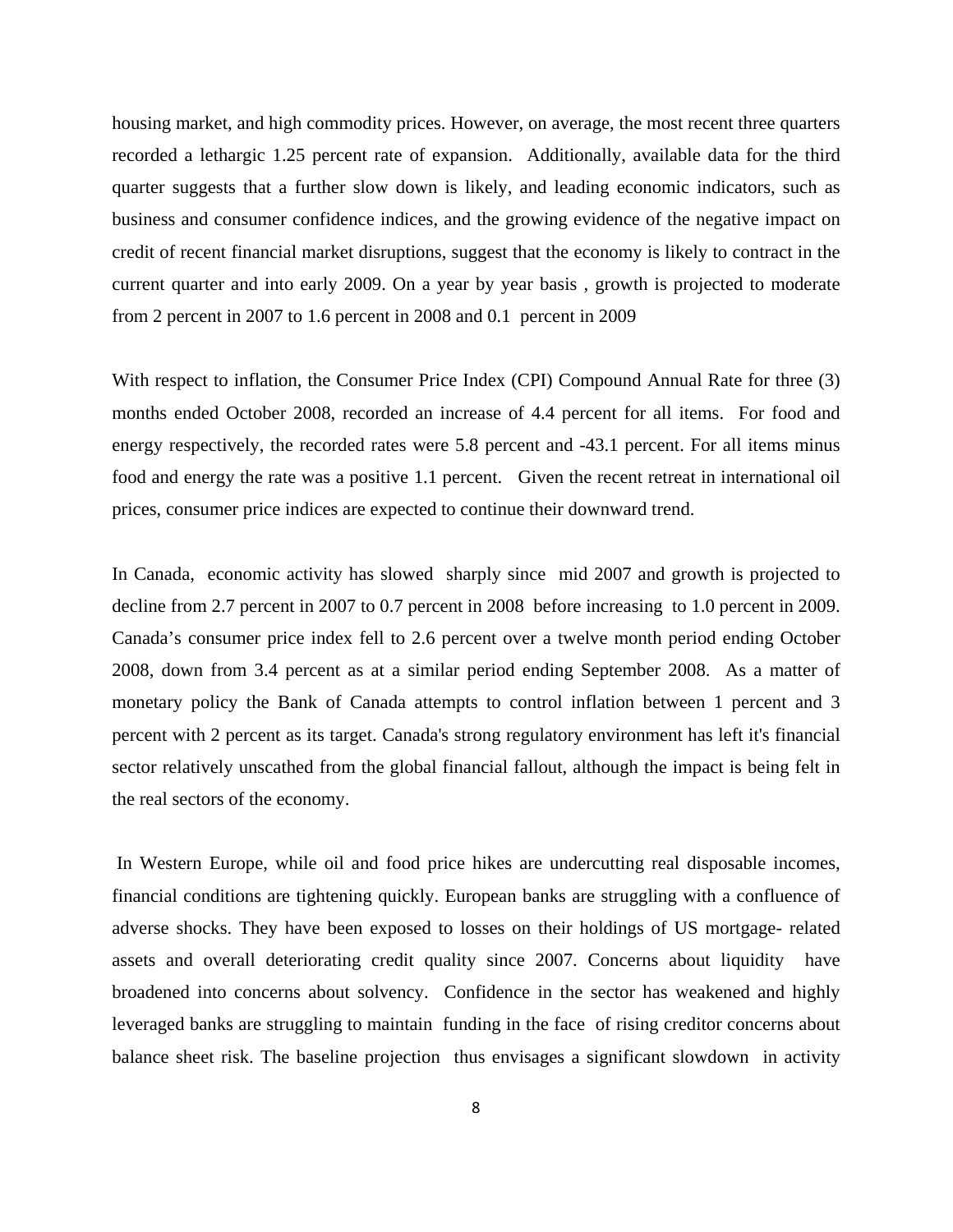across Western Europe followed by a very gradual recovery beginning in the first half of 2009. Euro area growth is expected to moderate from 2.6 percent in 2007 to 1.3 percent and 0.2 percent respectively in 2008 and 2009 before returning to 1.4 percent in 2010. In the United Kingdom real GDP growth would fall from 3 percent in 2007 to 1.0 percent in 2008 and activity would contract by 0.1 percent in 2009 then accelerate to 2.2 percent in 2010.

Although growth in Japan held up well through the first quarter, rising commodity prices and weakening external demand have started to weigh on economic activity. In the second quarter of 2008, the economy contracted by 3.0 percent at the annualized rate, and growth over the past four quarters was below 1.0 percent. The recent decline was led by a reduction in private consumption and in fixed investment while the contribution from net export fell to zero. Leading economic indicators point to a further weakening of the Japanese economy. Slowing external demand from the US and Western Europe, rising input costs and diminishing profit expectations are weighing on corporate investment plans. At the same time consumer confidence remains low due to high food and fuel prices and weakening wage prospects. Although financial conditions have tightened to a lesser extent than in other countries in the region, the stock markets have fallen sharply, driven by concerns about weaker growth forecasts. Inflation has risen well above the 2007 level to above 2.0 percent owing to higher food and fuel prices. The outlook for Japan envisages that growth in 2008 and 2009 will be well below 1.0 percent.

The economic cycle in emerging Asia started its downturn in early 2008 in response to slowing demands from advanced countries and growing strains in regional financial markets. Growth in China eased to 10.5 percent in the first half of 2008 from 12.0 percent in 2007 partly because of slowing exports.

In India growth in the second quarter of 2008 declined to approximately 8.0 percent owing to weakening investment trends, but was bouyed by private consumption and export growth.

In the newly industrialised Asian economies and the Association for South East Asian Nation economies, activity has also been decelerating. Domestic prices have started to weigh on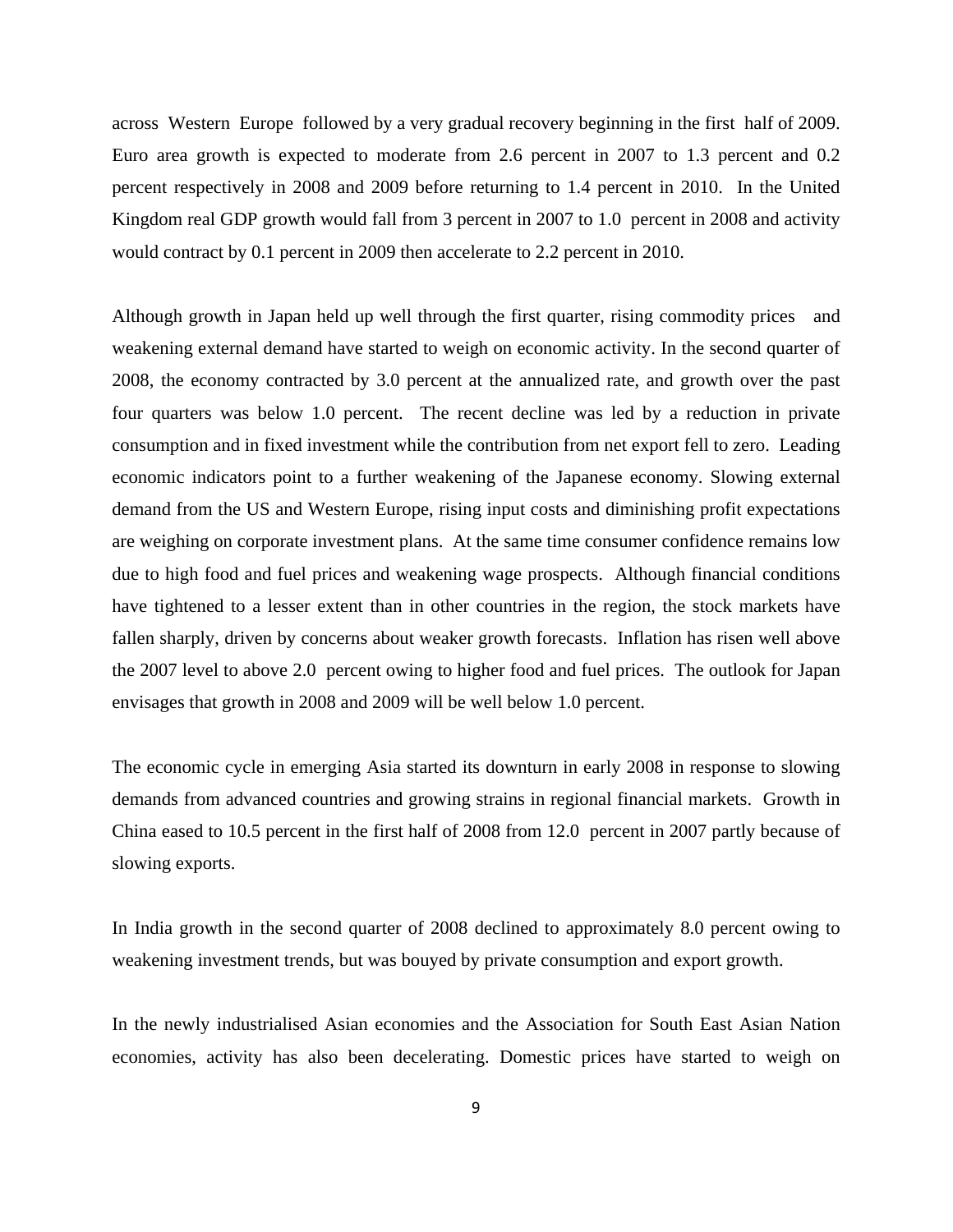consumption, while declining profit margins and weakening demand have dampened production.

The developments in the economy over the past several months have demonstrated the extent of the linkages among the economies of the world. These linkages are an indication of the impact of globalisation and trade liberalisation for all economies – whether large or small. Antigua and Barbuda has a long history in respect of its integration in the world economy. Currently, our nation along with its counterpart CARIFORUM countries having signed the Economic Partnership Agreement (EPA) between CARIFORUM and the European Union (EU) in Barbados on the  $15<sup>th</sup>$  October 2008, must deal with further amalgamation into the global economy. The EPA is a trade and development Agreement that has been structured to contribute to increased trade and development in CARIFORUM Member states like Antigua and Barbuda through, among other things, development assistance in capacity building in response to commitments.

Implementation of its obligations under this EPA will require significant effort on the part of Antigua and Barbuda. As such, the relevant mechanisms are necessary to ensure Antigua and Barbuda is able to meet these obligations and to benefit from the opportunities presented with the EPA. It is critical that these mechanisms focus on public dissemination and articulation of the contents of the EPA and ensure that the capacity of the public and the private sector and civil society stakeholders are enhanced to engage and exploit the Agreement.

While these issues with respect to the EPAs are being addressed, Antigua and Barbuda continues to benefit from EU resources through it  $9<sup>th</sup>$  Economic Development Fund (EDF). Specifically, we received financial assistance which has been allocated for strengthening technical and vocational education and upgrading facilities at the Antigua State College. Currently, an EU consultant is working with the Ministry of Finance and the National Authorization Office (NAO) to develop a programme for the  $10^{th}$  EDF support to Antigua and Barbuda.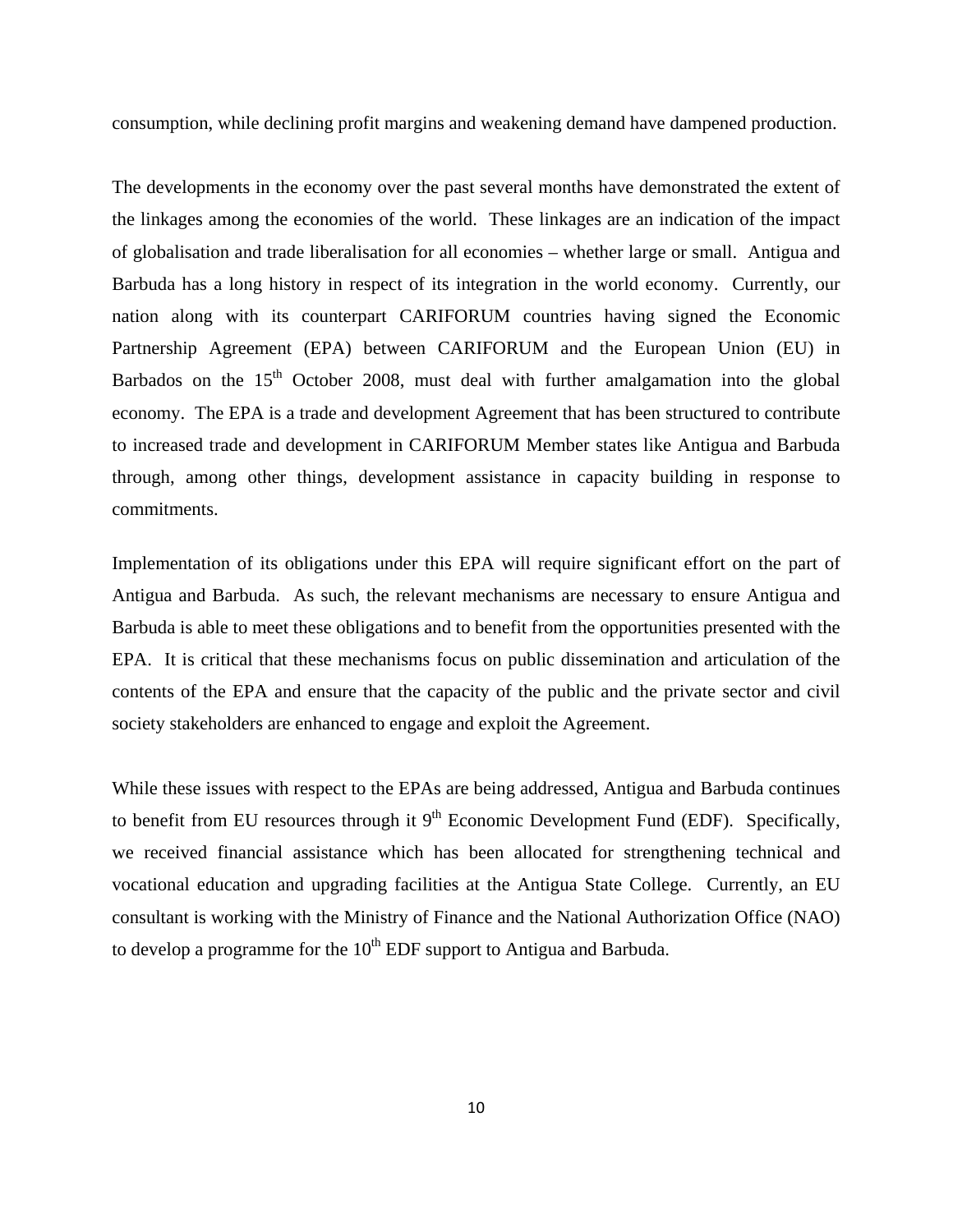### **REGIONAL ECONOMIC REVIEW**

The impact of the international financial crisis is already being felt in Caribbean economies. Those that depend heavily on Tourism and on remittances are particularly affected. However, during the first half of 2008 member states of the Organization of Eastern Caribbean States (OECS), Barbados, Trinidad and Tobago, Jamaica and Guyana experienced small but positive growth. Inflation in the region continued to trend sharply upwards as a result of high international oil and commodity prices.

The Central Bank of Barbados has indicated in its quarterly report that growth in the Barbados economy slowed to an estimated 1.3 percent during the first six months of 2008, as compared to an average growth rate of 3.6 percent experienced during the corresponding period of the preceding five years. Growth was driven mainly by the non-trade sectors, led by Business Services, Transportation and Communications.

Growth in the trade sector slowed considerably, primarily as a result of weaker performance in the Tourism industry. Higher cost for imported food and fuel put substantial pressure on the external current account, pushing inflation upward. Nonetheless, foreign reserve outflows associated with these higher import prices were offset by sizeable first-quarter-capital inflows, improved travel credits and a modest improvement in revenue from domestic export, leading to an increase in net international reserves. Unemployment was estimated to have risen marginally, though still remaining in single digits.

Trinidad and Tobago is experiencing the effects of the sharp decline in oil prices and low demand for petrochemicals.

Available data from the Central Bank of Trinidad and Tobago's Monetary Policy Report, indicate that growth in real GDP slowed in 2008, even as there was a sharp rise in inflation. Moreover official projections suggest that GDP growth should slow to 3.5 percent in 2008,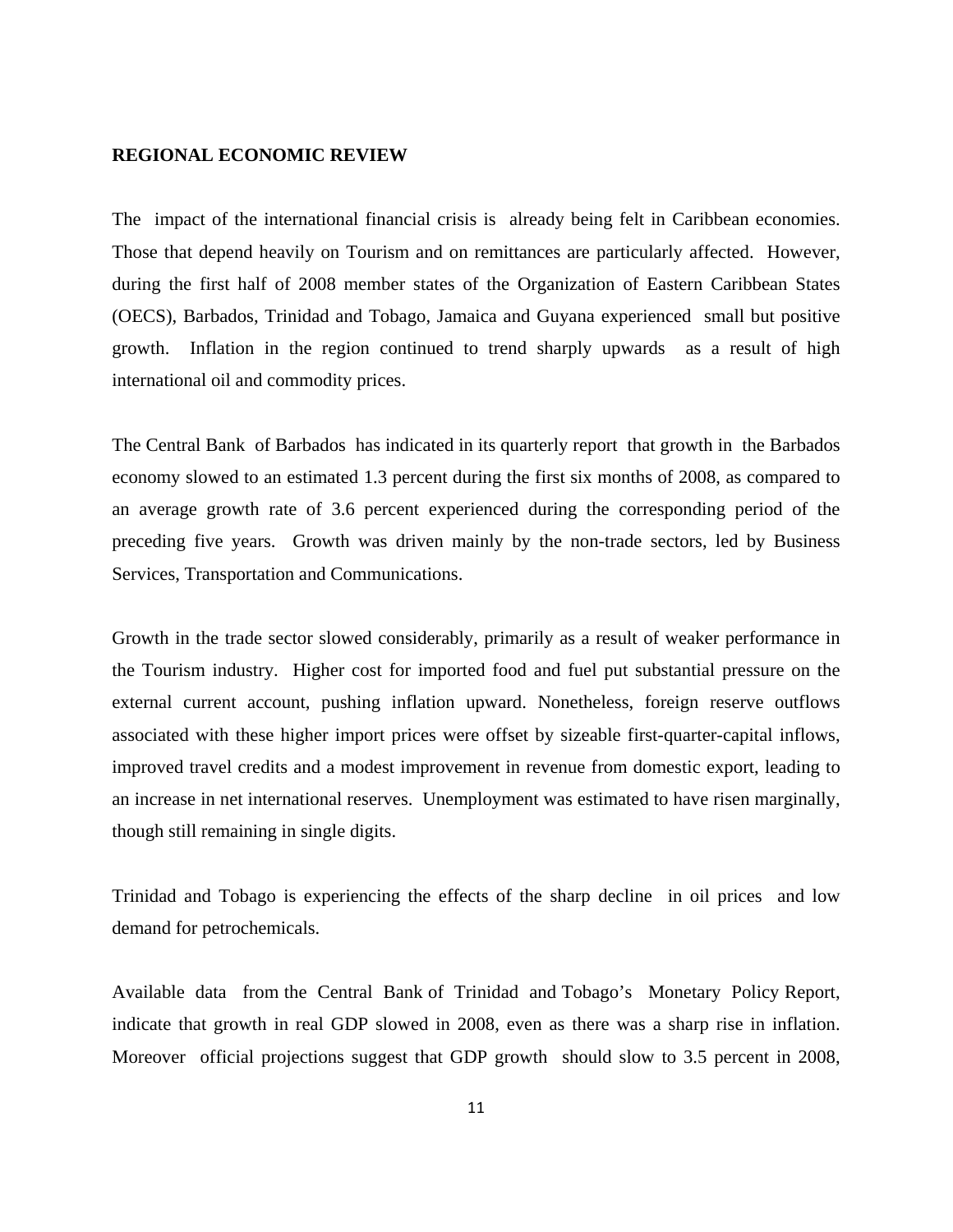down from 5.5 percent in 2007. The slowdown is attributable to a decline in oil production from maturing oil fields and relatively stagnant output from the petrochemical sub-sector. Growth in the non–energy sector is projected at around 4.8 percent compared to 7.7 percent in 2007.

The unemployment rate was 4.6 percent at the end of the second quarter of 2008 as compared to 6 percent over the same period in 2007.

Inflation jumped from 9.3 percent in April 2008 to 14.8 percent in September 2008. The surge was led by a jump in food prices, but core inflation also continues to rise, indicating that underlying inflation pressures are still strong. Since the peak in food prices, in October, international commodity prices (wheat, corn, soyabean etc) have declined by an average of 45.0 percent. However, the continued increase in food prices in Trinidad and Tobago is due to the adjustment lag as retailers reduced their inventories.

The central bank has projected a slow down in economic growth in 2009 to about 2.0 percent . The slowdown would emanate largely from the energy sector, reflecting the impact of the possible global recession on the output of oil, gas and petrochemicals. The non energy sector is projected to show a modest increase in activity as a small decline in manufacturing and construction is partly offset by an expansion in agricultural production.

The Central Bank of Guyana indicated in its quarterly report that the economy of Guyana recorded a 3.8 percent growth in GDP during the first half of 2008, after achieving a 5.8 percent growth in the corresponding period of 2007. The agricultural, mining, Engineering  $\&$ Construction and Services sectors were the leading forces for this outturn. The manufacturing sector recorded decline due to high cost of inputs, fuel and imported raw material. Inflation was contained at 5.8 percent in spite of rising international oil and food prices. The overall balance of payments at the end of June 2008, improved to a surplus of US \$47.6 million from a deficit of US\$ 12.3 million for the corresponding period of 2007.

The Bank of Jamaica reported that GDP for the second quarter ending June 2008 is estimated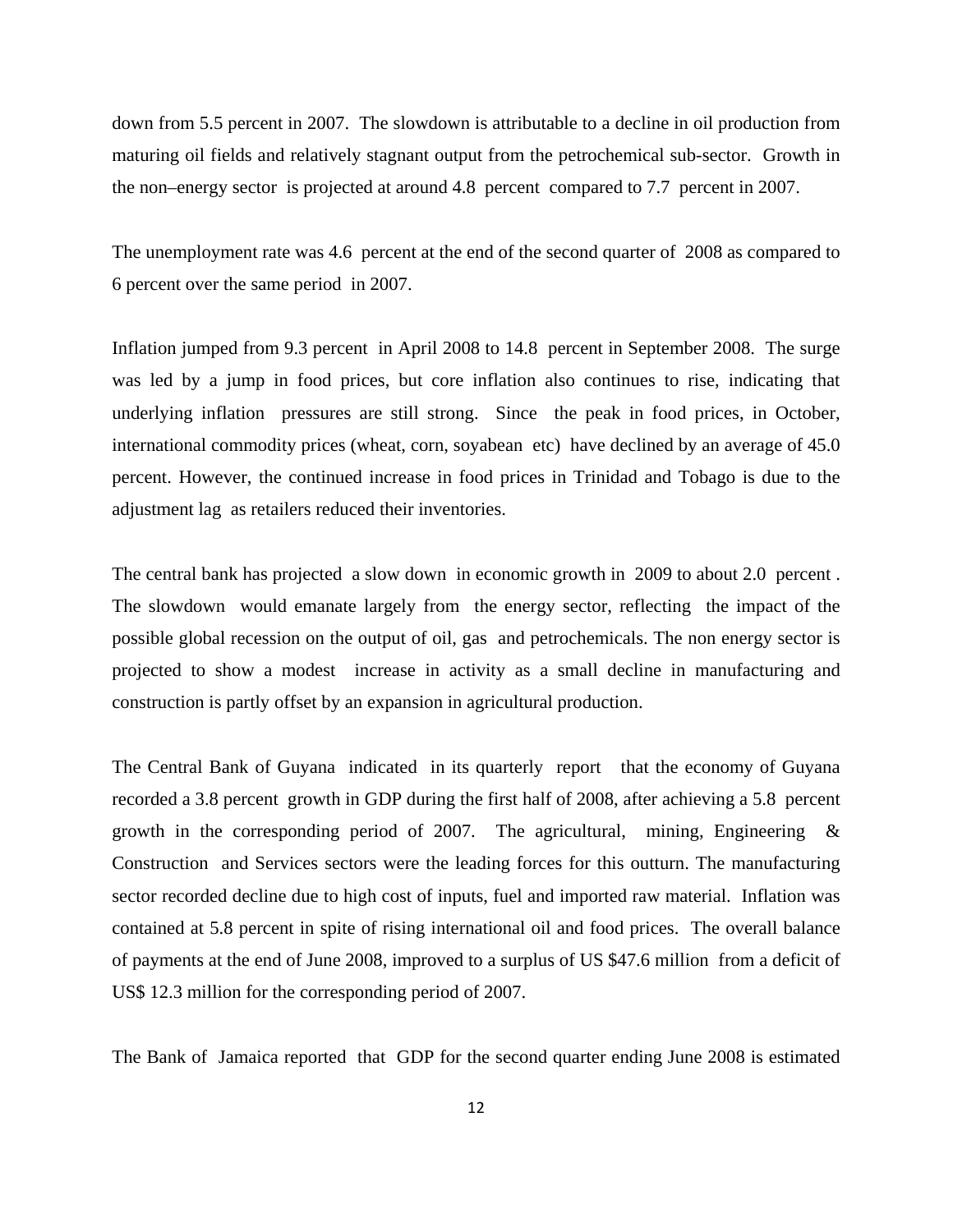to have weakened, ranging from between -0.5 and 0.2 percent, compared to growth of 2.2 percent in the corresponding period of 2007. This performance can be attributed to a decline in the tradable sectors coupled with weak growth in the non-tradable sectors. The Bank of Jamaica is targeting an inflation rate of between 15.0 percent and 17.0 percent and a growth rate of between 1.2 percent and 2.2 percent over the period 2008 to 2009.

Preliminary data show that economic activity in the Eastern Caribbean Currency Union (ECCU) expanded by 2.8 percent for 2008 following growth of 5.2 percent in 2007. The growth performance of the ECCU partly reflects a decline of activity in the tourism industry in a number of countries influenced by a downturn in economic activity in some advanced economies partly associated with the global financial crisis

Economic growth in 2008 was fuelled primarily by developments in construction and supported by some of the other service sectors including "banks and insurance", communication and "wholesale and retail trade". The growth of output in these areas was partly offset by declines in the "hotels and restaurants" and the manufacturing sectors.

For 2009, economic activity in the ECCU area is projected to expand by 2.6 percent. The construction sector will continue to provide the impetus for growth with support from some service sectors. A decline in output is projected for the tourism industry. This projection reflects the possible effects that increasing levels of unemployment and a decline in consumer confidence in advanced economies could have on the level of activity in the industry. The outturn of the tourism industry could also impact negatively on the outturn of other sectors including transportation and "wholesale and retail trades".

 There are some down side risks to the projected expansion of output in the ECCU region for 2009. The effects of the financial crisis may cause further tightening of credit on the international market which may impact negatively on financing for some construction projects.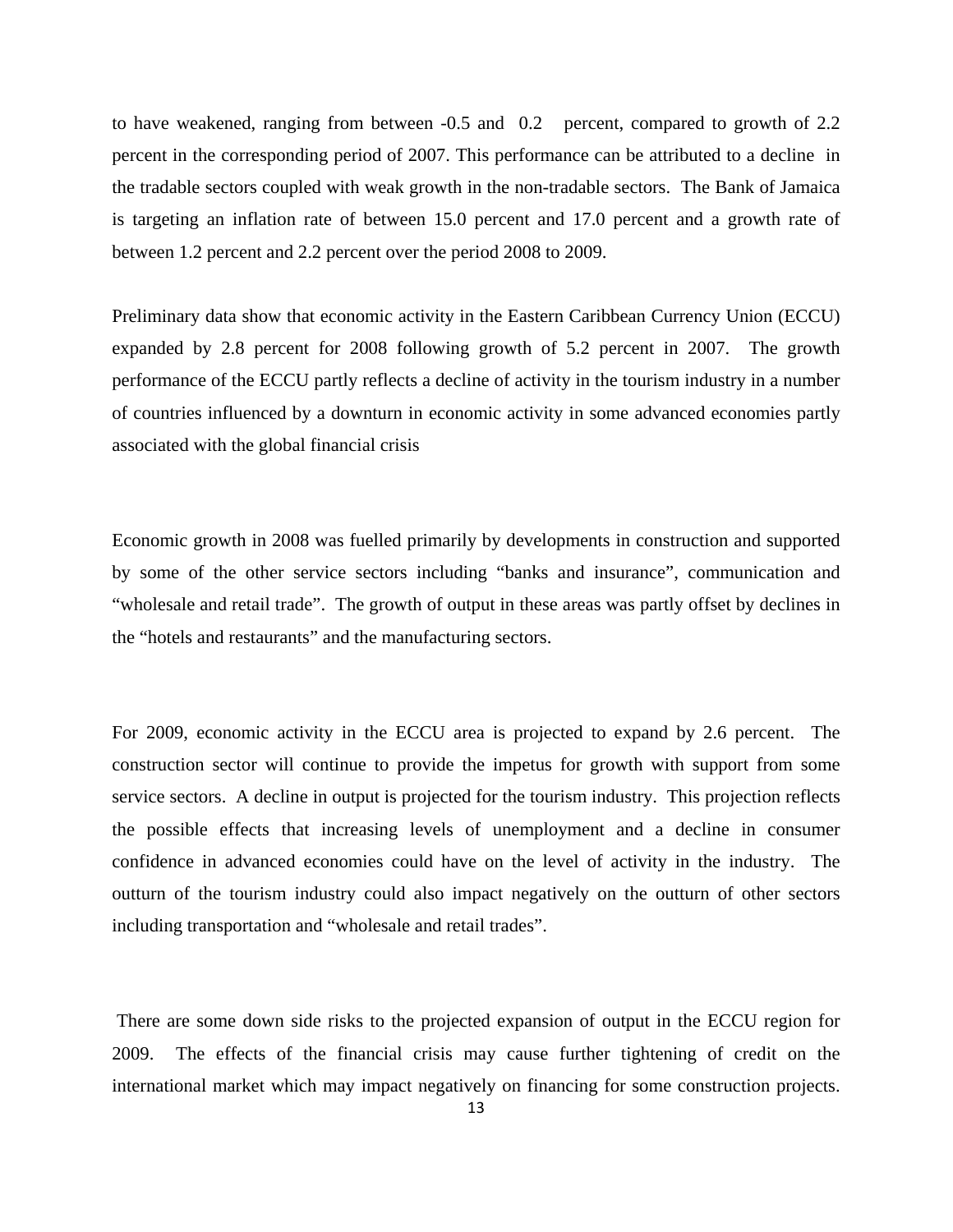The resurgence of oil prices and the prices of key commodities could put upward pressure on domestic prices and impact negatively on the merchandise trade deficit. A prolonged episode of the current global financial and economic crises may have a significant negative impact on the medium-term growth and development prospects of the region.

# **REGIONAL INTEGRATION**

At the Institutional as opposed to the Country level, there have been a number of important developments concerning the CARICOM Single Market and Economy and OECS integration.

#### **CARICOM**

The administrative arrangements for the "Free Movement of Skills" regime, Madam Speaker, were officially established on June  $13<sup>th</sup>$ , 2008. In this regard, Antigua and Barbuda is now facilitating the free movement of university graduates, media workers, sports personnel, artistes and musicians. Antigua and Barbuda is also required to facilitate the movement of skilled Community nationals who would have obtained Caribbean Vocational Qualification (CVQ) certificates. With funding from CIDA, the Government will assess the national technical vocational framework to begin the certification of nationals who would qualify under this arrangement. Professionals that may qualify include carpenters, plumbers, welders, masons and so on.

To serve as a support and consultative mechanism for the implementation of the CSME and other trade agreements, to negotiate multilateral and bilateral trade agreements, the Trade arm of the Ministry of Finance and the Economy will constitute, in 2009, an Inter-Ministerial Consultative Committee for both public and private sector stakeholders. The objectives of this committee are: to update stakeholders on the negotiation and implementation processes with respect to trade agreements that Antigua and Barbuda is party to; and to institutionalize a consultative framework on all trade issues with a view to providing a forum for distilling the views of citizens and residents on various issues.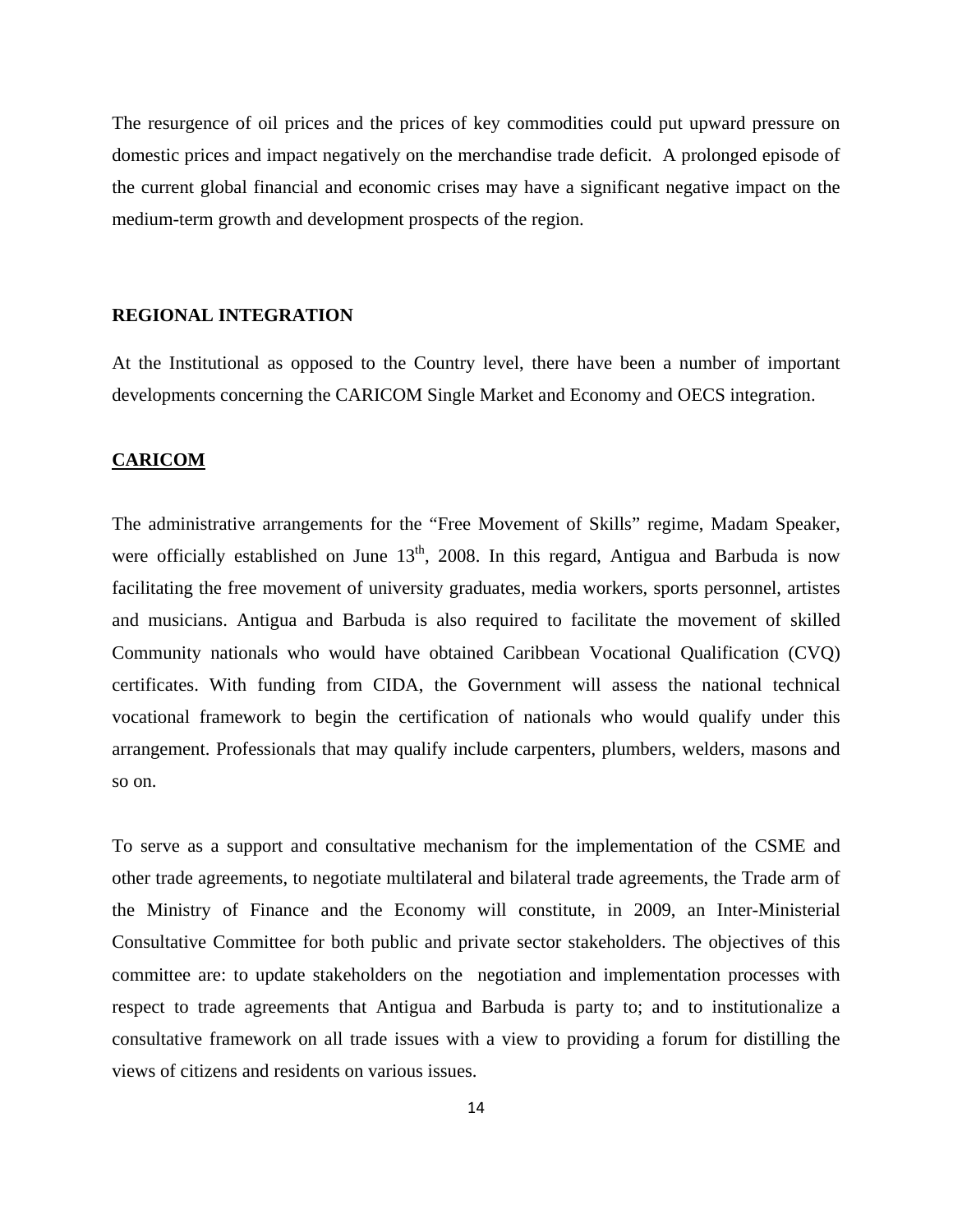#### **OECS**

Madam Speaker, with respect to the affairs of the Organization of Eastern Caribbean States, a meeting of the Sub-Committee on OECS Economic Union was held on 23rd October 2008, in Montserrat. The focus of the gathering was on the status of Economic Union implementation in member states. In this connection, it was agreed that Technical Working Groups should be established to facilitate the forward movement of the integration process at the operational level. It was also agreed that the Director General of the OECS and the Chairperson of the Economic Union Task Force should meet to address matters of timelines and funding.

At the meeting of the Sub-Committee, Madam Speaker, the Secretariat presented to the Authority an enhanced public awareness campaign programme to assist in the sensitization of various interest groups within the Region. The establishment of National Task Forces in respective member states was recommended as best practice in ensuring the engagement of all levels and sectors of society in the integration process.

#### **NATIONAL ECONOMY**

#### **Madam Speaker:**

Preliminary data indicate that the economy of Antigua and Barbuda is expected to experience broad based economic growth in 2008 fuelled primarily by developments in construction and tourism. Notwithstanding the collapse of a number of major financial markets in 2008 and the resulting negative impact on the real sector in a number of advance and emerging economies output in Antigua and Barbuda is projected to grow by 4.2 percent in 2008.

With respect to real sector developments in 2008, activity in the construction sector remained robust with output expanding by 5.5 percent following annual average growth of 15.8 percent between 2004 and 2007. Activity in this sector was driven by developments in both the public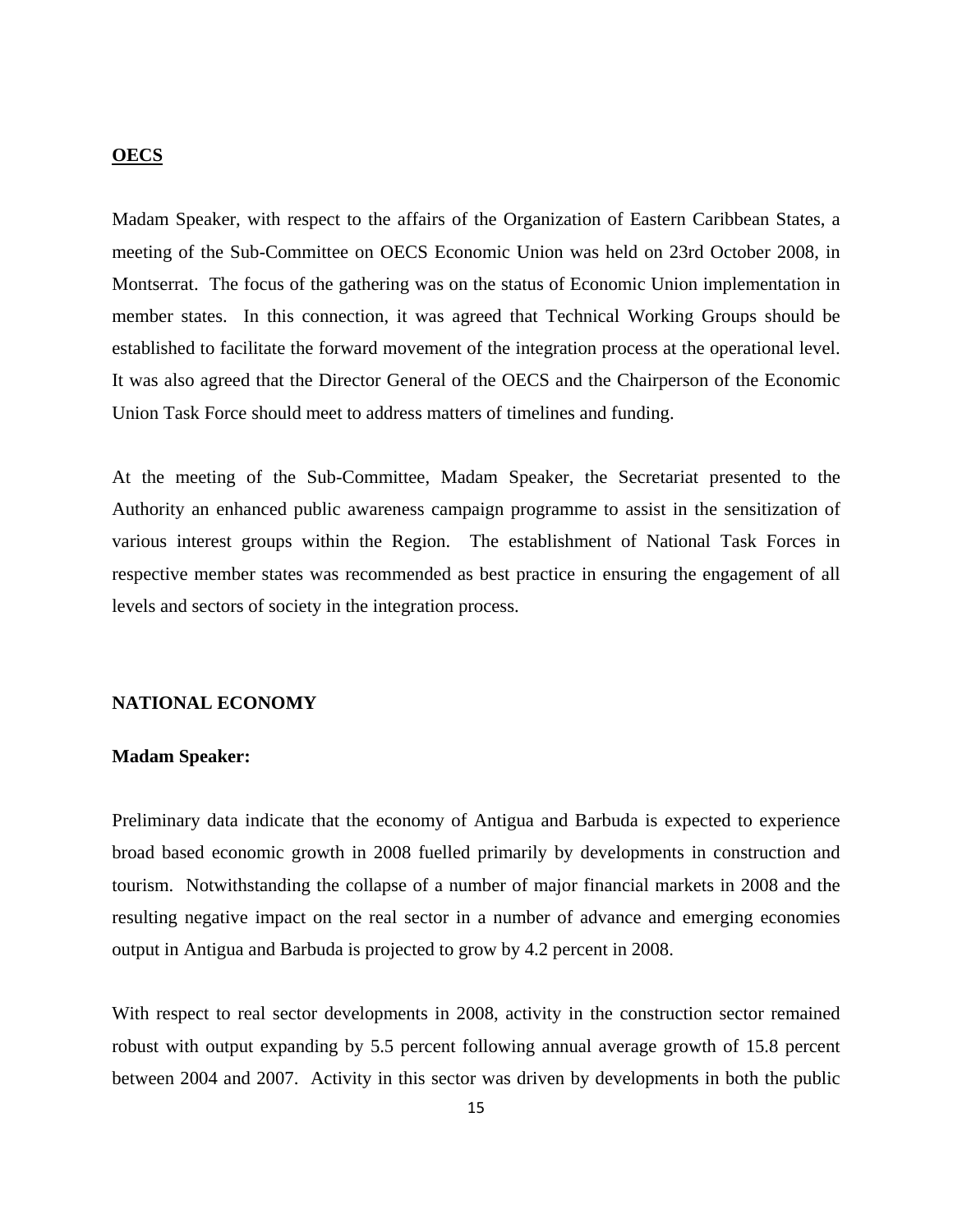and private sectors. Public sector activity focused on the expansion of the airport runway, infrastructural development and the Sunshine Community Hub. In the private sector, activity centered on constructing and expanding a number of office complexes, housing and condominium developments. Growth in the construction sector was also supported by an increase in the number of residential properties under construction. The expansion in overall construction activity in 2008 continued to be reflected in the growth in commercial bank credit to construction companies and to households for home construction and renovation.

# **Madam Speaker:**

Tourism activity, as measured by the change in value-added in the hotels and restaurants sector, is projected to increase by 4.0 percent in 2008 following growth of 4.9 per cent in 2007, reflecting an increase in the number of stay-over visitors. Growth in stay-over arrivals is expected from Canada (35.1 percent), the USA (10.5 percent), Italy (16.51 percent), Germany (11.8 percent) and the Caribbean (8.1 percent). These increases will be partly offset by declines in arrivals from the UK and some European destinations.

For the first 10 months of 2008 the number of stay-over visitors rose by 3.9 percent to 221,090 compared with the level in the corresponding period of 2007. Stay-over arrivals grew by an average of 7.7 percent per month in the first seven months of 2008 but declined sharply by an average of 6.8 percent per month between August and October. This decline in tourism activity during this three month period reflects a downturn in economic activity and a subsequent increase in unemployment in two major markets; the USA and the UK.

The number of cruise ship passengers is expected to decline by 10 percent to 606,160 in 2008, reflecting 46 fewer cruise ship calls. This downturn in the cruise sub-sector is primarily attributed to a number of cruise lines reducing the number of calls to some ports in 2008 as they struggled to contain increases in their cost of operation resulting from the increase in the price of oil on the world market.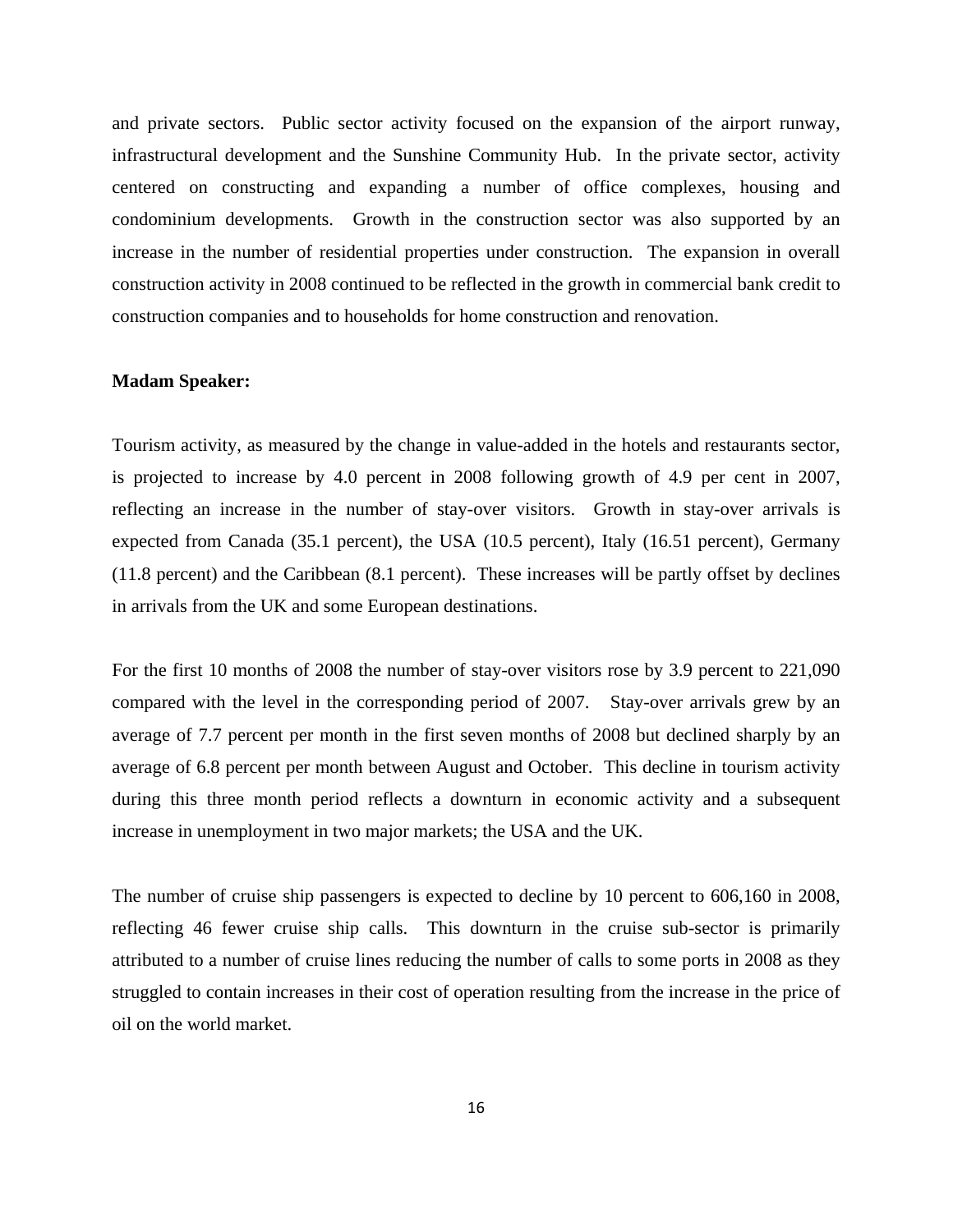### **Madam Speaker:**

Consistent with the expansion in construction and tourism, growth in value added is also projected for a number of the other service sectors. Output of electricity and water is expected to increase by 6.5 percent reflecting continued increases in electricity and water consumption partly associated with the higher level of economic activity. Value added in the "wholesale and retail trades" sector is also expected to increase by 5.5 percent in 2008. The upward trend of output in this sector is largely fuelled by growth in the demand for consumer durables and building materials partly associated with the expansion in construction and tourism. Growth in output is also projected for the "mining and quarrying" (6.0 percent), communications (5.0 percent), "banks and insurance" (4.6 percent) and "government services" (2.5 percent) sectors.

#### **FINANCIAL SERVICES SECTOR:**

The Financial Services Sector in Antigua and Barbuda continues to be one of the best regulated sectors in the Caribbean. Our effort at ensuring a strong regulatory framework that is in keeping with international standards continues to reap benefits for the sector. Antigua and Barbuda was subjected to its three year Mutual Evaluation Questionnaire (MEQ) assessment in May/June 2007 by the Caribbean Financial Action Task Force (CFATF). At its plenary session in May 2008 the task force adopted the entire report on Antigua and Barbuda. The MEQ report was complimentary in key areas. The report noted compliance with respect to internal controls. Policies and procedures under section 1 of the Money Laundering and Financing of Terrorism guidelines were ranked high among internet casino, gaming and sports betting facilities. The Evaluation also commended the Financial Services Regulatory Commission for the ongoing training of employees in Anti Money Laundering and Combating the Financing of Terrorism (AML/CFT) initiatives.

In an effort to strengthen the monitoring of the non-bank financial services sector, the Money Service Business Act 2007 (MSB) was passed. The Act regulates money remittance services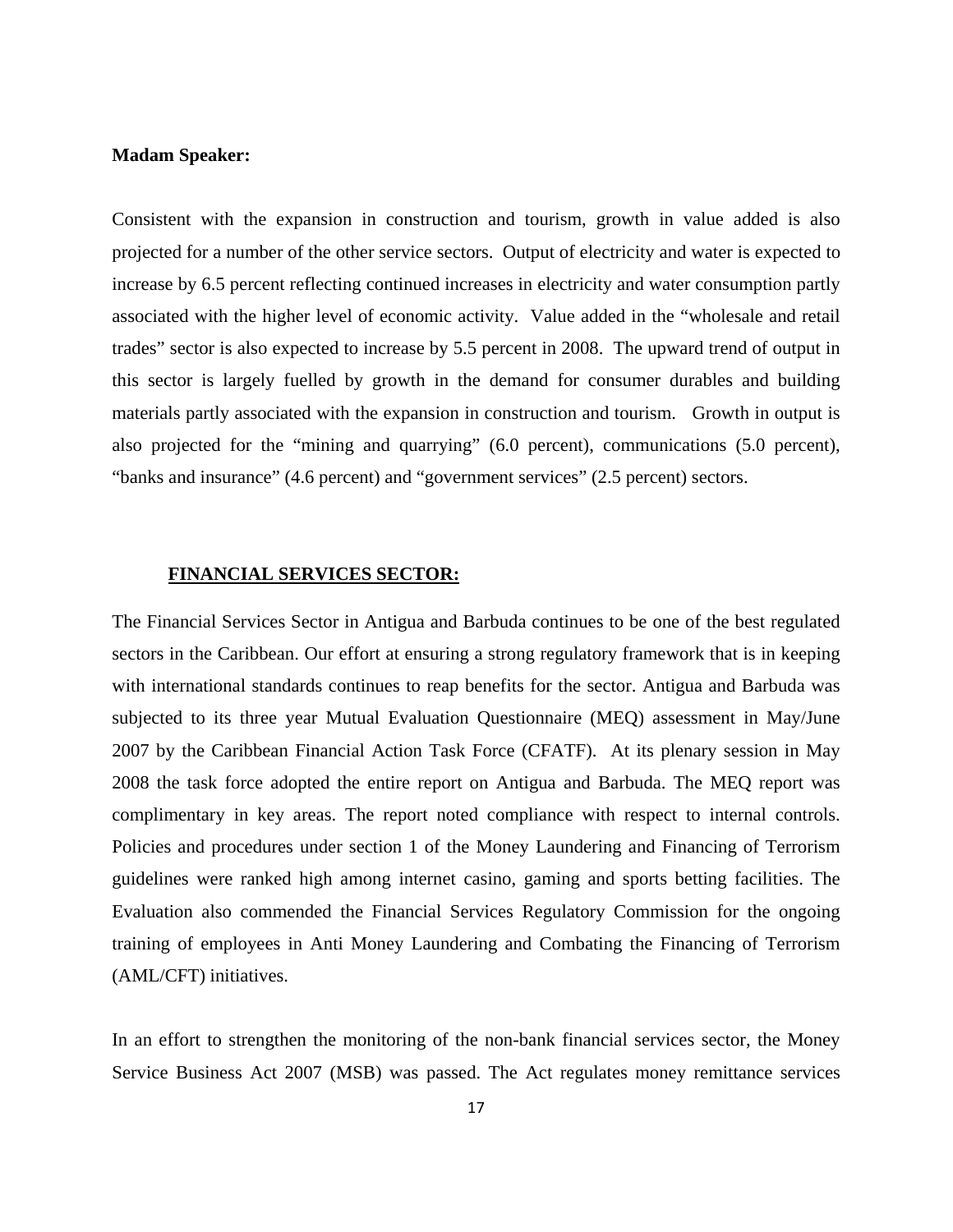which are in the primary business of transmission of money or monetary value in any form; cheque cashing; currency exchange; issuance, sale or redemption of money orders or traveller's cheques. Since its enactment the Commission has been able to create new monitoring procedures for the regulation of these entities. Presently there are 12 companies registered to conduct this type of business in Antigua and Barbuda.

The Commission is in the process of drafting legislation for the implementation of a Single Regulatory Unit (SRU). The Act will be called the Financial Services Regulatory Commission Act. This is in keeping with the decision of the ECCU Monetary Council for members to develop Single Regulatory Units. The Commission has requested assistance from the Caribbean Technical Assistance Centre (CARTAC) to develop this single regulatory unit.

In order to provide support for the new and innovative products to be regulated by the Commission, the Government enacted various pieces of legislation, including:

- The Corporate Management & Trust Service Providers Act
- The Insurance Act
- International Limited Liability Company Act
- International Foundations Act
- International Trust Act
- The Payment System Act

Further efforts will be taken in 2009 to enhance the sector and strengthen the regulatory framework through the enactment of new Gaming and Betting legislation, and new Cooperative Societies legislation.

#### *Internet Gaming:*

After an extensive analysis of the regulatory framework, processes, and practices in the interactive gaming and interactive wagering industries, Antigua & Barbuda has recently been included on the United Kingdom's white-list pursuant to Section 331 of the United Kingdom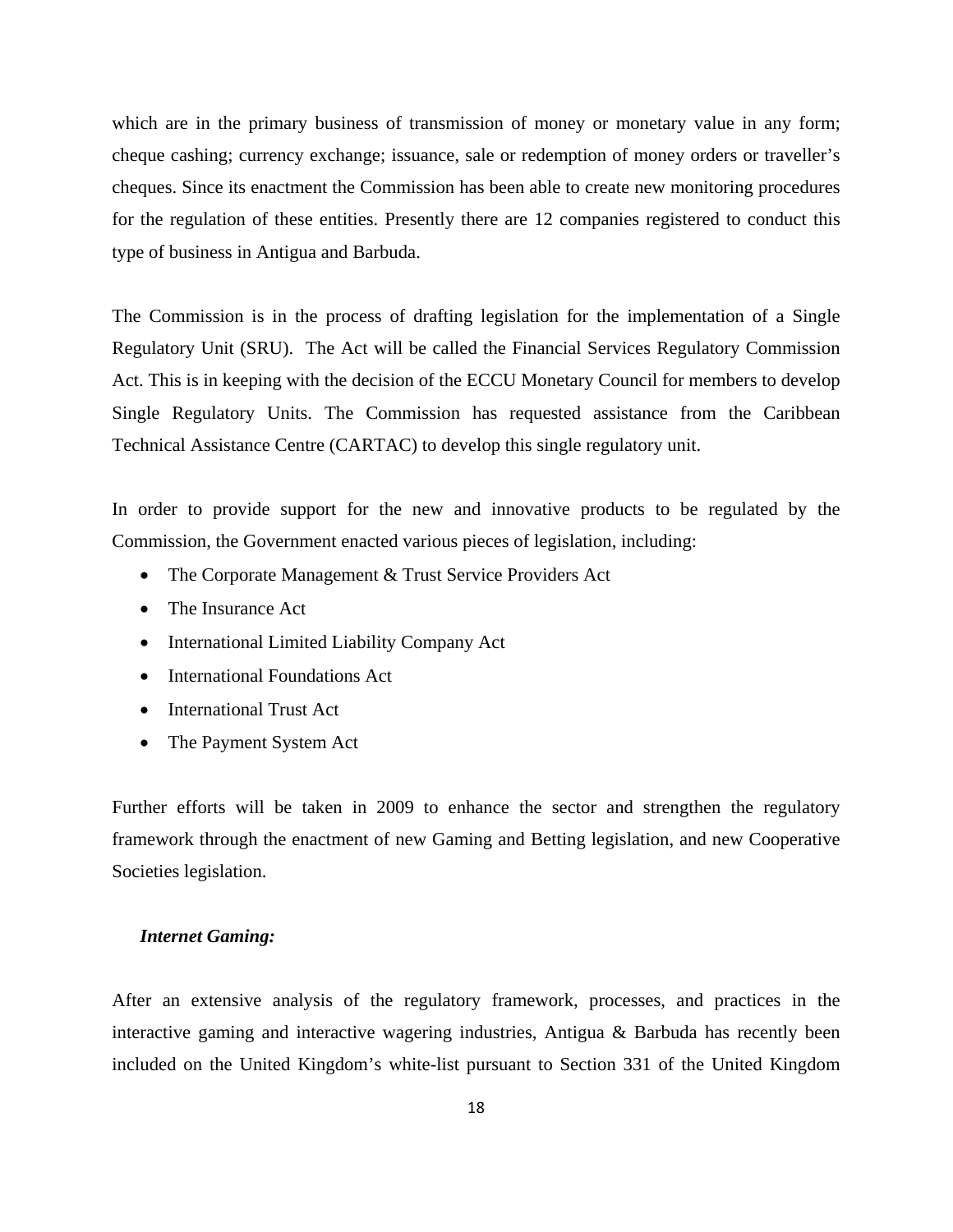Gambling Act 2005. The effective date of the white-listing was November  $21<sup>st</sup>$ , 2008. In addition to having in place an appropriate regulatory framework, Antigua and Barbuda was required to demonstrate effective regulatory processes and practices with regard to the exclusion of criminal involvement (including money laundering and financing of terrorism), among other criteria. This new development would permit the existing interactive gaming and interactive wagering companies to expand their customer base from the United States of America to those of the United Kingdom, thus creating the possibility for greater revenue generation.

The gaming dispute between Antigua and Barbuda and the United States is ongoing. The Government of Antigua and Barbuda is cautiously optimistic that with a democratic government under the leadership of President-Elect Barack Obama an equitable and amicable solution will be achieved. We are hopeful that such negotiations will allow Antigua and Barbuda to capitalize on the favourable ruling from the WTO. However, based on our assessment of the current status of the negotiations, the USA is likely only to permit access to its market for betting on horse racing. With this in mind the Government of Antigua and Barbuda has positioned itself to capitalize on the potential for a horse racing industry in Antigua and Barbuda that will benefit the economy and generate a high number of jobs.

## **UTILITIES SERVICES SECTOR:**

#### **Madam Speaker:**

The economic and social development of our twin island nation will depend significantly on the availability of reliable and high quality utility services. In a small, island economy the infrastructure and equipment utilised in the production and distribution of utilities services require tremendous investment. The UPP Administration is of the view that no cost is too great to ensure that the people of Antigua and Barbuda receive the best possible utilities services. In this regard, the Antigua Public Utilities Authority (APUA) has sought to enhance production and improve reliability with respect to the provision of water and electricity services.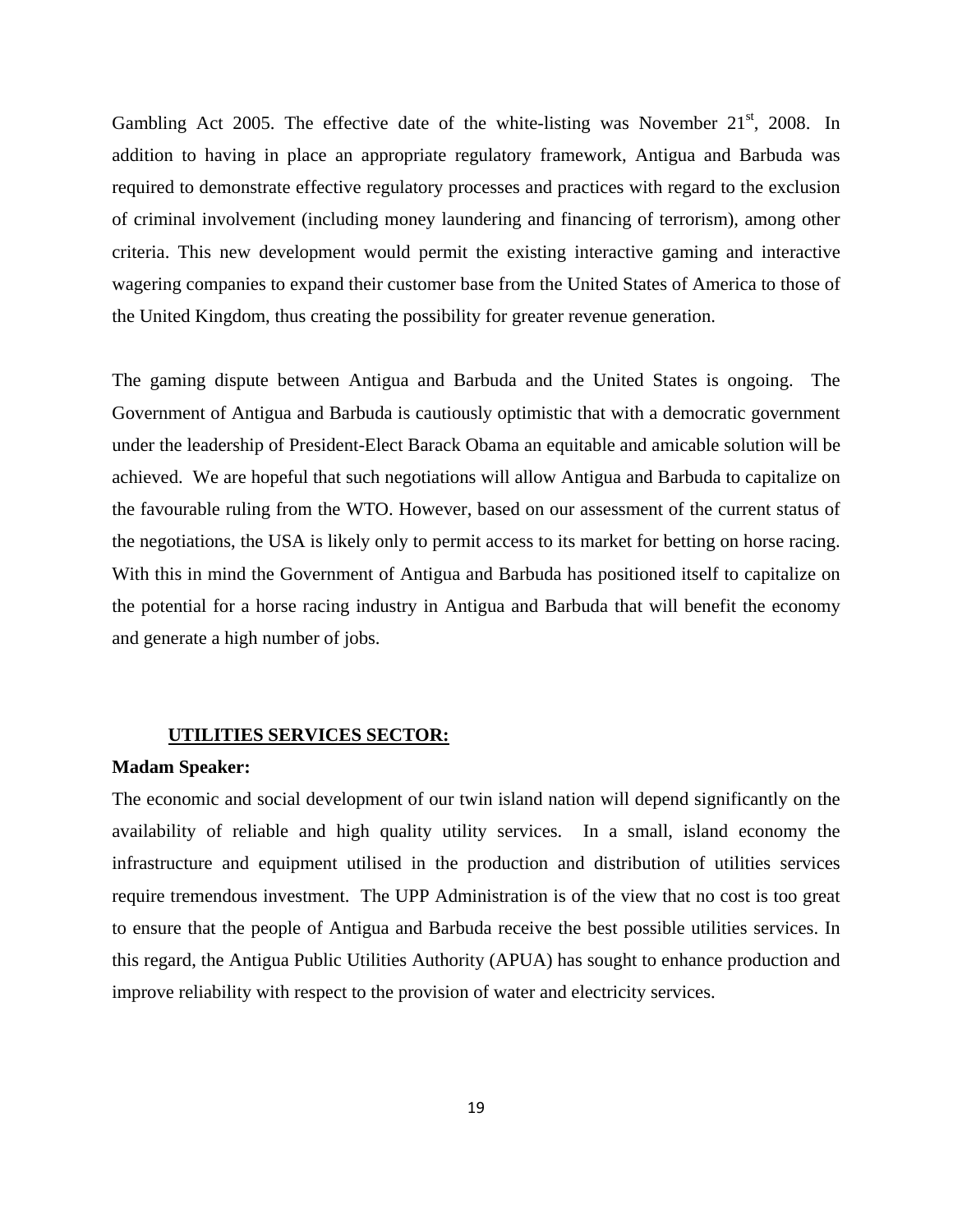In 2003, total water production amounted to 1.3 billion gallons. Over the period 2004 to 2008, the APUA implemented a number of projects, including a 760,000 gallon per day reverse osmosis plant at Camp Blizzard and expansion of Enerserve, to enhance water production. As a result of these interventions, water output is projected to average \$1.8 billion gallons per year between 2004 and 2008. This average outturn is 38 percent greater than total water production in 2003.



In an effort to further enhance production capacity, APUA commenced a water development project with financial assistance from the Bolivarian Republic of Venezuela which is expected to be completed in early 2009. The water development project will focus on implementing a 600,000 gallon per day plant at Fryes Beach, development and construction of wells, and construction of storage facilities in Buckleys, St. Phillips, Wallings and Liberta. Recovering the Grays Hill lower reservoir and replacement of mains in St. John's are also priority for 2009. It is expected that with these projects water production for 2009 will increase to about 2.2 billion gallons.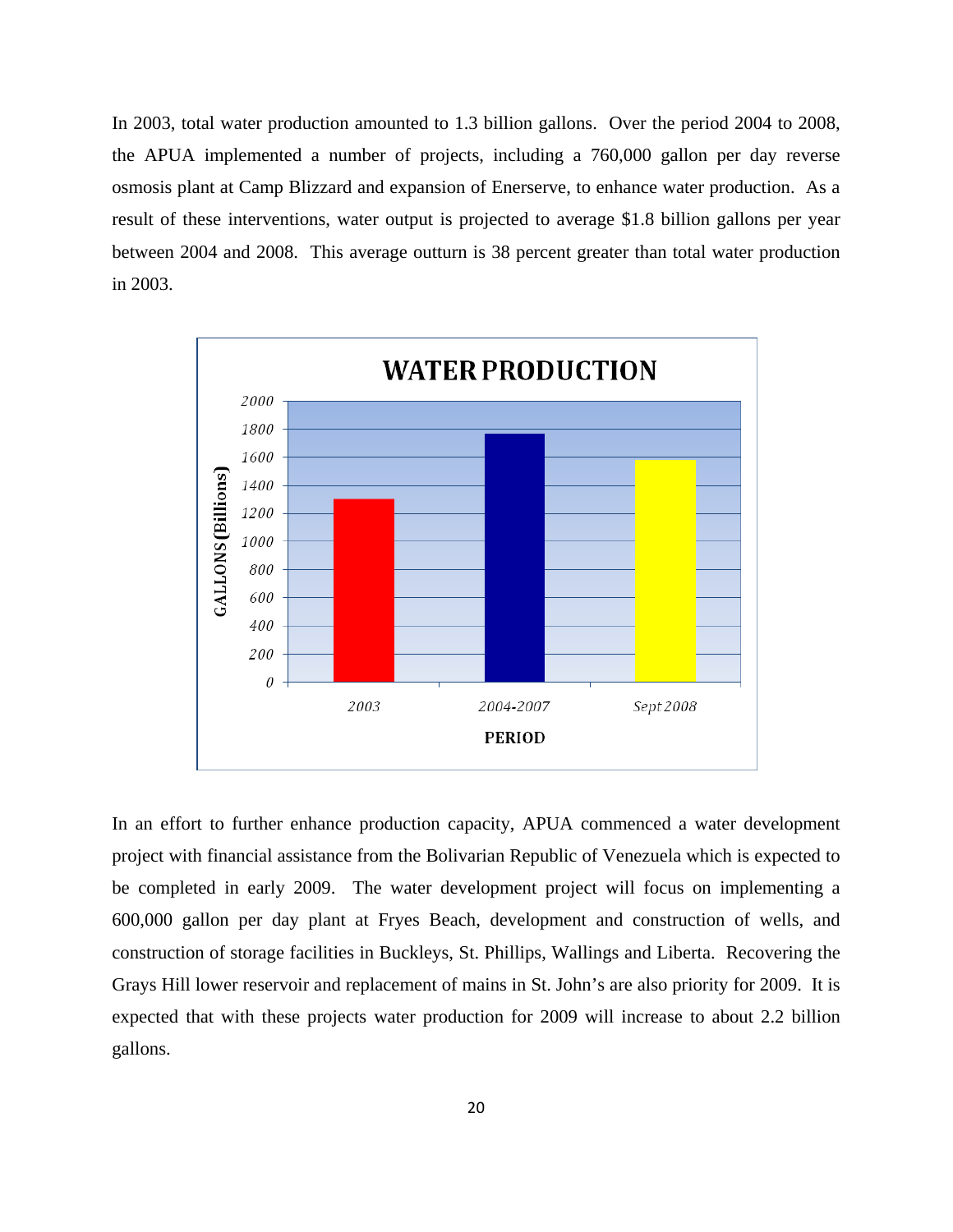With respect to electricity, there has been a steady increase in output over the past four and a half years. The increase in output was due to enhanced production capacity associated with a 15 megawatt expansion in 2004 by the Antigua Power Company (APC), the commissioning of a temporary 10 megawatt power facility from the Government of Venezuela in 2006, and expansion of the APC facility by 17 megawatts in 2007. As a result of these interventions, electricity output averaged 273.8 gigawatt hours (GWHr) between 2004 and 2007. For 2008, total output is projected at 319 (GWHr), which is about 35 percent greater than the 237 GWHr produced in 2003. To further enhance electricity output, APUA will continue work on the new 30 megawatt power plant funded by the Peoples Republic of China.

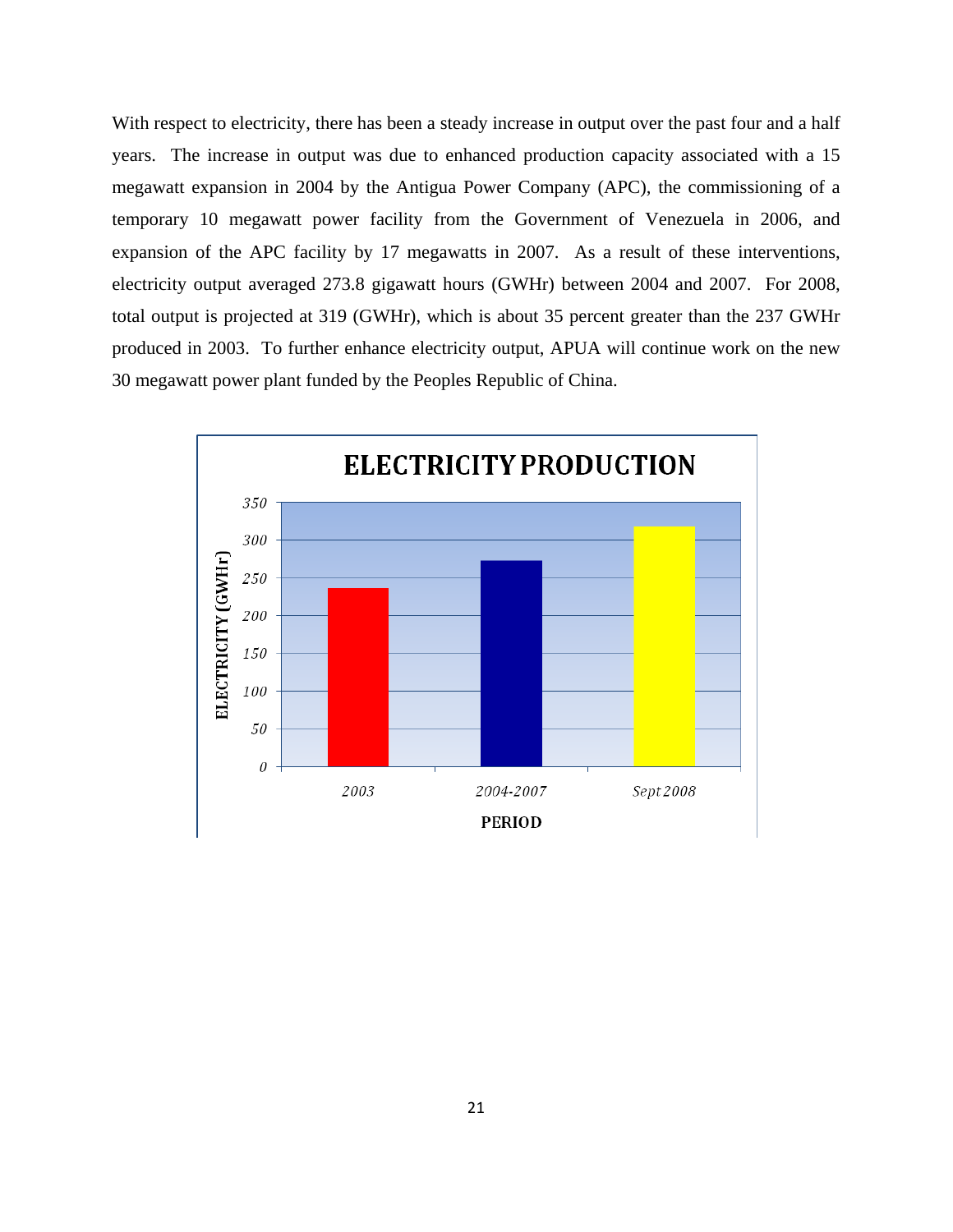# **DOMESTIC AND INTERNATIONAL PRICES**

# **Madam Speaker:**

In 2008 Antigua and Barbuda and other countries in the wider Caricom area experienced significant challenges with respect to increases in international prices of petroleum based products and other key commodities, which are inputs for a number of the products we consume. There are some members of this Honourable House who are either misinformed or are deliberately trying to mislead the public by indicating that these increases in prices are the highest in Antigua and Barbuda and that these high prices are directly related to the taxation policies pursued by this Administration.

#### **Madam Speaker:**

A review of the evidence will clearly show that these statements by my opponents are baseless. Further, given that the information I am about to discuss is in the public domain, I am left to wonder if my opponents are not using the current international crisis, which is affecting the real and financial sectors of countries worldwide, to peddle falsehoods in an attempt to score cheap political points.

#### **Madam Speaker:**

At the 114<sup>th</sup> meeting of the Board of Directors of the ECCB the research department presented a paper to board members entitled "**Policy Responses to Increases in Consumer Prices in the ECCU".** One of the issues looked at in this paper is whether the recent introduction of the Value Added Tax (VAT) in Dominica, Antigua and Barbuda and St Vincent and the Grenadines was inflationary. After studying price changes in the countries before and after the introduction of the VAT the researchers concluded that there was little evidence to suggest that the introduction of the VAT in these three countries has been inflationary. The evidence shows that the implementation of the VAT resulted in a one-off increase in the Consumer Price Index, after which prices reverted to "normal" levels and were therefore not inflationary.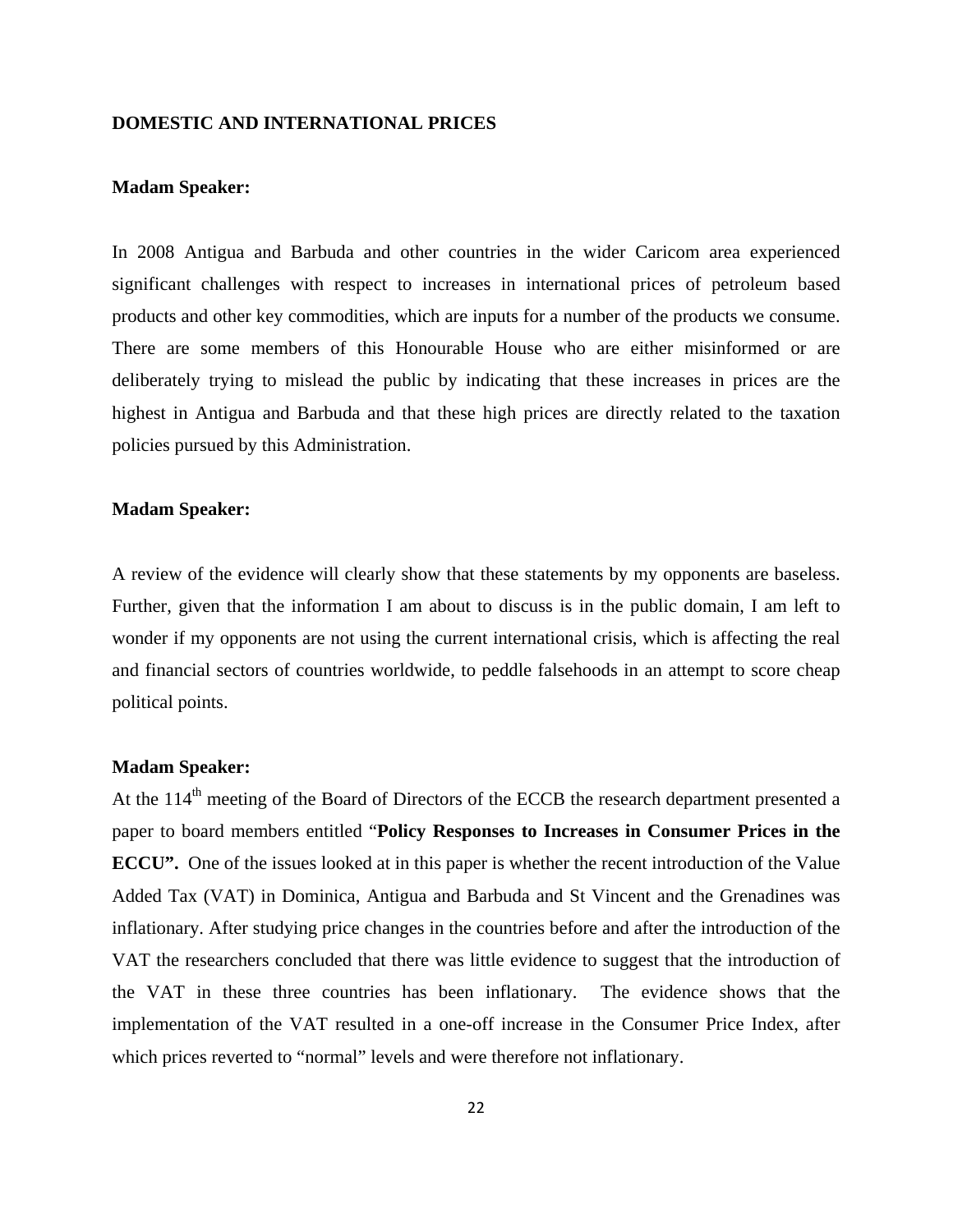#### **Madam Speaker:**

This report not only vindicated the UPP Administration's position that its taxation policy has not caused the recent increase in domestic prices but went on further to indentify the factors that are primarily responsible for the increases we have seen globally. Given that Antigua and Barbuda is a small open economy, these are the same factors that have driven the rise in prices on the domestic market.

### **Madam Speaker:**

A perusal of this ECCB report as well as a simple search on the internet will show that it is globally accepted that the following events have accounted for the current global increase in prices.

- (1) An increase in world oil and metal prices. Data obtained from the World Bank's website on Commodity Prices show that, on an annual basis, Brent crude oil averaged US\$54.43/bbl for 2005, US\$65.39/bbl for 2006 and US\$72.71 for 2007. In 2008 the price of oil surpassed US\$100.00 and traded at just under US\$150.00 in the month of July the highest level ever recorded. The price of copper increased by 18.8 percent to US\$8,870.00 per metric tonne in July of this year. The price of a number of other metals followed a similar trend in 2008.
- (2) The depreciation of the US dollar was another factor contributing to the inflationary condition in Antigua and Barbuda and other ECCU countries. For a period of six and one half years including the first half of 2008 the US dollar declined by more than 31.0 percent against most of the other major currencies. Given that our EC dollar is pegged to the US dollar this implies that our currency was also depreciating against these major currencies, thus the prices for all none US imports automatically increased.
- (3) The third factor cited for the increase in global prices was an excess of demand over supply for grains, animal feed and other agricultural based raw materials. The excess of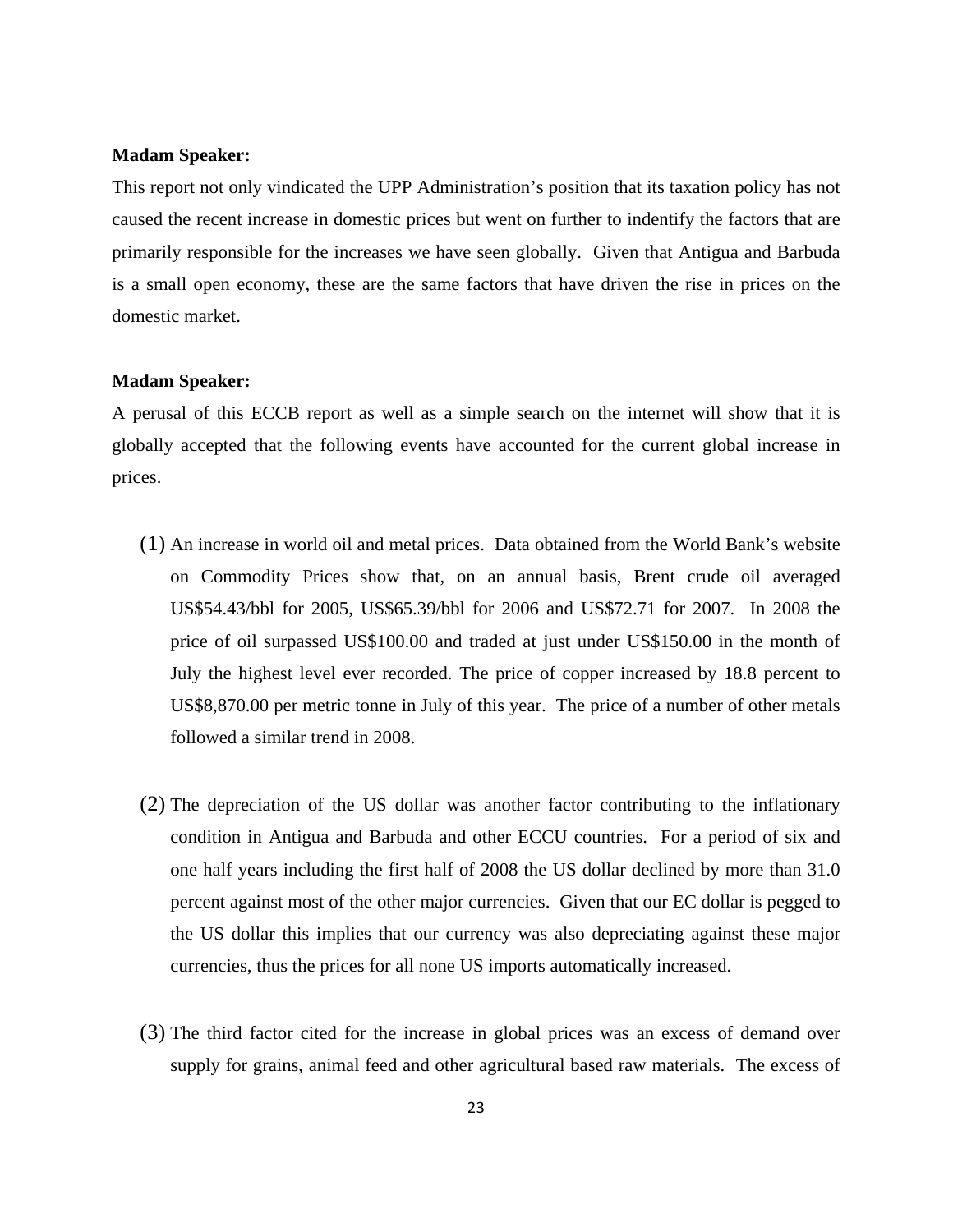demand over supply emanated from increased demand for consumption in emerging economies as well a growth in demand for agricultural based raw material for bio-fuel production. Further, this demand side shock was exacerbated by supply side shocks including drought in Australia, floods in the USA and the occurrences of animal diseases in China.

### **Madam Speaker:**

Evidence from the World Bank's data on commodity prices illustrates the effects these factors have had on the various international price indices and on the price of individual commodities. The Commodity Price Index, which includes fuel and non-fuel price indices rose by 34.9 percent between January and July of 2008. The Commodity Food Price Index which includes Cereal, Vegetable Oils, Meat, Seafood, Sugar, Bananas, and Oranges grew by 16.5 percent over the same seven month period in 2008.

With respect to individual commodities:

- The price for a metric tonne of rice increased by 154.8 percent from US\$313.47 in January 2007 to US\$799.00 in July 2008.
- The price for a metric tonne of Wheat rose by 124.3 percent from US\$196.07 to US\$439.72 over the same time period, while the price for soy grew by 116.6 percent to US\$554.15.
- The price for a metric tonne of Barley increased by 63.2 percent between January 2007 and July 2008, moving from US\$152.13 to US\$248.31.
- Over the same time period the price for oranges grew by 79.6 percent, cotton 30.9 percent, poultry 23.7 percent and pork 27.8 percent.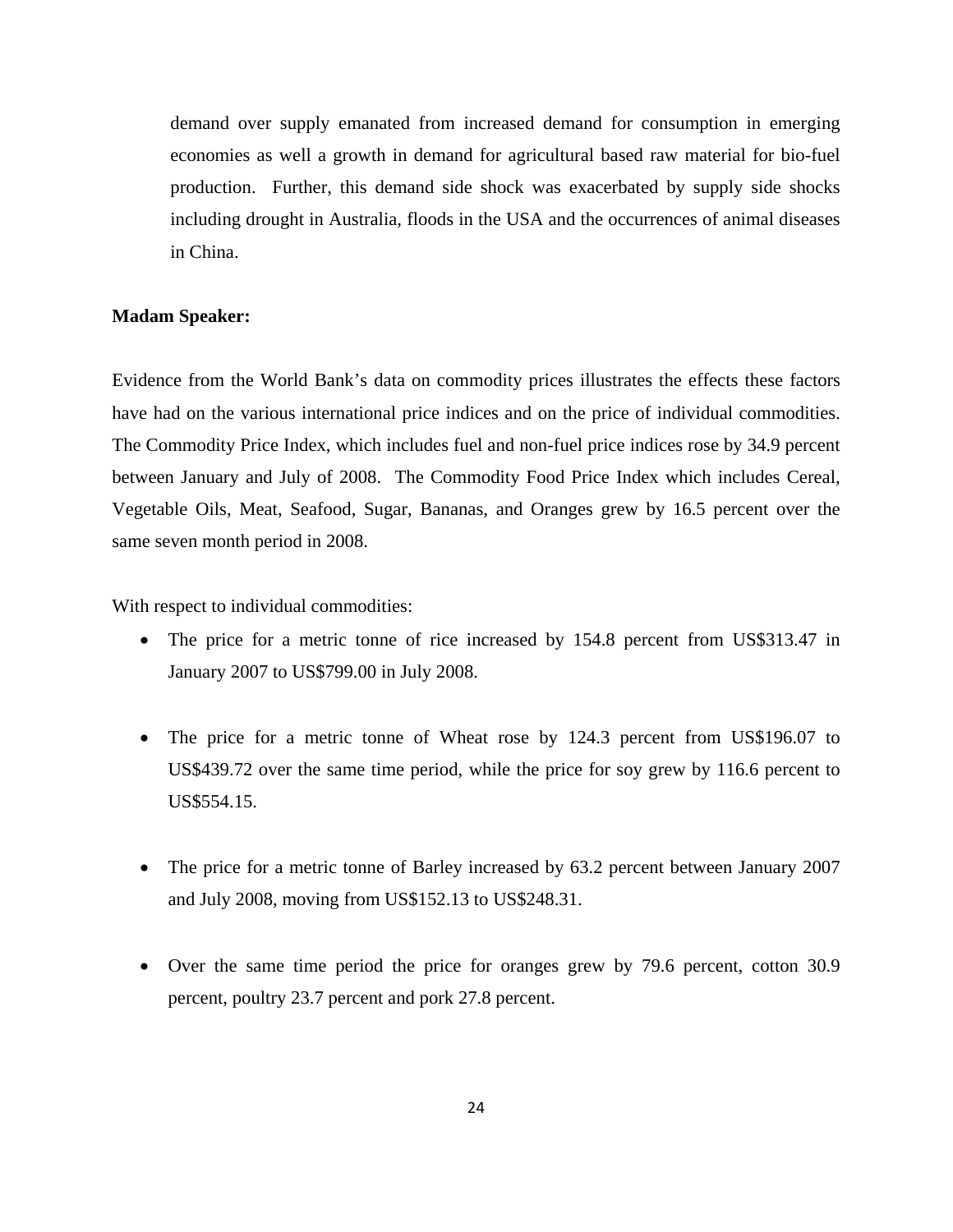#### **Madam Speaker:**

It is clear that the surge in prices that we have seen over the past 18 months is an international phenomenon, not one resulting from domestic factors. The discussion however begs the question: what has the UPP Administration done to help the population cope with these external price shocks?

#### **Madam Speaker:**

I reiterate the point that this Government is a caring one and we continue to govern by our philosophy that the people of Antigua and Barbuda must come first. To this end, we implemented a number of policy measures in 2008 to mitigate the impact of rising international prices on our economy.

Throughout 2008, the Sunshine Government subsidised the retail price of gasoline and diesel by more than \$45.0 million. If we were to factor in the subsidy on Liquid Petroleum Gas (LPG), the total subsidy on petroleum products in 2008 surpassed \$55.0m. In July of this year the Government was subsidising the price of gasoline by \$2.70 per gallon and the price of diesel by \$3.62 per gallon. In essence, Madam Speaker, if this Government had chosen not to subsidise the supply of gasoline and diesel, the price of gasoline would have increased from \$13.95 to \$16.65 and the price of diesel would have increased from \$13.95 to \$17.57.

#### **Madam Speaker:**

In the month of July the average price for a gallon of gasoline in OECS countries was \$15.11 and the average price for diesel was \$15.06. At \$13.95 the price of gasoline and diesel in Antigua and Barbuda was more than \$1.10 below the average price in OECS countries. In Anguilla the prices per gallon of gasoline and diesel in July were \$16.02 and \$16.36 respectively; in Dominica \$16.65 and \$17.51; Montserrat \$16.65 and \$17.51; in St Kitts and Nevis \$17.20 and \$14.55 and at some service stations in St Kitts the price of gasoline was as high as \$18.29.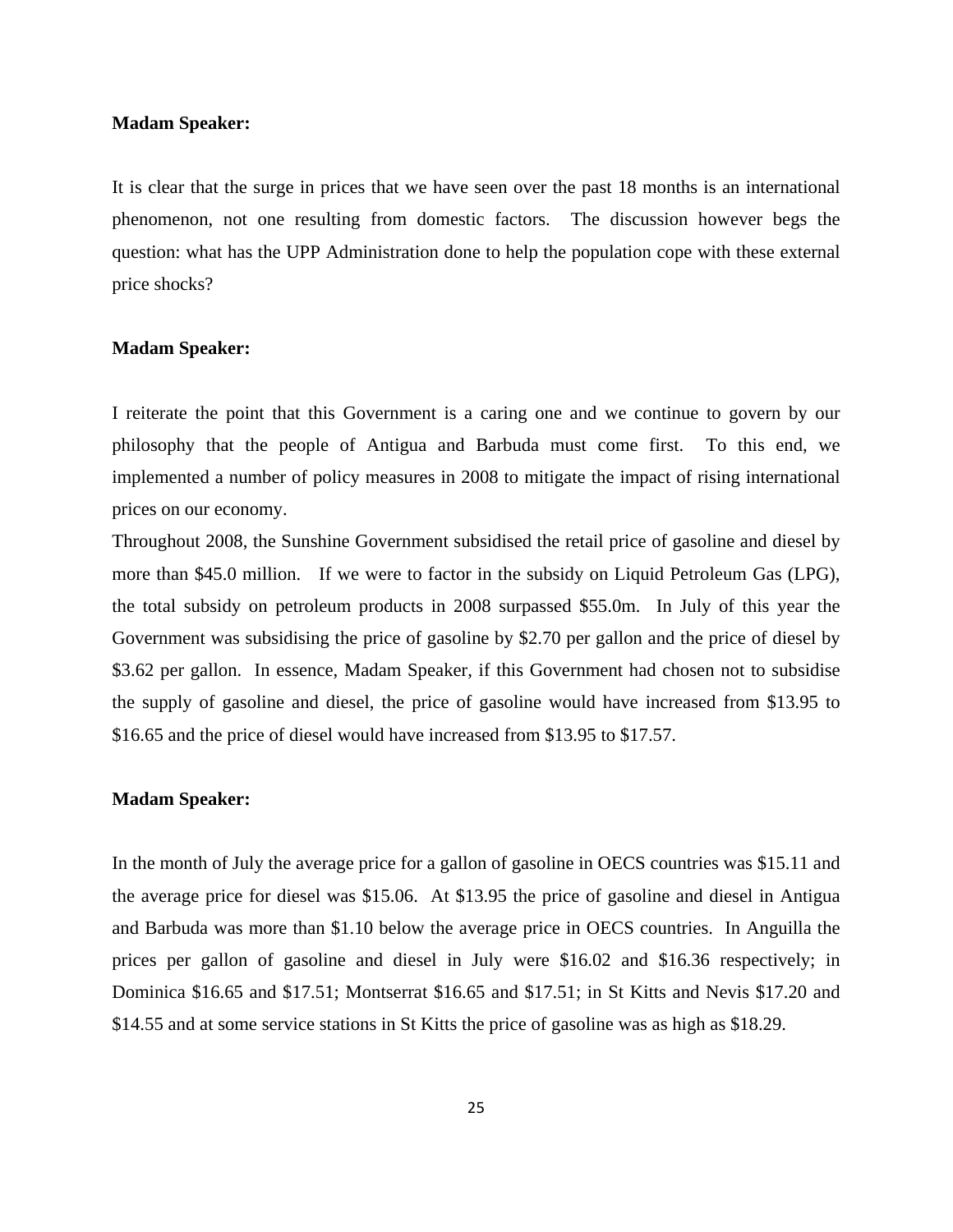With respect to the price of LPG the residents of Antigua and Barbuda continue to enjoy the lowest price in the OECS and, Madam Speaker, I believe that we may have the lowest price in the Caribbean save, possibly, for Trinidad and Tobago. As at November  $19<sup>th</sup>$  2008 the average retail price for the 20lb cylinder of LPG in the other ECCB member countries was \$17.90 greater than the retail price in Antigua and Barbuda of \$20.95. The prices in the other OECS countries ranged from \$30.00 in St Kitts and Nevis to \$59.00 in Anguilla. A similar situation exists for the price of the 100lb cylinder. The average price in the other countries of the OECS is \$192.94. This total is \$84.94 greater than the retail price of \$108.00 in Antigua and Barbuda. The prices in the other OECS countries range from \$140.00 in St Kitts and Nevis to \$220.00 in Anguilla.

### **Madam Speaker:**

This Government is particularly concerned about the rising cost of food globally and in Antigua and Barbuda in particular. While we are powerless with respect to the aforementioned global increase in prices this Administration implemented a number of policy measures in 2008 to mitigate the impact of increasing food prices on the citizens and residents of this country.

In 2008, as part of a Caricom wide initiative, we removed or reduced the Common External Tariff (CET) on a number of food items. This adjustment in the duty is for a period of two years. In addition, as a result of the rise in the price of wheat and the consequent increase in the price of flour from our OECS suppliers Antigua and Barbuda sought derogation from the CET to purchase flour at a lower cost from outside the OECS. This, along with the zero rating and removal of the customs service tax on ingredients used in bread and other flour based products, was instrumental in keeping the price of bread and similar products from escalating.

 In 2008, we also reduced the Customs Service Tax (CST) on a wide range of essential items from 10.0 percent and 5.0 percent to 2.5 percent. A number of these items that were already zero rated with respect to the ABST now attract CST of only 2.5 percent. Some of the commodities that fall into this category include: corn beef, sardines, tuna, salt fish, chicken, turkey, toothpaste, soap powder, pasta, cereals, and all types of water.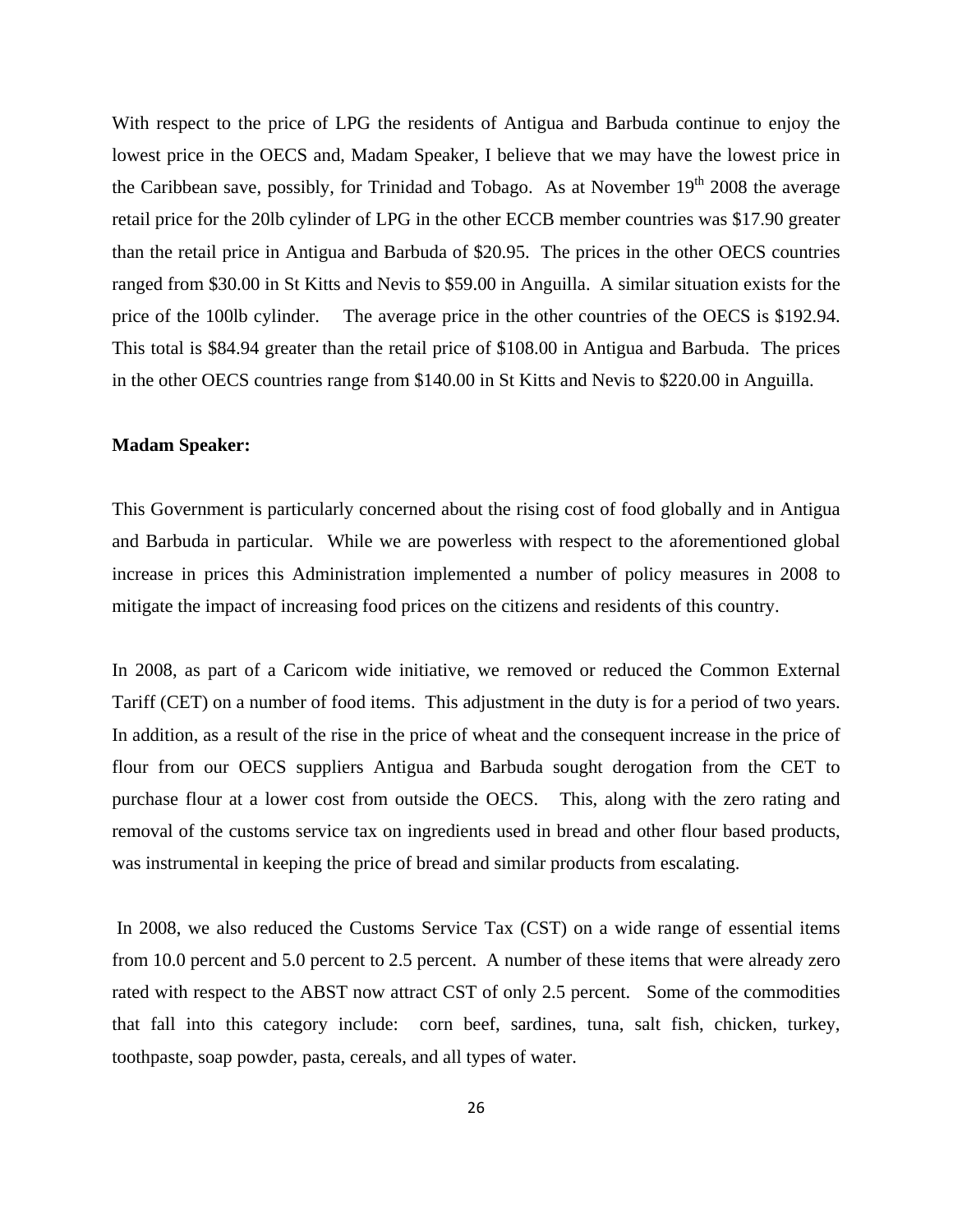#### **Madam Speaker:**

This Government went one step further and completely removed the Customs Service Tax on a number of additional items that previously attracted that tax. Some of the commodities that fell into this category include rice, margarine, butter, milk, vegetables, fruits, Soya Milk, Soya chunks, corn meal, oats, pharmaceutical goods, toilet paper, juices and a wide range of baby products.

 It is important to note that in addition to the removal of the CST some of these food items attract zero ABST and import duty. In essence Madam speaker for some products like rice, sugar, flour, corn meal, various oils and vegetable fats, sardines, tuna and a host of others no taxes are applied. Let me repeat this Madam Speaker, NO TAXES are applied to a number of the commodities in the basket of essential goods. An extensive list of the commodities that are exempted from the various taxes will form a part of the appendices to the budget speech.

#### **Madam Speaker:**

How then can my opponents be so disingenuous to the people of this country and continue to blame the taxation polices of this Government for the increases in the price of food when we have the largest number of goods that are exempted from the ABST (VAT) and further, that a number of the items in the basket of essential goods attract no tax whatsoever?

Interestingly Madam Speaker, I heard the ALP candidate for St. Mary's South on a radio talk show a week and half ago discussing this very issue. She indicated to the host that the price of gasoline was too high. The host inquired about the basis for that statement given that the price of gasoline and diesel in Antigua and Barbuda was one of the lowest in the region. To this she had no reply. She then stated that the price of rice had increased significantly and this government was to bear the blame for this increase. The host challenged her again for evidence to support this statement given that there were no domestic taxes on rice. To this she also had no answer. The host then inquired about her party's plans to reduce the cost of living given that the general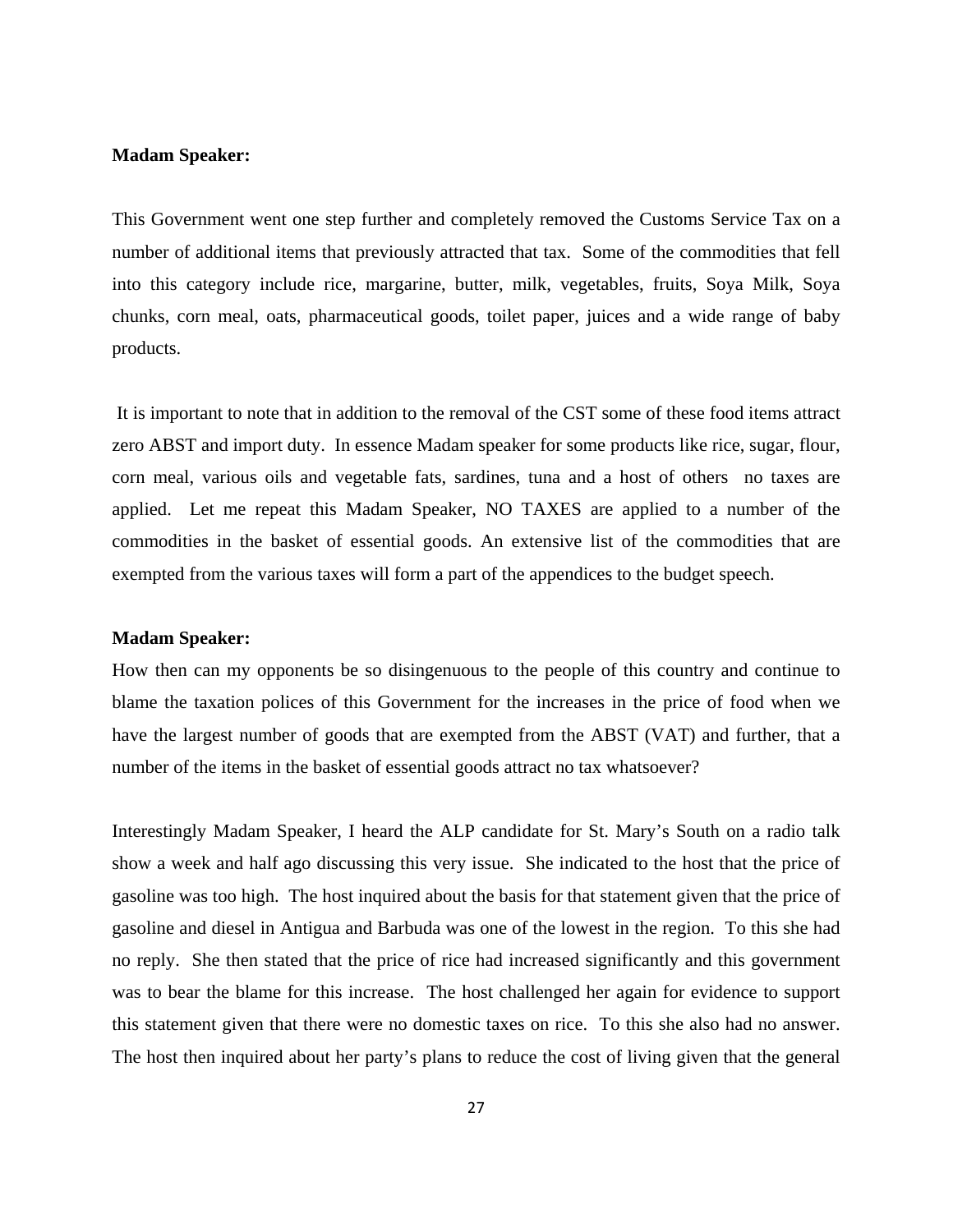increase in prices was caused by external factors and there were no taxes on a large number of basic food items. Her response to this was that her party will find a way.

### **Madam Speaker:**

I submit that this Administration has pursued all avenues of relief and I challenge my opponents to articulate any policy that can give further relief given that a large number of these commodities attract no taxes.

But one may ask madam speaker has this strategy worked? To what extent have we reduced the impact of these global price increases? Are we still not seeing increases in prices and in some cases significant increases?

### **Madam Speaker:**

Inflation data from ECCU member countries show that for the nine (9) month period, January to September 2008, the growth in inflation, as measured by the change in the Consumer Price Index (CPI), was the lowest in Antigua and Barbuda. The rate of inflation grew by 3.2 percent in Antigua for the first nine months of 2008. The rate of inflation across all other ECCU member countries ranged from 3.8 percent in Dominica to 9.4 percent in St Vincent and the Grenadines.

## **Madam Speaker:**

All ECCU member countries operate in the same global environment and all countries face the same challenges with respect to increasing prices. But given that Antigua and Barbuda recorded the lowest level of inflation then any reasonable person looking at the facts presented must conclude that the measures we have implemented to mitigate the impact of increased global prices on the population have been successful.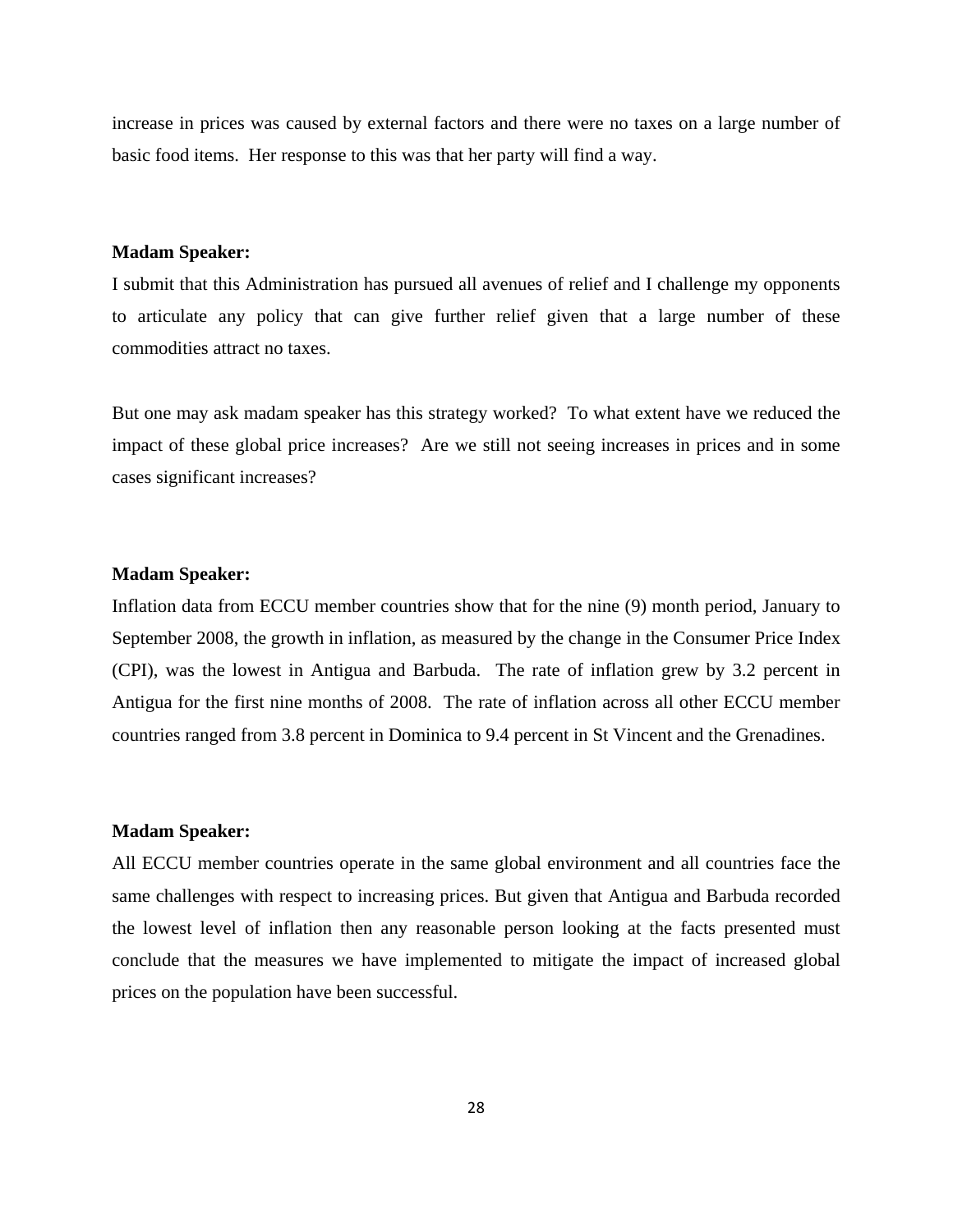#### **Madam Speaker:**

In concluding this very important section I must indicate that there seems to be some light at the end of the tunnel. Over the past few months we have seen a significant decline in the price of oil and the price of a number of key commodities on the international market. We recognise that there is a time lag between the decline in the price of these key commodities and the consequent decline in the price of manufactured products. However, we expect that this will shortly translate to decreases in the prices of a number of commodities in Antigua and Barbuda. The Government will continue to play its role directly and indirectly to ensure that these reductions in prices are passed on to consumers.

# **ECONOMIC COOPERATION WITH THE UNITED STATES OF AMERICA THROUGH THE UNITED STATES AGENCY FOR INTERNATIONAL DEVELOPMENT**

The Government of Antigua and Barbuda, the private sector and civil society are extremely appreciative of the work undertaken by the United States Agency for International Development (USAID) through the Caribbean Open Trade Support Programme (COTS) in the areas of Investment Promotion, Trade Facilitation and Investment Climate Enhancement. The COTs has provided invaluable support to the Antigua and Barbuda Investment Authority by preparing an Investment Promotion Strategy and Marketing Plan and a Strategic Plan for the Local Enterprise Development Unit.

Through its trade facilitation programme a technical and feasibility study for the establishment of a Single Window for Trade was conducted. Ongoing training has been provided for the Customs Department. In collaboration with the Caribbean Council for Law Enforcement (CCLEC) they were able to provide basic training for 68 junior customs officers and 32 senior customs officers in 2008. They will continue to work with CCLEC in the upcoming year to provide additional training for the Customs officers.

Through the intervention of the COTs, the World Bank will be conducting a mission to Antigua and Barbuda this month to look at business registration and paying taxes (as per the World Bank Doing Business Reform Memo). They will seek to identify the bottlenecks, challenges and issues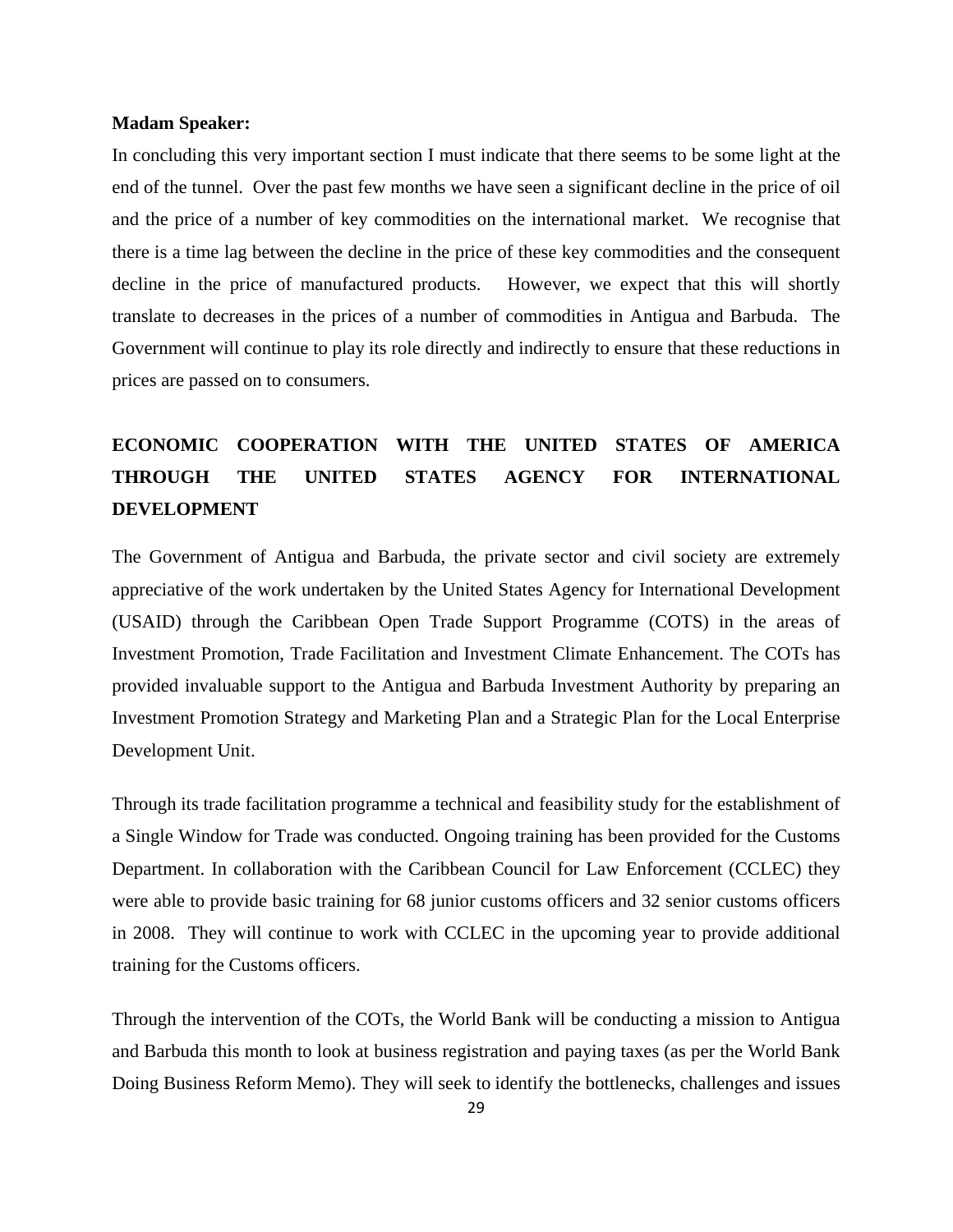and thereafter make recommendations for implementation. COTS will support the Government of Antigua and Barbuda in implementing the recommendations as agreed by the government.

 We anticipate that the activities undertaken by the COTS will continue to strengthen the private and public sector entities that have been directly impacted by its work and that its efforts will further assist Antigua and Barbuda in developing more productive, competitive and growth inducing practices.

#### **SOCIAL AND ECONOMIC COOPERATION WITH THE REPUBLIC OF CUBA**

The Government and people of Antigua and Barbuda are very grateful for the more than two decades of support that we have received from Cuba and we look forward to further strengthening and expanding this relationship. We have benefited in the areas of education, health care and infrastructural development among others. Some 160 Antiguan and Barbudan students are currently enrolled at tertiary level institutions in Cuba on full scholarships. A number of Antiguans are also pursuing post graduate studies in medical specialties, sociology and engineering. We expect that in the 2008-2009 school year additional scholarships will be provided for our citizens.

In the area of health care the Government of Cuba has not only provided training, but also Cuban Medical Professionals. Also, through the Milagro Eye Care Programme, over 1200 Antiguans and Barbudans have travelled to Cuba at no cost to the patients or the Government. The Government and people of Antigua and Barbuda are truly grateful for Cuba's assistance in offering this very important service.

In the area of road works Cuba has provided specialists to repair and maintain specialized equipment at the quarries owned by the Ministry of Works while at the same time providing engineers and other professionals for the road programme.

Additionally, Cuba has provided technical assistance to the Ministry of Agriculture, Tourism and Sports. There has been ongoing collaboration with the Ministry of Agriculture in tackling the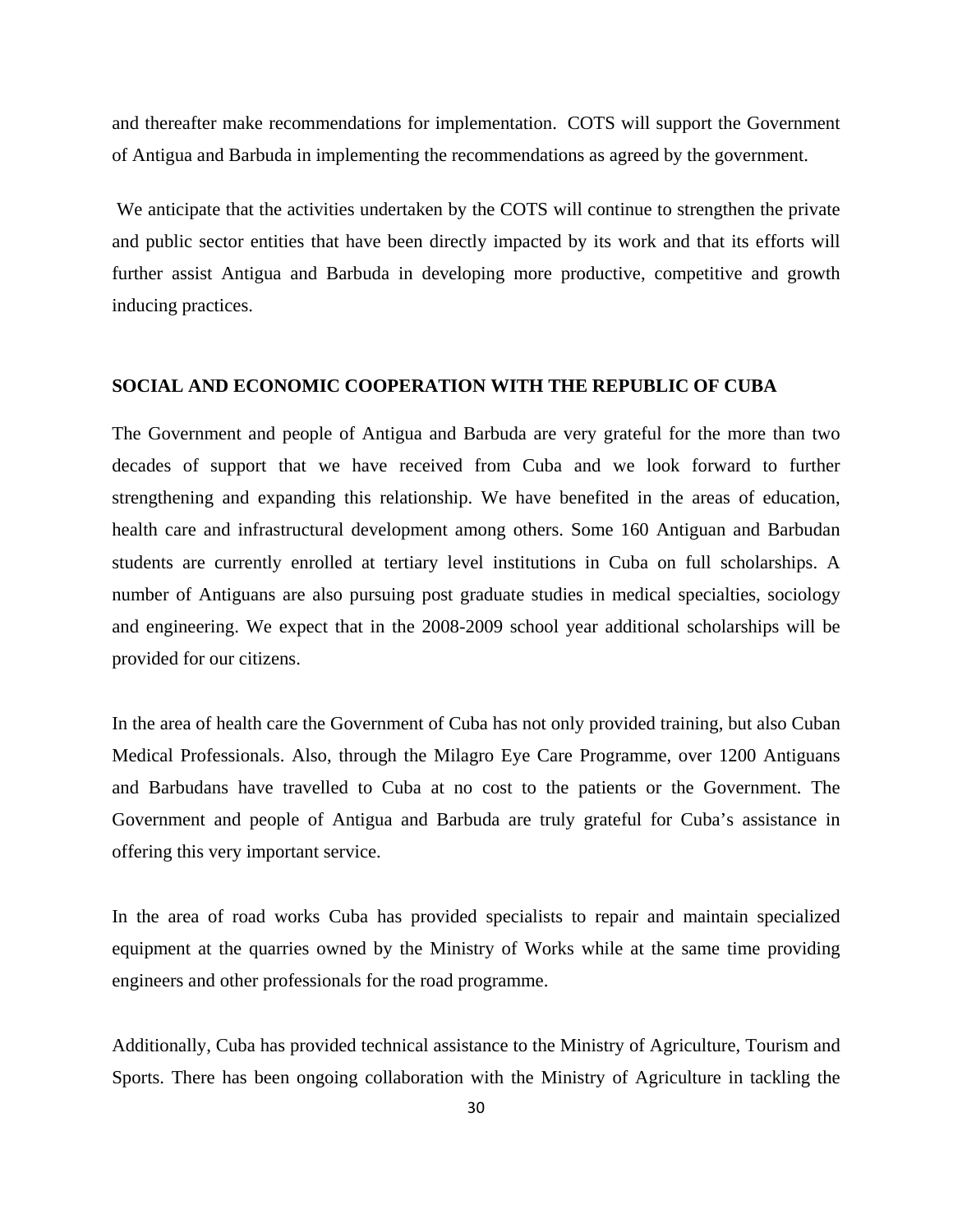problem of fish poisoning and a diagnostic team is being provided to determine areas where they may provide further assistance. In tourism, Cuba has provided technical assistance in restoring heritage sites, whilst in sports we continue to benefit from the expertise of coaches, and sports professionals.

# **SOCIAL AND ECONOMIC COOPERATION WITH THE BOLIVARIAN REPUBLIC OF VENEZUELA**

Antigua and Barbuda continues to benefit substantially from its diplomatic relationship with the Government and people of the Bolivarian Republic of Venezuela. Since the Petro Caribe Energy Cooperation Agreement became fully operational in 2006, we have received ten shipments of fuel from Venezuela. As at May 2008, Antigua and Barbuda received about 269,115 barrels of gasoline 304,147 barrels of diesel and 356,764 barrels of jet fuel valued at \$243 million. The Government has paid 56 percent or \$136.6 million of this amount to Venezuela while the remaining 44 percent or \$106.5 million represents concessionary loans to the Government of Antigua and Barbuda.

The portion of the funds representing concessionary funding has been set aside to undertake social and economic development projects that will benefit the people of Antigua and Barbuda. One such programme, the utility subsidy programme was established in 2008. A total of EC\$1,443,500.00 has been spent from 28th March to 28th October 2008 benefiting 3,327 persons enrolled in the programme. We expect that this and other programmes will be undertaken in 2009.

The Government is very grateful for the support and generosity of the Government and people of Venezuela and continues to explore other avenues for cooperation that will redound to the benefit of the people of this nation. Specifically, we have concluded negotiations in respect of the financing and development of a low income housing project, which will commence shortly.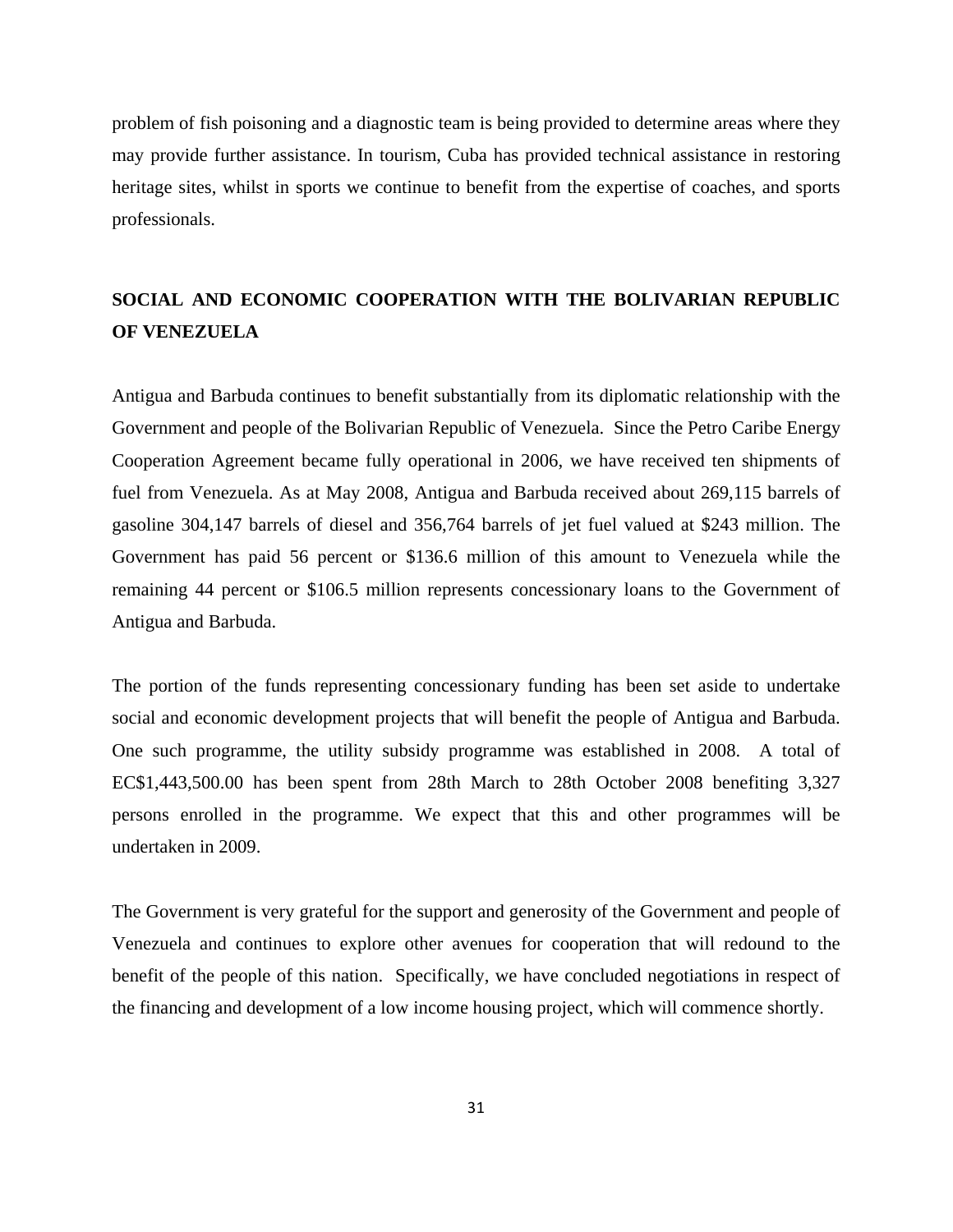We engaged in discussions with the Government of Venezuela and secured financing through the ALBA Fund to undertake a water expansion project that would facilitate enhanced water production and greater reliability in the provision of water services. Our discussions were successful and the total amount to be provided through the ALBA Fund is US\$8 million. We are proud to announce that we have already received EC\$8 million for the start of this project.

The Government and People of Antigua and Barbuda are very grateful for the magnitude of support we have received from the Government and People of the Bolivarian Republic of Venezuela over the past years. We look forward to strengthening this relationship in the future and to identifying additional areas where both of our nations could benefit from closer cooperation. In fact, we expect that our relationship with the Government and People of the Bolivarian Republic of Venezuela will be taken to new heights in the coming year. We are currently engaged in negotiations with the Bandes Bank that will allow the Government to fulfil its objective of purchasing the West Indies Oil Company.

# **SOCIAL AND ECONOMIC COOPERATION WITH THE PEOPLE'S REPUBLIC OF CHINA**

The Government of Antigua and Barbuda continues to enjoy excellent diplomatic relations with the People's Republic of China (PRC). The PRC continues to support the government's initiatives particularly in the areas of health care, education and the development of infrastructure. Antiguans and Barbudans continue to receive full scholarships to pursue studies at the University Level in Beijing. Several exchanges have been made between both countries for technicians to attend conferences, training programmes and seminars.

In 2008, we requested assistance from the Chinese government to address the shortfall in power generating capacity. More specifically we started negotiations for a 30 mega watt power generator. The PRC through the Chinese Exim Bank granted RMB 300 million Yuan loan for the purchase of the generator and the construction of the plant. Construction of the plant is expected to begin in 2009.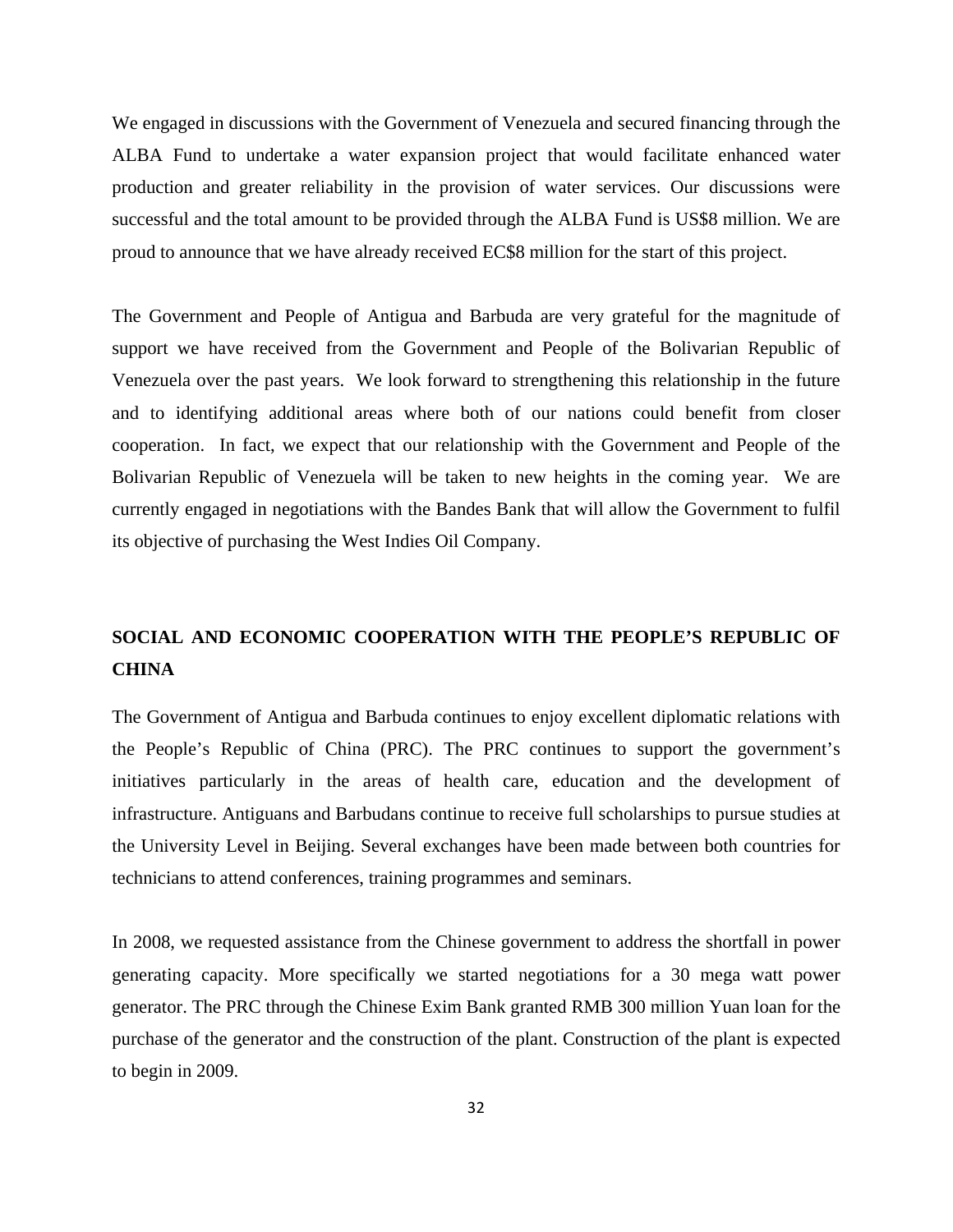The Chinese Government will continue its contribution to a wide range of infrastructure projects. To date construction agreements have been completed for the island wide street lighting project and the Social Centre in Barbuda. In 2009, renovation and restoration work will commence on the Grays-Hill Reservoir which services Grays Farm, Point and Villa. Renovation work will also commence on the Grays Green Gutter.

In the area of tourism we intend to deepen our discussions to encourage Air China to make Antigua and Barbuda a hub. Along with other Caribbean islands Antigua and Barbuda has been proposed as a holiday destination for Chinese nationals. This discussion will cover not only stayover visitors but also a special arrangement for those visiting by cruise liners. It is estimated that in the first year, 12,000 Chinese tourists will visit the Caribbean.

We have already celebrated 25 years of Diplomatic and friendly alliance with the Peoples Republic of China. We value and cherish this relationship which continues to benefit the peoples of both countries. The Government of Antigua and Barbuda expects to further benefit from its close cooperation with the Peoples Republic of China in 2009. In particular, the government of China has indicated interest in working with Antigua and Barbuda to develop a new airport terminal which will complement the ongoing work with respect to the runway. The plans have already been designed and it is hoped that negotiations would be completed in 2009 to facilitate construction of a new state-of-the-art airport terminal. In addition, the People's Republic of China is presently giving consideration to providing assistance to fund the much needed expansion of the port at the Deep Water Harbour.

# **SOCIAL AND ECONOMIC COOPERATION WITH THE GOVERNMENT OF JAPAN**

Antigua and Barbuda commenced diplomatic relations with Japan in 1982 and has since been the recipient of significant technical support in the areas of Health, Education, Agriculture, Fisheries and Disaster Management.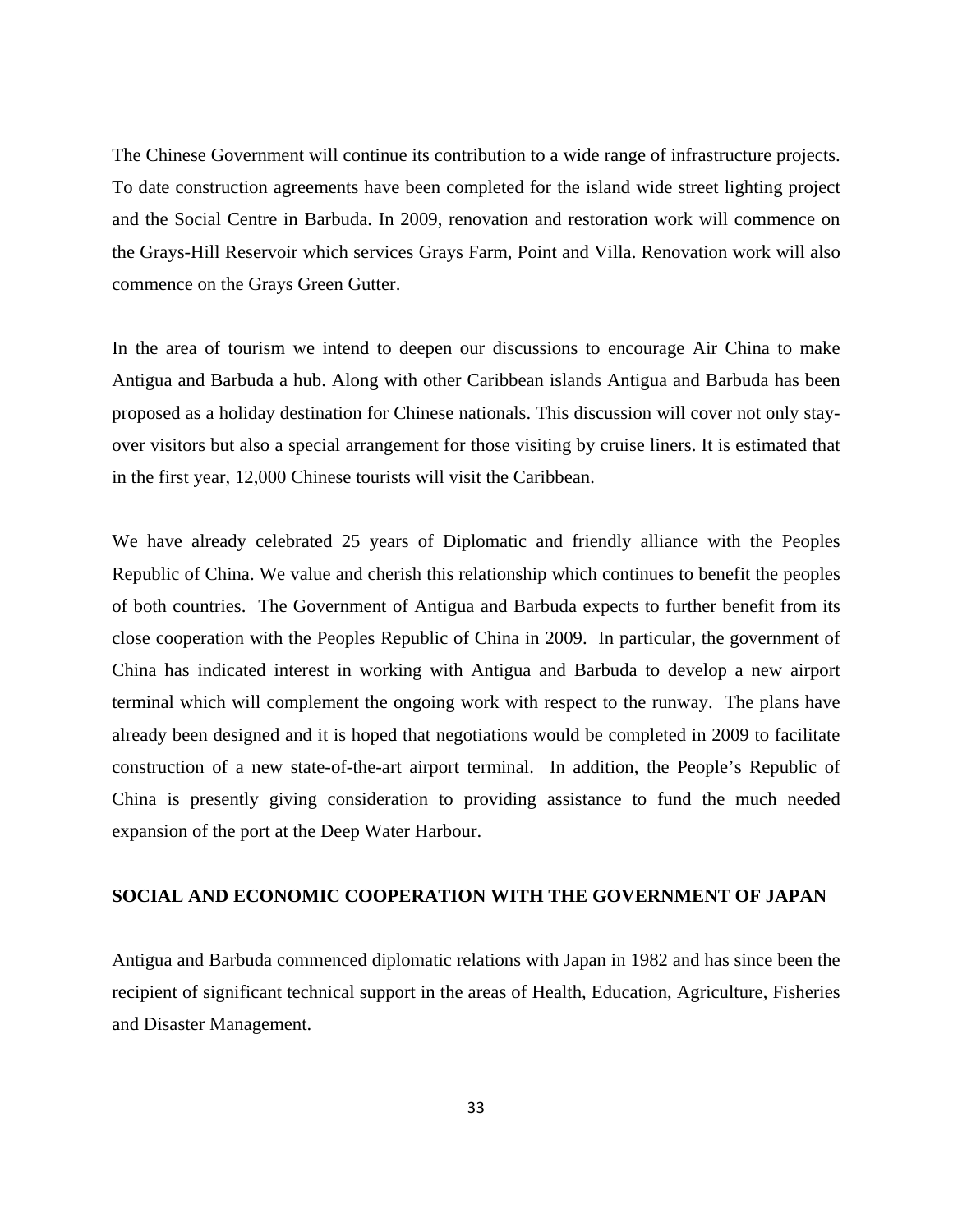This relationship has deepened and widened throughout the years. Between 2004 and 2008, 13 public sector workers have participated in short term training programmes at an estimated total cost of EC\$528,450. For the period 2008/2009 5 persons will attend courses in Water Resource and Disaster Management, Police Information and Communications and Agriculture.

In 2005, we benefited from a grant of EC\$35 million to fund the construction of the Point Wharf Fisheries Complex. In 2009 we will receive an additional EC\$16.2 million to construct the Barbuda Artisanal Fisheries Project. The Government is extremely grateful for the willingness of the Government of Japan to support the construction of a number of Fisheries Complexes. The contribution they have made will go a long way toward developing the potential of the fisheries sector in Antigua and Barbuda and promote the 'sustainable use' of our marine resources.

# **ECONOMIC PERFORMANCE IN ANTIGUA AND BARBUDA: 2004 TO 2008 Madam Speaker:**

Before I lay out the strategies and plans for the 2009 fiscal year, permit me to provide a synopsis of the journey this country has taken since the UPP Administration assumed office in March 2004. The people of Antigua and Barbuda, having endured decades of fiscal mismanagement, poor governance, and ineffective economic and social programmes, gave the UPP an overwhelming mandate to reverse the damage inflicted upon this nation by a party of misfits, tricksters and self-proclaimed specialists. This could not be an easy task since the former administration proved to be quite proficient at pursuing schemes that pushed our beloved twin island nation ever closer to the brink of economic and social disaster. However, the Sunshine Government was determined to pull this country back from the precipice and to set it squarely on a path towards sustainable economic and social development.

#### **Madam Speaker:**

I am pleased to report that over the period 2004 to 2008, the UPP Government, under the leadership of the Honourable Baldwin Spencer, has successfully brought about major economic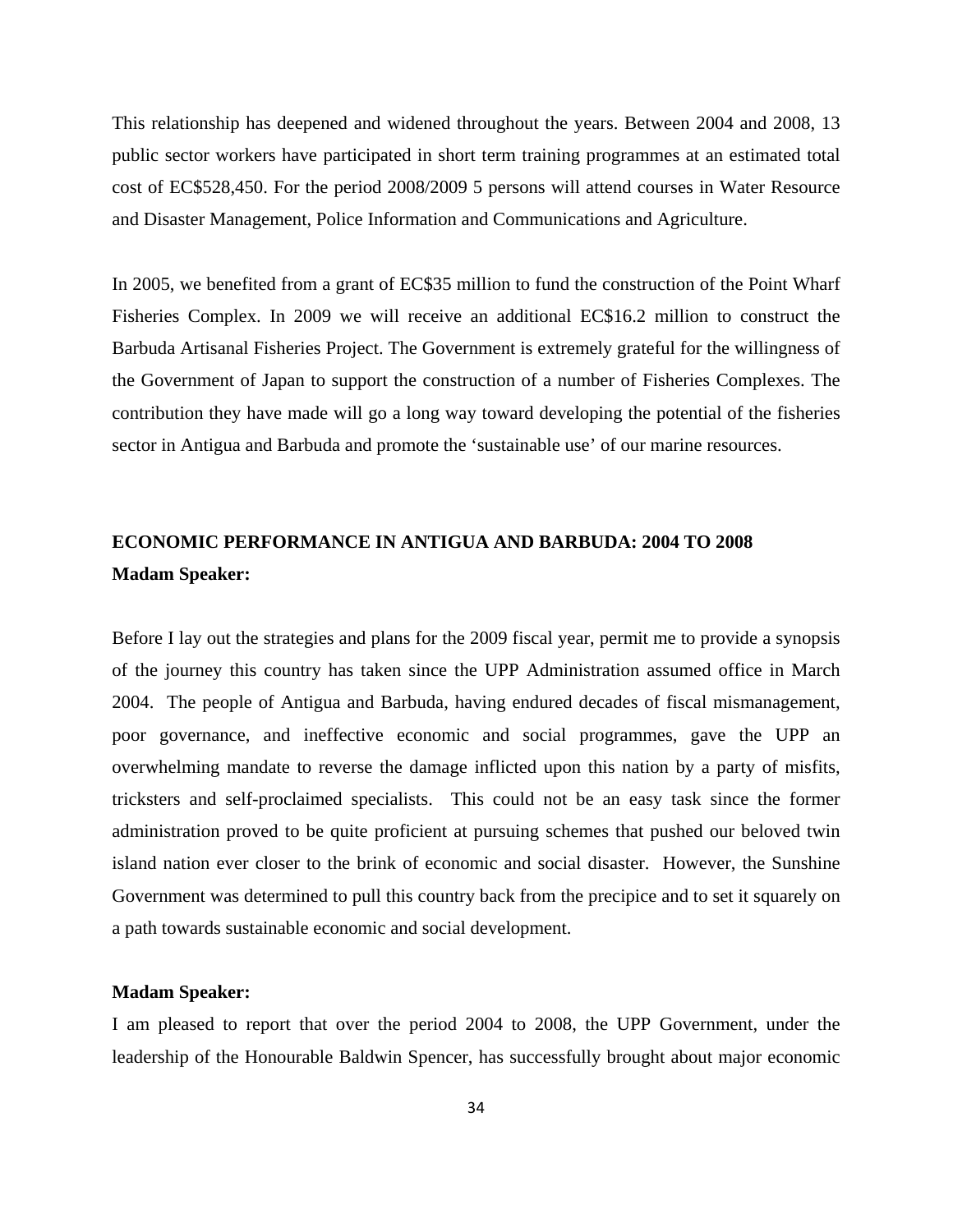and social changes in Antigua and Barbuda. These changes were possible because of this Government's unwavering commitment to fiscal reform, private sector development and, most of all, Putting People First. We demonstrated this commitment by pursuing policies and programmes intended to transform the fiscal and debt accounts, facilitate economic growth and secure the welfare of the people of this nation. To ensure the effectiveness of these policies and programmes, the Sunshine Government undertook some legislative and institutional reforms and adopted a consultative approach to the policymaking process. At the heart of the legislative reform initiatives was the bold move by this Government to enact a trilogy of legislation that made transparency, accountability and good governance a matter of course in the conduct of the people's business. With the enactment of the Prevention of Corruption Act, the Freedom of Information Act, and the Integrity in Public Life Act, we ended an era where shameless disregard for truth, integrity and the wellbeing of our fair Antigua and Barbuda was the order of the day.

# **Madam Speaker:**

It is my Government's firm belief that the people of this country deserve much more from those they entrust with the tasks of governing and promoting economic and social development. As such, we made it our top priority to present the policies, plans and programmes of the Government before the start of the fiscal year in which they would be implemented. On November  $30<sup>th</sup>$  2004, the budget for fiscal year 2005 was presented to the people of this nation and since then we have ensured that the budget for each subsequent year was presented on or around the end of the month of November. This was one of many firsts and is among a long list of remarkable achievements for the Government and the people of Antigua and Barbuda. Over the past four and a half years, Antigua and Barbuda has experienced significant economic growth, improvements on the fiscal accounts, and considerable progress towards debt sustainability. I will look at these successes in greater detail to remind the people of this nation of the incredible journey we have taken together and to show our would-be adversaries what it means to truly govern for the people by the people.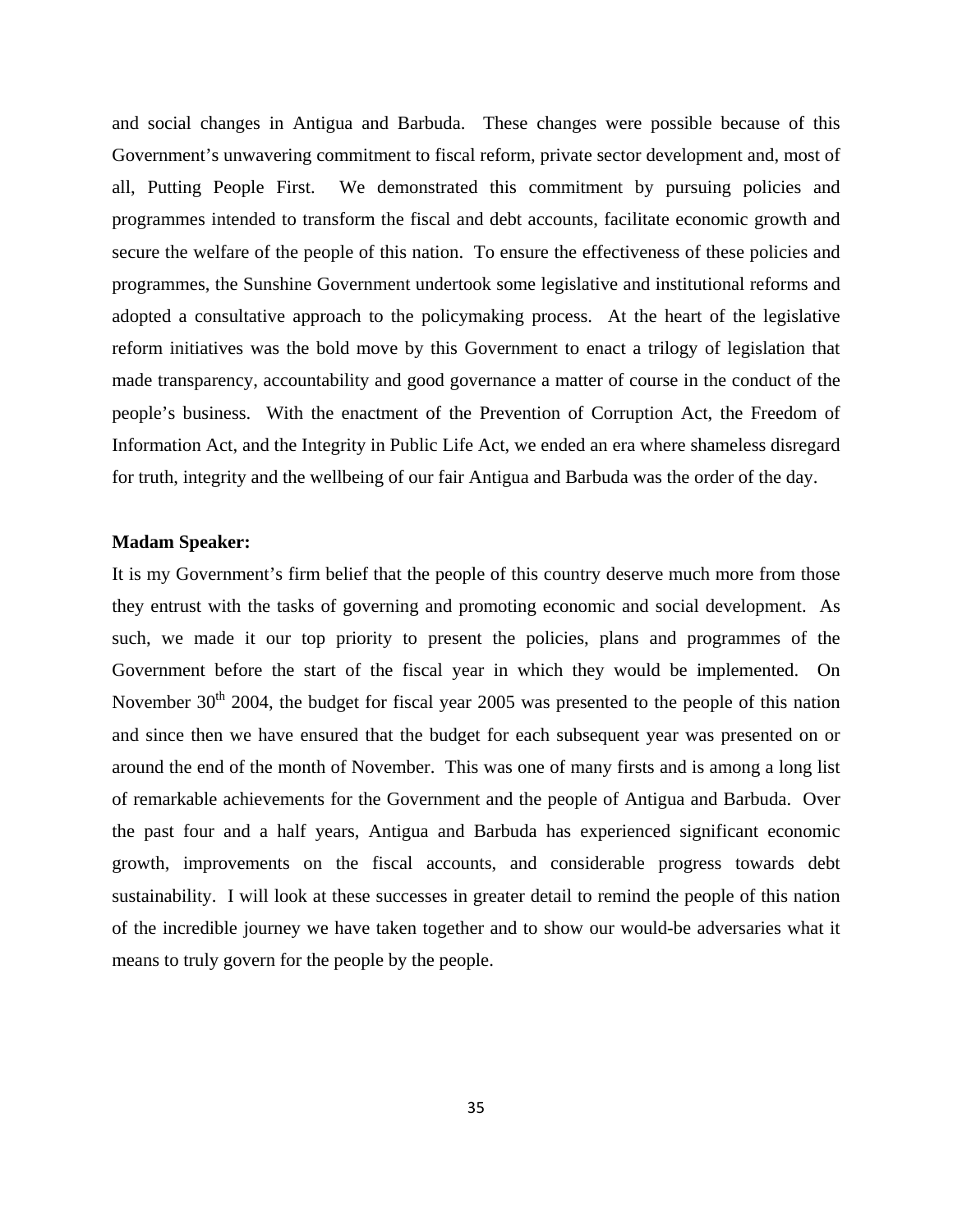# *Economic Performance with the UPP Administration:*  **Madam Speaker:**

The economy of Antigua and Barbuda is the largest in the OECS sub-region, generating over twenty five percent of real output. Over the past four and a half years, our economy has experienced robust economic growth which has consistently been above the Eastern Caribbean Currency Union average. On the other hand, the period 1999 to 2003 was characterised by much lower levels of growth. In fact, in the year 2000, St. Lucia surpassed Antigua and Barbuda as the largest economy in the sub-region. The difference in performance between these two periods can be attributed to two very different approaches towards promoting economic growth. On one hand, the former administration's policy for encouraging economic growth was heavily reliant on public sector spending and short on strategies to support private sector development. Moreover, the type of spending that was undertaken by the ALP Government during this period was mainly related to the payment of wages and salaries with little expenditure on capital investment, which is critical for long term growth. The result of this strategy was limited private sector activity, low economic growth and, eventually, an inability of the then Government to meet the wages and salaries of the bloated public sector it created.

The UPP Administration approached this task of promoting economic growth by pursuing specific policies that were intended to encourage investment and enable private sector development. These policies included reducing the corporate income tax rate, simplifying the tax system, implementing legislation to support small business development, and establishing the Antigua Barbuda Investment Authority which facilitates and promotes investment. At the same time, this Government undertook critical capital investment that complemented private sector projects and sought to upgrade a severely dilapidated infrastructural network. With these policies and the targeted investment expenditure, the economy of Antigua and Barbuda grew significantly and generated many new jobs outside the public sector.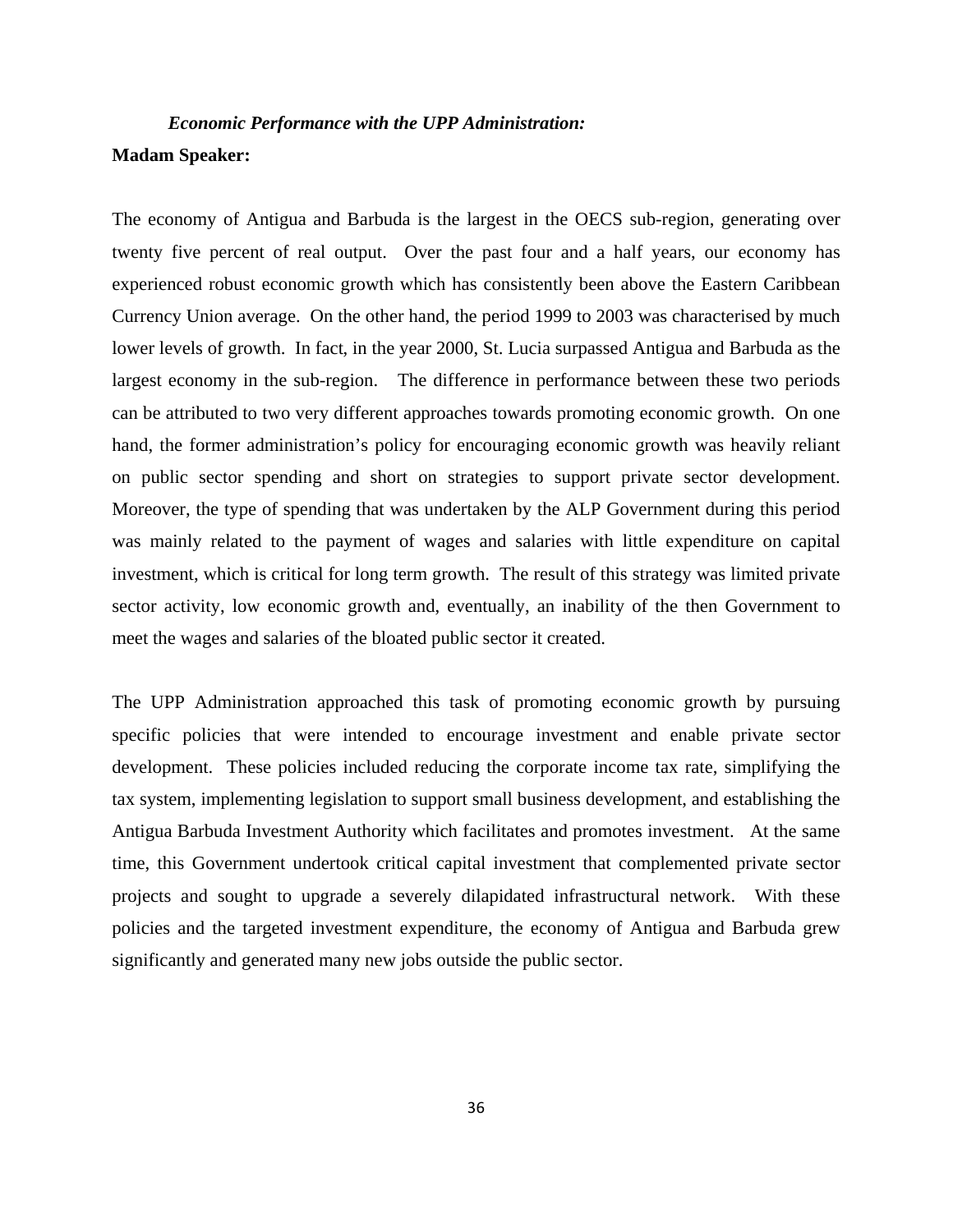# **Madam Speaker:**

The result of these very different approaches to promoting economic growth is evident in the growth figures for 1999 to 2003 and for 2004 to 2008. As seen in the following graph, growth in output for the period 1999 to 2003 averaged 3.2 percent while growth between 2004 and 2008 averaged about 6.9 percent. Essentially, this Sunshine Government has managed to increase the rate at which GDP grew by nearly four percentage points. The highlight of this period of impressive growth is the 12.4 percent growth of output experienced in 2006. This was driven mainly by a 35.0 percent expansion in construction as the country prepared for Cricket World Cup 2007.



This strong economic performance was made possible by a substantial increase in foreign direct investment and a number of major private sector and public sector projects. As seen in the following graph, average foreign direct investment increased by over 210 percent from \$230 million for the period 1999 to 2003 to some \$715 million for the period 2004 to 2007.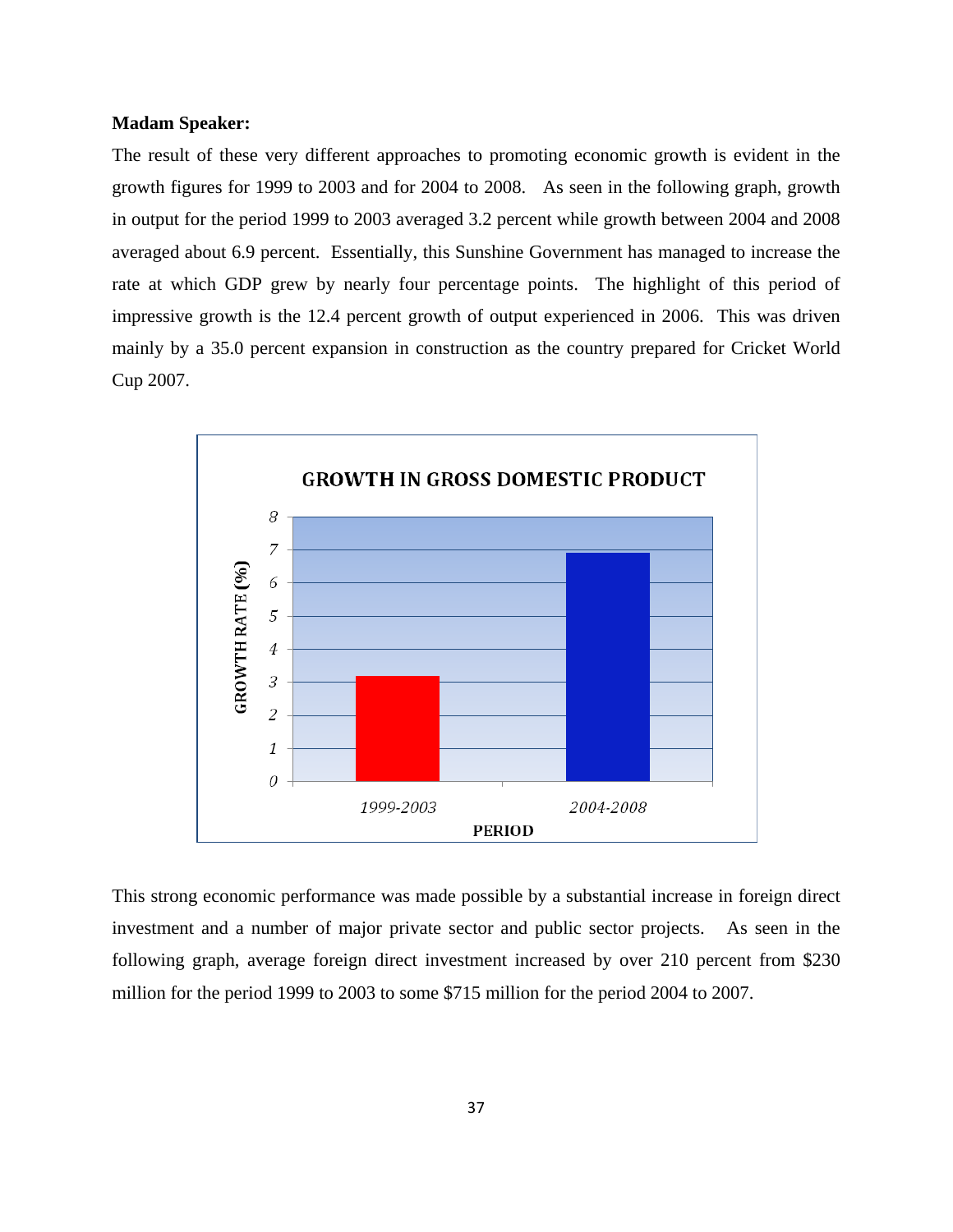

In 2006, when Antigua and Barbuda experienced its highest rate of growth ever, the total level of foreign direct investment exceeded \$1 billion and was more than two times greater than total direct investment in 2003. This significant inflow of Foreign Direct Investment over the past four and a half years helped to finance work on several private sector projects including Sandals Mediterranean, Antigua Yacht Club, La Perla Development, Hermitage Bay, St. James' Club, Verandah Hotel, and Emerald Cove Development. Added to these private sector projects is over \$200 million in capital expenditure by the Government in 2006. In total, this Government has invested an average of \$154.7 million in capital projects and infrastructure development between 2004 and 2008. These private sector and public sector investments have helped to strengthen the Antigua and Barbuda economy over the past four and a half years. Madam Speaker, this UPP Administration, through sound policies and targeted and productive investments, has managed to boost economic activity and improve the welfare of the people of this nation. Further, Madam Speaker, this Administration has managed to create significant employment for our citizens and residents. In fact, contrary to the fabricated figures that our opponents try to pass off as fact to the people, the Caribbean Development Bank's Poverty Assessment Report indicated a 4 percent unemployment rate for Antigua and Barbuda.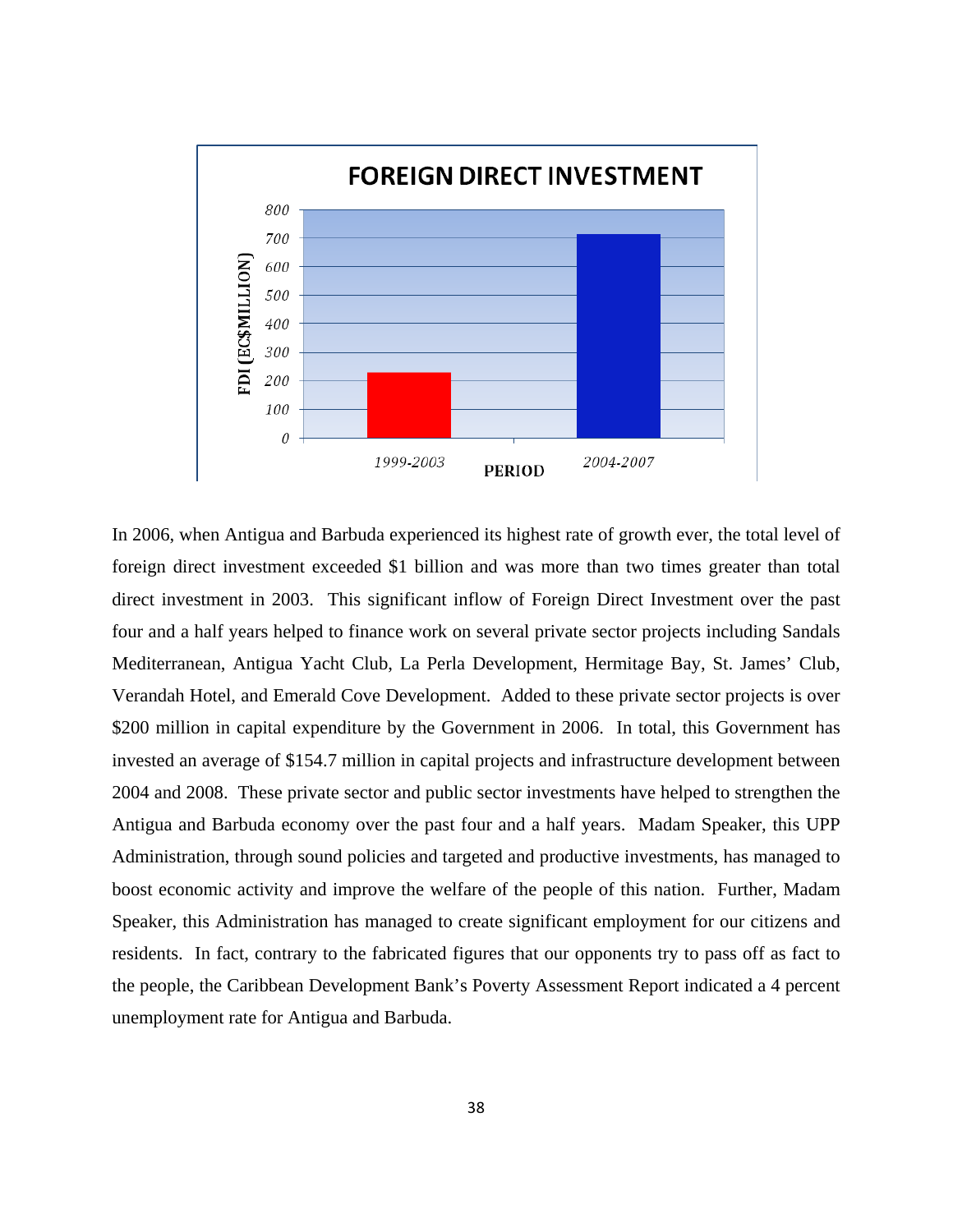On this UPP Train, the economy of Antigua and Barbuda has moved in the right direction. This country is moving forward on a smooth track that leads to economic success and prosperity and takes our people far, far away from that dilapidated red house which is infested with abysmal economic failures.

## **Madam Speaker:**

Clear evidence of the strong economic performance over the past four and a half years is the considerable growth in savings and credit. These two sets of monetary statistics are critical indicators of the health of an economy and the degree to which individuals in the society are benefiting from growth in output. Madam Speaker, let us look briefly at the level of savings in Antigua and Barbuda between from 2004 to 2008 and compare this to the period 1999 to 2003.

The Eastern Caribbean Central Bank Monetary Survey indicates that for the period December 2004 to December 2007, fixed deposits averaged \$824.15 million. On the other hand, for the period 1999 to 2003, when the economy of Antigua and Barbuda was in the hands of some seemingly mad economic scientists, average fixed deposits were 67 percent lower at \$591.4 million. This is depicted in the following graph, which also shows that at the end of September 2008, fixed deposits amounted to \$989.1 million, a level that is 21 percent greater than the \$817.6 million recorded at the end of December 2003. It should be noted also that by the end of 2008, the level of fixed deposits in Antigua and Barbuda is expected to surpass \$1 billion.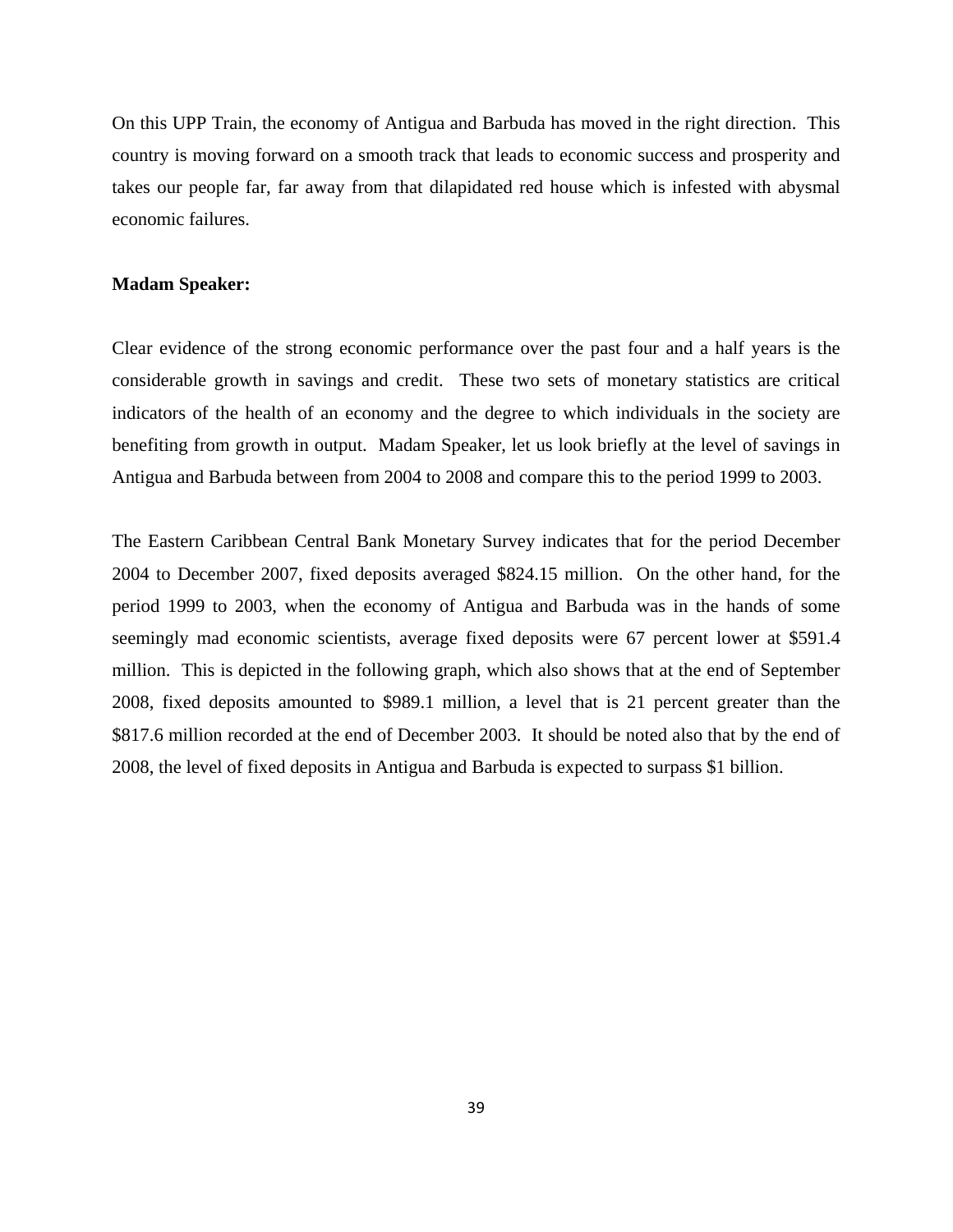

With respect to demand deposits, Madam Speaker, the picture is even more impressive. The following graph shows that for the period 1999 to 2003, demand deposits - essentially the disposable income available to the population for daily consumption activity – averaged \$227.4 million. For the period 2004 to 2007, the average level of demand deposits was 95 percent higher than for the period 1999 to 2003 and amounted to \$442.6 million. Further, as at September 2008, demand deposits amounted to \$549.7 million which is 103 percent higher than the \$270.7 million recorded in 2003.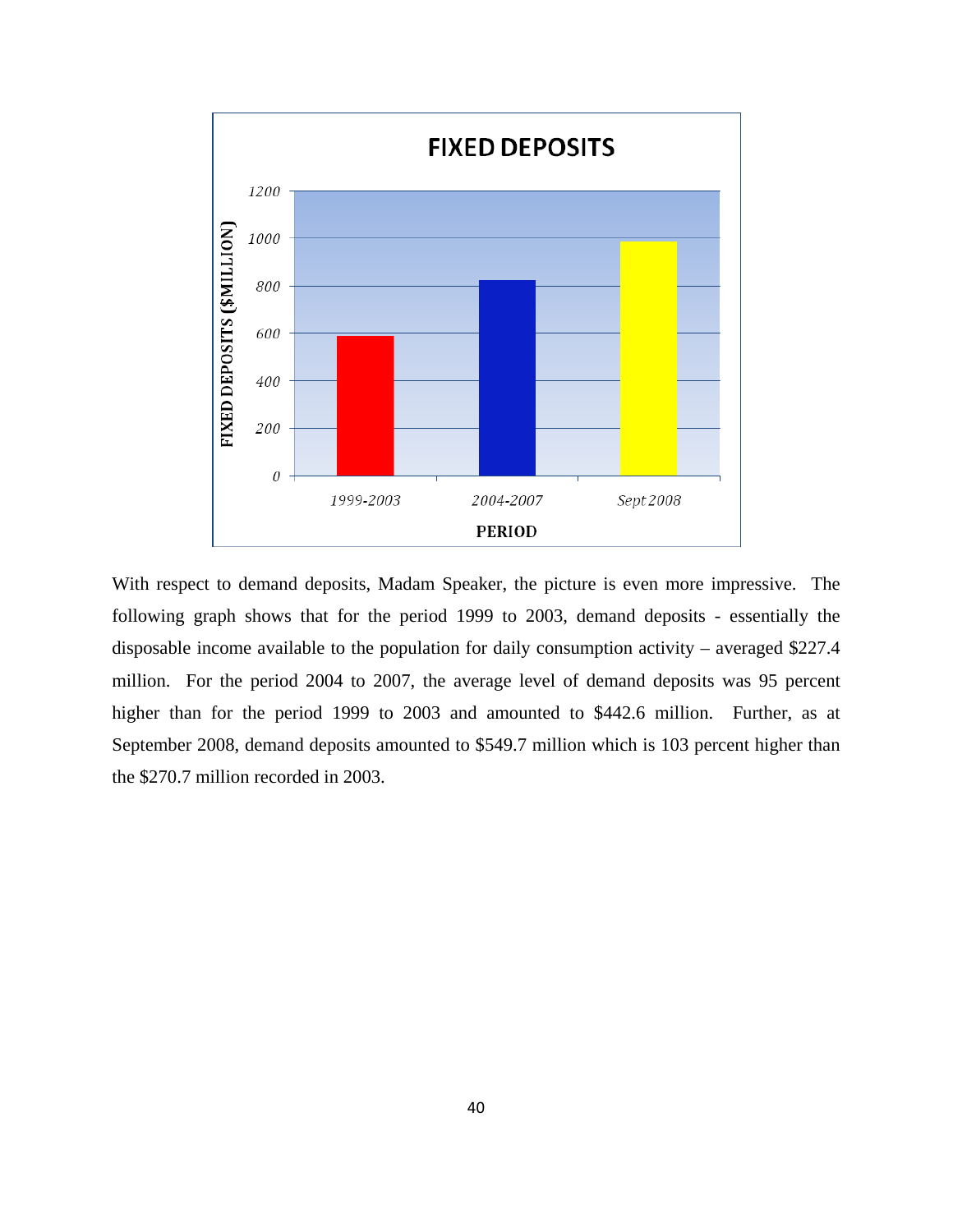

Madam Speaker, this sizeable expansion in demand deposits is indisputable evidence of the number of jobs created and the increase in incomes for the people of this country due to the economic growth achieved under the Sunshine Government.

Finally, we turn to savings deposits. How has the level of savings for the everyday man and woman of this country performed? The ECCB Monetary Survey shows that for the period 1999 to 2003, savings deposits averaged \$513.7 million. For the period 2004 to 2007, the average level of savings was 52 percent higher at \$779.8 million. This is depicted in the following graph which also presents the level of savings deposits as at September 2008. This level of performance with respect to all categories of deposits is no doubt a matter of grave concern for our opponents. Their persistent and often times venomous criticisms launched at this Government could not derail our efforts nor can they change the facts as reported in the ECCB Monetary Survey. Madam Speaker, these facts point to a 62 percent increase in savings deposits from \$577.1 million at the end of December 2003 to some \$937.4 million as at September 2008. Again, we can expect that by December 2008, the total level of savings held by the people of this nation will approach \$1 billion.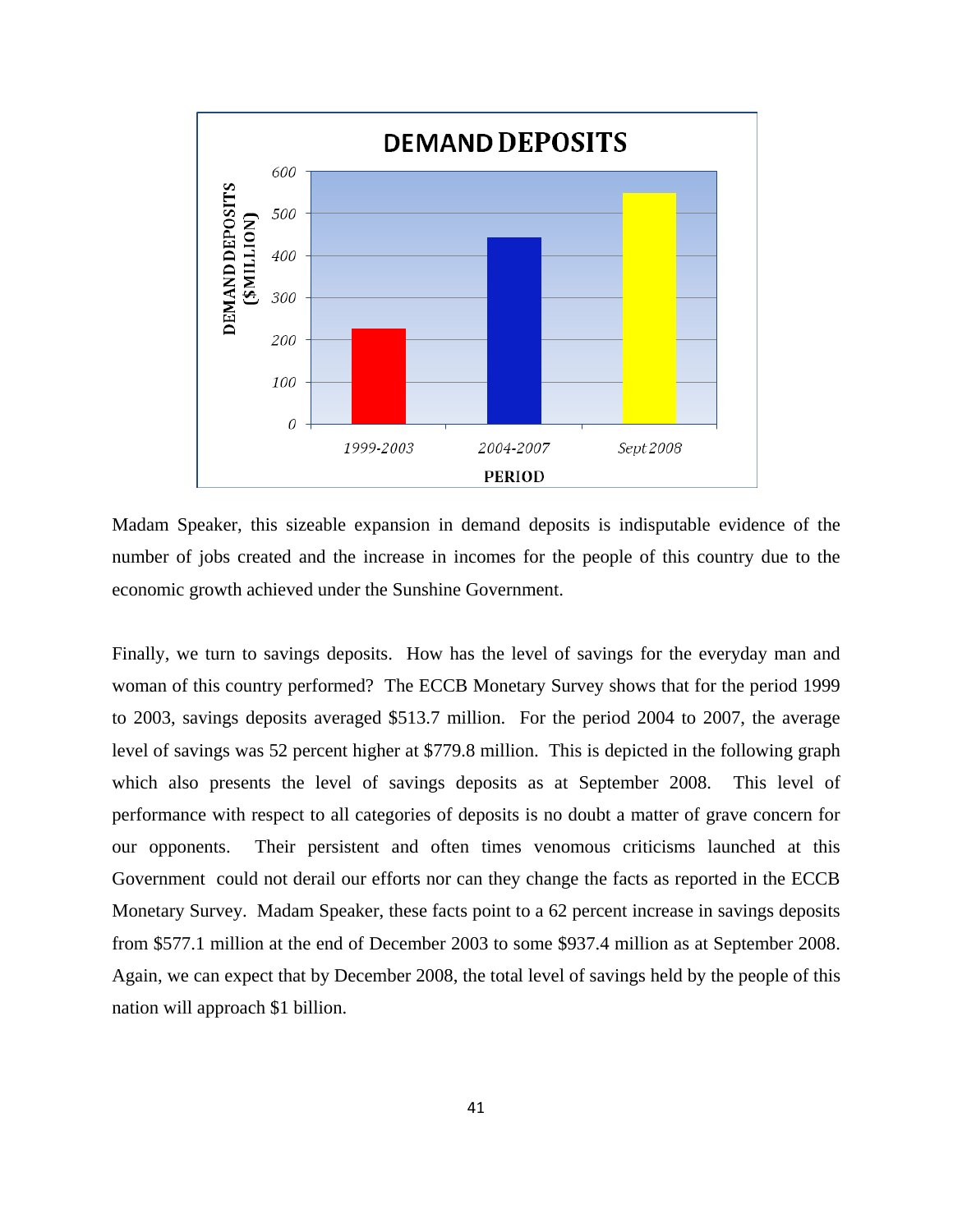

#### **Madam Speaker:**

I can only imagine the severe distress these facts and figures have caused our would-be adversaries. Unfortunately for them, there is much more positive news to report to the good people of this nation. I speak here of credit performance over the past four and a half years and I'm happy to report that there has been considerable expansion in credit for the acquisition of property, credit for consumer durables and credit for commercial activity.

According to the ECCB Monetary Survey, credit for the acquisition of property, which includes home construction and renovation as well as house and land purchases, has grown significantly in the four and a half years since this Administration assumed office. The following graph shows that over the period 1999 to 2003, credit for the acquisition of property averaged \$387.2 million. Between 2004 and 2007, this average increased by over 51 percent to \$586.5 million. Further, Madam Speaker, as at September 2008, credit for the acquisition of property amounted to \$724 million – a level that is 65 percent greater than the \$439.6 million recorded in 2003.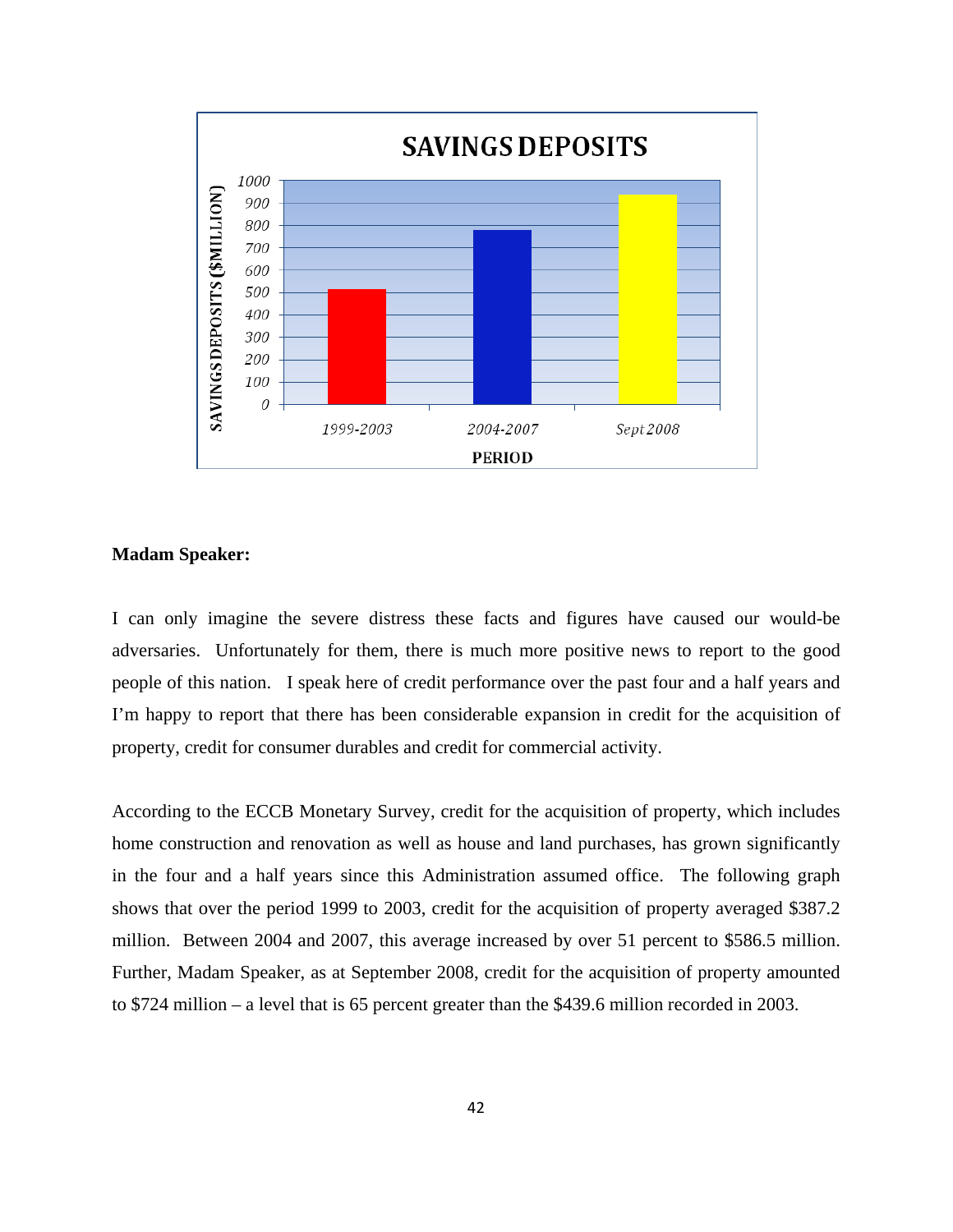

This sizeable expansion in the level of credit to Antiguans and Barbudans seeking to own their own homes is supported by similar increases in the number of applications to the Development Control Authority (DCA) for residential construction. Between 2004 and 2008, 2800 new applications were made to the DCA for the construction of private homes.

This growth in the level of credit for the acquisition of property can also be attributed to my Government's policies to support home ownership. One such policy was the reduction of the Corporate Income Tax from 35 percent to 27.5 percent for banks that offered residential mortgage interest rates of 8 percent or less. Over the last few years, we have seen residential mortgage rates decline from over 11 percent to an average of 8 percent. In some cases, the mortgage interest rate has also fallen below 8 percent. Another policy adopted by the Sunshine Government in an effort to facilitate home ownership was to reduce the stamp duty on residential mortgages from \$6 per thousand to \$4 per thousand.

With the reduction of the stamp duty from \$6 per thousand to \$4 per thousand, persons who received mortgages for the acquisition of residential property from 2005 onwards realised significant savings on the cost of acquiring mortgages. As indicated in the following table, which shows the total stamp duty payable at the \$6 per thousand and the \$4 per thousand, the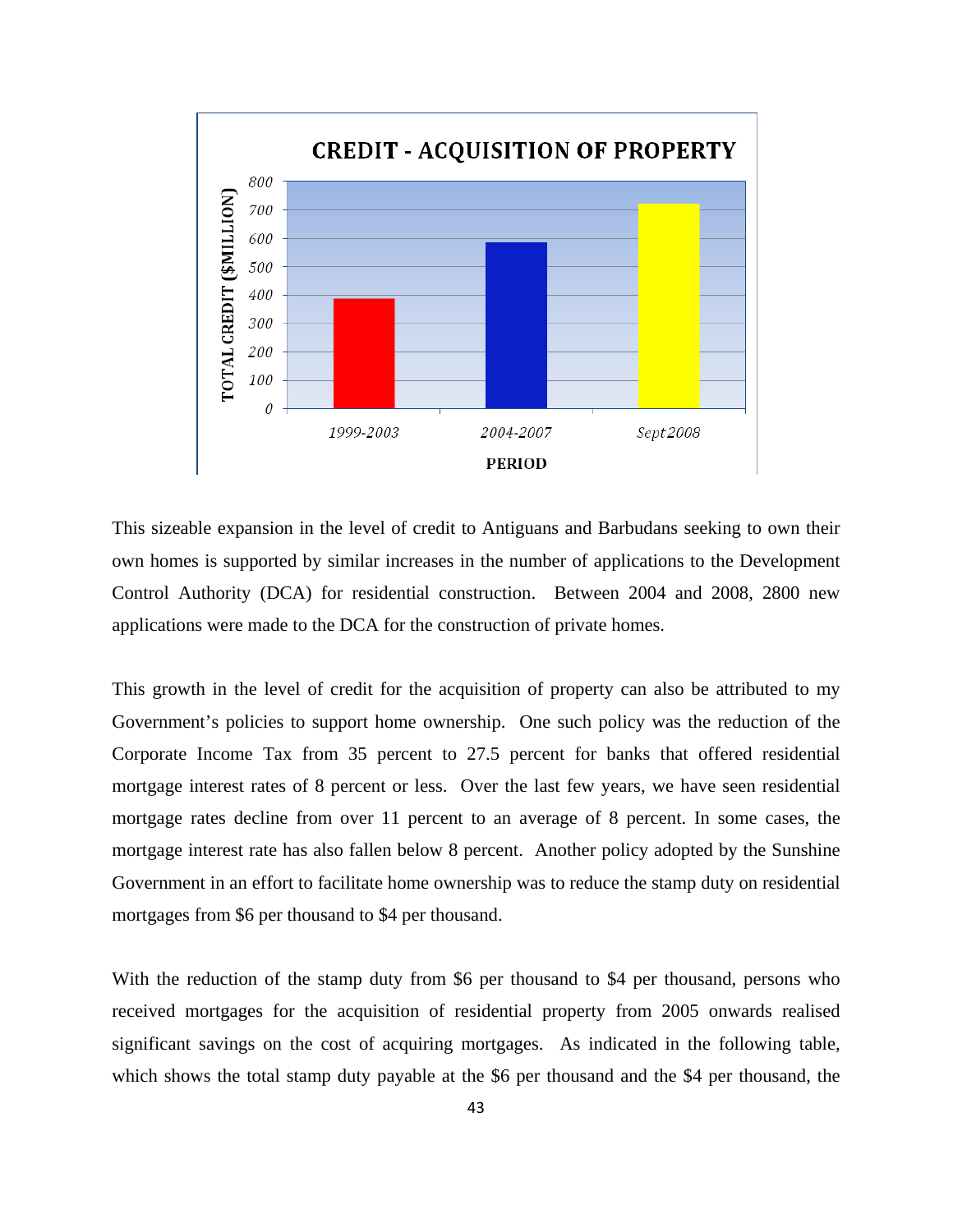level of savings realised in 2005 amounted to \$1.12 million. In 2006 and 2007, the savings amounted to \$1.21 million and \$1.36 million respectively and, as at September 2008, total savings by persons acquiring homes amounted to \$1.45 million. Overall, the reduction of the stamp duty has generated total savings for persons acquiring residential mortgages between 2005 and 2008 of some \$5.15 million.

| Year         | <b>Value of Residential</b> | <b>Stamp Duty - \$6</b> | <b>Stamp Duty - \$4</b> | <b>Savings</b> |
|--------------|-----------------------------|-------------------------|-------------------------|----------------|
|              | Mortgage                    | per Thousand            | per Thousand            |                |
| 2005         | \$562,303,000               | \$3,373,818             | \$2,249,212             | \$1,124,606    |
| 2006         | \$607,538,000               | \$3,645,228             | \$2,430,152             | \$1,215,076    |
| 2007         | \$681,274,000               | \$4,087,644             | \$2,725,096             | \$1,362,548    |
| 2008 (Sept). | \$724,005,000               | \$4,344,030             | \$2,896,020             | \$1,448,010    |
| <b>TOTAL</b> | \$2,575,120,000             | \$15,450,720            | \$10,300,480            | \$5,150,240    |

This, Madam Speaker, represents another glaring difference between the policies of this Administration and those of our predecessors.

With respect to credit for consumer durables, the ECCB Monetary Survey also shows robust growth in the period 2004 to 2008. Consumer durables are products with a life expectancy of at least three years and include items such as automobiles, appliances and household furnishings. Growth in expenditure on these products is a key indicator of consumer confidence and the strength of an economy. In this regard, Madam Speaker, the data confirm that the people's confidence in the economy of Antigua and Barbuda has grown markedly over the past four and a half years. As indicated in the following graph, credit for consumer durables averaged \$107.9 million for 1999 to 2003. Over the period 2004 to 2007, this annual average increased by 29 percent to \$139.2 million. Further, at the end of September 2008, credit for consumer durables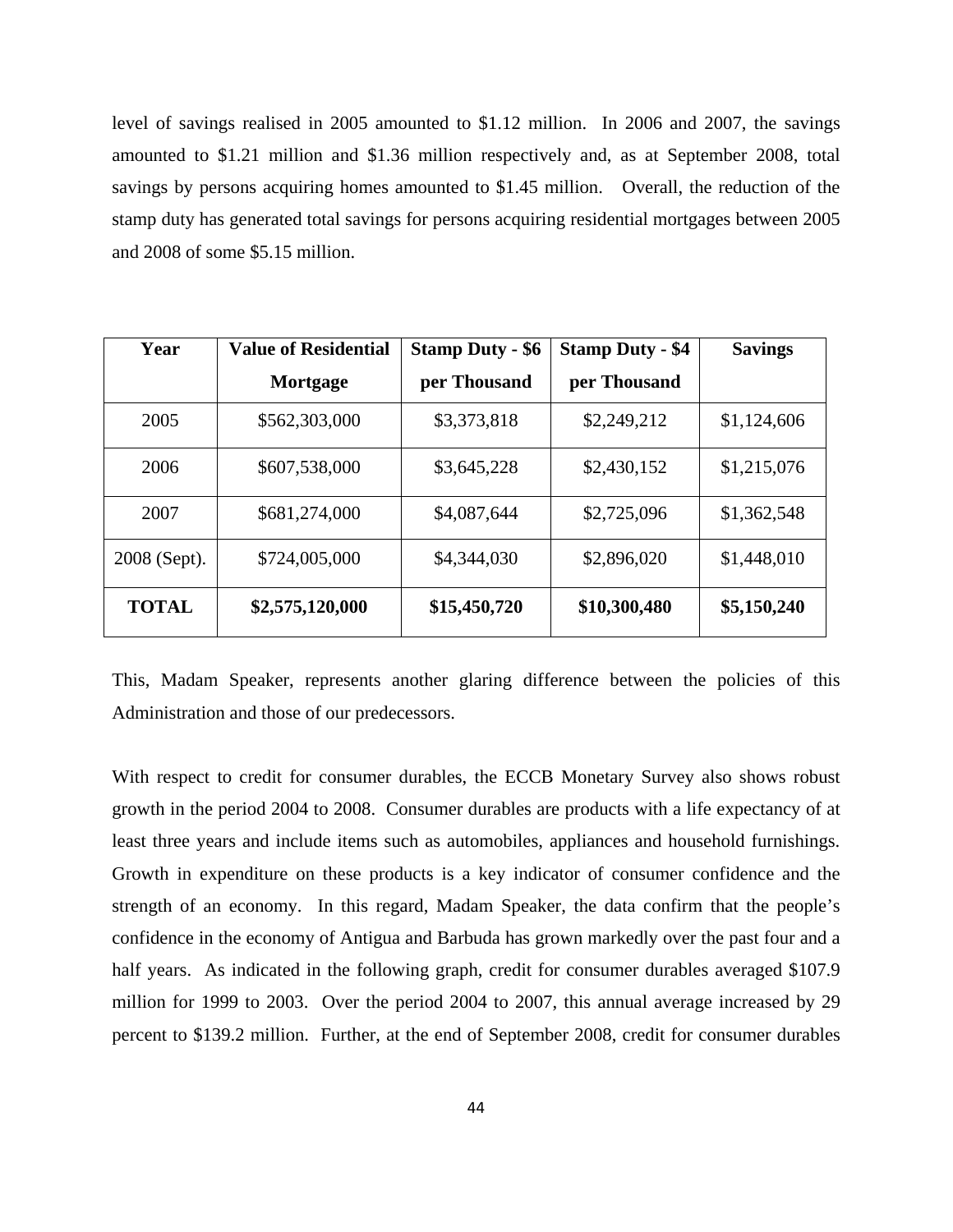



Another critical indicator of the confidence in an economy is the level of activity in the private sector. Any decision to invest in commercial activity – whether it involves starting a new business or expanding an existing operation – will be highly influenced by the entrepreneur's belief that he or she will recoup his or her investment. For the period 2004 to 2008, the data reveals that the business community has demonstrated considerable confidence in the Antigua and Barbuda economy. The average level of credit for commercial activity has increased by more than 39.0 percent from \$616.5 million for the period 1999 to 2003 to \$857.9 million for the period 2004 to 2007. In addition, the total credit for commercial activity at the end of September 2008 amounted to \$1.14 billion, which is about 48 percent greater than the \$770 million recorded in 2003.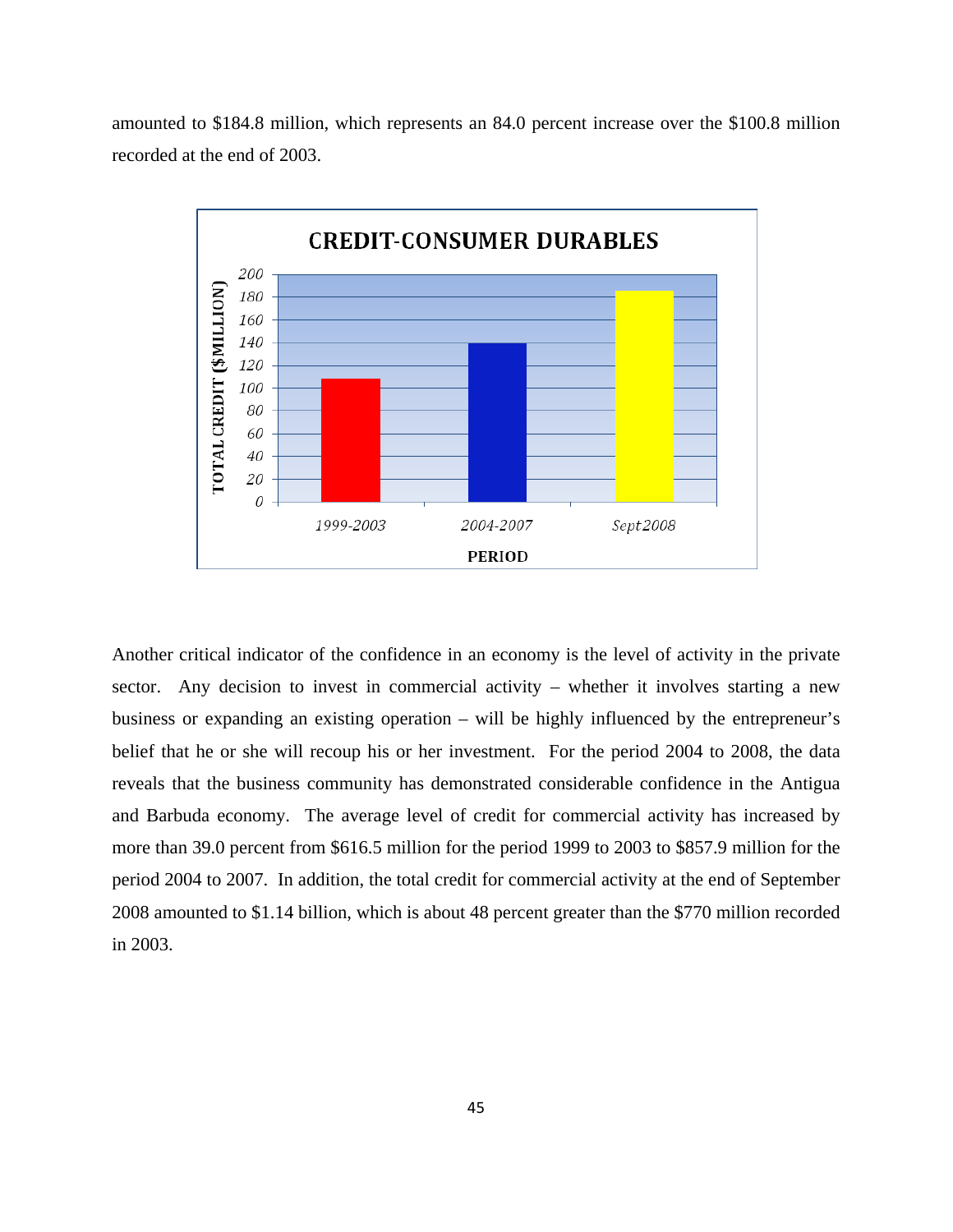

This strong performance with respect to credit for commercial activity is also supported by a marked increase in the number of applications to the DCA for commercial construction. These two sets of statistics indicate that under the Sunshine Government, there have been major investments in development of property for business purposes. In fact, between 2004 and 2008, the number of applications to DCA for commercial construction averaged about 125 per year. This is some 119 percent greater than the 57 applications in 2003.

## **Madam Speaker:**

There are many more facts and figures that I can present that would further demonstrate the immeasurable difference between this Government in the Sunshine and the less brilliant administration of the not so distant past. Over the past four and a half years we have ensured that the Antigua and Barbuda economy grew strong and that this growth has had widespread impact among the population. The policies of this UPP Administration has generated employment, empowered small business owners, encouraged entrepreneurship, and generated a high level of confidence among local and foreign investors. This, Madam Speaker, is unquestionably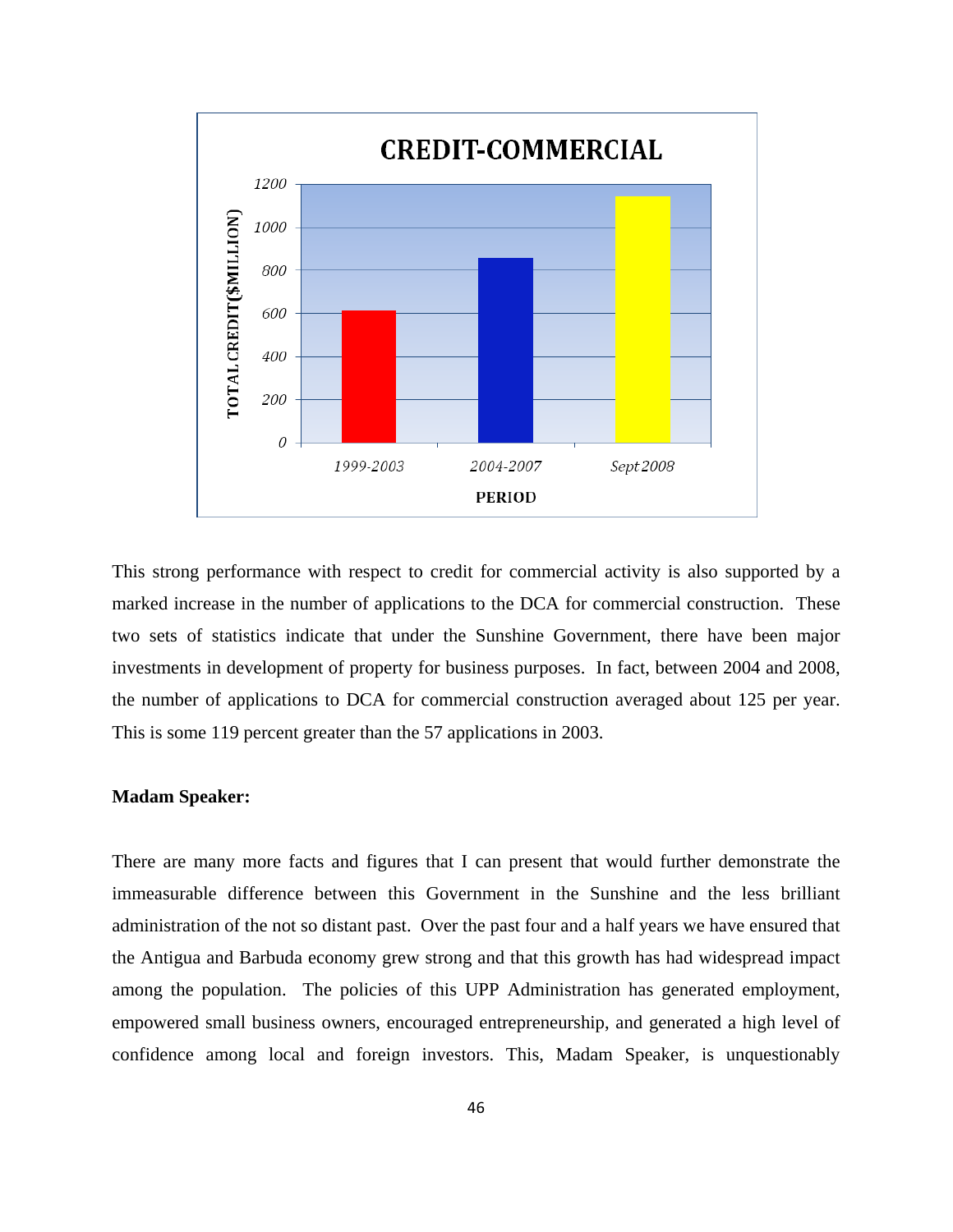preferable to the darker, harsher and more gruelling experiences that this nation endured prior to March 2004.

In addition to stabilising and strengthening our economy, this Government's policies have enhanced Antigua and Barbuda's performance with respect to some key international economic and social indicators. Specifically, the policies and programmes of the UPP have ensured that Antigua and Barbuda has remained in the category of high development in the United Nations Human Development Index (UNHDI). The UNHDI measures the overall level of human development in a country by assessing performance with respect to:

- (1) Life expectancy at birth;
- (2) Adult literacy; and
- (3) Standard of Living

Based on these criteria, the most recent UN Human Development Report indicates that Antigua and Barbuda has achieved and maintained high human development for its population. Antigua and Barbuda's ranking among 177 countries is 57. This represents an improvement over our ranking of 59 in 2006. It should be noted, Madam Speaker, that the UN Human Development Report for 2003 indicates that Antigua and Barbuda was, at that time, among the countries at the medium development level.

That this Administration has managed to improve our country's level of human development over so short a period of time is yet another illustration of our superior ability to implement effective policies that improve the well being of the people of this nation.

## **Madam Speaker:**

In addition to our consistently high levels of growth and strong performance with respect to human development, Antigua and Barbuda has been a leader in the Caribbean region when it comes to facilitating private sector activity. Since its initial inclusion in the World Bank Doing Business 2007 report, Antigua and Barbuda has consistently maintained a high ranking. The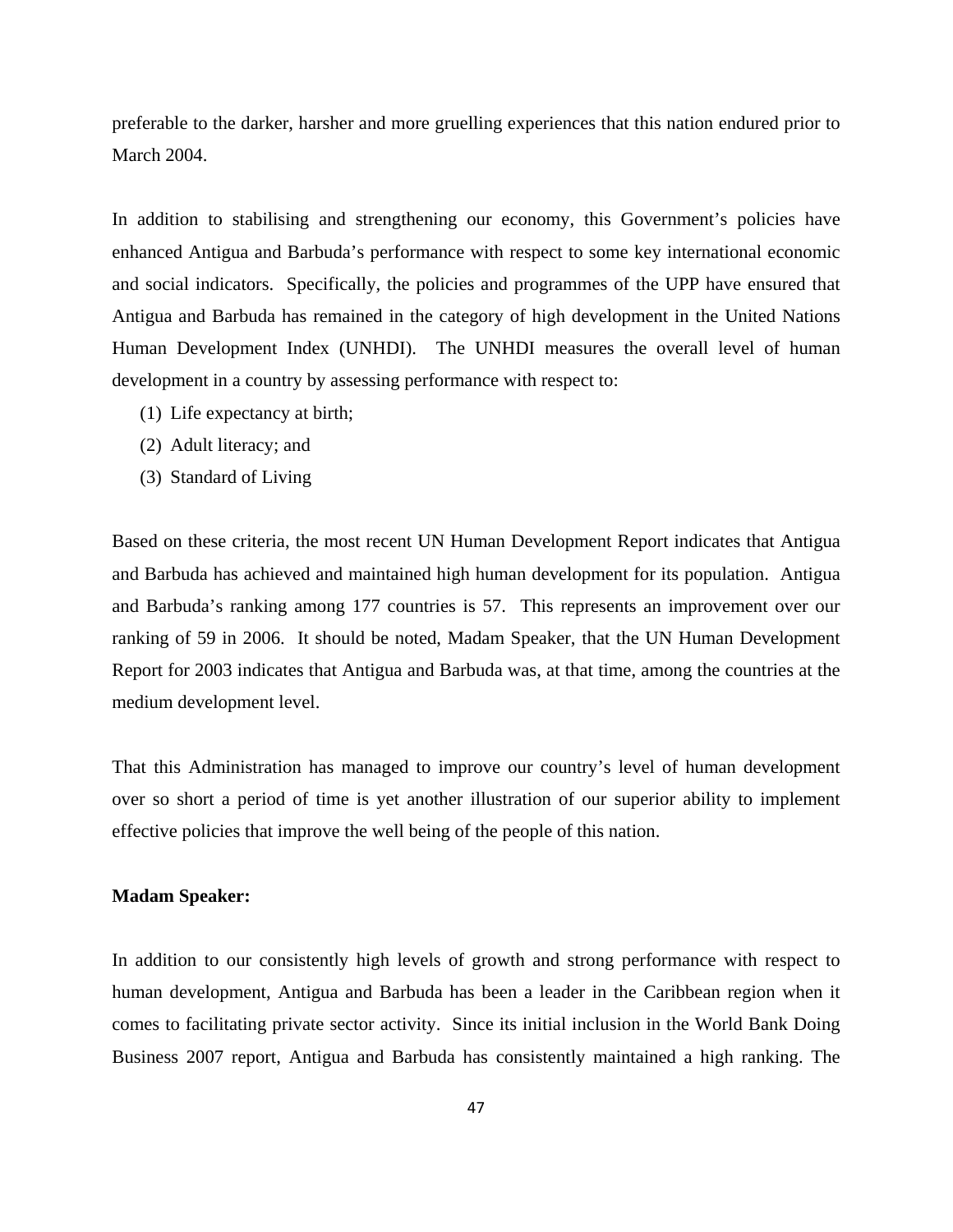Doing Business report assesses the business environment in developing and developed economies and ranks countries according to the ease with which private business can be conducted. In the 2009 Doing Business report, Antigua and Barbuda ranks  $42<sup>nd</sup>$  of 181 countries and, apart from St. Lucia, is the highest ranking economy in the Caribbean.

The Sunshine Government is very pleased that our beloved nation continues to perform at exceptional levels on the regional and international stage. We also wish to thank the World Bank and the USAID Country Open Trade Support (COTS) for making it possible for Antigua and Barbuda to participate in the Doing Business survey. We are also grateful for the continued support of these agencies in helping Antigua and Barbuda improve the regulatory environment and move toward international best practices. Their assistance will certainly help to improve our competitiveness and facilitate our ability to maintain a high ranking both regionally and globally.

# **Madam Speaker:**

The figures presented here are a matter of fact and may be found in various independent reports including those published by the Eastern Caribbean Central Bank. They clearly show that Antigua and Barbuda has thrived under the leadership of the United Progressive Party.

## *Fiscal Performance with the UPP Administration:*

To fully comprehend the progress this Administration has made over the past four and a half years, let us, Madam Speaker, take a quick glance back to a time when fiscal mismanagement was the order of the day and basic obligations of the Government such as payment of salaries and wages could not be honoured for months.

Between the 1999 and 2003, the fiscal accounts had deteriorated to wholly unsustainable levels. As the following graph clearly depicts, the current account deficit averaged \$121.4 million for the period 1999 to 2003. On the other hand, under the stewardship of the Sunshine Government, the current account deficit contracted considerably to an average of \$70.2 million over the period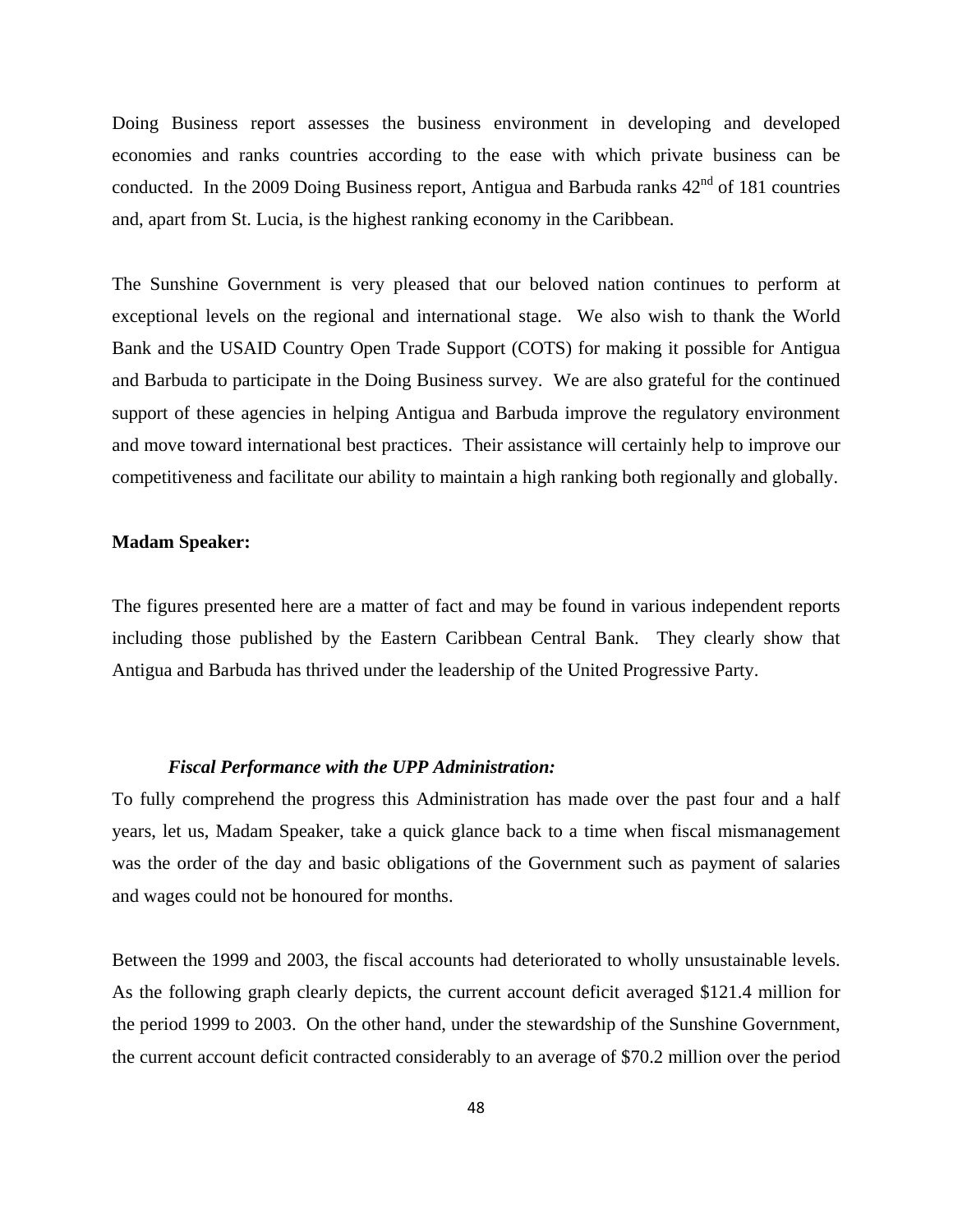2004 to 2008. We saw the current account deficit decline from \$118.6 million in 2003 to an estimated \$75.5 million in 2008. This represents a 36 percent reduction in the deficit over the past four and a half years.



Madam Speaker, these results are indicative of the sound and effective policies pursued by this UPP Administration. It should be noted that for 2008, the Government was on track to meet a current account surplus. However, with the persistent increases in the international prices of oil and other basic food items, this Government opted to reduce and in some cases remove the import duties and other taxes on a wide range of essential items. The Government, in an effort to Put People First, also chose not to pass on the full impact of changes in the international price of oil to the public. The overall impact of these two policy responses to rising international prices has been to reduce Government revenue by about \$70 million. This essentially means that had the Government not implemented these policies, the current account deficit for 2008 would have been 93 percent smaller at \$5.5 million instead of \$75.5 million. For those who would claim that the Government's sole objective was to pursue fiscal reform at any cost, these policy choices of 2008 are indisputable evidence that the Sunshine Government is a caring Government. One that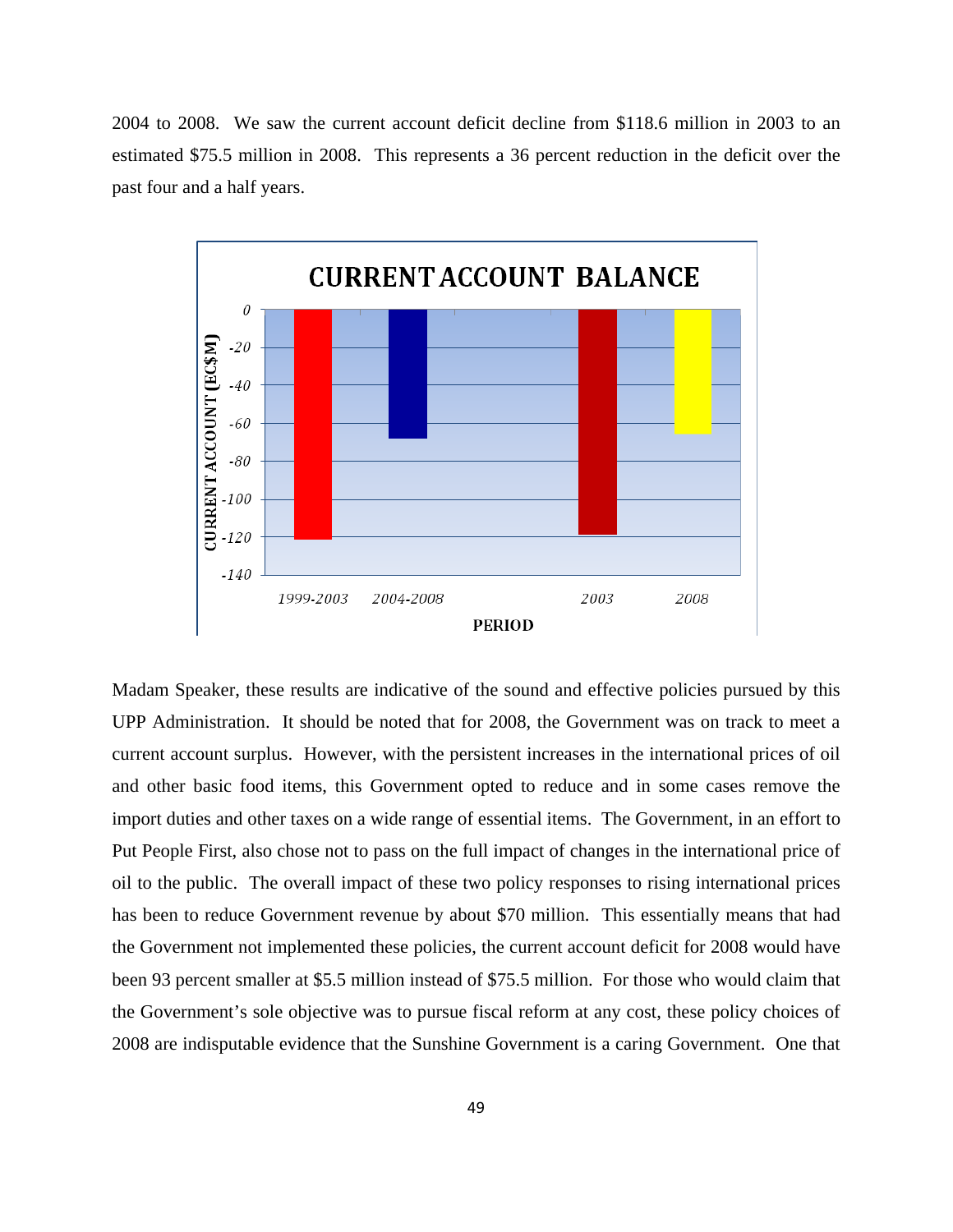is all too cognizant of the need to strike that delicate balance between fiscal prudence and safeguarding the welfare of the populace.

## **Madam Speaker:**

This significant improvement in fiscal performance over the past four and a half years was made possible by the remarkable economic growth and, was also largely due to the judicious policies that comprised the Government's comprehensive fiscal reform programme. This fiscal reform programme was built on three pillars. These are tax reform, public sector reform and legislative and institutional reforms. The focus over the past four and a half years has been on tax reform and the relevant legislative and institutional reforms that would reinforce the tax reform initiatives and enhance expenditure management within the public sector.

The overall objective of the Government's tax reform programme is to ensure a simpler, more efficient, and equitable tax system that ensured the generation of the revenue required for the Government to meet its obligations to the citizens and residents of Antigua and Barbuda. To create such a tax system, this UPP Administration took the bold step of re-introducing the personal income tax in 2005, implementing the Antigua Barbuda Sales Tax on 29<sup>th</sup> January 2007, and instituting a modernized and updated property tax system in January 2007. Our opponents have spent the last four and a half years trying to convince the people of this nation that the UPP Administration, through its tax reform initiatives, has introduced many new taxes. That, Madam Speaker, is totally untrue. Indeed, this Government has only introduced one new measure and this measure has had the effect of making the tax system more equitable.

I am certain that if they could, those crafty fellows across the floor would gladly conceal the fact that the Sunshine Government eliminated over a dozen taxes over the past four and a half years. The taxes that were eliminated include the entertainment tax, the 3 percent tax on loans to nonnationals, the radio, TV and dog licenses, the foreign exchange levy, and the 2 percent gross turn-over tax. Madam Speaker, they would wish the people to forget that the ABST replaced the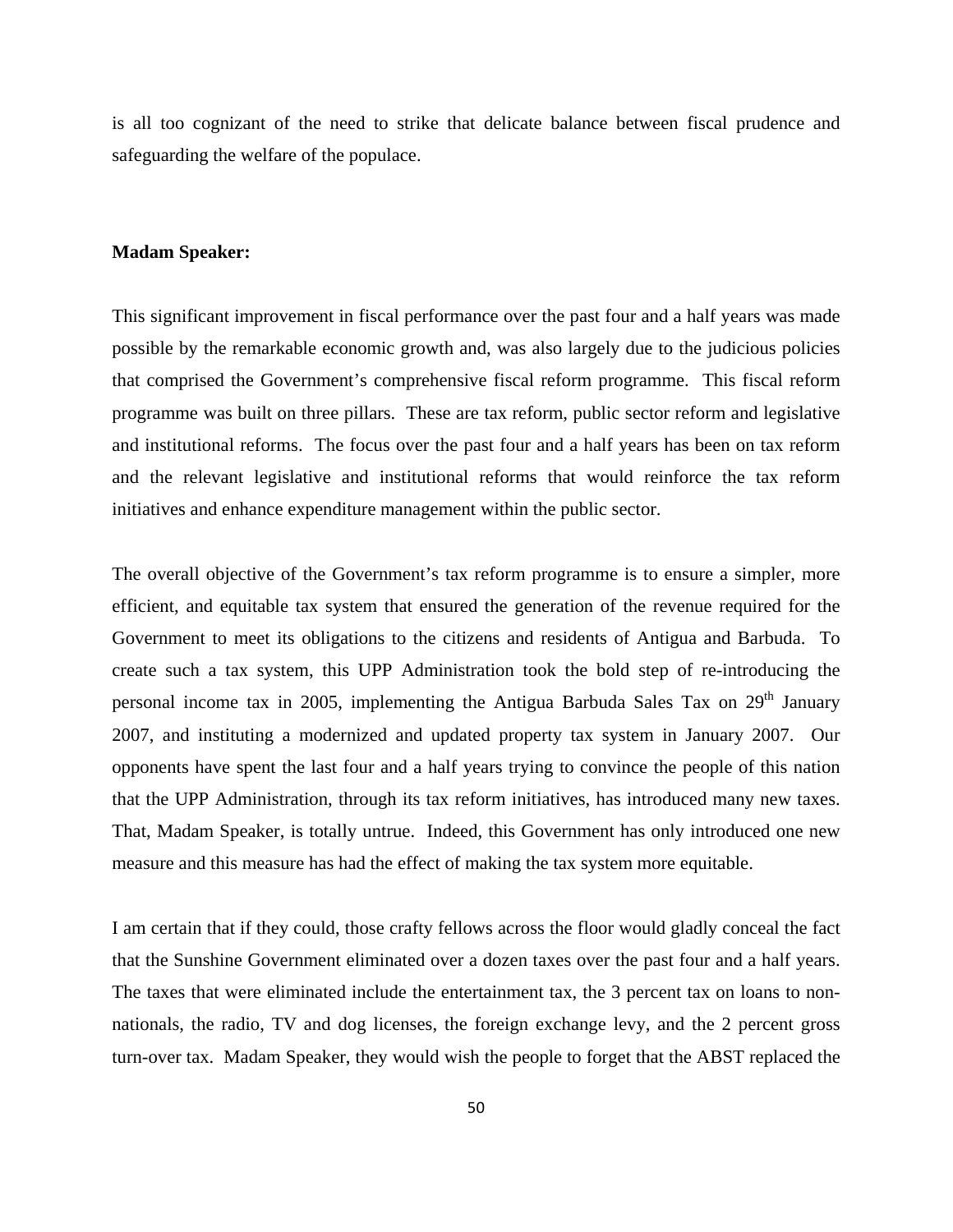Hotel (bed-night) tax, the Hotel Guest tax, the Hotel Guest levy, the Restaurant and Catering Services tax, the Telecommunication tax, and, most of all, the Consumption tax. What this essentially means is that under this Government, there are twelve fewer taxes on the books than there were in 2003.

In addition to these changes to the tax system, the Government strengthened the capacity of the Customs Department and the Inland Revenue Department to enable these critical agencies to bring about administrative efficiencies and improve revenue collection. These agencies benefitted from additional equipment, increased human resources, and significant training for the officers who are charged with enforcing the various tax policies. Further, Madam Speaker, the staff of these agencies received long overdue upgrades in their pay packages, which no doubt helped to induce even greater efforts to improve revenue performance.

In order to support the gains realised due to the tax reform initiatives, the Government then enacted the Finance Administration Act in 2006. This new piece of legislation allowed for the integration of modern technology into the management and control of public expenditure. As a result of this new and modern legislation, the Government has been able to change the approach to expenditure management by introducing the FreeBalance System. The FreeBalance Integrated Financial Management System (IFMS) comprises various components including a Performance Budgeting Module, Financial Accounting Module, and Human Capital Accountability Module. All of these are intended to advance the Government's public sector reform programme and to ensure the maintenance of fiscal discipline, operational efficiency, transparency and accountability across all Government Ministries and Departments. Through this new legislation and the technical efficiencies brought to bear with the FreeBalance system, we have computerised key operations at the Treasury. In fact, we have implemented the mechanisms in the Treasury that have allowed it to make electronic payments and issue electronic cheques.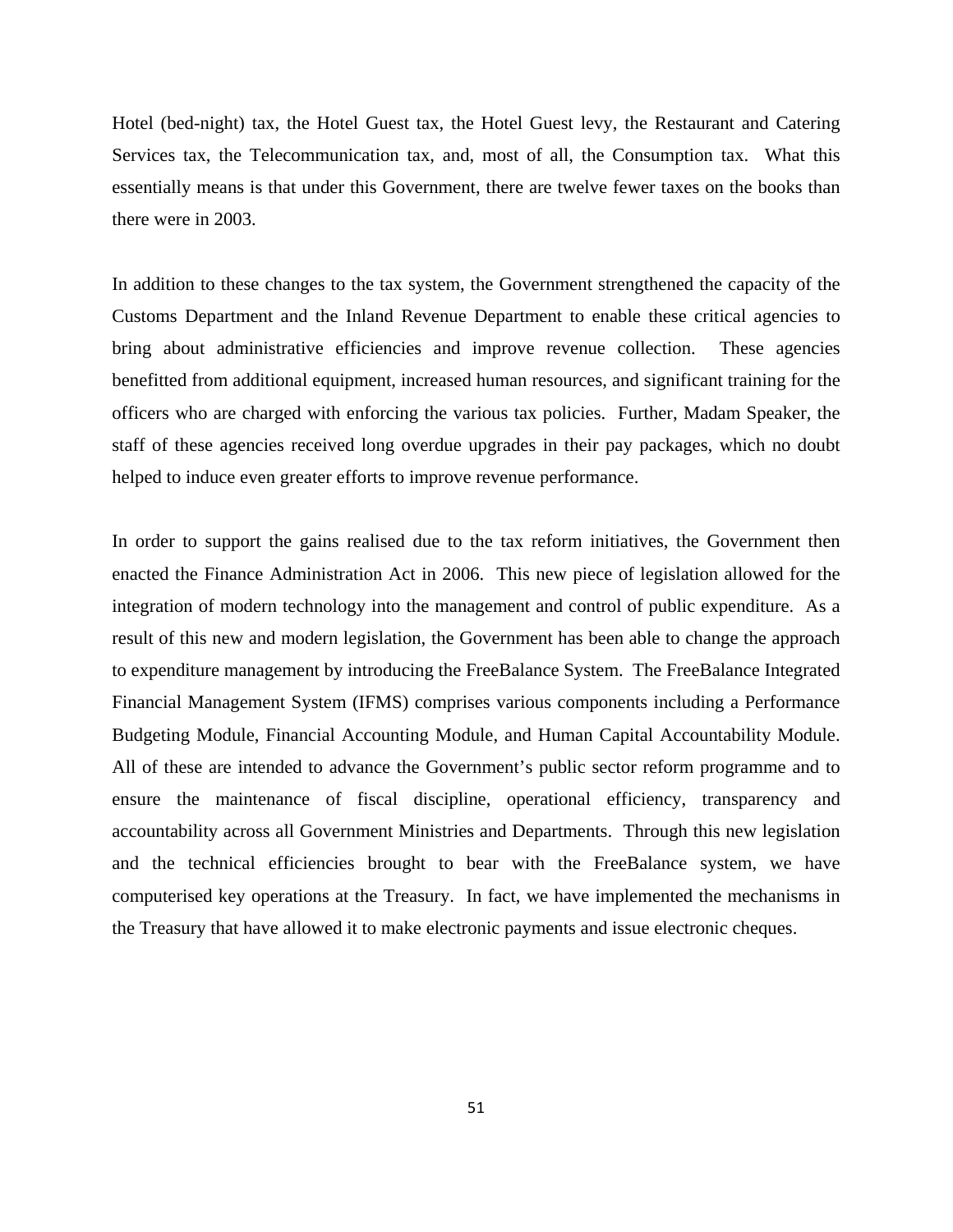#### **Madam Speaker:**

It would take a most cynical individual to deny that these developments represent a significant move towards the transformation of the way in which business is conducted in the public sector. In any event, there are many facts and figures that demonstrate the effectiveness of this fiscal reform programme.

#### *Growth in Revenue*

On the revenue side, there has been considerable growth in the level of Government revenue under this administration compared to the period 1999 to 2003. In order for any Government to successfully provide essential services to its people, it must generate the requisite revenue to do so. Indeed, the quality of service provided by any Government will depend on the amount of resources it can harness and put to use for the wellbeing of the population. Without a doubt, Madam Speaker, the deplorable state to which the economic and social infrastructure had deteriorated between 1999 and 2003 was indicative of the former administration's inability to grow the economy and generate the resources needed to provide quality services to Antiguans and Barbudans.

The following graph shows that average current revenue for the period 1999 to 2003 amounted to \$370.9 million. By comparison, average current revenue for the period 2004 to 2008 amounted to \$610.3 million, which is about 65 percent greater than average revenue collected in the last years of the ALP regime.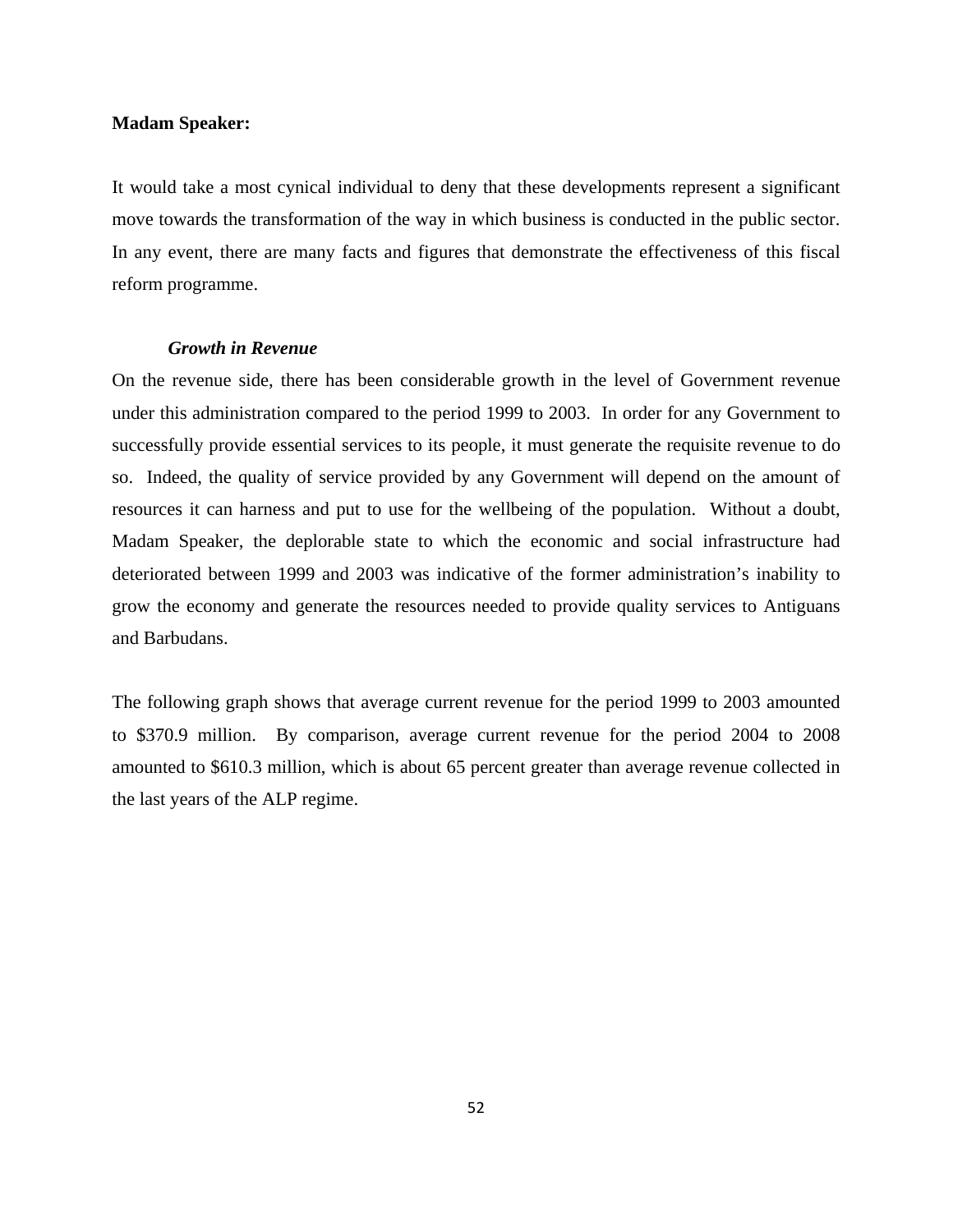

At the end of 2003, current revenue amounted to \$427.1 million while, for 2008, current revenue is expected to amount to \$751.5 million. Madam Speaker, this means that current revenue in 2008 will be \$324.4 million or 76 percent greater than in 2003.

Tax revenue accounts for over 90 percent of current revenue and averaged \$328.9 million for the period 1999 to 2003. As shown in the following graph, average tax revenue was over 73 percent greater for the period 2004 to 2008 at \$570.2 million.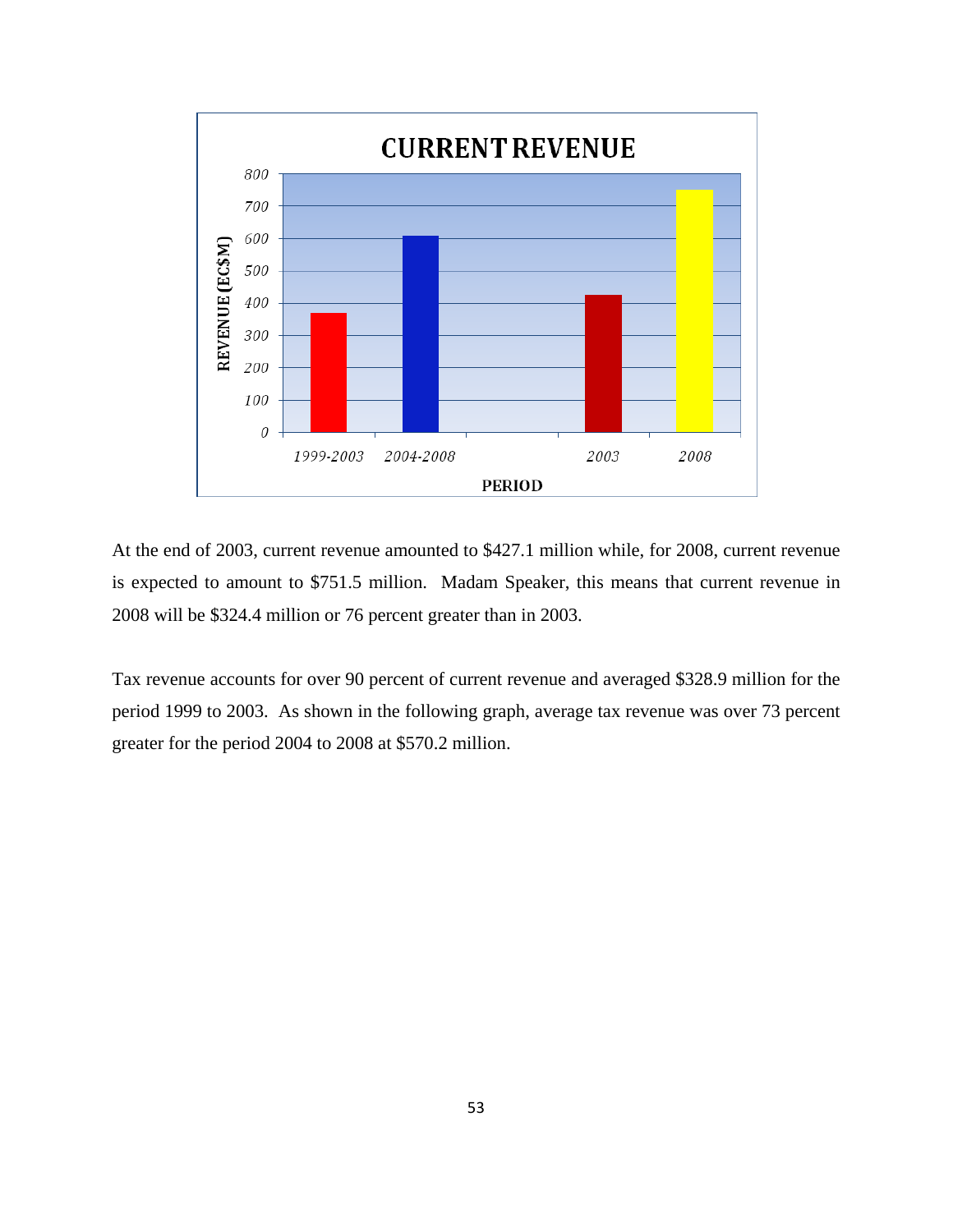

Further, at the end of 2003, tax revenue amounted to \$382.6 million. By the end of 2008, tax revenue is expected to be \$710.9 million which is about 85 percent or \$328.3 million greater than tax revenue collected in 2003.

## **Madam Speaker:**

Our critics have tried over the past four and a half years to convince the people of this country that the UPP Government has so significantly increased the tax burden that Antigua and Barbuda is now the most taxed nation in the Eastern Caribbean. This is yet another tactic of misinformation meant to divert the attention from the fact that the growth in tax revenue was driven by good fiscal policies and exceptional economic growth. In fact, data for a number of Caribbean countries indicate that Antigua and Barbuda has the lowest tax to GDP ratio in the region. As seen in the following graph, the tax to GDP ratio for Antigua and Barbuda remains below the ratios for other ECCU countries and Barbados. The blue bars represent the tax to GDP ratio across the countries for 2007. In Antigua and Barbuda, the tax to GDP ratio is about 22 percent, St. Lucia is 26 percent, Dominica about 30 percent and Barbados is about 31 percent. What is also instructive, Madam Speaker, is the fact that for 2008 – represented by the yellow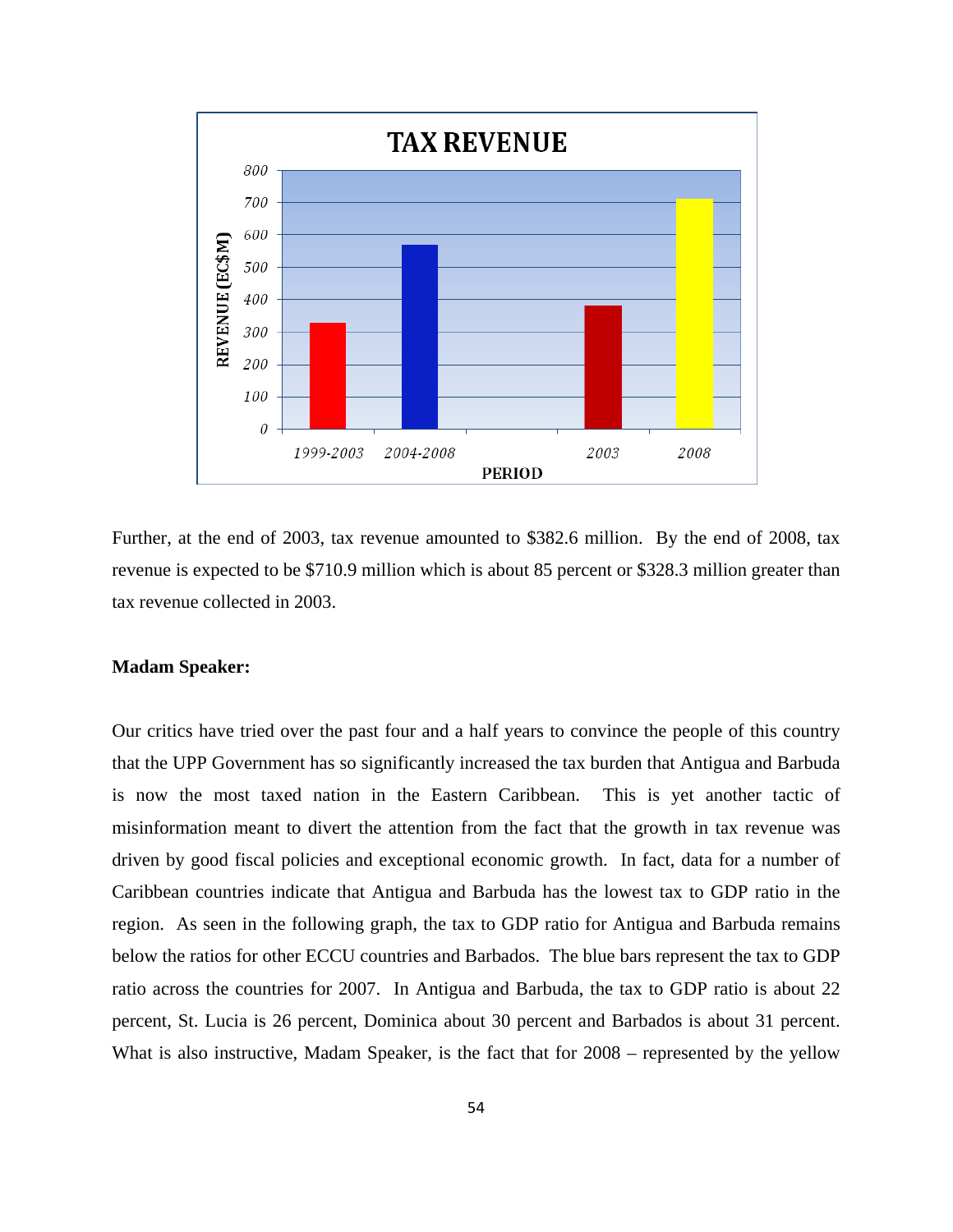bar – the tax to GDP ratio for Antigua and Barbuda is estimated at about 21 percent which is below its 2007 ratio and the ratios for the other Caribbean countries represented.





Tax revenues comprise direct taxes which include taxes on income and taxes on property and indirect taxes, which consist of taxes on domestic production and consumption and taxes on international trade and transactions. As shown in the following graph, direct taxes for the period 1999 to 2003 averaged \$55.7 million. For the period 2004 to 2008, this average increased by about 78 percent to \$99.0 million. For 2003, direct taxes amounted to \$73.7 million while, for 2008, this source of revenue is projected to be 79 percent higher at \$131.9 million.

**Madam Speaker:**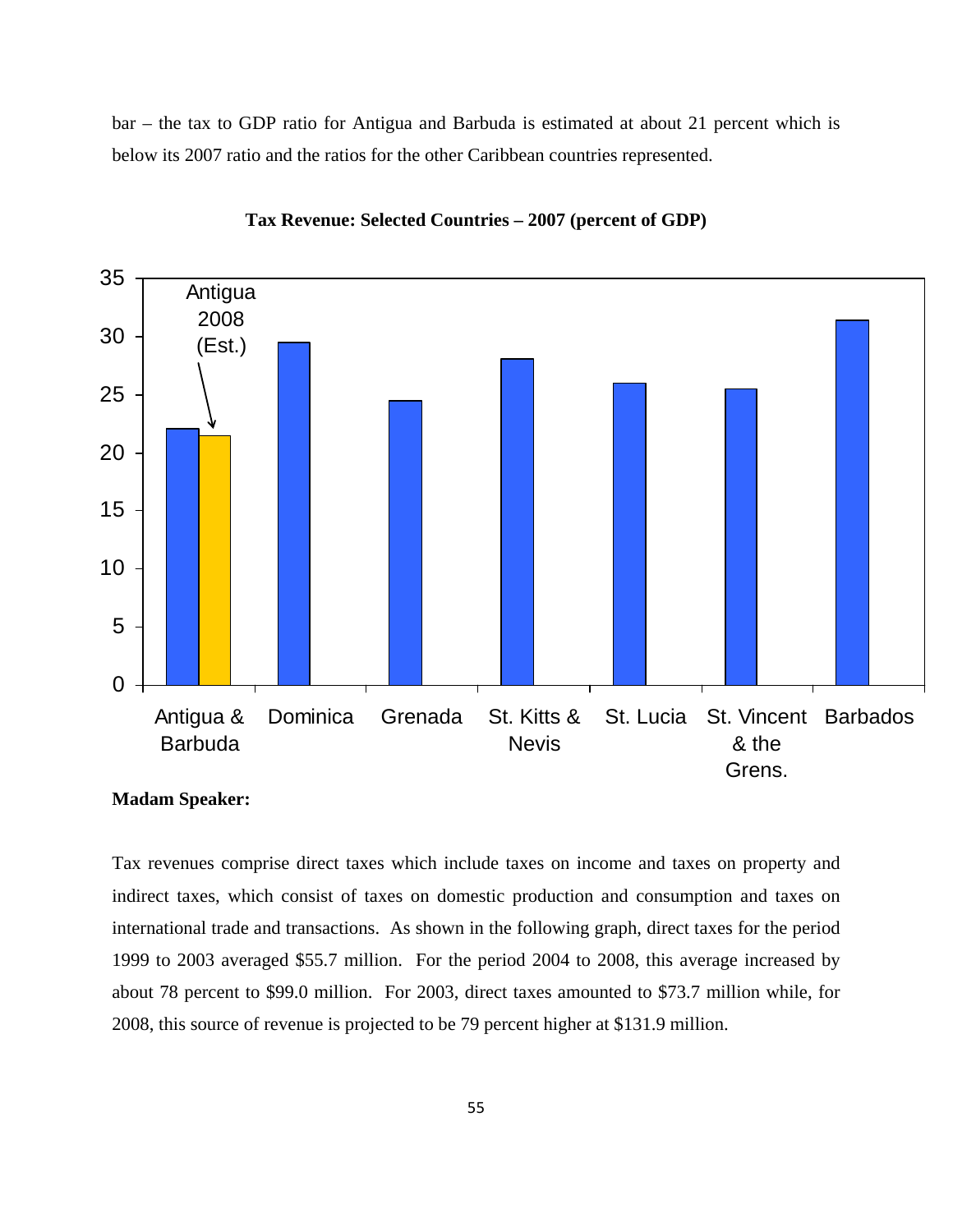

In Antigua and Barbuda, there are two types of direct taxes – taxes on income and taxes on property. As seen in the following graph, taxes on income averaged \$48.9 million for the period 1999 to 2003 and \$87.9 million for the period 2004 to 2008. In 2003, taxes on income amounted to \$62.6 million while, for 2008, revenue from these sources is projected to increase by about 87 percent to \$116.8 million.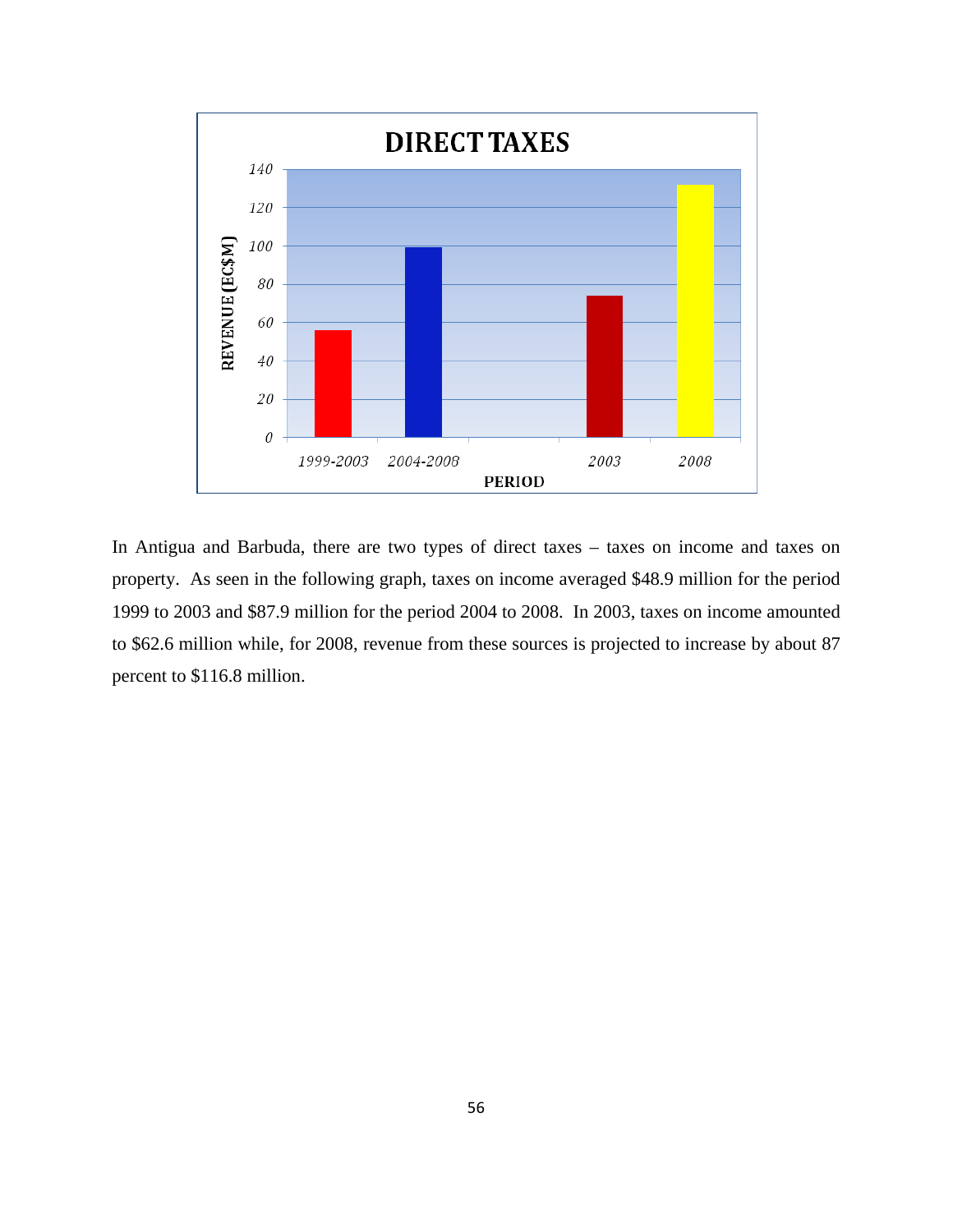

The personal income tax is one of the key measures in this category of taxes. It was reintroduced in April 2005 after being abolished 28 years earlier in 1977. This measure was introduced to help stabilise the fiscal situation in Antigua and Barbuda and to render the tax system more equitable and efficient. Since its reintroduction, the personal income tax (PIT) has generated additional revenue in each successive year. As seen in the following graph, the PIT generated \$23.4 million in 2005. This amounts to \$2.6 million per month. In 2006, PIT revenue increased by 79.5 percent to \$42 million, which means that revenue from the PIT grew to \$3.5 million per month. Revenue from the PIT increased further in 2007 by 19 percent to \$50 million or about \$4.2 million per month.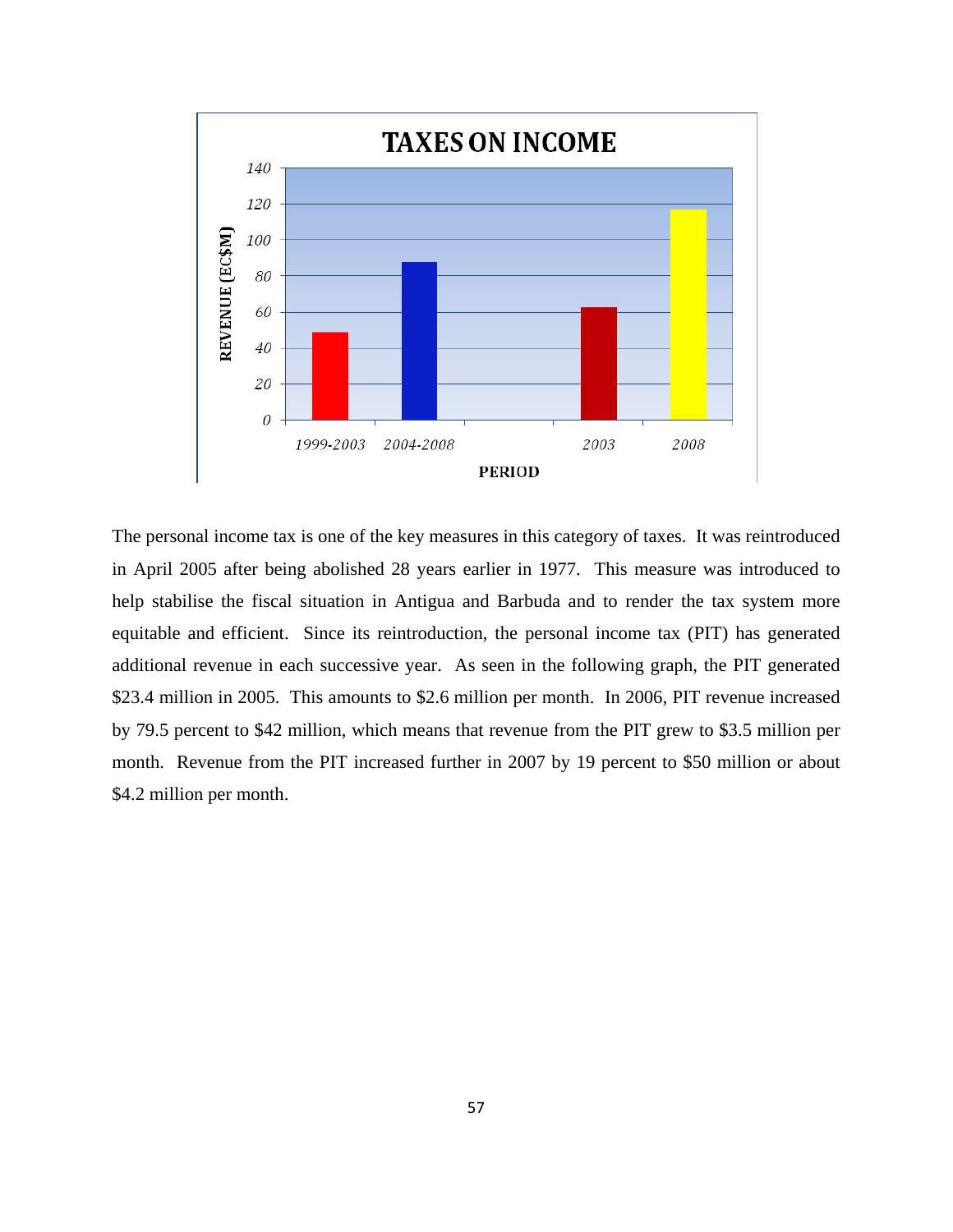

For 2008, revenue from the PIT is projected to remain at roughly the same level as in 2007. Revenue from the PIT remained flat due to the Government's decision to widen the income tax bands and add an additional rate to the PIT structure. In 2005, the structure of the PIT was as follows:

| <b>Bands – Monthly Income</b> | <b>Rates</b> |
|-------------------------------|--------------|
| \$0 to \$3,000                | 0 percent    |
| \$3,001 to \$4,000            | 10 percent   |
| \$4,001 to \$10,000           | 15 percent   |
| \$10,001 to \$15,000          | 20 percent   |
| $$15,001$ and above           | 25 percent   |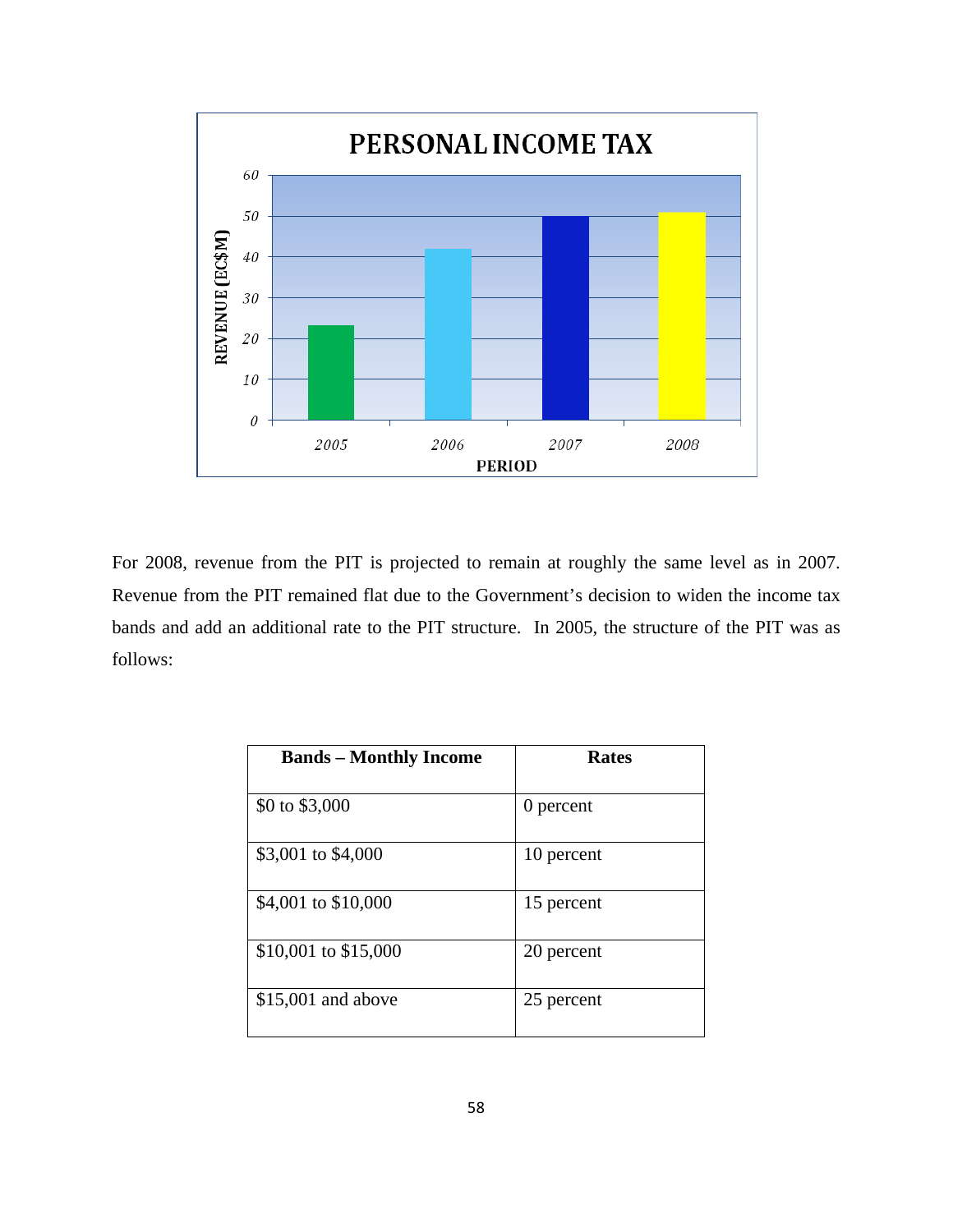Following extensive consultations across Antigua and Barbuda, the Government revised the PIT structure to include an additional band and rate. This new structure is as follows:

| <b>Bands – Monthly Income</b> | <b>Rates</b> |
|-------------------------------|--------------|
| \$0 to \$3000                 | 0 percent    |
| \$3001 to \$6000              | 10 percent   |
| \$6001 to \$8000              | 12.5 percent |
| \$8001 to \$10,000            | 15 percent   |
| \$10,001 to \$15,000          | 20 percent   |
| \$15,000 and above            | 25 percent   |

With respect to taxes on property, the following graph indicates that average revenue generated between 1999 and 2003 amounted to \$6.8 million. For the period 2004 to 2008, revenue from this source increased by 65 percent to \$11.2 million. At the end of 2003, taxes on property amounted to \$11.1 million. For 2008, this is projected to increase by 36 percent to \$15.1 million.

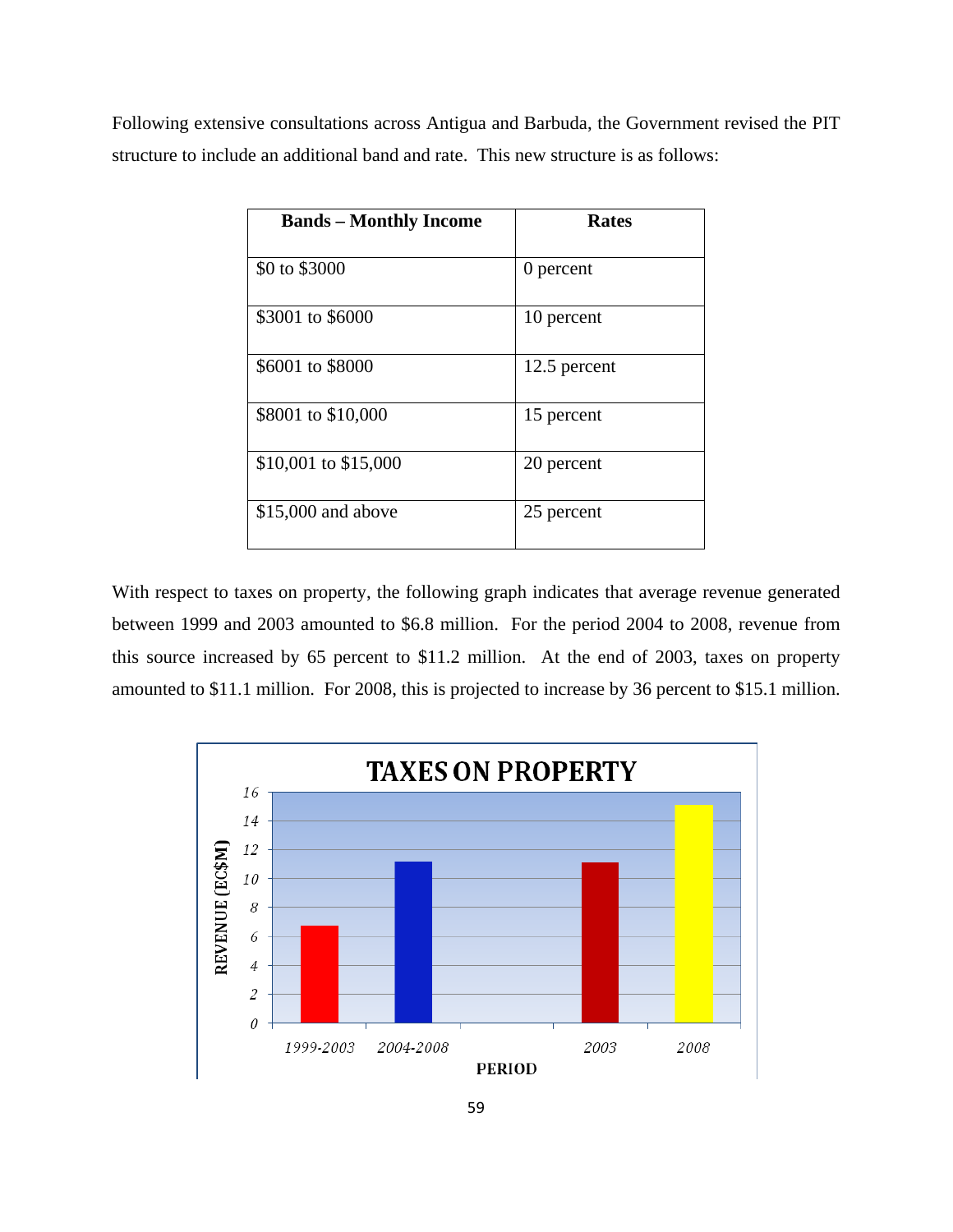It should be noted, Madam Speaker, that this growth in revenue from taxes on property was not due to increased property tax rates. In fact, in some cases, when this Government introduced the new, modern property tax system in 2007, we focused on correcting a number of grave anomalies in the system. One such anomaly was caused by an incredibly irrational and inequitable system. This system was implemented in 2000 and essentially increased the tax on an acre of land by 9,900 percent.

The new property tax system implemented by this Government uses market value to assess tax liability and provides major concessions to property owners. Despite these concessions, there still has been an overall increase in revenue from this source. This, Madam Speaker, is due mainly to the increase in the number of registered land parcels from 32,000 to 56,000. Essentially, we generated additional revenue from this source by enhancing efficiency in tax collection and widening the tax net to capture properties that for many years were inexplicably missing from the property tax register.

# **Madam Speaker:**

I turn now to indirect taxes, which generate the lion's share of Government revenue. The following graph shows that average revenue from indirect taxes grew by over 72 percent from \$273.3 million for the period 1999 to 2003 to \$471.2 million for the period 2004 to 2008. At the end of 2003, revenue from indirect taxes amounted to \$308.9 million. For 2008, revenue from this source is expected to be over 87 percent higher at \$579 million.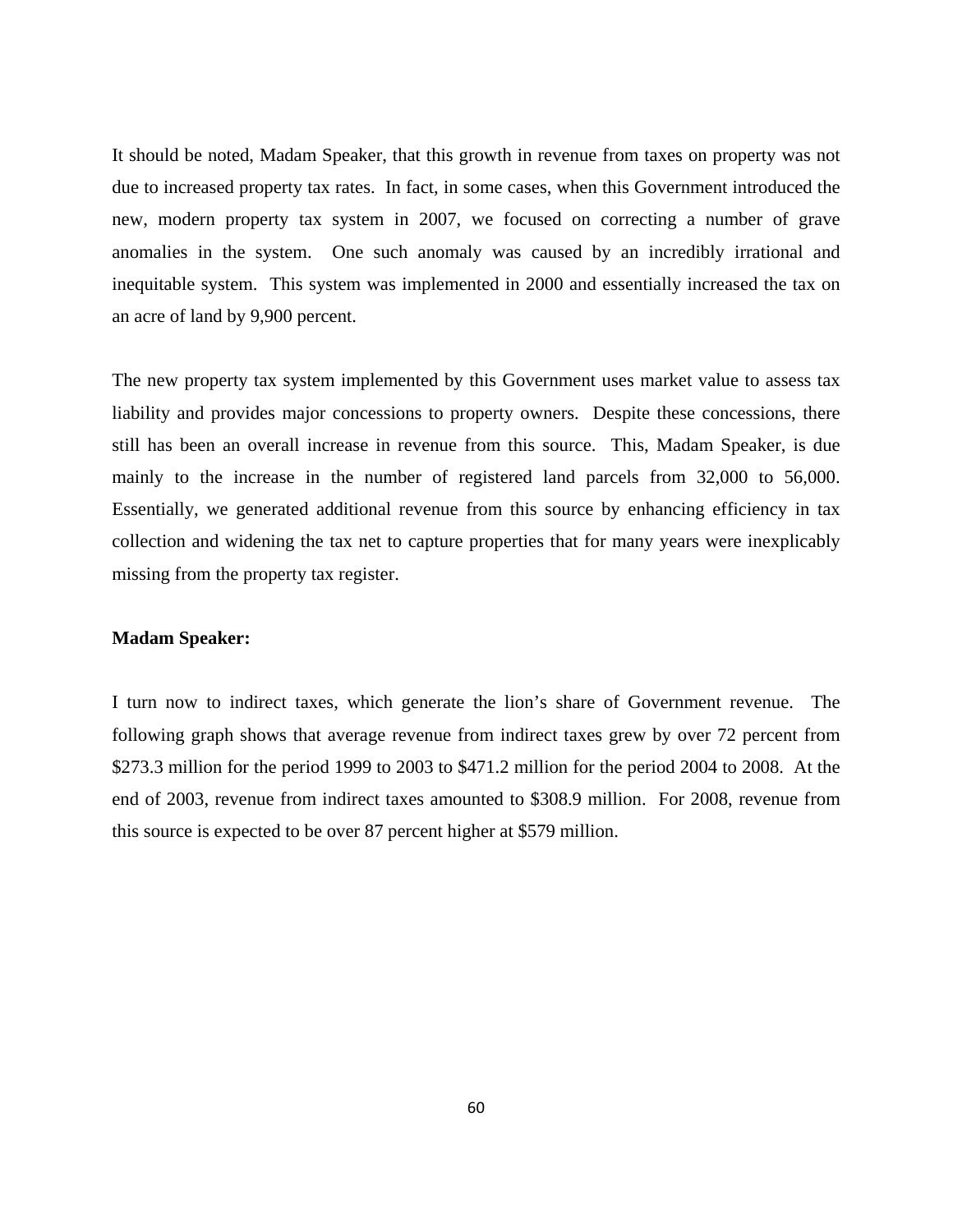

Our opponents have stated time and time again that this growth in revenue was the result of additional tax measures and increased tax rates. However, as indicated earlier, this Government has actually reduced the number of tax measures on the books by eliminating over a dozen – the majority of which were indirect taxes. Basically, Madam Speaker, the growth in indirect tax revenue for the period 2004 to 2008 was made possible by strong economic performance and increased efficiencies in tax collection.

Indirect taxes include taxes on domestic production and consumption and taxes on international trade and transactions. The following graph compares the average revenue generated from taxes on domestic production and consumption for the periods 1999 to 2003 and 2004 to 2008. Revenue from taxes on domestic production and consumption averaged \$67.4 million between 1999 and 2003. For the period 2004 to 2008, the average revenue increased by 174 percent to \$184.4 million. At the end of 2003, revenue from taxes on domestic production and consumption amounted to \$75.4 million. By the end of 2008, revenue from this source is expected to amount to \$325.1 million.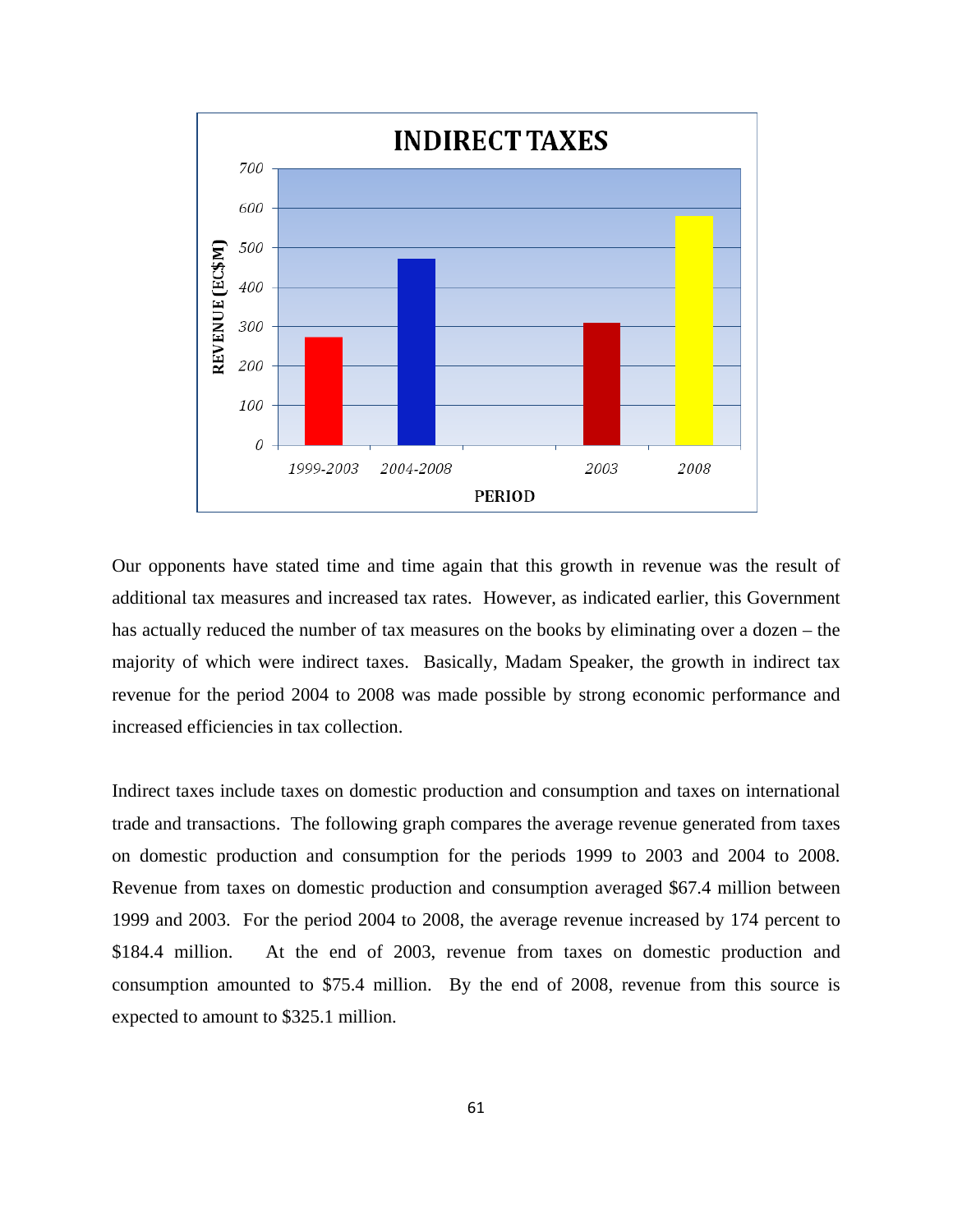

The main source of revenue from taxes on domestic production and consumption is the Antigua and Barbuda Sales Tax (ABST), which was implemented in 2007. As indicated earlier, the ABST replaced six taxes, including the consumption tax. The following graph demonstrates how this move to restructure the tax system by consolidating six major taxes into a single measure has impacted overall revenue performance.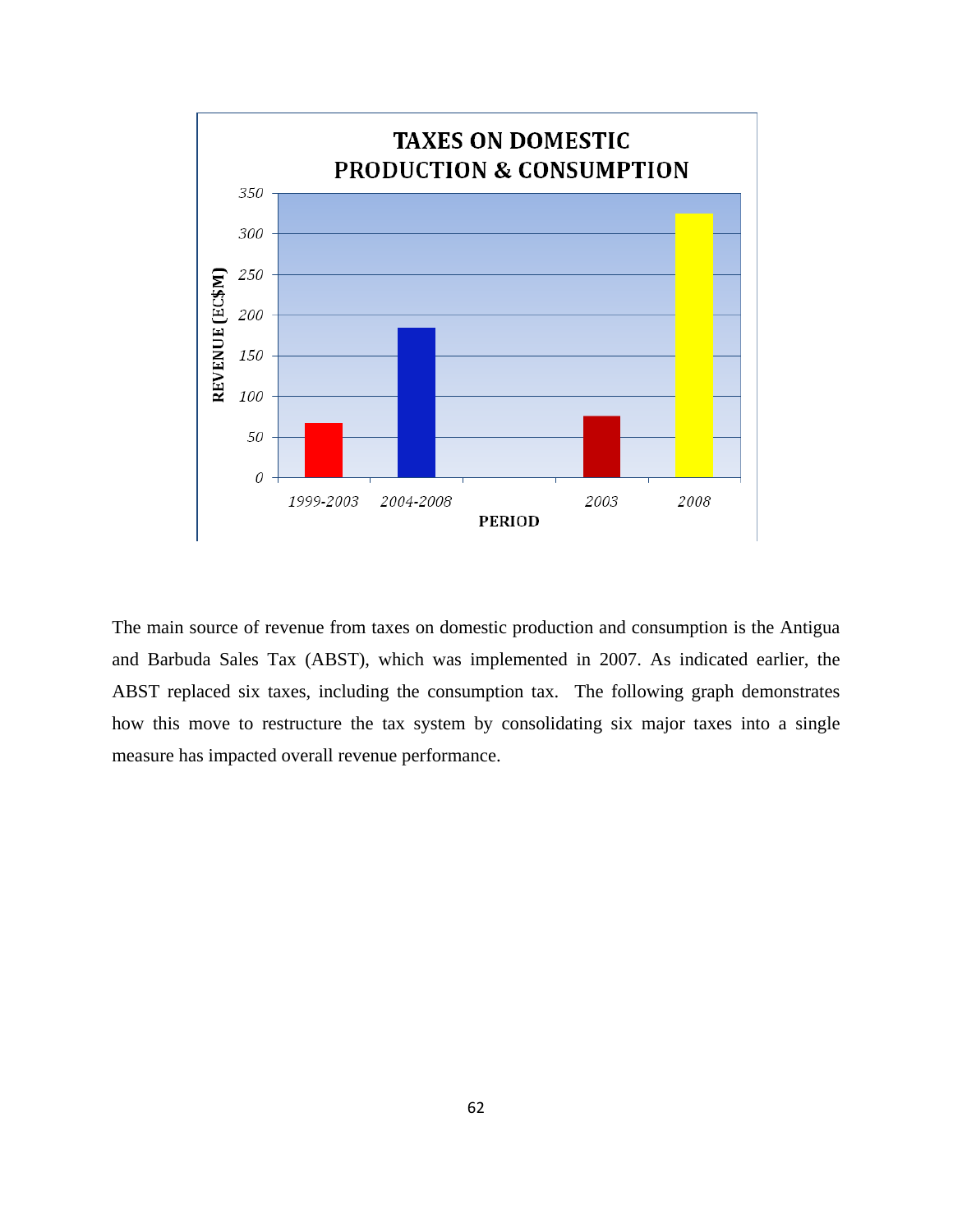

Between 1999 and 2003, the six taxes replaced by the ABST generated average revenue of \$114.7 million. For the three year period 2004 to 2006, average revenue from these six taxes was 37 percent greater at \$157.2 million. In 2007, the ABST replaced these taxes and generated \$196.9 million. Further, for 2008, revenue from the ABST is projected to increase by 24 percent to \$243.3 million. As mentioned before, this growth was primarily due to significant economic growth and greater efficiency in tax collection.

Another key revenue source in the category of taxes on domestic production and consumption is stamp duties. This revenue measure generated an average of \$16.7 million in revenue for the period 1999 to 2003. On the other hand, average revenue from this measure was 155 percent higher for the period 2004 to 2008 and amounted to \$42.5 million. At the end of 2003, revenue from stamp duties amounted to \$21.4 million. By the end of 2008 revenue from this source is expected to be 170 percent higher at \$57.8 million.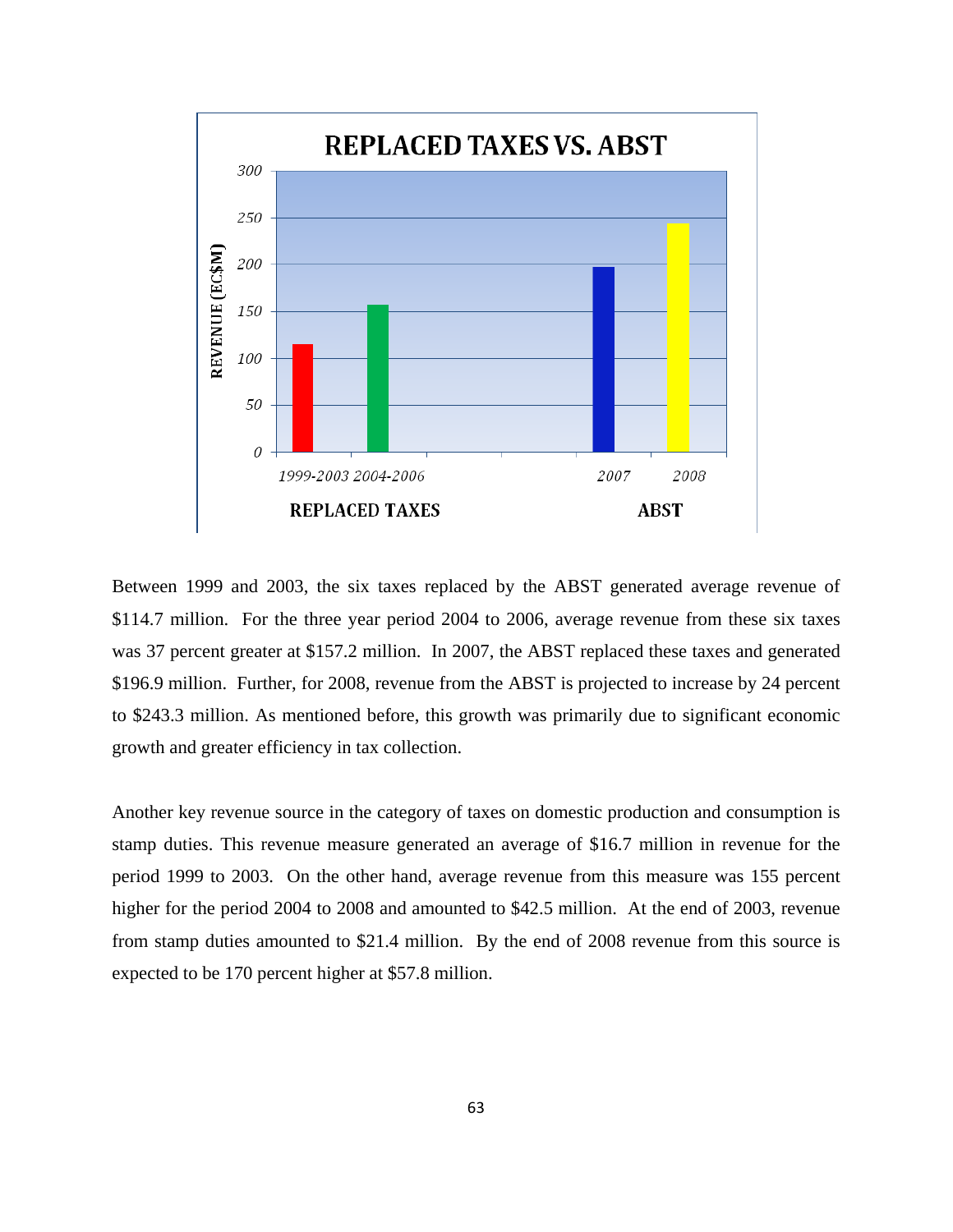

Again, this growth in revenue from stamp duties was a direct result of economic growth, especially in the construction and real estate sectors and enhanced efficiencies in the revenue collecting agencies. In fact, this phenomenal growth in revenue from stamp duties occurred despite this Government's decision to reduce the stamp duty on various transactions to which it is applicable.

In terms of taxes on international trade and transactions, the graph below shows that average revenue from these measures is 39 percent greater for the period 2004 to 2008 than in the period 1999 to 2003. Between 1999 and 2003, average tax revenue from taxes on international trade and transactions amounted to \$205.9 million. For the period 2004 to 2008, this average is estimated at \$286.8 million. In 2003, revenue from taxes on international trade and transactions amounted to \$233.7 million while, for 2008, revenue from this source is projected to amount to \$254.0 million.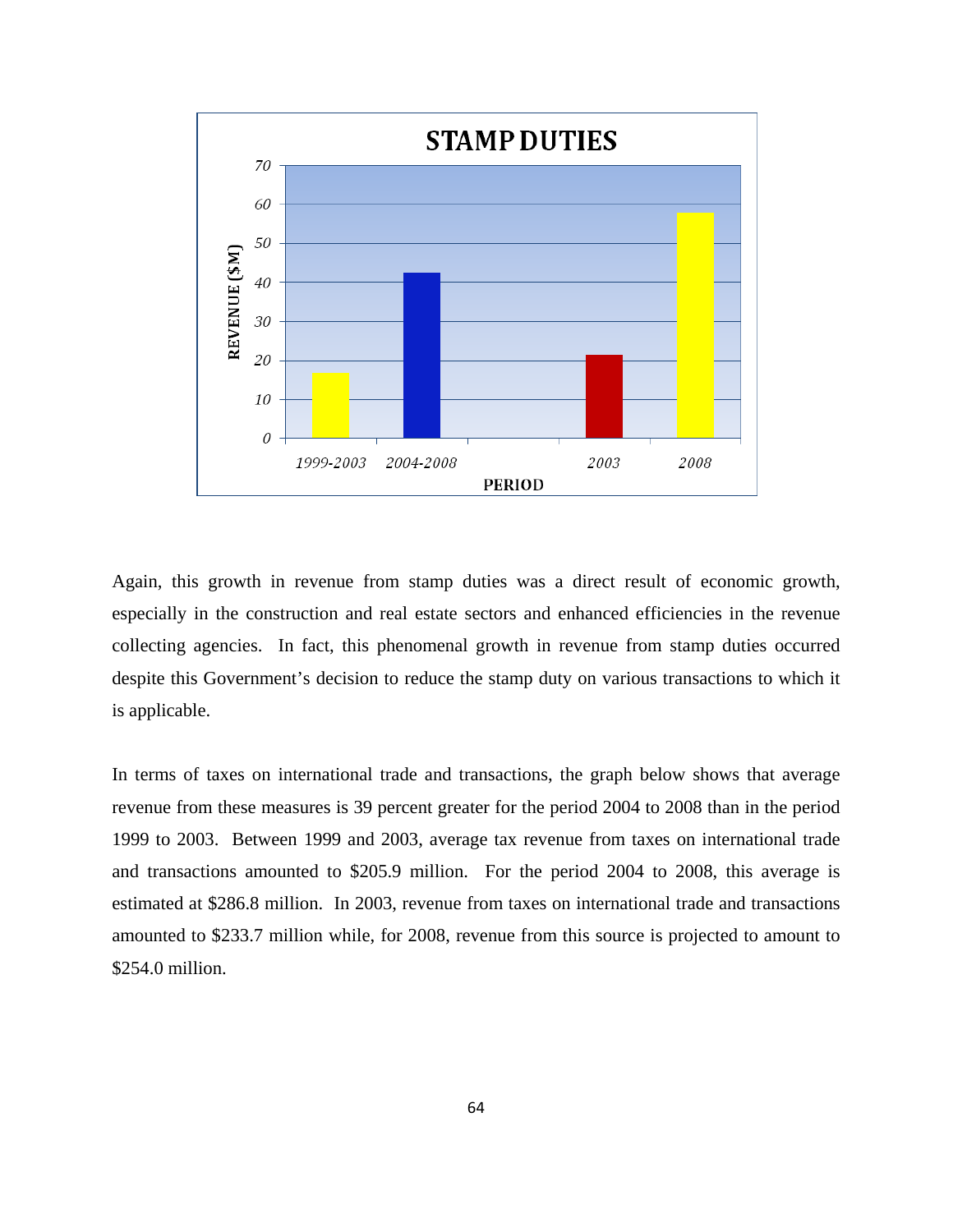

Key taxes in this category include import duties, customs service tax and the cruise passenger tax. As seen in the following graph, revenue from these sources was markedly higher in the last four and a half years compared to the period 1999 to 2003.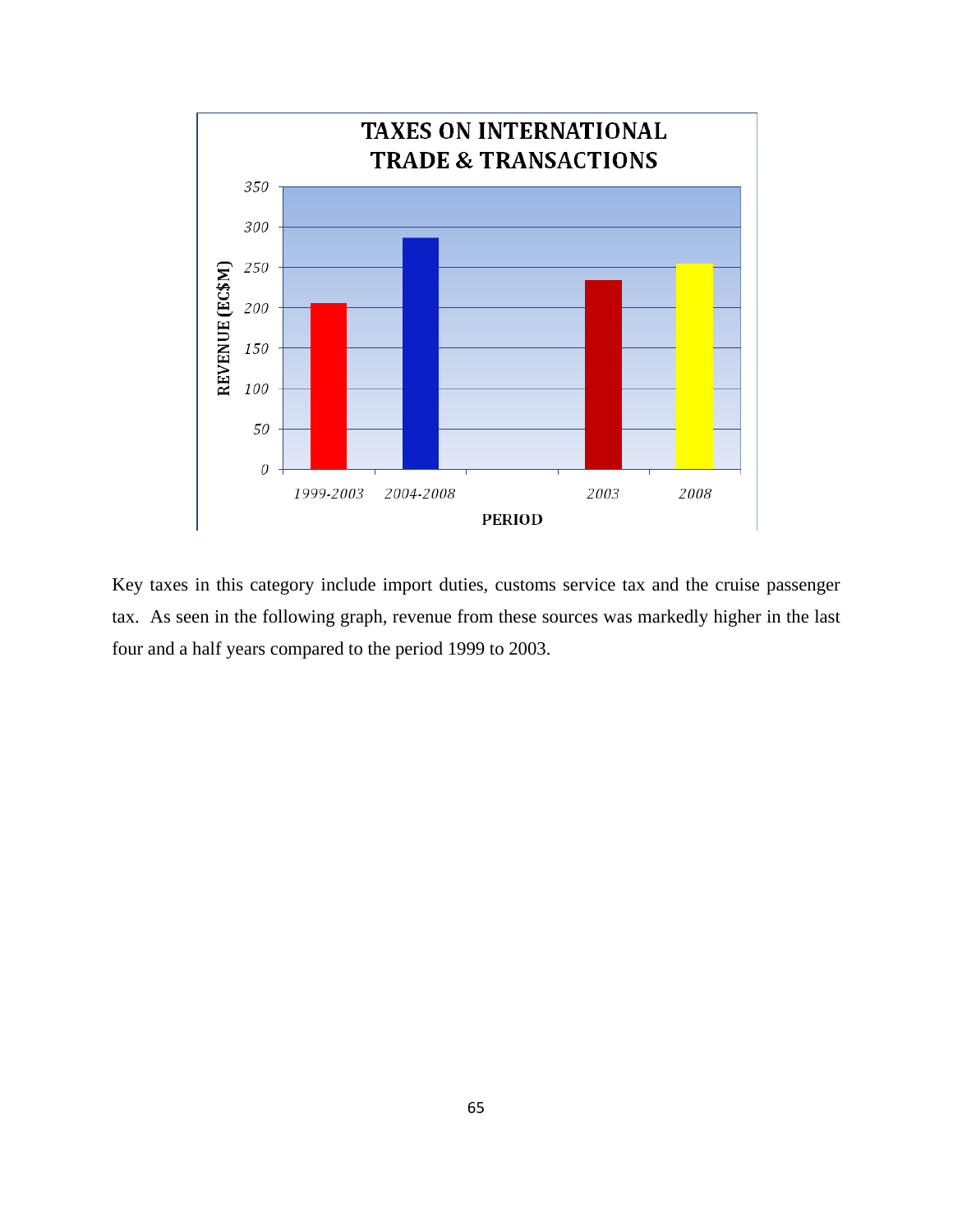

Import duties generated average revenue of \$56.3 million between 1999 and 2003. For the period 2004 to 2008, average revenue from import duties increased by 45 percent to \$81.7 million. In terms of the customs service tax, average revenue grew by 95 percent from \$39.4 million for the period 1999 to 2003 to \$76.8 million for the period 2004 to 2008. Finally, average revenue from the cruise passenger tax increased by 47.5 percent from \$4 million for the period 1999 to 2003 to \$5.9 million for the period 2004 to 2008.

# **Madam Speaker:**

It is quite evident that the tax policies and programmes implemented by this UPP Administration have yielded great success. What is most impressive is that the improvement in revenue performance was not a result of additional tax measures and higher tax rates. Instead, this increase in revenue was due to extraordinary levels of economic growth and greater efficiency in tax collection. More importantly, the additional revenue generated would not have been possible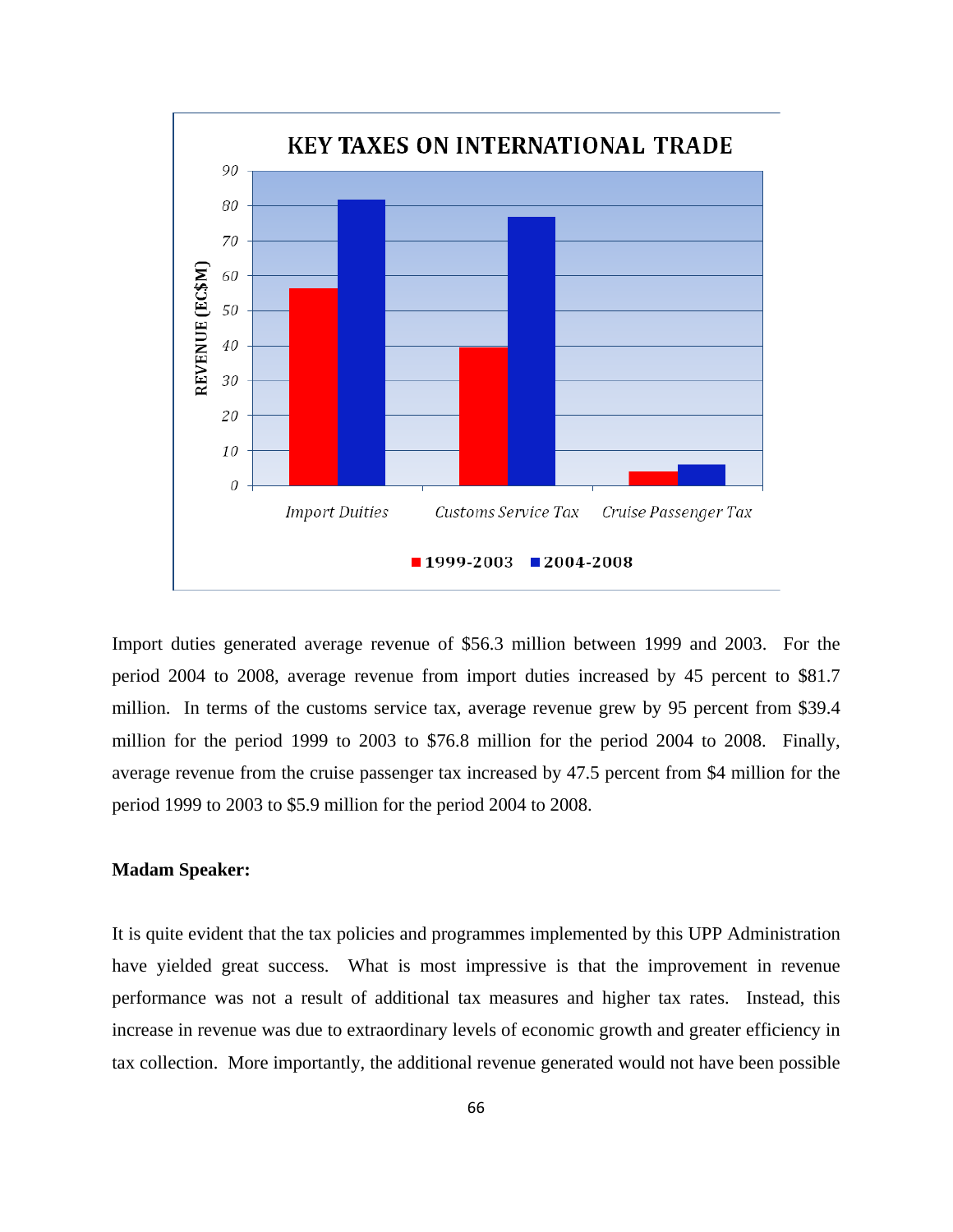without the hard work and dedication of the staff charged with the task of revenue administration. As such, I take this opportunity to thank the Commissioner, Ms. Hyacinth Bailey, and staff of the Inland Revenue Department and the Comptroller, Mr. Rafael Brown, and staff of the Customs and Excise Division for their invaluable contribution to the process of transforming the tax system in Antigua and Barbuda. In addition, I wish to thank the former Commissioner of Inland Revenue, Mr. William Schouten, for his invaluable contribution to the tax reform programme.

Madam Speaker, I would also like to take this opportunity to thank the Accountant General, Mrs. Ernestine Hodge, and the staff of the Treasury for their significant contributions to the fiscal reform process.

#### **Madam Speaker:**

You may have heard from certain quarters that the additional revenue generated by this Government has only been used to repay debt to foreign creditors. What is most telling is the fact that those who present this argument appear to view the notion of honouring the country's obligations to its debtors as unnecessary and imprudent. At other times, the same individuals will pose the question – what has the UPP Government done with the additional revenue generated over the past four and a half years? We find it quite interesting that this particular group of individuals would have the audacity to demand accountability and transparency when, for the decades during which they held the reins of power in this nation, the ALP were complete strangers to these key aspects of good governance. Madam Speaker, if these past four and a half years have demonstrated anything, it is that the UPP Administration is committed to being accountable and transparent. Indeed, we are of the view that the people of this nation deserve nothing less and have therefore ensured that we keep the people informed at all times. We have done this through national consultations, symposia and, perhaps most important of all, by way of the annual budget statement.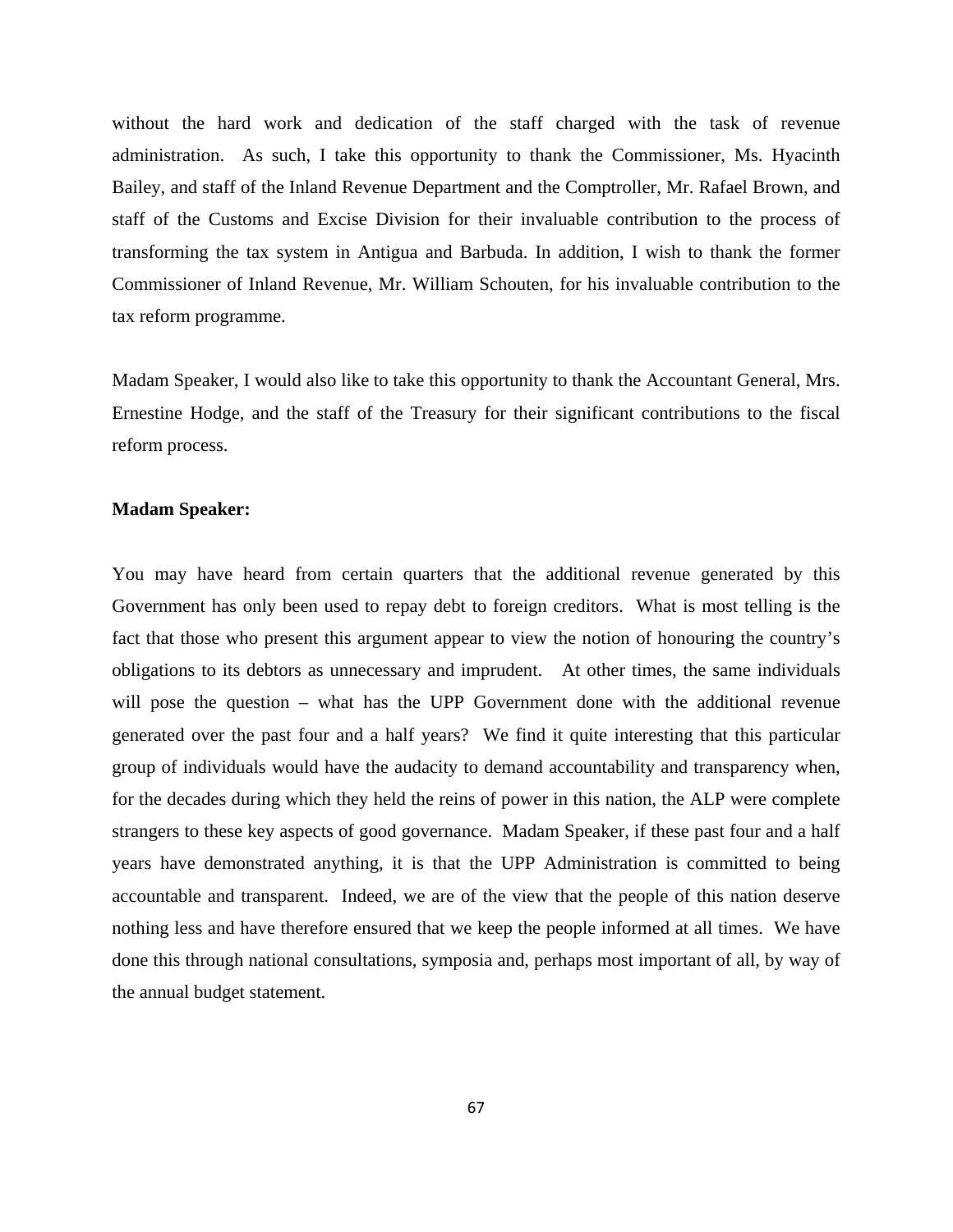There are numerous documents that have been made available to the general public that present in great detail the specific activities that have been funded by the Government over the past four and a half years. However, for those who would feign ignorance of the existence of these documents, I take this opportunity to once again remind them of some of the specific areas of Government expenditure.

# *Police*

This Government has spent over \$132 million on the Royal Antigua and Barbuda Police Force over the past four and a half years. These resources have been utilised to upgrade a number of police and fire stations, to recruit additional constables, provide equipment and vehicles, and facilitate training in areas such as criminology, forensic science and physiology.

In addition, this Government provided the resources necessary to finance increases in the remuneration of the men and women who serve in our police force. This Government also liquidated over \$5 million in arrears to the State Insurance Corporation in respect of premiums for insurance coverage of police officers. By settling these arrears, which were owed from as far back as 1998, this Government made it possible for families of police officers to access benefits to which they were entitled.

Further, we settled outstanding arrears in the amount of \$1.2 million to the Police Credit Union which was also accumulated over many years.

Essentially, Madam Speaker, under this Administration, significant resources were spent to improve the working conditions of the police force, to enhance the number of officers and to provide the tools and equipment they need to carry out their mandate to meet the security needs of the population.

## *Healthcare*

The UPP Administration is very cognisant of the need to provide modern and affordable healthcare for the people of this nation. We view access to quality healthcare as a fundamental requirement for the economic and social sustainability of a society. Therefore, this Government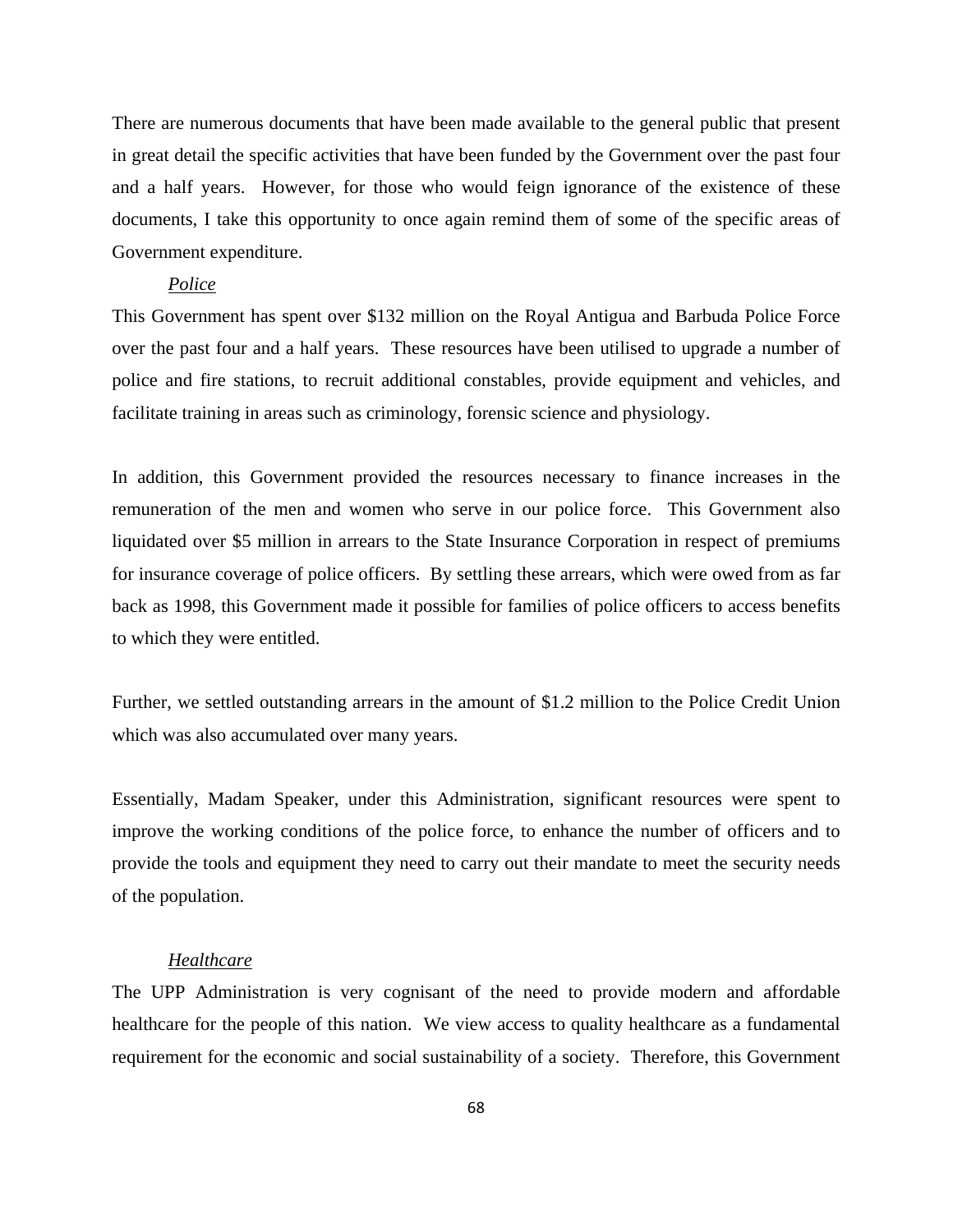is committed to improving the healthcare infrastructure and increasing the range of healthcare services available in Antigua and Barbuda. In an effort to achieve these goals, the Sunshine Government spent over \$446 million on healthcare over the past four and a half years.

These resources were used to recruit and train additional nurses, provide additional equipment to the Holberton Hospital, implement the Vector Control and National Beautification Programmes, construct and rehabilitate clinics in various communities, purchase new ambulances, and undertake essential work needed to complete the Mount St. John Medical Centre.

# *Information and Communication Technology*

#### **Madam Speaker:**

Antigua and Barbuda's ability to thrive economically will depend on how it can adapt to changes in the global economy and compete on a world market that increasingly demands a highly skilled, digitally minded work force. The UPP Administration is adamant that this nation will not be left behind and has therefore spent more than \$26 million over the past four and a half years to implement its Digital Agenda. The focus of the Digital Agenda is to increase access to computer technology in schools and in communities. In this regard, there has been significant focus on upgrading computer labs in primary and secondary schools. The Government has also established Community Access Centres across Antigua and Barbuda. These centres are furnished with state-of-the-art equipment and are operated by experts in computer technology who provide training and support to persons utilising the Community Access Centres.

#### *Agriculture*

# **Madam Speaker:**

Over the past four and a half years, the Sunshine Government has spent more than \$102 million to develop the agriculture sector. Some of the priority areas have been the provision of training to farmers to increase crop production, facilitating certification of exporters of fruits and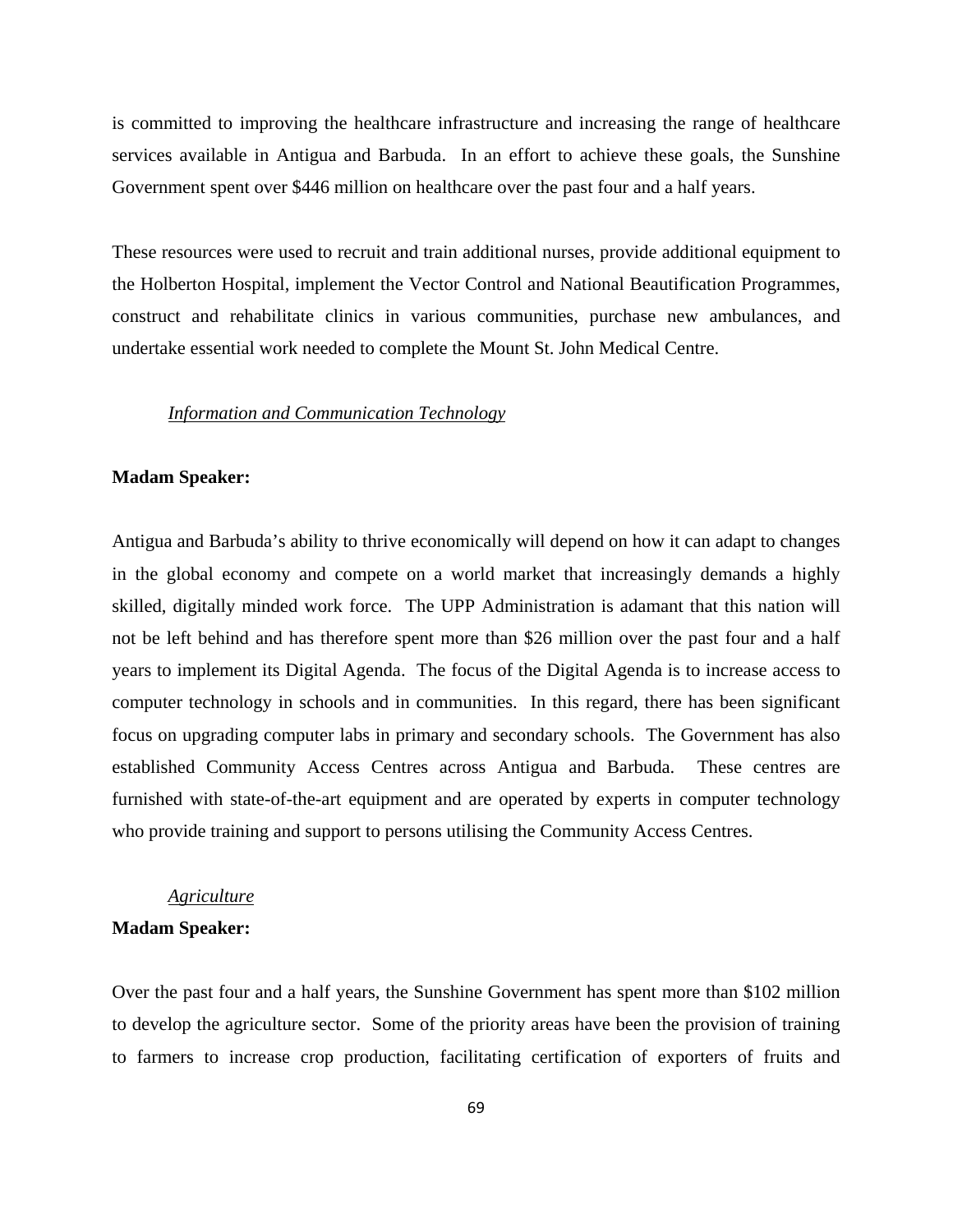vegetables to international markets, and enhancing the quality of our fisheries product. We have also focused on the development and maintenance of agricultural stations, improving agricultural extension services, promoting agro processing, revitalising the Central Marketing Corporation, and encouraging the cultivation of the Antigua Black Pineapple as a quality, world renowned product. The Government also embarked on a land development and distribution programme in an effort to afford Antiguans and Barbudans the opportunity to own their "piece of the rock". During the last five years of the previous administration, 375 parcels of land were made available to the people of this nation. Madam Speaker, over the past four and a half years, we have been able to increase this amount by over 55 percent to over 580 land parcels distributed.

#### *Road Works*

# Madam Speaker:

The UPP Administration, upon assuming office, made the improvement of the nations road network a top priority. We have spent in excess of \$430 million to construct and upgrade roads across Antigua and Barbuda. Some of the communities that have benefitted from road works include:

> Golden Grove **Sweetes** Mount Pleasant Upper Gambles Yorks Jonas Road Cedar Valley Buckleys Fort Road Fitches Creek Union Road Bendals Road Freemansville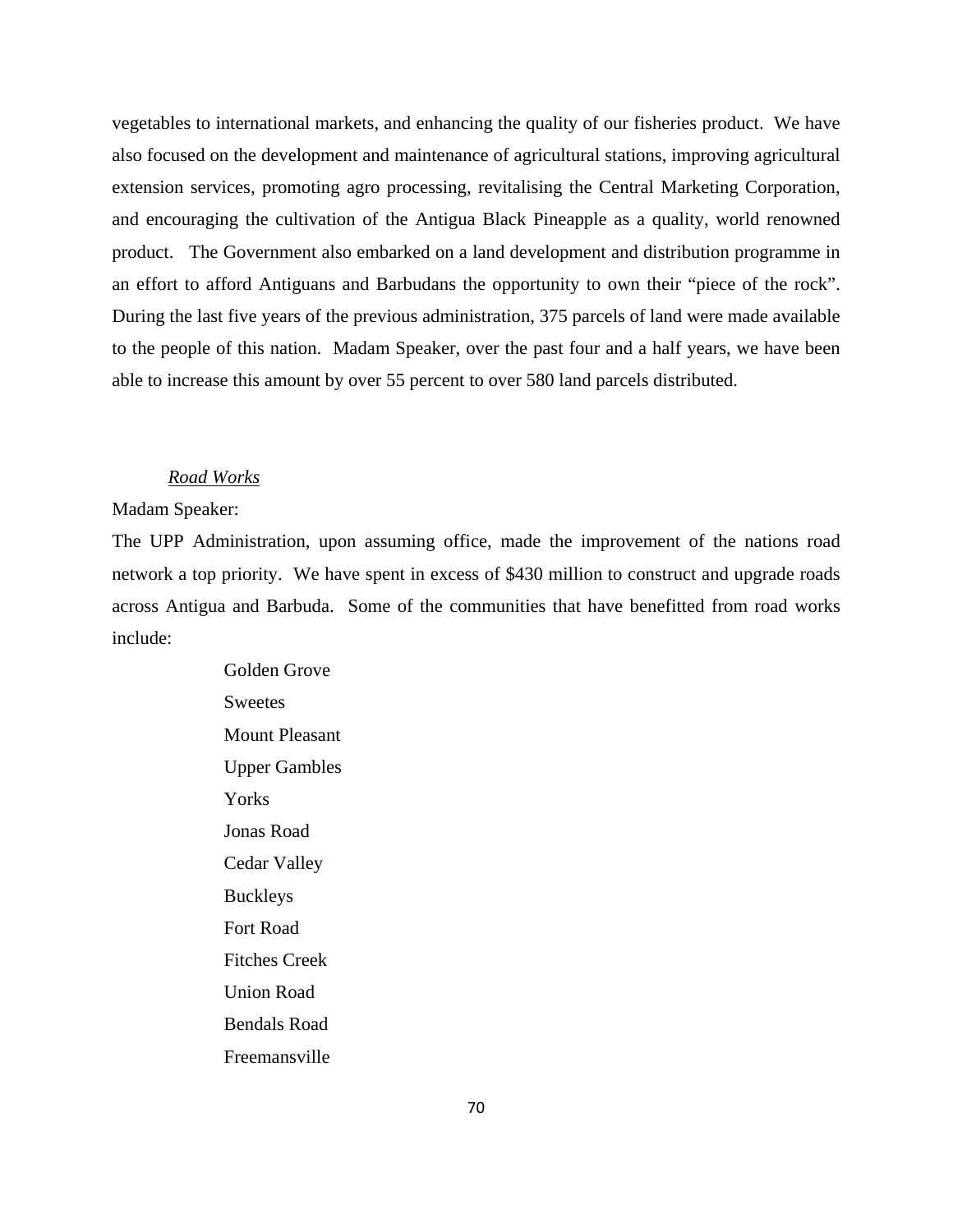Old Road Willikies **Potters** Piggotts Parham Freetown Belmont Bolans Bendals Briggins Villa Point Vernons Cashew Hill Grays Green Community Barbuda

# *Poverty Reduction and Social Programmes*

The UPP Administration has, over the past four and a half years, made it clear that putting the welfare and future of the people of this nation first is its top priority. In addition to strengthening the fiscal and economic environment and seeking to invest in critical social and economic infrastructure, we have focused on developing and expanding programmes that provide a social safety net for the more vulnerable in our society. With the financial and technical support of the Caribbean Development Bank, we undertook a Poverty Assessment Survey that will help us to develop new and innovative programmes to help improve the lives of the needy.

Even before commencing this poverty assessment, the Sunshine Government decided to focus on identifying areas in which intervention would bring immediate and long lasting relief. Programmes that have been implemented include the School Uniform Grant Programme and the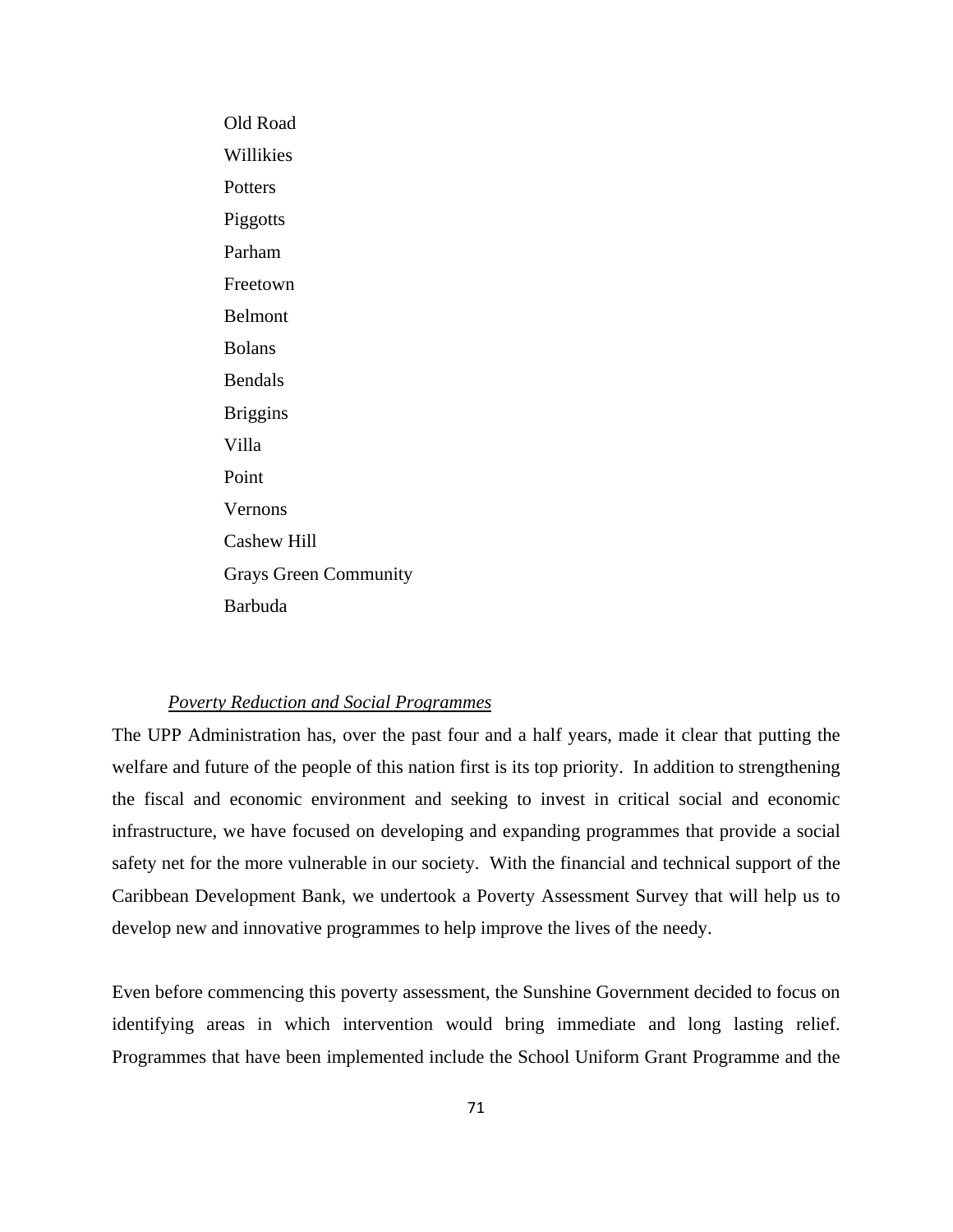National School Meals Programme. The Government spent over \$20 million over the past four and a half years to undertake these programmes, which benefitted many school children across Antigua and Barbuda.

Through the Ministry of Social Transformation, the Government enhanced assistance to various groups by way of the Board of Guardians programme. This Government has spent in excess of \$7.5 million to provide support to the elderly, mentally challenged, visually impaired, and other groups of individuals needing support to improve their way of life. Madam Speaker, upon taking office, this Government increased the stipend provided to the various groups that are assisted through the Board of Guardians. For the mentally challenged, elderly and destitute adults, the stipend was increased by more than 122 percent. The stipend for the visually impaired was increased by 100 percent and the stipend provided to children was raised by 150 percent. Through this programme, the Government provides considerable relief to 445 individuals across Antigua and Barbuda. This Sunshine Government also established a Home Help Grant, which provides \$2,500 to assist individuals with essential home repairs. Since it started in 2006, more than 75 persons have benefited from the Home Help Grant. Over the past four and a half years, more than \$17 million has been spent by the Sunshine Government to implement various social transformation programmes: Programmes that have brought much needed aid to some of the most vulnerable groups in our society. I ask this, would our opponents deprive these disadvantaged groups of the benefit of the expenditure on these programmes? Whatever they would choose to do Madam Speaker, this caring Government could never sit idly by and allow the needs of more than 500 needy Antiguans and Barbudans to go unmet.

# *Back pay and Other Obligations*

# **Madam Speaker:**

A major area of expenditure undertaken by the UPP Administration over the past four and a half years has been the liquidation of outstanding back pay to civil servants. This herculean task of liquidating back pay to civil servants began in December 2004, at which time the Sunshine Government paid \$15 million in accumulated back pay to affected categories of public servants.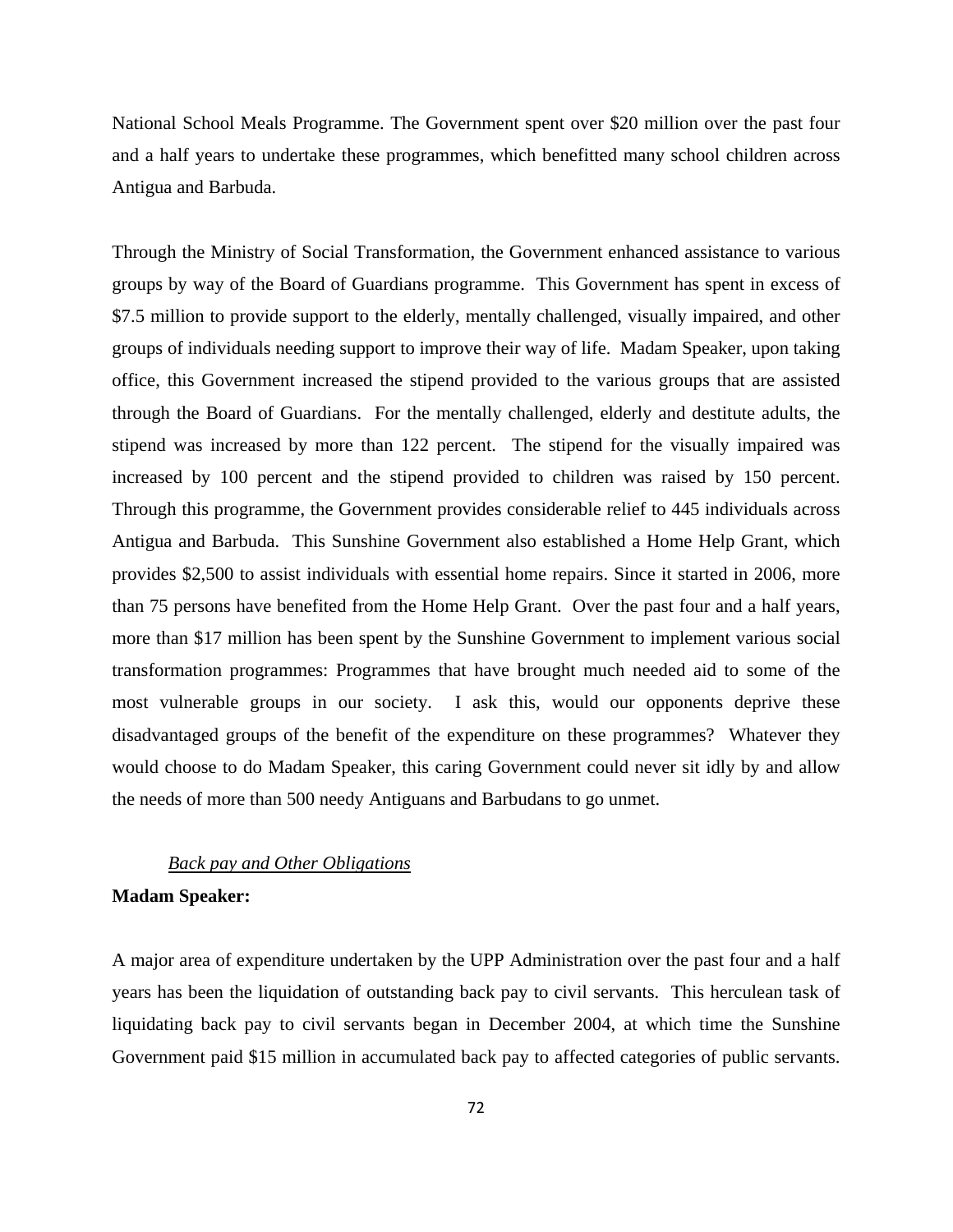Our efforts continued in 2005 when the 7 percent increase negotiated and promised to civil servants since 2000 was implemented.

In 2006 and 2007, this Government sought to eliminate \$32 million in back pay that was owed to civil servants since 1995. The process started in December 2006 with the payment of \$8 million and was completed in 2007 when the final \$24 million was paid.

#### **Madam Speaker:**

The former administration entered into an agreement with public servants to increase their travelling and mileage allowances in 1994. In keeping with their modus operandi of signing contracts and then forgetting about them before the ink is dry, the "honourable" members across the floor **did not honour** this agreement to public servants. It took this Sunshine Government, the Government that puts People First, to keep this promise to increase travelling and mileage allowance. This increase was granted in 2007 at a cost of \$10 million.

Despite our efforts to correct what amounted to unscrupulous and inexcusable treatment of public servants by our predecessors, there is still more than \$100 million in back pay owed to public servants. Madam Speaker, for those who would question our commitment to seeing this through, I want to make it clear that this Government will not rest until we are able to settle every last penny that the ALP regime owes to public servants.

Finally, Madam Speaker, in January of this year, the Sunshine Government granted an increase of 10 percent to public servants at a cost of about \$30 million. This was the first contracted increase for civil servants since the agreement for the period 2000 to 2002.

Our detractors may suggest that the Government should not have spent the \$87 million to settle back pay and implement long overdue increases to civil servants. They may also say that the Government should not have spent \$62 million on the Voluntary Separation and Early Retirement Programme that allowed more than 1,000 civil servants to leave the public sector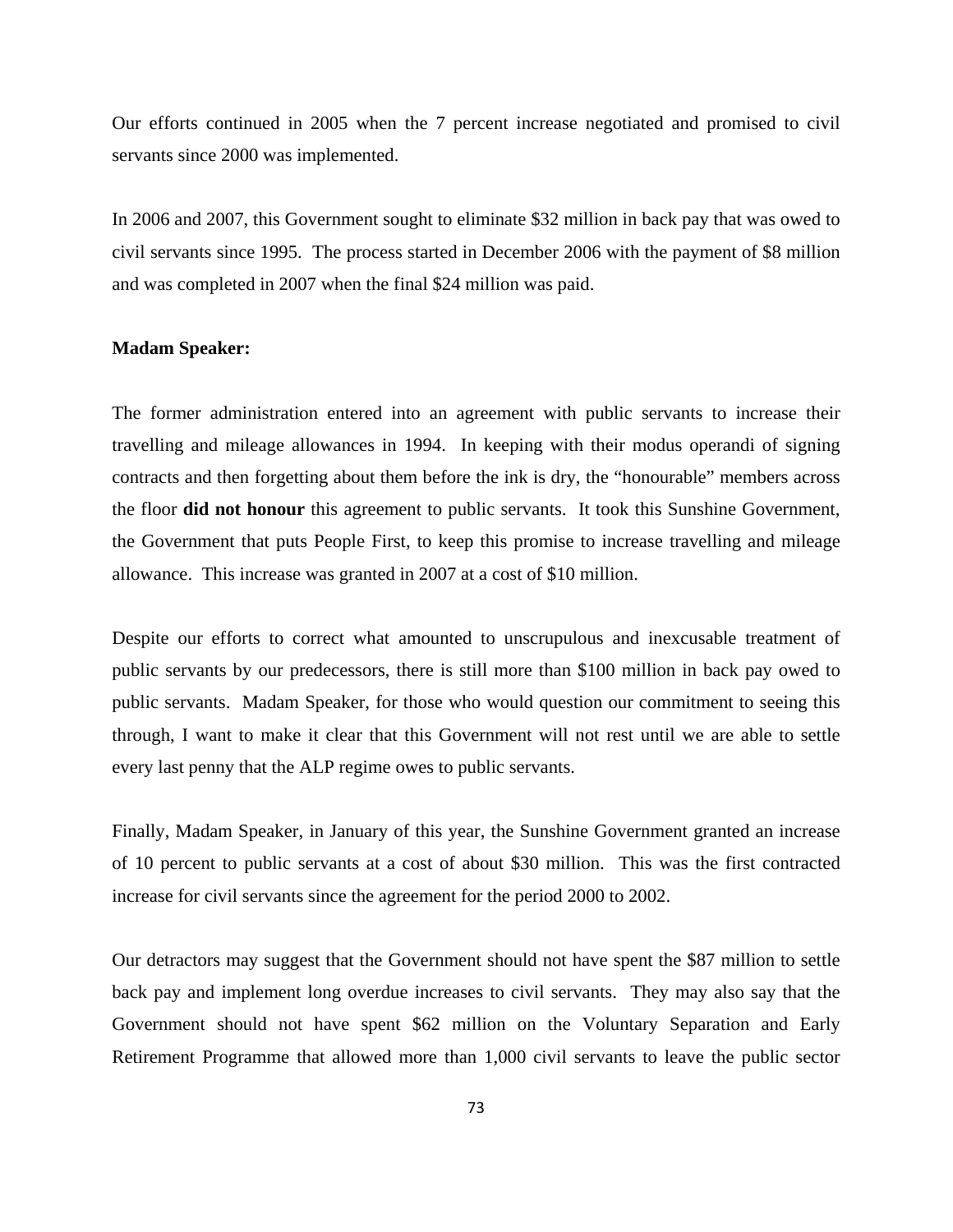with sufficient resources to start a new life for themselves. What our critics have essentially said is that our public servants did not deserve the nearly \$150 million that this Government has spent on improving their situation. Our response, Madam Speaker, is this:

The approximately 8,000 men and women who make up the public sector deserve respect and to be treated in a fair and equitable manner. They should not be forced to forego wages and salaries that they have worked for and they certainly should not be made to suffer undue sacrifice while those at the very top of the ALP Government grow large with excess. The Sunshine Government therefore promises to ensure that never again will public servants face such appalling disregard for their rights as workers.

# *Debt Management:*

# **Madam Speaker:**

Over the past four and a half years, the issue of debt management has generated significant discussion and much speculation. This was accompanied by some inventive attempts by our opponents to misinform the public about how very close to insolvency the former administration had taken our beloved Antigua and Barbuda. The fact is the severely flawed fiscal and economic policies that were being pursued by our predecessors ultimately led to a situation where the debt to GDP ratio grew to over 140 percent at the end of 2003. This amounted to some \$40,000 of debt for every man, woman and child in Antigua and Barbuda. As if this were not bad enough, the ALP regime refused to honour its debts to both local and foreign creditors, thereby tarnishing the reputation of Antigua and Barbuda.

The UPP Administration was determined from the very start to restore the good name of this country and to transform the way in which local, regional and international creditors viewed Antigua and Barbuda. Madam Speaker, given the colossal mess created by our predecessors, we knew that making a dent in the massive debt burden would require creativity and great fortitude.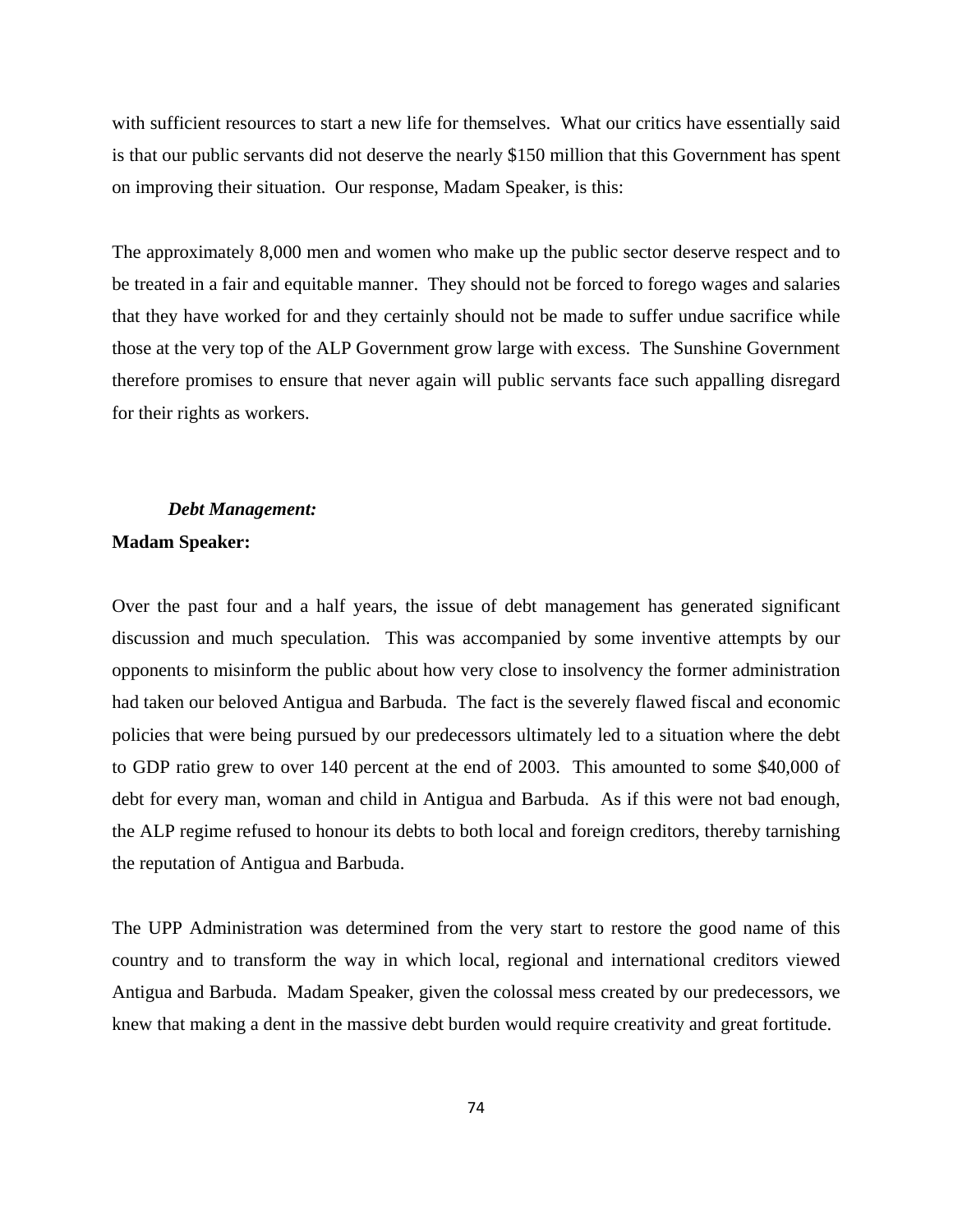Our first line of attack against this debt problem was by way of bilateral negotiations with a number of international creditors. As a result of these negotiations, we were able to eliminate over \$680 million in debt and realise over \$500 million in savings for the people of this country. These debts, which dated back to the 1980s, were owed to the Government of Italy and to Devcon International. Now, any right thinking individual who had the best interest of Antigua and Barbuda at heart would have been thrilled to know that debts amounting to over half a billion dollars had been eliminated at a fraction of what was owed. Instead, the very persons who entered into the debts, then failed to honour their obligations, embarked on a campaign to ridicule the Government for doing what was in the best interest of this nation. Despite their best efforts, Madam Speaker, they could not fool the people. It was quite clear that the tenants of the "big red house" were completely blindsided by the fact that the UPP Government could so expeditiously resolve long standing debts that, try as they might, the ALP economic geniuses failed miserably to remove from the backs of the citizens of this country.

This was just the first step in a journey that moved Antigua and Barbuda from a debt to GDP ratio of over 140 percent to under 100 percent.

Even with this success, the mountain of arrears, which was more than 50 percent of the total outstanding debt stock, demanded further intervention in order to bring about lasting change to the debt portfolio. Servicing of the country's long outstanding debt obligations, dating as far back as the 1960s, required allocation of a large portion of the Government's revenue. This meant that after the provision for the required debt service obligations, very little resources would be available for other important expenditures, including infrastructure development, education and social entitlements.

While we remained committed to changing the way in which Antigua and Barbuda treated its creditors, we were also cognisant of the need to ensure that the revenues generated helped to provide better infrastructure and social services for our people. The task ahead of us, therefore, was to promote economic and social development and at the same time seek to lower the debt over time. In order to ensure this gradual approach produced success, the Government focused on developing a comprehensive debt strategy. The purpose of this strategy was to bring the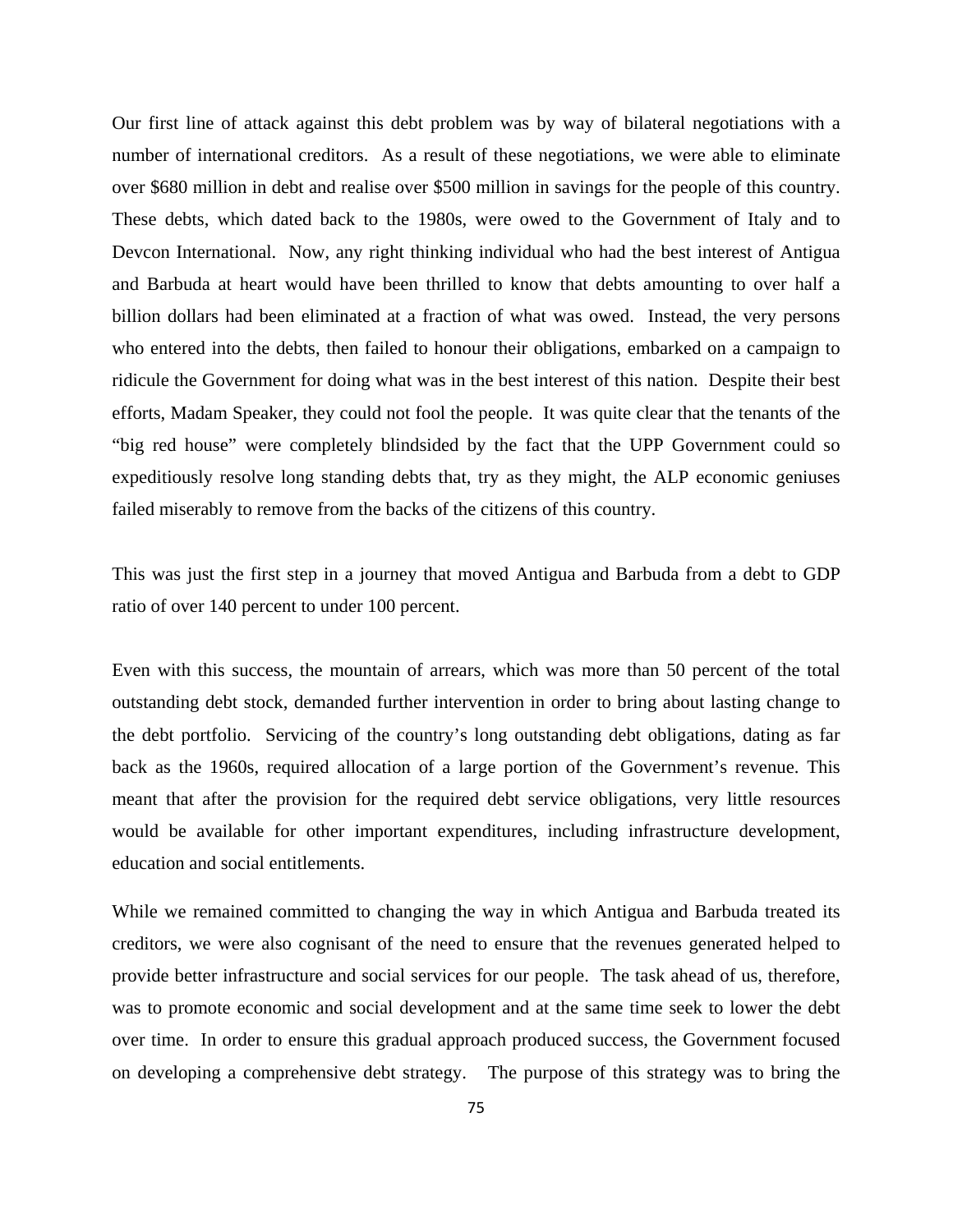public sector debt burden to a sustainable level, to normalise relations with creditors and to rehabilitate the country's credit standing.

#### **Madam Speaker:**

Our debt strategy was developed in 2005 with financial assistance from the Canadian International Development Agency (CIDA). It is a multi-pillared strategy which focuses on reducing the overall public sector debt burden, reforming institutional debt management procedures and creating a new payment culture within the public sector.

One of the key elements of the Government's debt strategy was its Treasury Bills and Bonds programme, which was launched in February 2006. Through this programme, the UPP Administration was able to begin the process of rehabilitating Antigua and Barbuda's credibility among creditors. Since March 2006, this Government has successfully issued treasury bills on the Regional Government Securities Market (RGSM) on a monthly basis. To date, we have issued 33 tranches of treasury bills where the maximum interest rate at any time was 6.5 percent. This is markedly less than the rates on treasury bills issued by the former Government – rates that approached 10 percent. Madam Speaker, through this programme, this Government has been able to attract much lower interest rates for its securities – the lowest of which has been 4.98 percent.

In addition to these Treasury Bills, we successfully issued \$100 million in bonds, one of which was a US dollar denominated bond, the first of its kind to be issued on the RGSM. These bonds were issued at interest rates of 8 and 8.25 percent. These interest rates are well below the minimum rates on bonds issued before March 2004.

Another major difference between the UPP Administrations' Treasury Bills and Bonds programme and the previous programmes is that we have ensured that when the treasury bills matured and payments were due, each and every investor was repaid the principal amount invested along with the relevant interest payment. This is a far cry from the past practice where investors who purchased treasury bills issued by the ALP regime as far back as the 1980s have yet to be repaid. In some cases, these investors received little if any interest payments. What is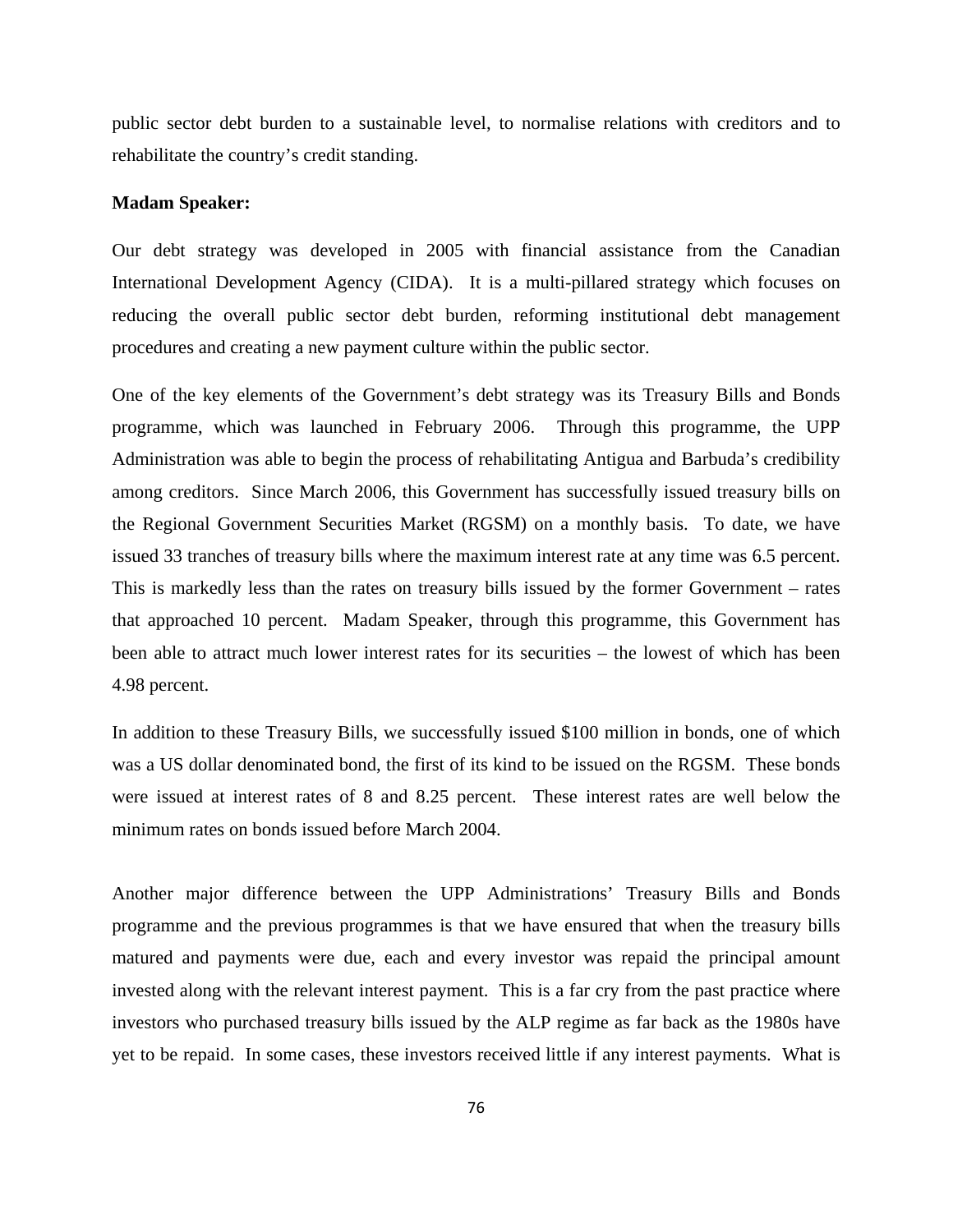more, these crafty fellows would wait until the Treasury bill or bond had matured and simply rolled over the security without seeking the agreement of the investors. Under such circumstances, an investment that should have been for a year or ten years was forcibly extended to 20 or more years. Such treatment of our creditors is downright reprehensible!

### **Madam Speaker:**

Such a situation can never again be allowed to occur nor could we allow this state of affairs to persist. As such we embarked on a plan to liquidate the debts to individuals and institutions that invested in the treasury bills and bonds issued as far back as the 1980s. I am pleased to inform this Honourable House that in December of 2007 we were able to repay the majority of these small, local investors who fell victim to the sly machinations of our predecessors.

In our last Budget Statement, this Administration indicated that, as a part of its debt strategy, it would develop and maintain a payment culture in respect of our statutory bodies. Madam Speaker, I am proud to report that as of January 2008, this Government has made consistent payments to the Social Security Scheme, the Medical Benefits Board of Control and the Board of Education. By remaining current with its contributions to these statutory bodies, the Sunshine Government is helping to restore the financial health of these bodies and strengthening the country's social safety net. From as far back as 1979, the ALP regime has made it a habit not to honour its obligations to statutory corporations. The result has been the accumulation of arrears of nearly \$1 billion – an amount that this UPP Administration is determined to liquidate. The following table presents the total debt owed to these statutory bodies.

Of this nearly \$1 billion in debt, \$579.6 million is owed to the Social Security Board, \$273.9 million to the Medical Benefits Scheme, \$104.4 million was owed to the Board of Education and \$28 million was owed to the state Insurance Corporation.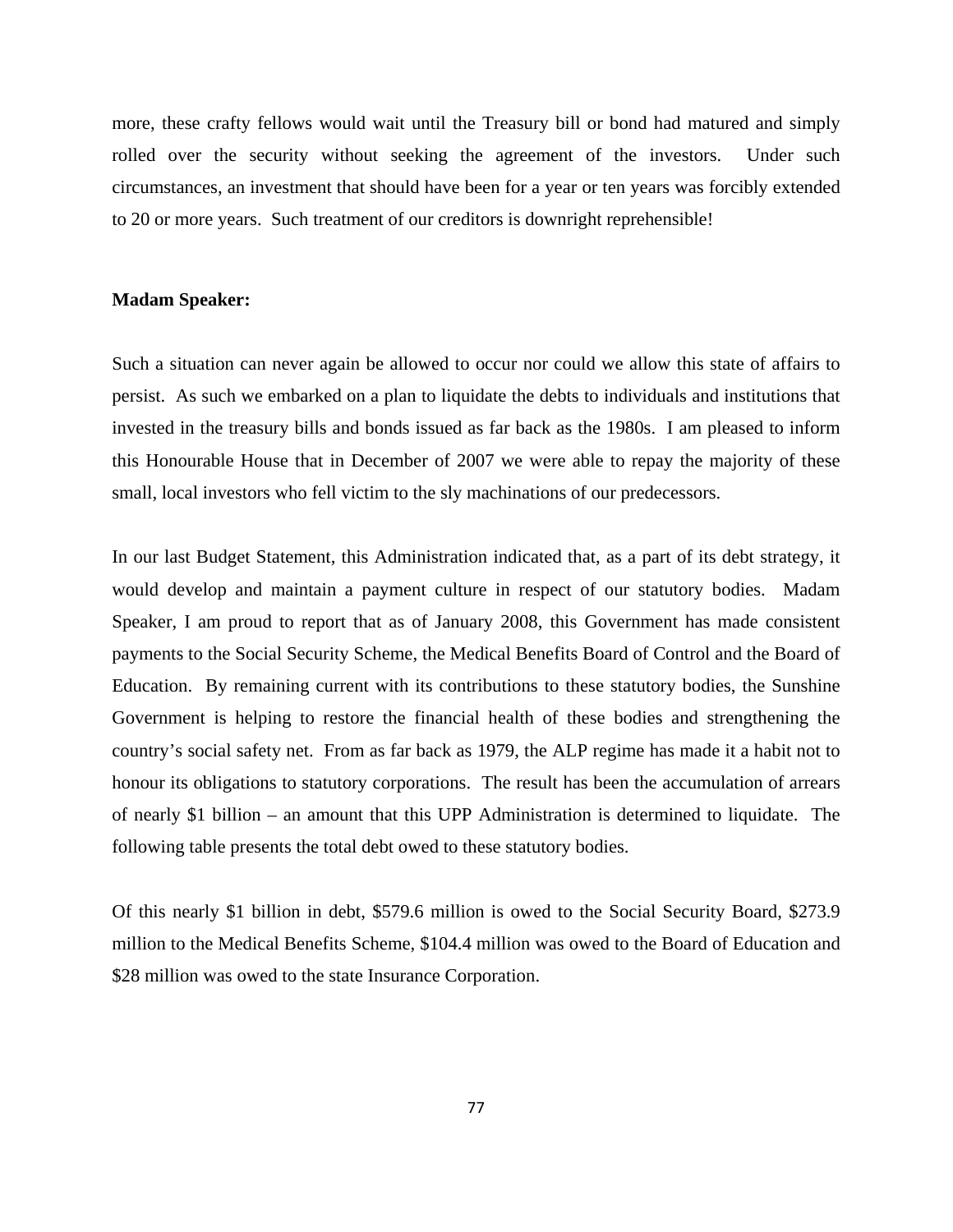|                                    | <b>Principal</b> | <b>Penalties</b>         | <b>Total</b> |
|------------------------------------|------------------|--------------------------|--------------|
| Social Security                    | 368,640,975      | 210,986,862              | 579,627,837  |
| <b>Medical Benefits</b>            | 250,067,477      | 23,870,084               | 273,937,561  |
| Board of Education                 | 19,655,790       | 84,793,401               | 104,449,191  |
| <b>State Insurance Corporation</b> | 28,000,000       | $\overline{\phantom{0}}$ | 28,000,000   |
| <b>Total Owed by Government</b>    | 666, 364, 242    | 319,650,346              | 986,014,588  |

We have already settled the arrears owed to the Board of Education and \$11.7 million of the \$28 million owed to the State Insurance Corporation.

# **Madam Speaker:**

Permit me to draw your attention to a few facts. From 1979 to 2003 the previous administration made cash payments to these organisations totalling only \$7.02 million. If we were to be generous and include the parcels of land given to the Social Security Scheme which was valued at \$5.45 million, they would still not have paid even half of what this Administration has paid to these critical organisations since assuming office. From January to October of 2008 we have paid a total of \$28.1 million to the Social Security Scheme, the Medical Benefits Board of Control and the Board of Education.

The situation is even graver when we consider that the Labour Party administration would have taken \$122.18 million in loans, advances and treasury bills and bonds from the Social Security Scheme and another \$23.5 million in loans and treasury bills and bonds from the Medical Benefits Scheme without repayment.

With respect to the other statutory corporations, including the Central Marketing Corporation and the Antigua Public Utilities Authority, the Government will focus on resolving outstanding obligations and fostering new relationships and greater collaboration with these critical institutions. Already we have put a mechanism in place to be able to pay utilities to the APUA and we will be signing a memorandum of understanding that will govern our relationship from this point onwards.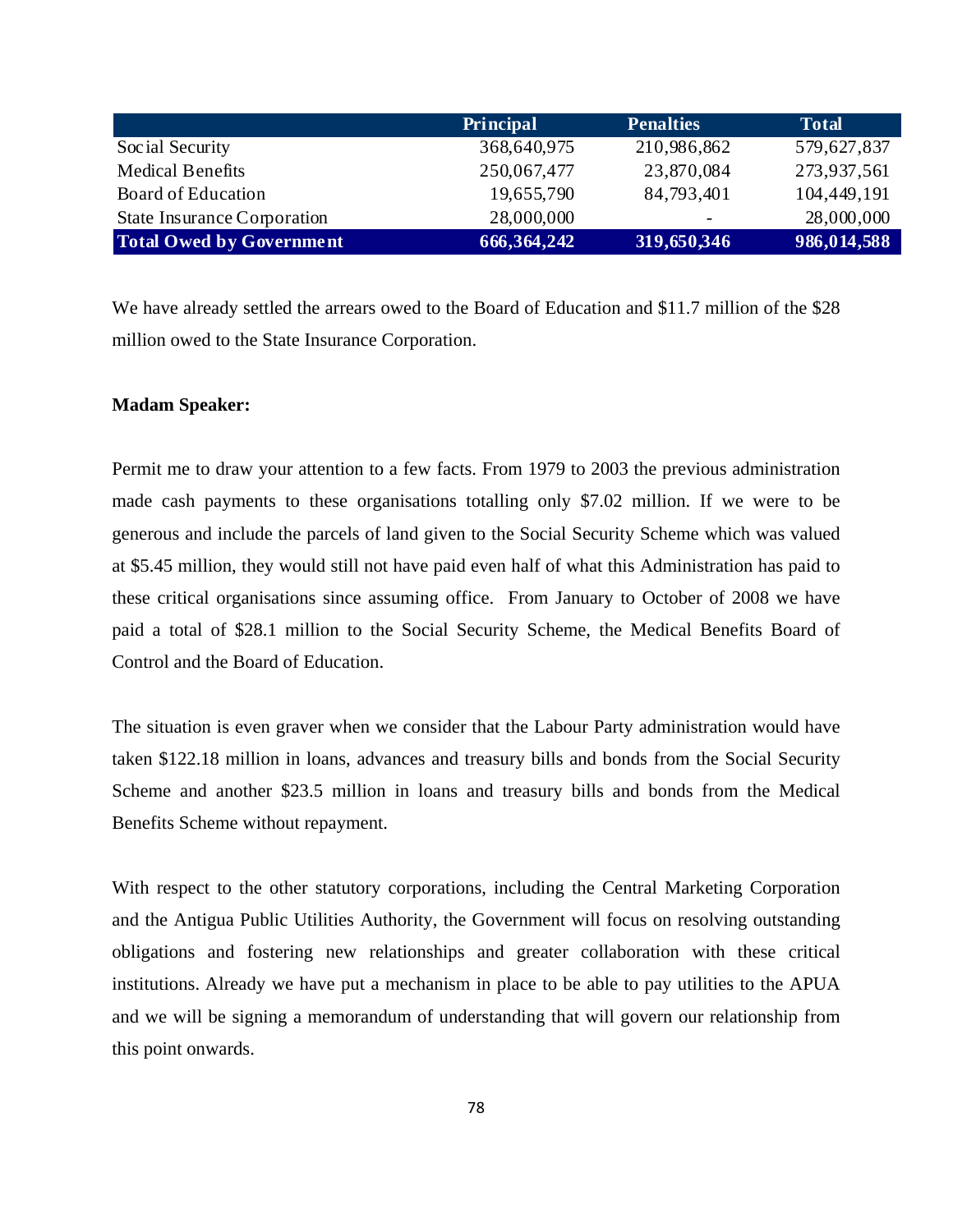# **Madam Speaker:**

The road has been long and difficult, but we have been able to reduce the debt-to-GDP ratio steadily from over 140 percent in 2003. As seen in the following graph the debt to GDP ratio was about 110 percent in 2006, 98 percent in 2007 and is projected to fall to 90 percent by the end of 2008.



Whilst these ratios may not mean much to some and whilst many have sought to downplay our successes on the Regional Government Securities Market, our efforts have begun to impact how we are viewed internationally. Madam Speaker, I am proud to advise this Honourable House and the people of this nation that, in 2005, Euromoney Magazine, an internationally renowned financial and capital markets publication, ranked Antigua and Barbuda among the top three of 20 Latin American and Caribbean countries for low country risk. Furthermore, in the magazine's world country risk assessment we have moved from a rank of 82<sup>nd</sup> out of 186 countries in September 2003 to a rank of  $67<sup>th</sup>$  in September 2008.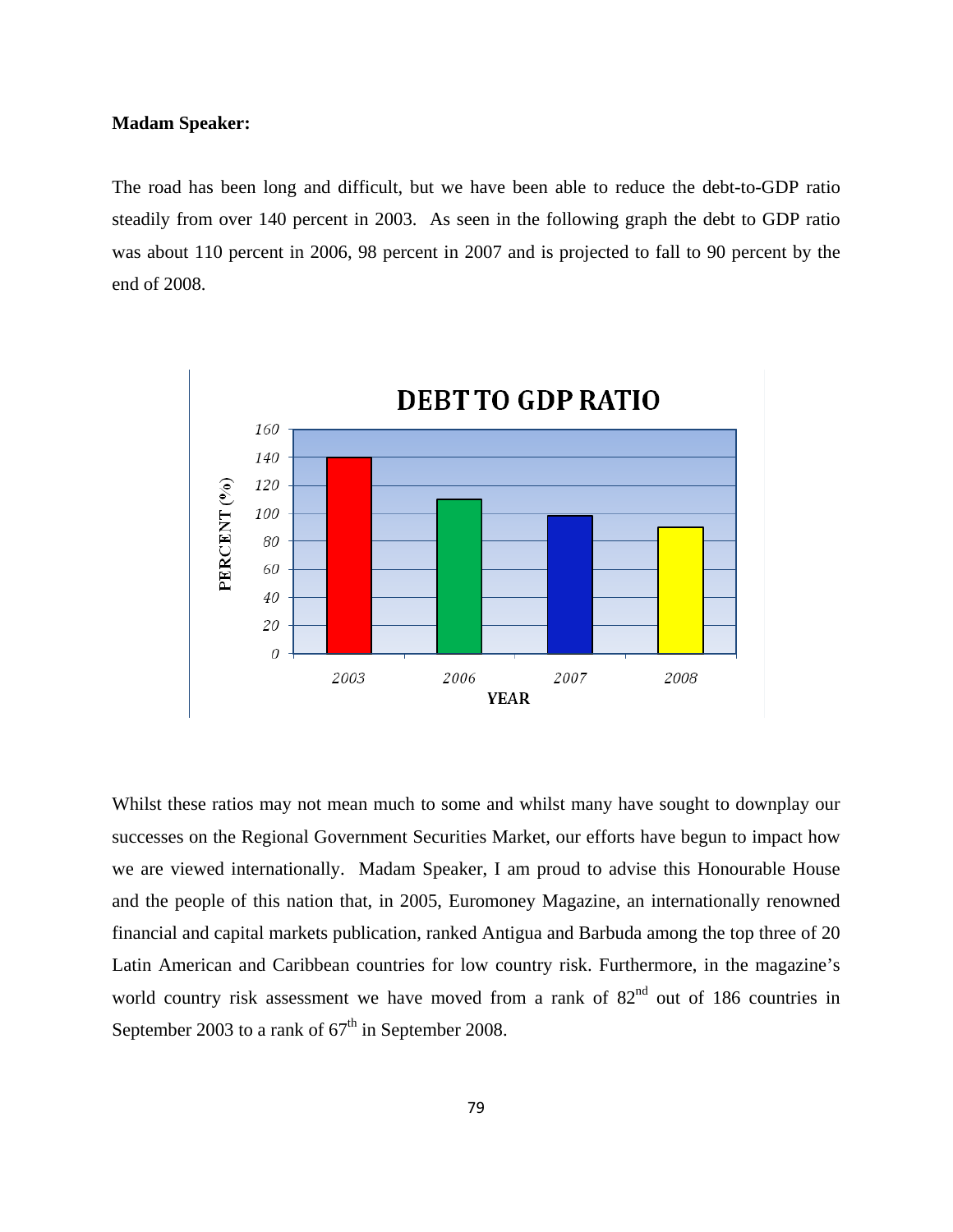# *Support/Relief Measures:*

The Sunshine Government has stated time and again that it is a Caring Government and that it is committed to Putting People First. What this means, Madam Speaker, is that as we worked diligently over the past four and a half years to repair the decades of injury inflicted on the Antigua and Barbuda economy by a ruthless ALP regime, this Government also sought to develop and implement programmes that brought much needed assistance to all citizens and residents of Antigua and Barbuda. In order to do this, we had to strike a delicate balance between implementing policies necessary to improve the macroeconomic environment and pursuing programmes that protect the wellbeing of our people.

# **Madam Speaker:**

In every year of our leadership in this country, we have made it a priority to implement a series of support and relief measures that impacted the lives of every Antiguan and Barbudan. These measures are wide and varied and quite numerous. For the benefit of those persons who continually question our dedication to Putting People First, the following should crush their constant attempts to malign the efforts of the people's Government.

# *Basket of Essential Goods:*

To help the people of Antigua and Barbuda cope with rising international prices, the Sunshine Government created a Basket of Essential Goods for which the Customs Service Tax was gradually reduced from 10 percent to 0 percent. This Basket of Essential Goods was implemented in 2005 with just under 50 items. Today, Madam Speaker, the Basket of Essential Goods contains more than 177 categories of goods. In addition to eliminating the Customs Service Tax on these items, we ensured that when the ABST was implemented in 2007, these items were zero-rated. What this means is that for more than 177 categories of goods, the CST is 0 percent and the ABST is also 0 percent.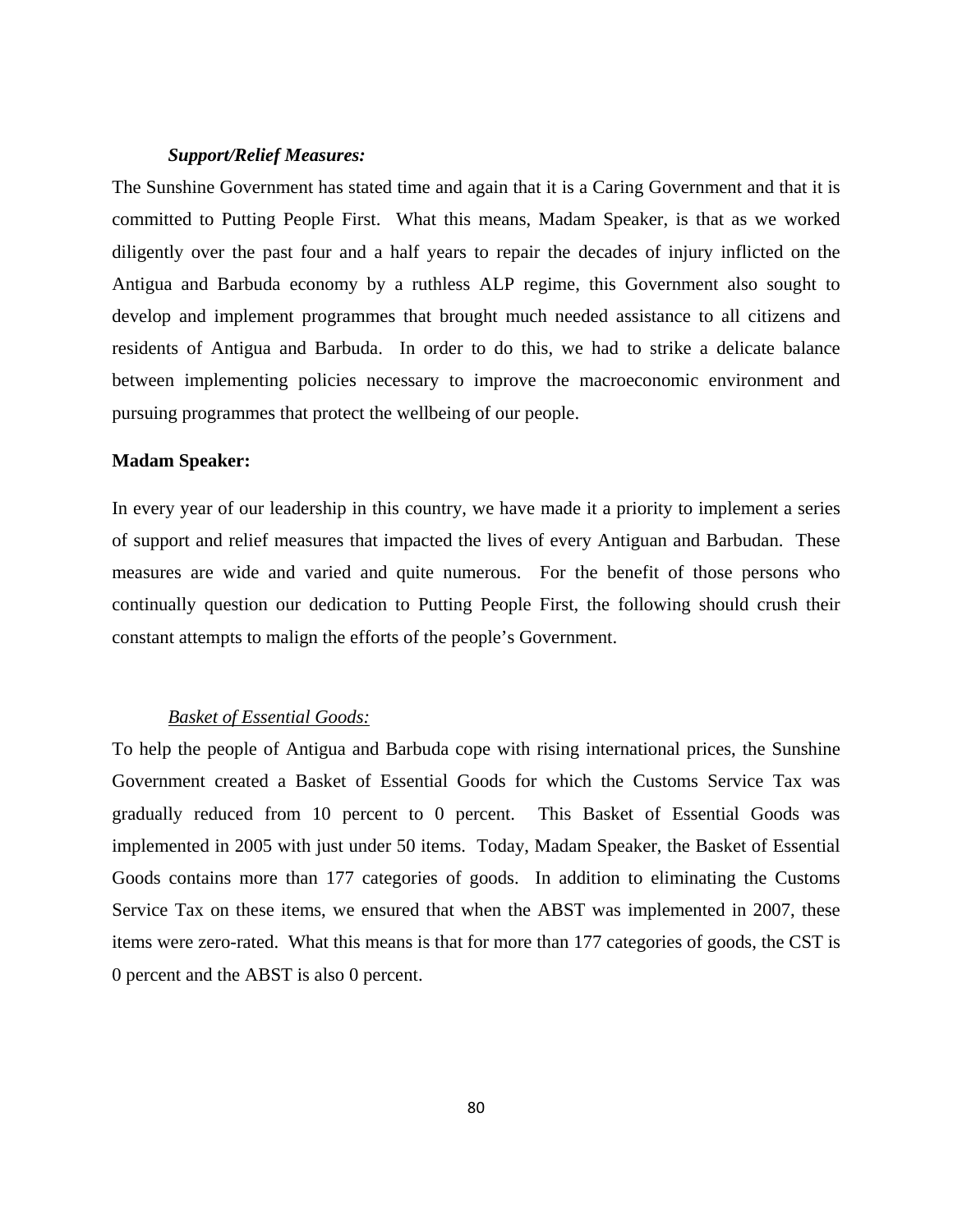The types of products that face zero CST and zero ABST include:

| <b>Baby Products</b>               | <b>Fruits and Vegetables</b> |
|------------------------------------|------------------------------|
| Dry Goods and Cooking Oil          | Bread, Dairy and Cereal      |
| Dried Fish and Canned Meats        | Meat and Poultry             |
| Juices, Malts, Water and Soya Milk |                              |

Along with zero-rating this vast number of items, the Sunshine Government also

- i. zero-rated water services, which means no ABST is charged on the consumption of water;
- ii. zero-rated the consumption of electricity for domestic purposes;
- iii. zero-rated the first 50 units of electricity consumed for commercial activity;
- iv. exempted medical, dental, nursing, optical and other similar services from the ABST.

# *Dollar Barrel:*

In 2004, the Sunshine Government introduced the Dollar Barrel which allows households to import food items, clothing and toiletries at a nominal fee of \$1 during the Christmas season. Madam Speaker, between 2004 and 2005, over 17,000 households have benefited from this initiative. On November  $15<sup>th</sup>$  2008, we commenced the fifth cycle of the Dollar Barrel that will benefit even more households.

# *Reduction of the Corporate Income Tax:*

This Government is of the view that the development and expansion of the private sector is vital for the long term economic viability of Antigua and Barbuda. In an effort to position the private sector to function as the engine of growth, we have taken steps to create the enabling environment that would serve as a catalyst for private sector development. In particular, the corporate income tax rate was reduced from 35 percent to 30 percent in 2005 and, in 2008, the corporate income tax was further lowered to 25 percent. These efforts in addition to the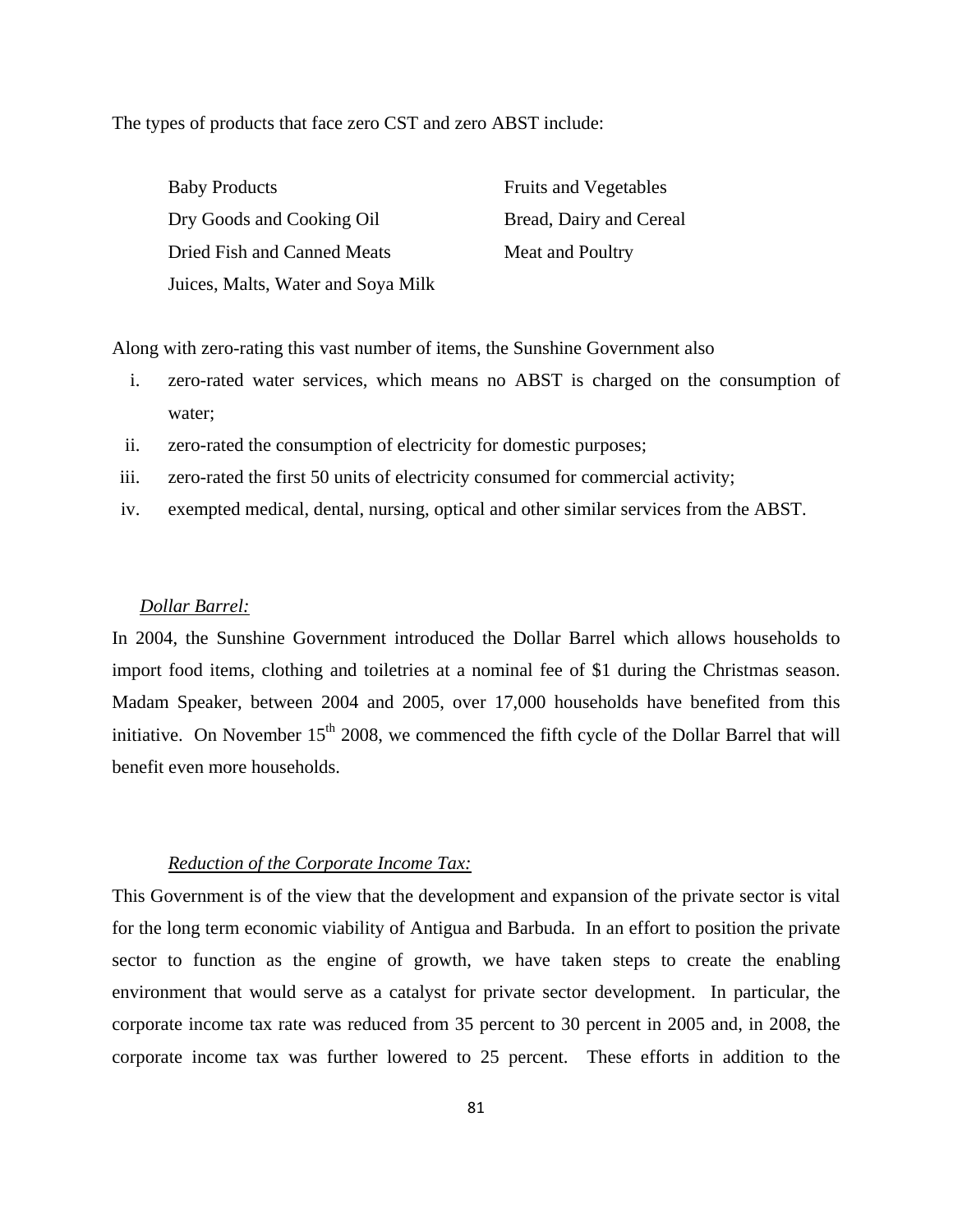establishment of the Antigua and Barbuda Investment Authority and the implementation of a Customs Renewal Programme have all helped to promote investment and encourage private sector activity.

# *Concessions to Taxi Drivers, Bus Drivers and Tour Operators:*

# **Madam Speaker:**

In an attempt to support persons who contribute to and make their living by providing essential services to the tourism sector, this Government offered a 50 percent reduction in the duty applicable to selected parts for passenger vehicles operated by taxi drivers, bus drivers and tour operators. Specifically, we have given concessions on:

- **Batteries:**
- **Windscreens:**
- Brake pads;
- Tyres; and
- Shock absorbers

The purpose of this measure was to prevent the operating costs of taxi drivers, bus drivers and tour operators from escalating.

#### **Madam Speaker:**

This Government further extended the level of relief provided to bus drivers in 2008 as part of a collaborative strategy to keep bus fares to the public unchanged. After consulting with representatives of the Antigua and Barbuda Bus Association, the Government agreed to add new buses to the list of items for which concessions would be granted. In addition, we increased the concession offered to the bus drivers from a 50 percent reduction in the duty to a full waiver of the duty on the eligible items. As a result of this improvement in the level of concessions, the bus drivers agreed to keep the bus fares unchanged.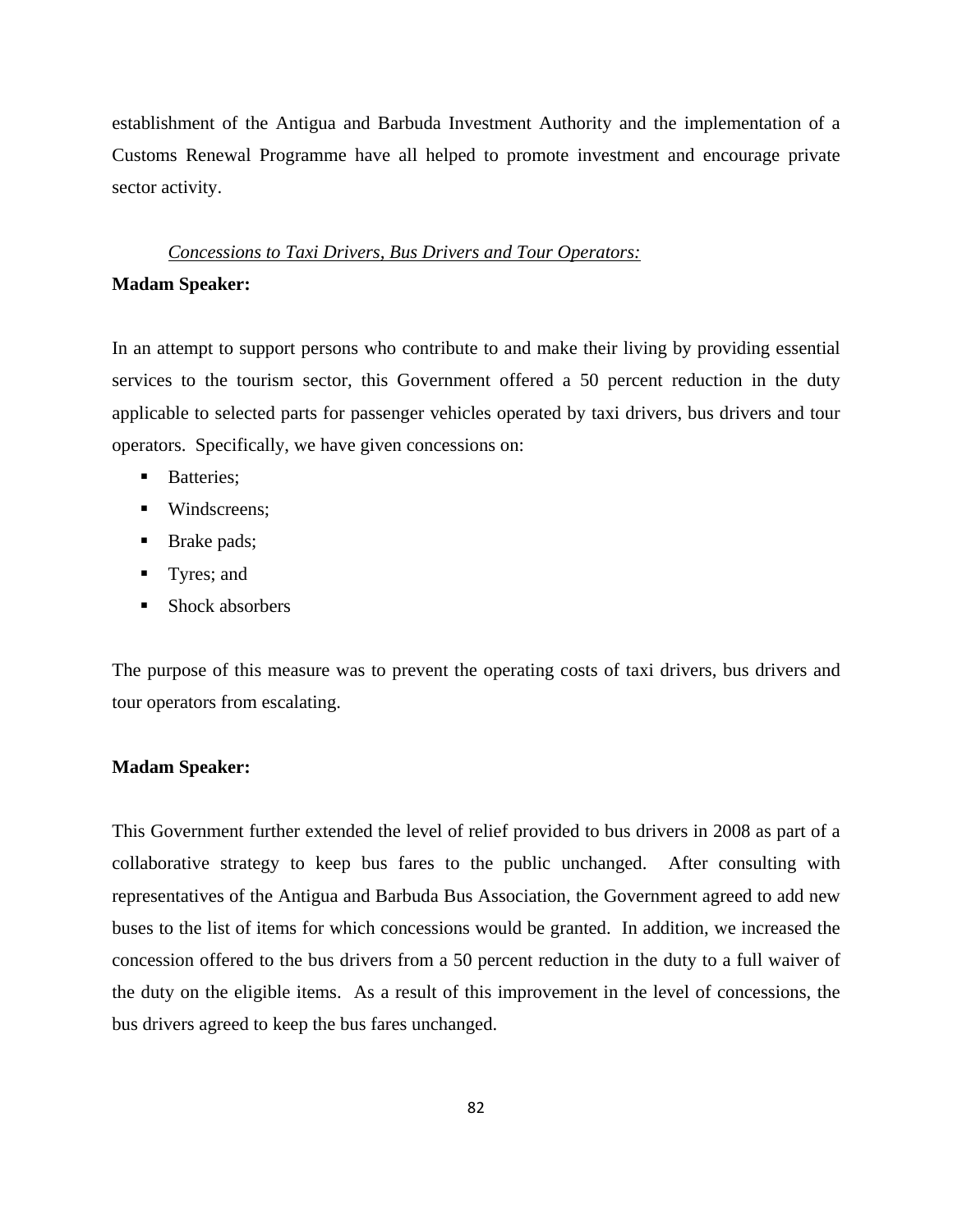On behalf of the Government, I wish to thank the president and members of the Antigua and Barbuda Bus Association for their patience and co-operation.

#### *Tax Credits and Personal Income Tax Deductions:*

#### **Madam Speaker:**

We made provisions to reduce the tax liability of businesses that support the development of culture, education, and sports in Antigua and Barbuda. All businesses, whether incorporated or not, can claim a tax credit up to an amount of \$250,000 if they make financial contributions to the development of culture, education or sports.

With respect to the Personal Income Tax, we made a number of adjustments to the legislation in order to provide additional relief to taxpayers. These amendments to the structure of the Personal Income Tax were based on various recommendations provided by persons who participated in the many consultations convened by this Government. As a result of these amendments, individuals who pay the personal income tax can claim income tax deductions in respect of:

- i. Interest paid on residential mortgages;
- ii. Contributions paid into approved pensions schemes;
- iii. Health insurance premiums; and
- iv. Tuition payments on behalf of children pursuing university studies.

In order to access these benefits, the taxpayer will need to fill out a tax return form and indicate in this form that he or she wishes to make a personal income tax claim in respect of the above categories. The tax return forms may be collected from and, once completed, returned to the Inland Revenue Department with the relevant documents supporting the claim. In respect of the deductions for interest paid on residential mortgages, pension contributions or health insurance premiums, the tax payer will be eligible for an allowance or refund of up to \$2,000 for the relevant income year.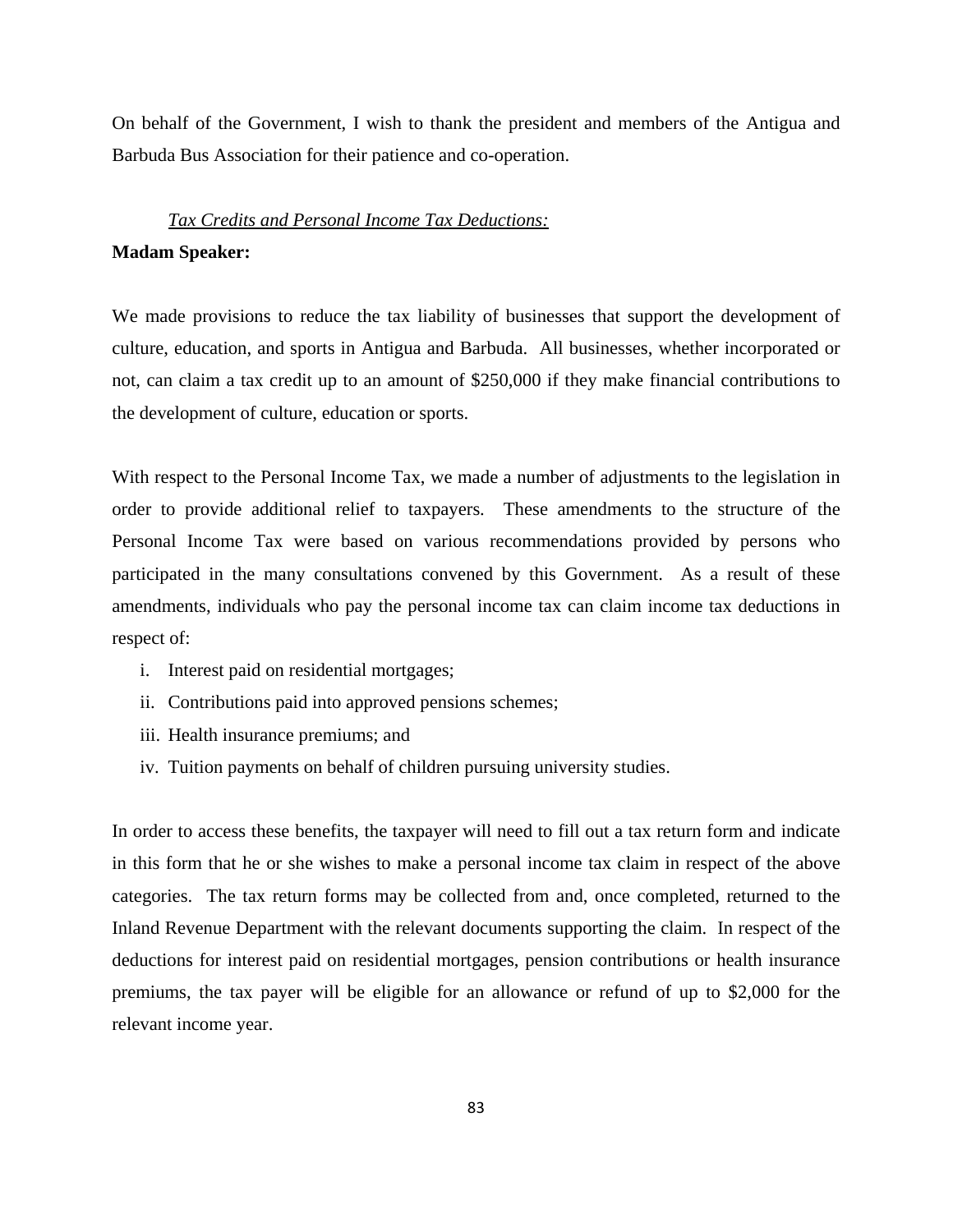Further, in respect of the deduction applicable where a taxpayer is supporting a child who is studying full time, the total allowance or refund would be up to \$1,000 if there is one child in the household and up to \$2,000 where there are multiple children in the household. To be eligible, the child must be between the age of 18 and 25 years.

#### *Grant to Association of Persons with Disabilities:*

# **Madam Speaker:**

The Sunshine Government has made it a priority to provide targeted relief to vulnerable groups such as persons with disabilities. As a first step, and in recognition of the remarkable efforts of the Antigua and Barbuda Association of Persons with Disabilities, the Government has provided a grant of \$25,000 to the Association. The mechanism for the administration of this grant is being implemented by the Ministry of Health and will be used to finance the various activities of the Association as it seeks to provide relief to persons with disabilities across Antigua and Barbuda.

### *School Uniform Grant and National School Meals Programmes:*

#### **Madam Speaker:**

The Sunshine Government implemented a School Uniform Grant in 2004 to help ease the burden on families in Antigua and Barbuda who must send their children to school. Since this programme started, the number of school children who have benefitted from this programme has increased steadily. In 2004, a total of 10,240 children benefitted. This increased to 12,589 in 2005, 15,007 in 2006, 19,053 in 2007 and 21,156 children in 2008. Through this programme about 260,000 uniform grants have been provided to children across Antigua and Barbuda attending 81 schools across the country. The total cost of this programme to date has been about \$12 million or about \$150 per child over the past four and a half years.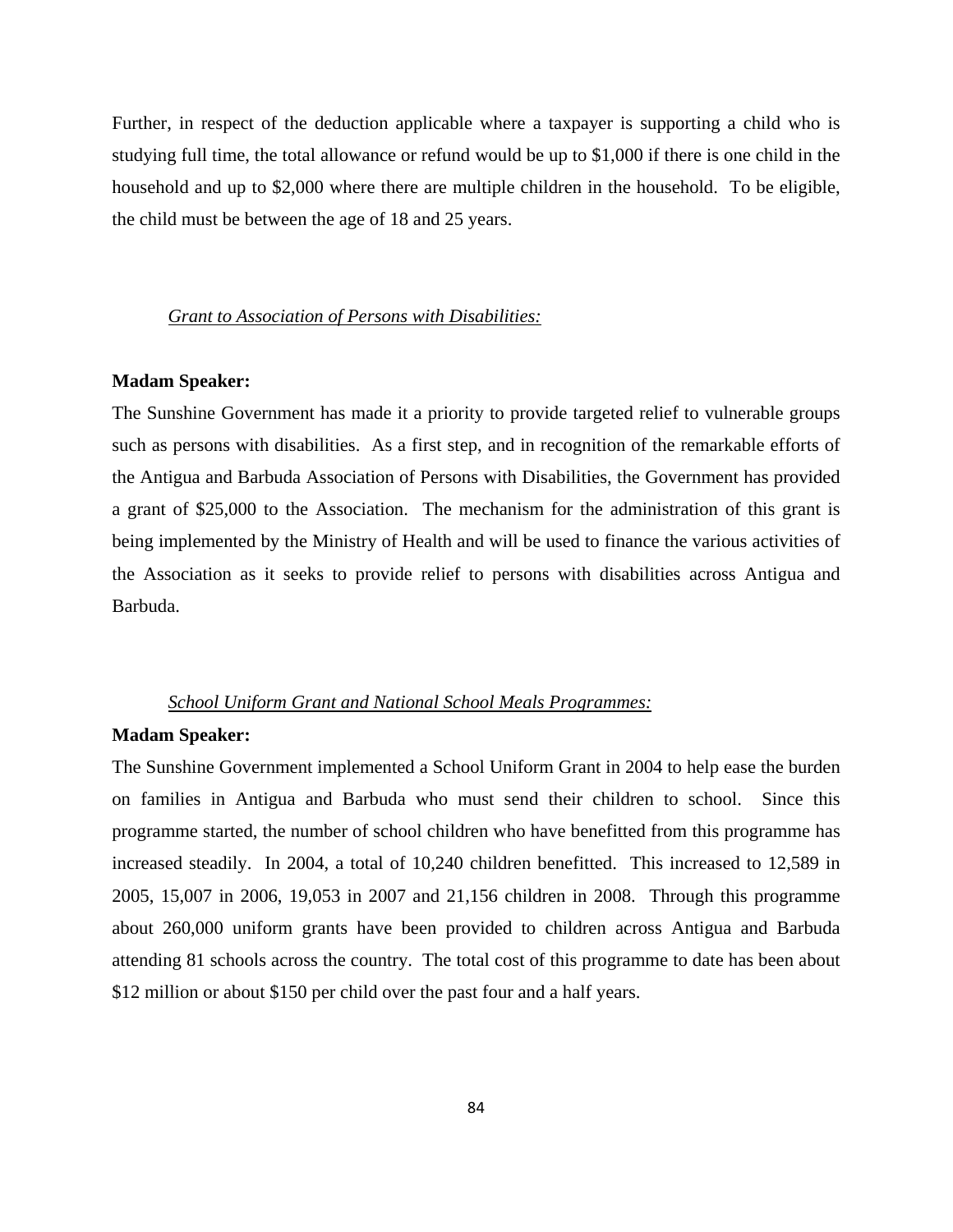Madam Speaker, I challenge anyone to identify any such programme developed by our predecessors that provide so great a benefit at so economical a cost. I am certain that they would be hard-pressed to come up with even one. While they think about it, Madam Speaker, I'll report on yet another programme implemented by this Government to help school children.

I refer to the national school meals programme (NSMP) through which hot meals are provided to children in 15 primary schools in Antigua and Barbuda. Since 2007, 526,728 meals have been provided to our school children at a cost of approximately \$11 million.

The success of this programme was due in large part to the hard work of Senator Joanne Massiah and her team and I take this opportunity to commend their efforts. Also, the generous financial assistance provided by the Private Sector in Antigua and Barbuda and the Government of Trinidad and Tobago has helped to make the national school meals programme a reality.

Madam Speaker, I wonder if my colleagues across the floor have come up with anything yet.

# *Property Tax Relief:*

In January 2007 we introduced our new property tax system that assesses the property owner's tax liability based on market value versus replacement cost. When this Government announced that it would totally overhaul the property tax system, our critics went on a tirade, telling the people of this country that their property tax burden would skyrocket. As usual, Madam Speaker, they were completely wrong. What this new property tax system has done is allow the Government to provide targeted relief to property owners across Antigua and Barbuda.

In particular, under this new system, all owner-occupied residential properties receive a \$150,000 residential allowance. What this means is that homeowners whose property value is assessed at \$150,000 or less, will not pay any property tax on their homes. For a property valued at \$300,000, this \$150,000 allowance is first deducted then the property tax rate will be applied to the remaining \$150,000.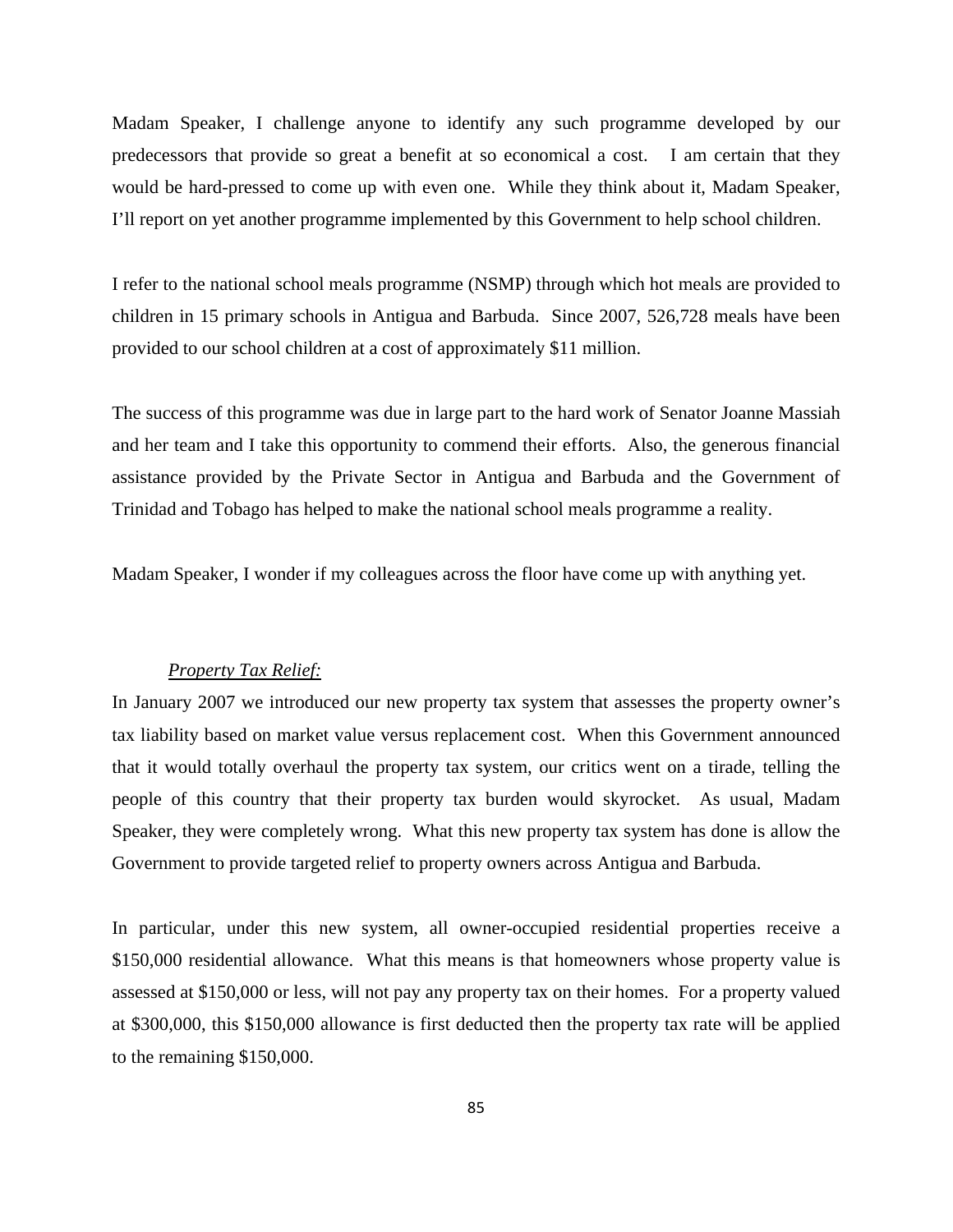# **Madam Speaker:**

We have also provided relief under the new property tax system to other property owners. Specifically, this Government has granted:

- 90 percent tax relief on productive agricultural land;
- 25 percent tax relief for taxable property adopted for use in the hotel industry;
- 25 percent tax relief on property used by manufacturing enterprises;
- 50 percent tax relief on property maintained as a historical site;
- 50 percent tax relief for property maintained for cultural purposes and/or recreation; and
- 50 percent tax relief for property reserved for special public interests, including institutional property.

Madam Speaker, are these the actions of a Government that cares nothing for its constituents? Of course they are not! Despite external economic shocks and the many devious tactics of our adversaries, the Sunshine Government has managed time and time again to demonstrate how very much it cares for the people of this nation.

# *Increase in the Minimum Wage:*

#### **Madam Speaker:**

In an effort to ensure that the strong growth experienced in Antigua and Barbuda was shared by all, this Government established a Minimum Wage Committee comprising public sector, private sector, trade union, and civil society representatives to review the minimum wage and make recommendations to the Minister of Labour. Following months of extensive work, the Committee, which was chaired by His Excellency Sir Keithlyn Smith, presented its findings and recommendations to the Government. Based on the recommendations of the Committee, the Government implemented a 25 percent increase in the Minimum Wage from \$6.00 per hour to \$7.50 per hour.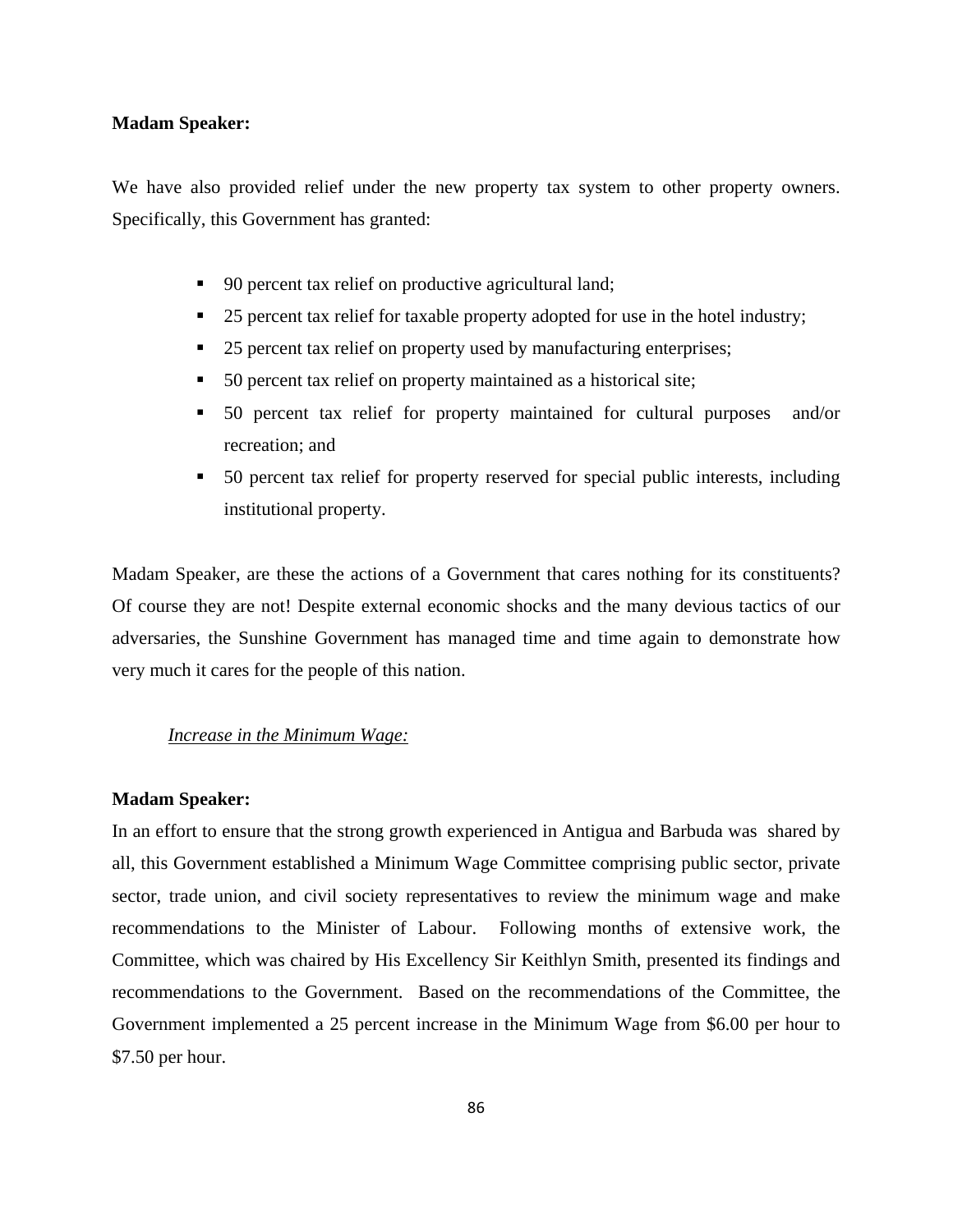# *Relief for Pensioners:*

This Government has shown over the past four and a half years that it is dedicated to ensuring that the welfare of the Pensioners of this country is safeguarded. Madam Speaker, upon assuming office in March 2004, this Government embarked on a programme to address the plight of pensioners and, with the assistance and input of the Antigua and Barbuda Pensioners' Association, undertook a comprehensive evaluation of the situation. The state of affairs with respect to this valued and vulnerable group of Antiguans and Barbudans was quite dreadful. Madam Speaker, four and a half years ago, there were persons who toiled for years to build this nation that were receiving pensions of less than \$100 per month. You heard right, Madam Speaker, there were pensioners in this country who were expected to subsist in this new millennium on a fixed monthly income of less than \$100. For a group that calls itself a Labour party, the ALP has certainly failed to show consideration for the wellbeing of workers who have laboured for this nation.

As a first step in righting this unpardonable wrong, the UPP Administration made a one off aggregate payment of \$500,000 to all pensioners earning a pension of \$500 or less in December 2004. For some pensioners, this meant an increase of over 400 percent in their monthly pensions.

In January 2005, Madam Speaker, we further increased the minimum pension by 50 percent to \$750 per month. This Government, in less than one year of being in office, and in spite of significant fiscal challenges was able to provide significant relief to a large number of pensioners. This relief has meant a more than six fold increase in the monthly pensions for some pensioners. Along with this increase in the monthly government pension, we were able to increase the Social Security minimum pension more than 133 percent to \$350 per month.

Madam Speaker, in 2008, we made adjustments to the pensions of a group of pensioners who had not benefited from an increase in over a decade. Specifically, pensioners who were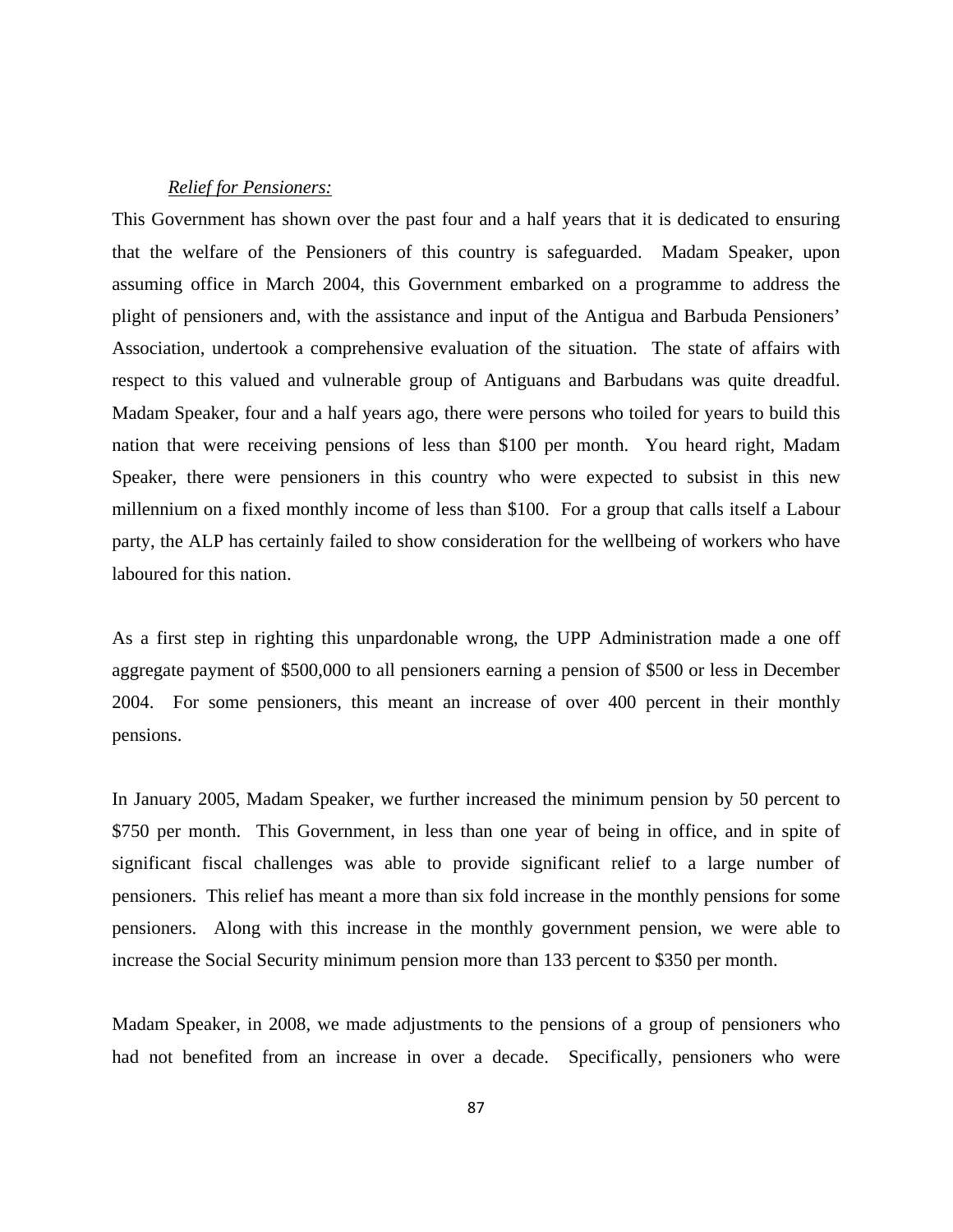receiving a pension of between \$751 and \$2,400 were granted a one off increase of \$250 in their monthly pensions. Further, from January 2008 the minimum pension was increased once more to \$800 per month. With this increase in the Government's minimum pension along with the increase in the Social Security minimum pension, a considerable number of pensioners in Antigua and Barbuda are now receiving an **aggregate minimum pension of \$1,150 per month**  compared to an amount of no more than \$250 for a large number of pensioners in 2003. Madam Speaker, this, in essence is how we Put People First!

In addition to raising the minimum government and Social Security pensions, we have pursued a number of other programmes that have provided further relief and support to all pensioners. One such relief measure is the provision in the new property tax system whereby local pensioners who own and occupy their own homes are entitled to an additional 50 percent reduction in their tax liability. This means, that a local pensioner who owns and lives in a property valued at, say, \$250,000 will not only receive the \$150,000 residential allowance granted to all residential property owners but will also benefit from a 50 percent reduction in the tax payable on the remaining \$100,000 value of the home.

Another policy that has been of particular assistance to pensioners is the exemption of persons 60 years and over from the payment of the embarkation tax.

Finally, in recognition of the important role of the Antigua and Barbuda Pensioners' Association in advocating for the needs of pensioners, the Sunshine Government has provided an annual grant of \$50,000 to the Association to facilitate its work on behalf of pensioners.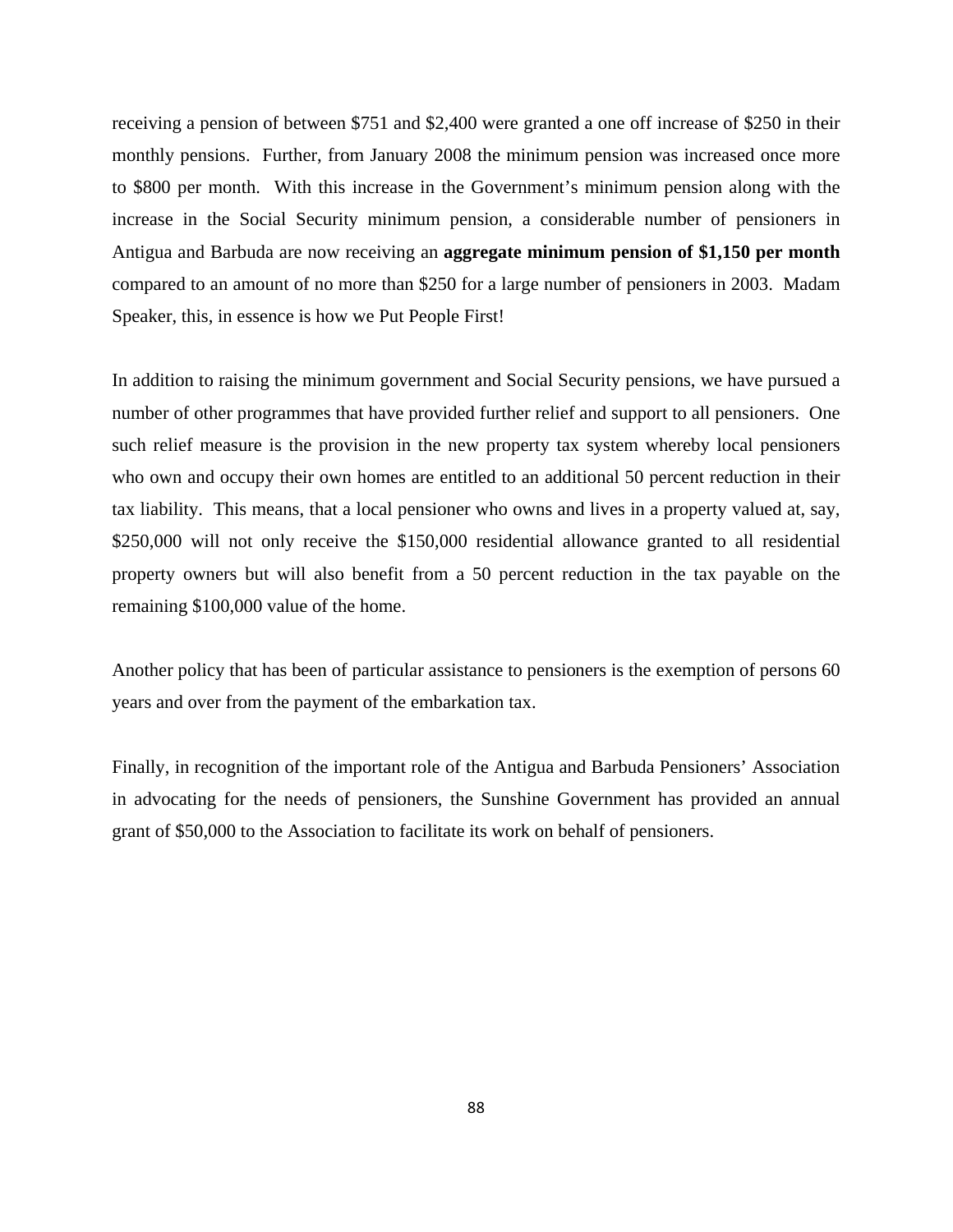# **Madam Speaker:**

It should be noted that all the work done by the government to assist pensioners of this country was informed by numerous consultations with the President of the Pensioners' Association, Mr. Charles "Eddie" Hunte and others.

# *Reduction of the Stamp Duty on residential Mortgages and the Transfer of Property:* **Madam Speaker:**

In its four and a half years in office, the UPP Administration has made several adjustments to the stamp duty legislation in an attempt to reduce the tax payable by residents and citizens of Antigua and Barbuda who engage in certain types of transactions. The first of these adjustments was the reduction of the stamp duty in respect of mortgages for residential construction. We reduced the rate from \$6 per thousand to \$4 per thousand. This meant that for an individual receiving a \$350,000 mortgage, the total cost to be paid by that individual would be \$1,400 instead of \$2,100.

Following a tax consultation in All Saints in October 2004, we responded to a recommendation from a taxpayer and removed the stamp duty on the discharge of charge for residential property. As a result of this action, persons who have completed paying their residential mortgages will no longer have to pay any stamp duty in order to retrieve their land certificate.

# **Madam Speaker:**

No one can honestly question the positive impact this has had on homeowners across this nation. But, this Government had no intention of dwelling on its past successes. We are committed to always looking for new and innovative ways to provide relief to Antiguans and Barbudans. In this regard, we enacted legislation that would make it less costly for a parent or grandparent to transfer property to a child or grandchild. With the amendment to the stamp duty legislation, we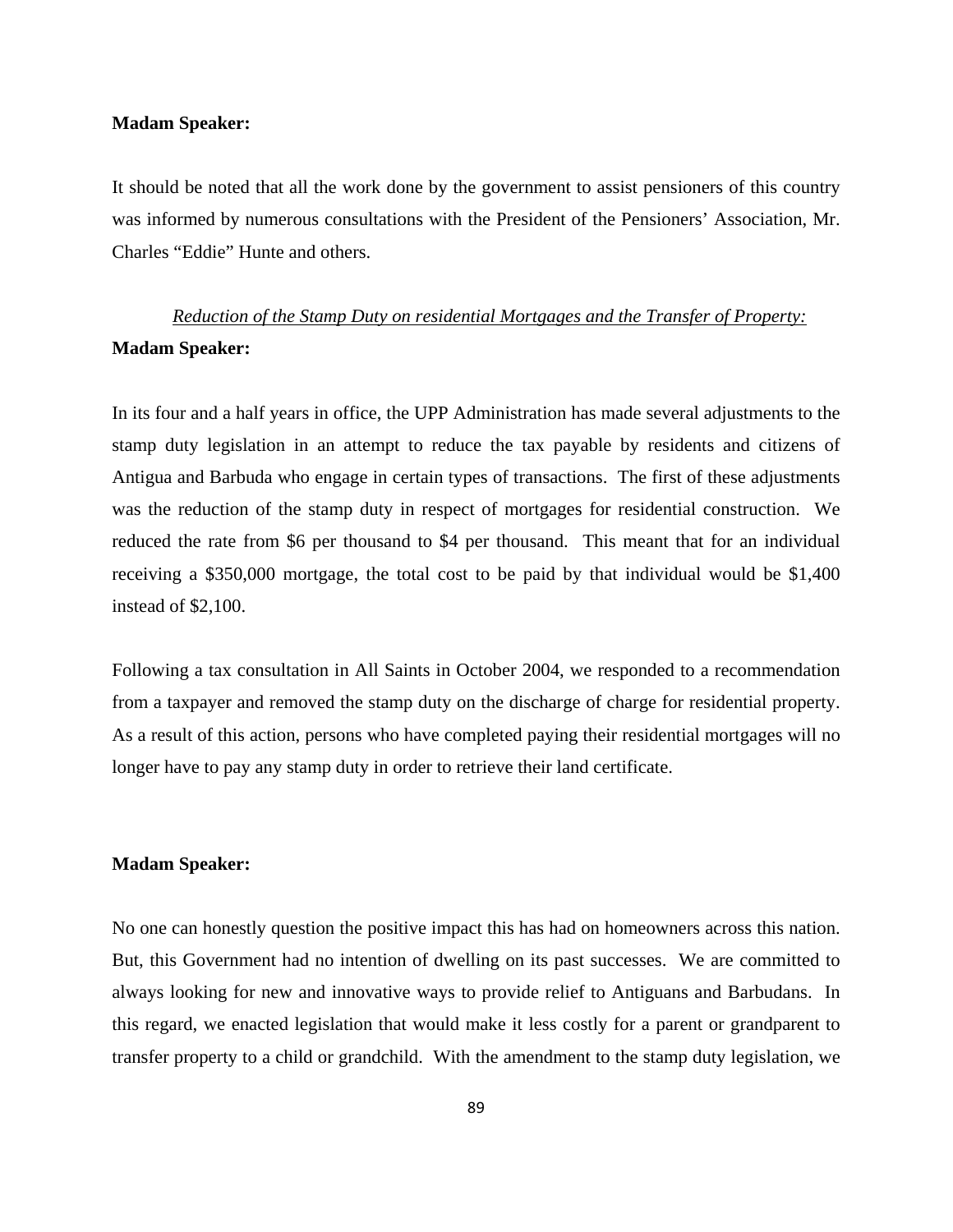were able to reduce the cost of transferring property from a parent or grandparent to a child or grandchild from 10 percent to 2 percent. This means that for residential property valued at \$500,000 or less, the aggregate stamp duty payable on the transfer of such property from a parent or grandparent to a child or grandchild is 2 percent. For example, Madam Speaker, where a mother wants to transfer residential property valued at \$500,000 to her son, she would have paid \$50,000 in stamp duties at the old rate of 10 percent. With the reduced rate of 2 percent, this mother will now only have to pay stamp duties of \$10,000 in order to transfer the property to her son. Madam Speaker, this represents a \$40,000 savings for this family and similar savings have been realised by families across Antigua and Barbuda.

An additional adjustment was made in 2008 that reduced the cost of transferring property between spouses. Madam Speaker, before this adjustment was made, a husband wishing to add his spouse's name to a property owned by him was subject to a stamp duty rate that was applicable to the sale of property between the two unrelated parties. This Government felt that such a situation could not be allowed to persist and therefore reduced the cost for spouses to transfer title or ownership of property into their joint names from 10 percent to 2 percent.

### *Financing Education – National Student Loan Fund*

#### **Madam Speaker:**

In the 2008 Budget Statement, this Government announced that it would establish a programme through which low interest loans would be granted to Antiguans and Barbudans wishing to pursue various courses of study. The objective was to provide financing to students who would otherwise find it difficult to access the resources needed to pursue their educational goals. In this regard, the Government of the Antigua and Barbuda launched its National Student Loan Fund (NSLF) in June 2008 with an initial endowment of \$2 million. The National Student Loan Fund is administered by a Student Loan Advisory Committee which is responsible for reviewing applications and issuing loans to the successful applicants.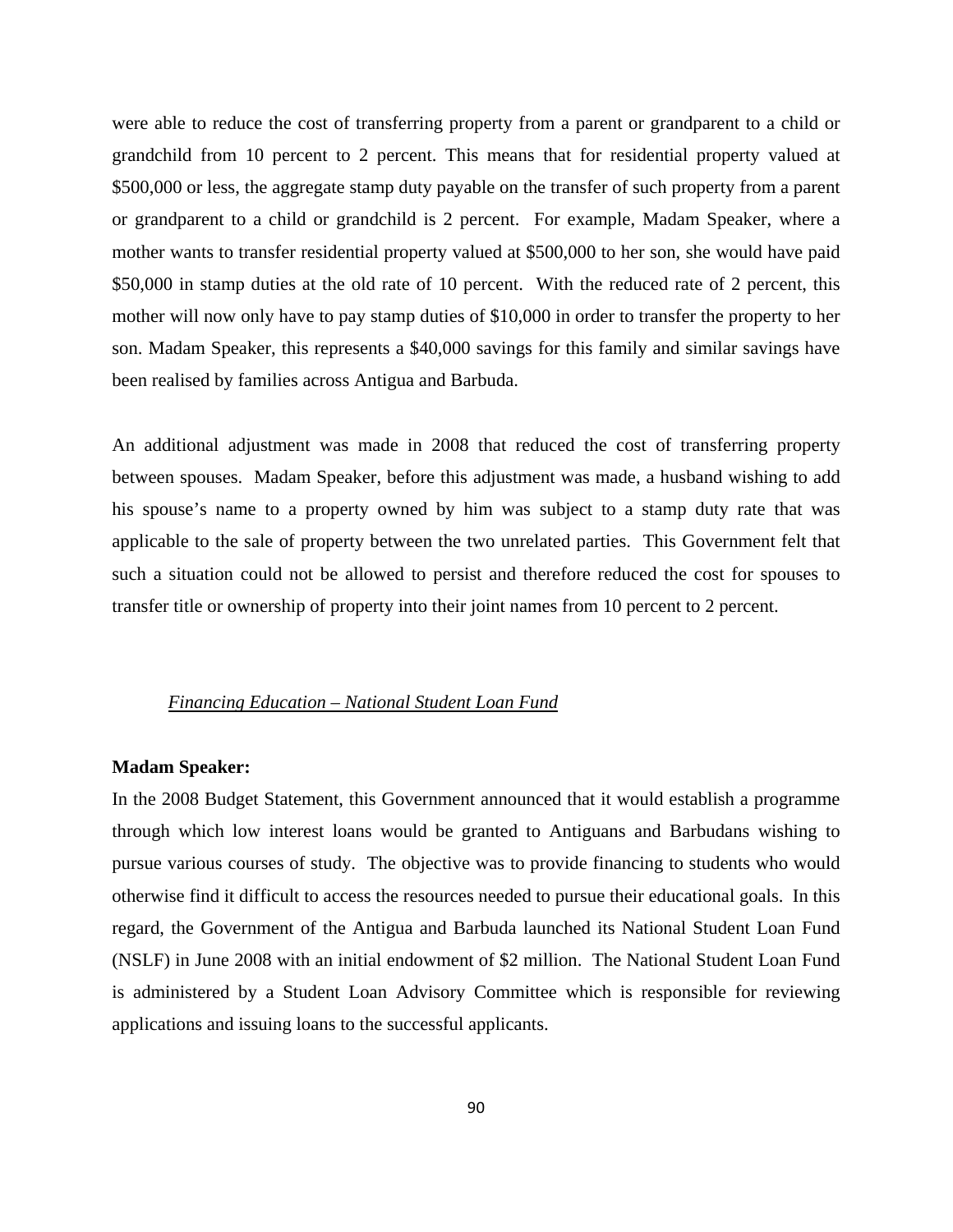Under this Fund, Antiguan and Barbudan students who were eighteen years and older had the opportunity to receive a loan of up to \$50,000 at an interest rate of 3 percent per annum. I am pleased to report, Madam Speaker, that in its first year, the National Student Loan Fund has been a great success. We have provided loans to 65 Antiguans and Barbudans to pursue Undergraduate Studies, Graduate Studies, Post Secondary/Technical Education, and Vocational studies. These students are pursuing associates, bachelors, and master's degrees at accredited local, regional and international institutions. The fields of study include accounting, management, computer science, surveying and land information, criminal justice, education, tourism and hospitality management and nursing. The total value of the loans granted is \$1,999,600 and these students have up to ten years to repay the loan.

Madam Speaker, I say this is money well spent to secure the future of 65 Antiguans and Barbudans.

# **Madam Speaker:**

There can be no doubt that the foregoing support and relief measures implemented by the Sunshine Government have provided meaningful assistance to the people of Antigua and Barbuda. I again challenge those who have dedicated their every waking moment to criticising our efforts to Put People First to present their list of similar achievements. Here is an opportunity for the former administration to lay out in detail any measures they implemented in a single four and a half year period that provided significant relief to the people of this nation without threatening the future viability of the economy.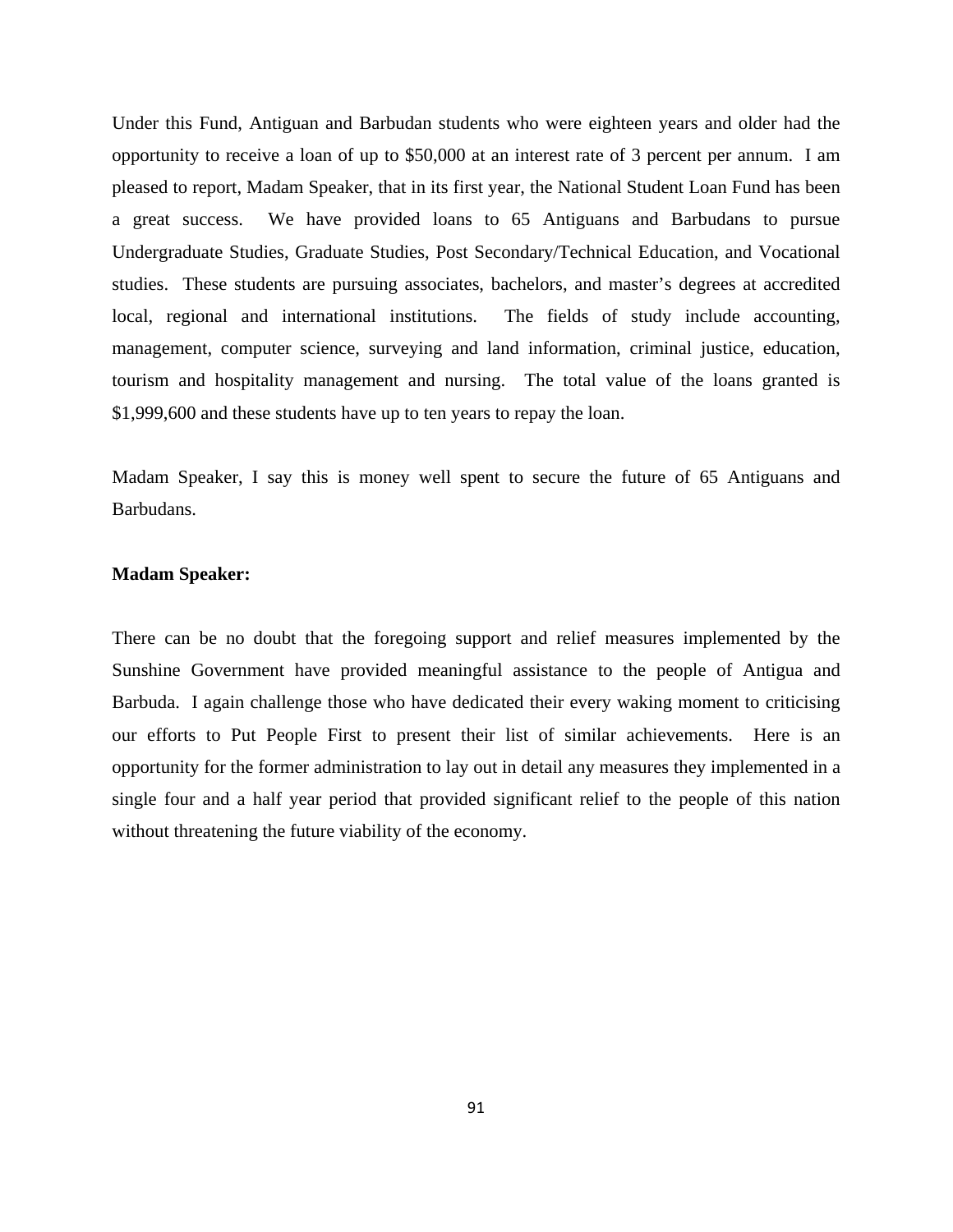# **ECONOMIC PROSPECTS 2009**

# **Madam Speaker:**

Economic activity is projected to expand in 2009, fuelled primarily by developments in construction and supported by the other service sectors. New and ongoing projects are expected to contribute to the increase in construction activity in 2009. In the public sector, work will continue on the Sunshine Community Hub – expected to be completed in February 2009, the Airport Development Project, roads and other infrastructural development. The Government is also expected to begin a low income housing project valued at US\$10.0 million in 2009.

The Antigua and Barbuda Investment Authority approved 13 new construction projects in 2008 and a number of these projects are expected to begin in 2009 and thus fuel the expansion of construction activity in the private sector. These new projects, valued at \$1.23 billion, will add an additional 942 rooms to the current stock of hotel rooms in Antigua and Barbuda. In addition, work is projected to intensify on a number of current projects including American University of Antigua Campus, Jumby Bay Resort Ltd, the further development of Jolly Harbour by the La Perla Group and a number of housing and condominium developments.

#### **Madam Speaker:**

Our most conservative forecast of activity in the tourism industry for 2009 indicates that the number of stay-over visitors expected in 2009 will equal the level attained in 2008. However, given the level of marketing planned for 2009, the additional airlift secured from a number of international airlines operating out of the USA and Europe and the completion of phase one of the airport development project it is likely that activity in the tourism industry will expand in 2009 particularly in the second half of the year. Activity in the cruise sub-sector is also expected to increase in 2009 with seven new cruise ships visiting Antigua for the 2008/2009 tourist season.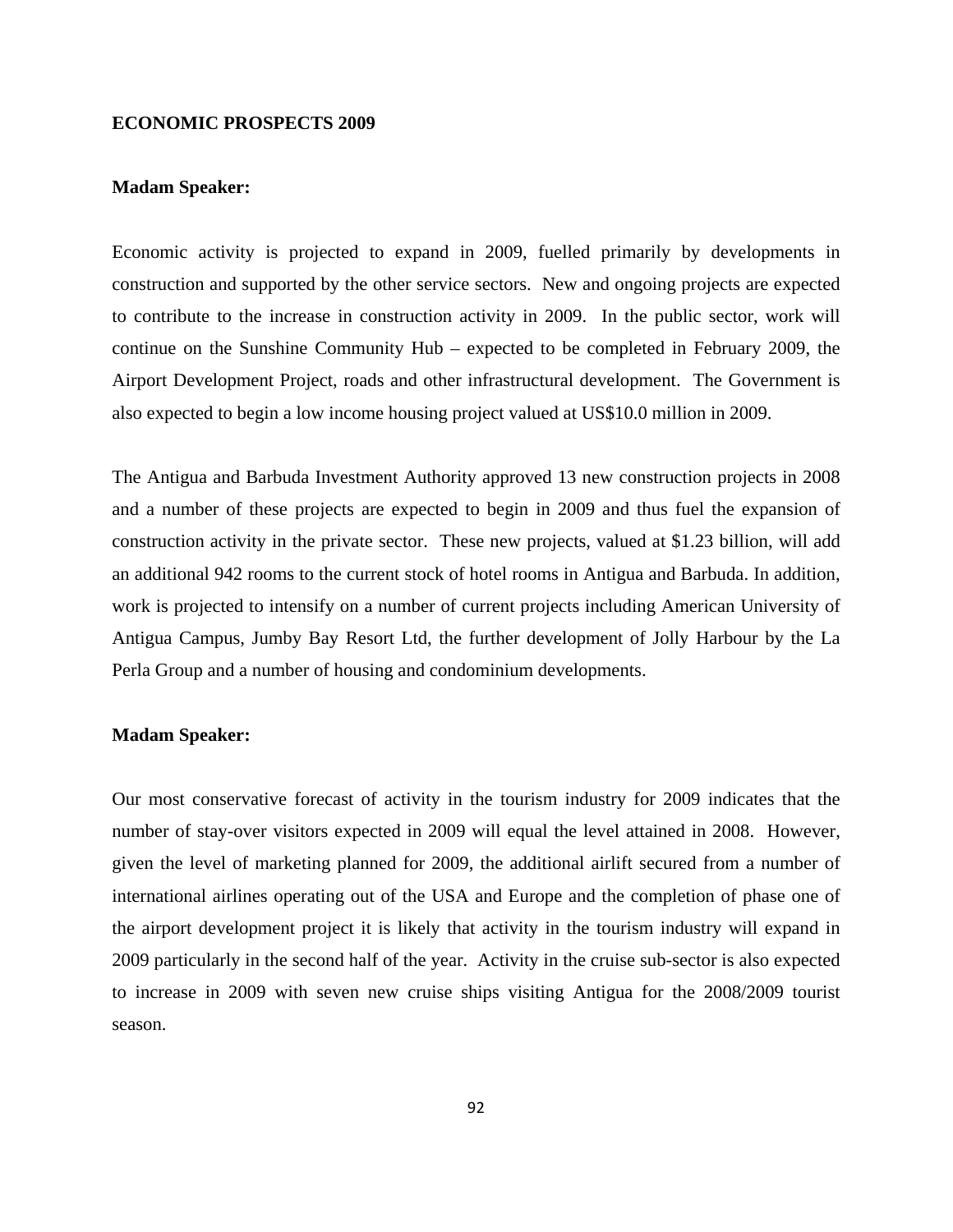Consistent with the expected development in construction and tourism in 2009 growth in output is expected in the other service sectors including "wholesale and retail trade", transport, communication and "banking and Insurance".

In the Financial sector, moderate growth in monetary liabilities and domestic credit are projected as economic activity expands. In the external accounts, the merchandise trade deficit is likely to contract, resulting from a fall in payments for imports associated with the decline in oil prices. Gross travel receipts are expected to increase, driven by growth in stay-over arrivals. Consumer prices are forecast to decline in line with the fall in prices of key commodities and the decline in the price of oil on the world market.

These projections are contingent on some improvement of conditions in the international economy in 2009. A further weakening of consumer confidence in the USA and the UK could result a downturn in tourism activity. Additionally, the further tightening of credit internationally may reduce the supply of credit to the construction sector and weaken the sector's outturn in 2009. Other developments in the global economy, including an increase in oil prices and interest rates, could have an adverse impact on the merchandise trade balance, consumer prices and central government's fiscal position.

# **STRATEGY FOR 2009 – RESPONSE TO GLOBAL ECONOMIC CRISIS**

#### **Madam Speaker:**

This has been an extremely challenging year in the global economy where we have seen unprecedented increases in the international price of oil, an escalation in the prices of basic food items and raw materials, a meltdown in the major financial markets, massive job losses in many industrial economies, and a slowdown in economic growth that many pundits compare with the era of the Great Depression. While there may have been a number of contributing factors, there is general agreement among the experts that, at the root of this economic dilemma was an out of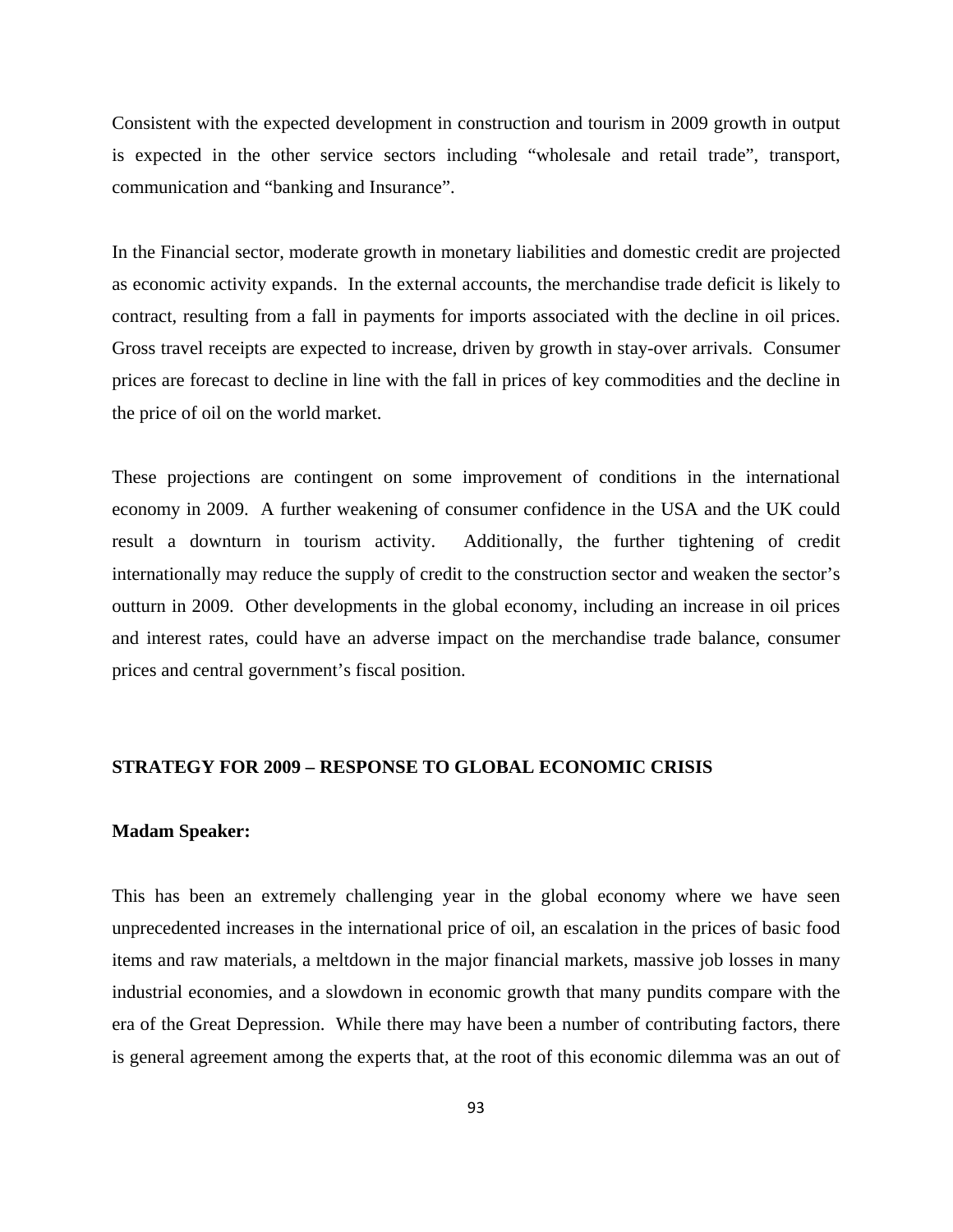control housing market in the United States which ultimately gave birth to the global financial crisis. Unfortunately, the attempts of the economic superpowers to jump start the ailing financial markets and encourage economic recovery through multi-billion dollar stimulus and bailout packages have not yet produced the desired results. Consumer and investor confidence remains at all time lows while the level of unemployment continues to rise.

Given this global picture, Madam Speaker, a number of questions arise. These include: what are the implications of the crisis for Antigua and Barbuda and how can we respond effectively should the need arise.

To date, the Financial Sector in Antigua and Barbuda and the rest of the Eastern Caribbean Currency Union (ECCU) has not been directly impacted by the international financial crisis. The prudential regulations and banking rules set out by our Eastern Caribbean Central Bank have served to insulate our banking system and ensured the stability of the sub-regional financial market. While the Government has the utmost confidence in the system, we recognise this is a dynamic situation and therefore we must prepare for any unforeseen developments outside our borders. To this end, we have engaged in discussions with our regional counterparts and the ECCB to identify possible response mechanisms should the financial crisis impact our system. In this regard, the ECCB has been actively engaging international institutions and governments that have indicated a willingness to provide the requisite financial support to the countries of the region should the need arise.

# **Madam Speaker:**

In addition to this regional approach, this Administration has engaged the Caribbean Development Bank to provide a policy based loan to Antigua and Barbuda. We are currently in the advanced stages of negotiations with the Caribbean Development Bank (CDB) to secure the \$81.5 million facility. These resources if approved by the CDB Board of Directors would become available in 2009 and will provide the necessary budgetary support and create additional fiscal space in order to allow the Government to continue pursuing policies that are essential for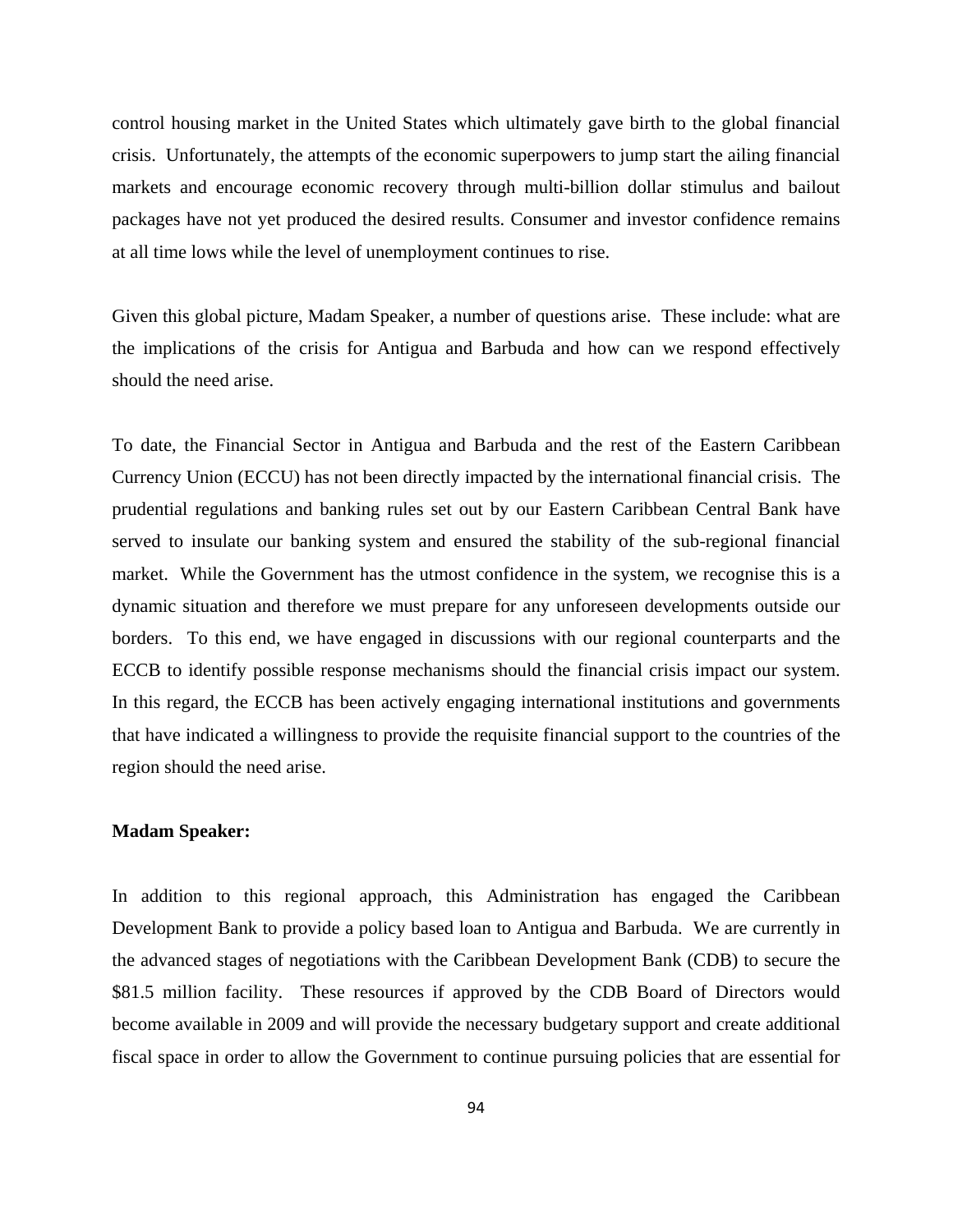the long term economic stability of Antigua and Barbuda. I wish to take this opportunity to thank the Management and staff of the CDB for their efforts over the past few months. We look forward to completing the processes necessary to access the policy based loan and look forward to working with the Bank over the coming months to further strengthen the policy framework that will keep Antigua and Barbuda on a path towards sustainable development.

#### **Madam Speaker:**

While there is little or no risk of financial contagion for our banking system, one can expect that there would be some impact of the global economic crisis on the real sector of the region's economies. In particular, the tourism sector will be vulnerable to shocks in 2009 given the slowdown in the US and European economies. Bearing this in mind, the UPP Government has taken proactive steps to develop programmes that will allow Antigua and Barbuda to effectively respond. The programmes focus on strengthening the tourism sector, capitalising on opportunities in internet gaming, continuing to promote investment through the Antigua and Barbuda Investment Authority, and enhancing activities to encourage small business development.

#### *Tourism*

#### **Madam Speaker:**

Recognising the implications of global economic developments for the tourism industry in 2009 and by extension the economy of Antigua and Barbuda, this Administration has already begun to take steps to address these challenges. On November 1 2008 a meeting between the Antigua Hotel and Tourist Association, the Ministry of Finance and the Economy, the Ministry of Tourism, the Antigua and Barbuda Workers Union and the Antigua Public Utilities Authority was convened to look at a strategy for combating any difficulty the sector may encounter in 2009. This meeting culminated with the designing of an Emergency Economic Plan for the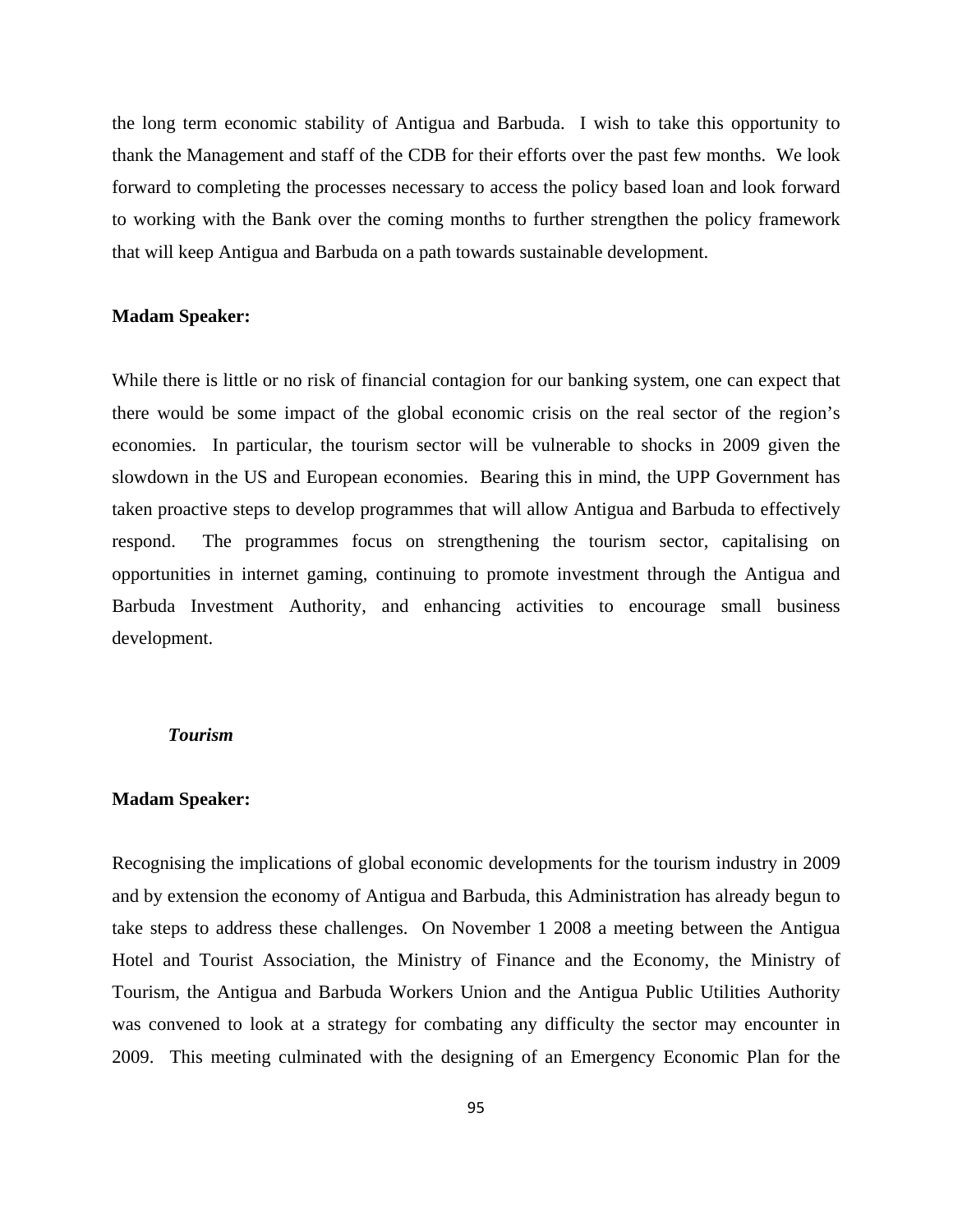Hotel Sector which was activated by the signing of a Memorandum of Agreement (MOA) between the parties present. The MOA sought to provide some relief to hotels with respect to their cost of operations in 2009 while at the same time giving the Government some comfort that over the next six (6) to twelve (12) months workers in the hotel sector will be protected from the possible loss of jobs.

Further, Madam Speaker, the Government has agreed to maintain the ABST transitional rate of 10.5 percent to ensure our competitiveness is not eroded. The agreement makes provision for discounts on electricity bills for hotels, offers concessions in respect of capital items and security apparatus, and the establishment of a joint marketing strategy between the Ministry of Tourism and the Antigua Hotels and Tourist Association.

#### **Madam Speaker:**

This collaborative approach between the government, hoteliers and unions will undoubtedly allow Antigua and Barbuda to effectively meet any challenge experienced in the tourism sector. The Government is very appreciative of the hoteliers and union representatives for their input and willingness to find solutions that will benefit all stakeholders. Given the success of this approach, we will seek to develop similar arrangements and partnerships with other major employers over the coming months. In due course the Government will move towards a national social compact between the Government, the Private Sector and Trade Unions (a formal tripartite arrangement) for the overall development of Antigua and Barbuda.

# **Madam Speaker:**

While we have taken these precautionary measures to ensure that the mainstay of our economy is cushioned against the economic events at the international level, the Government is optimistic that the various polices and strategies pursued over the past several months will help to secure some expansion in the sector in 2009.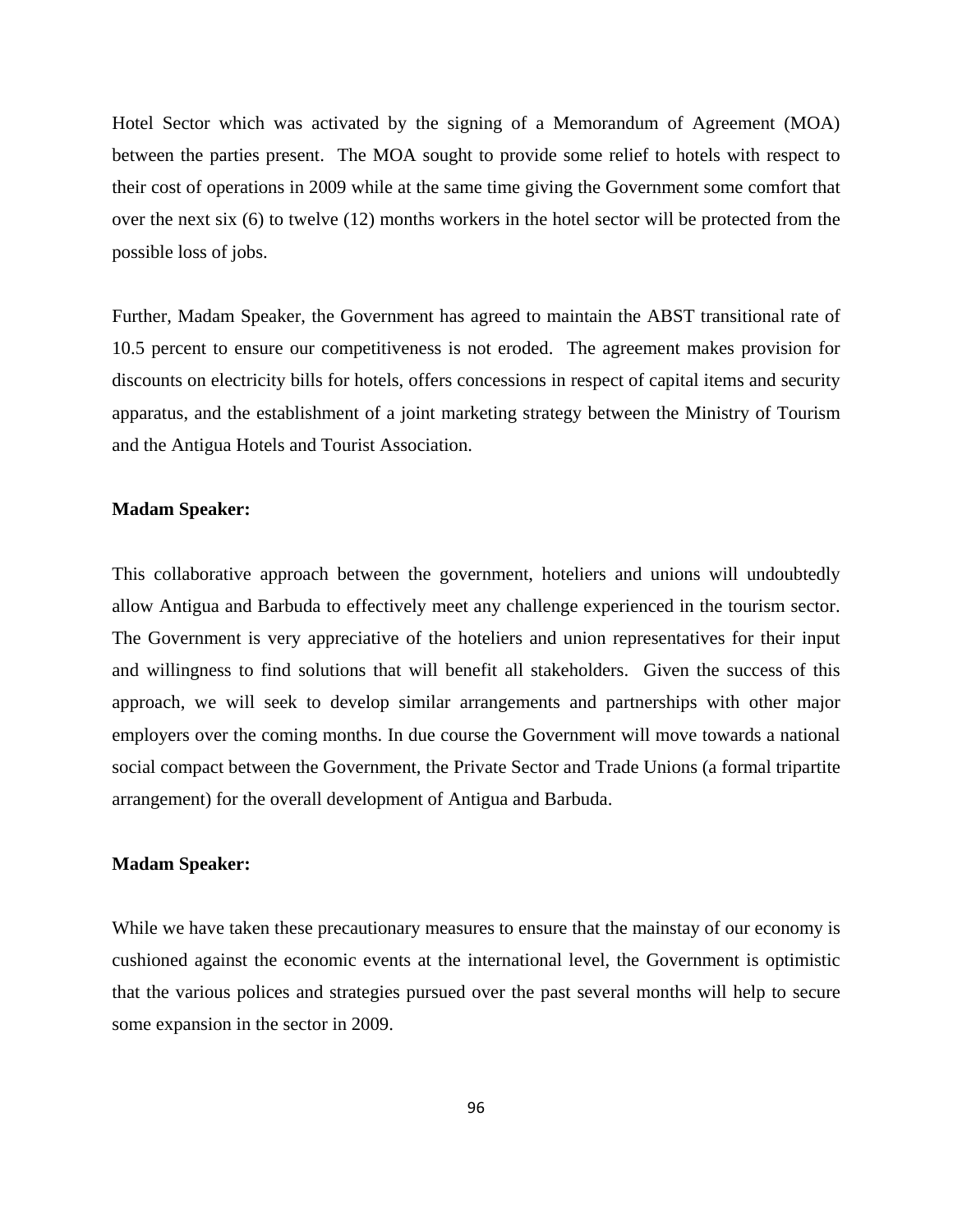For example, Madam Speaker, Antigua and Barbuda was successful in increasing airlift to the destination in 2008 and this is expected to have a significant impact on the number of stay-over visitors coming to the destination in 2009. American Airlines began operating daily non-stop flights from Miami to Antigua in November 2008. This flight will facilitate smoother connections of visitors from many major US and Canadian gateway cities including Boston, Chicago, Dallas, New York, Toronto, Philadelphia, Baltimore, Washington, Atlanta and Houston.

#### **Madam Speaker:**

In June of this year Delta Airlines introduced a new non-stop flight on Thursdays and Sundays from New York's John F. Kennedy International Airport. In addition, Delta Airlines will increase its service out of Atlanta in 2009. Further, Continental will begin to operate daily from Newark from December 1 and Livingston Space will start a weekly service on Saturdays from Milan, Italy on December 20 2008.

#### **Madam Speaker:**

The expansion of the Airport facility to accommodate eight wide-bodied aircraft and 15 smaller aircrafts along with the improvements to the immigration, customs and departure areas will support the aforementioned increase in airlift and allow the destination to receive and process additional visitors in a more efficient manner.

Finally, Madam Speaker, activity in the cruise sub-sector is also expected to increase in 2009 with seven new cruise ships visiting Antigua for the 2008/2009 tourist season. The Carnival Cruise Lines and the Royal Caribbean Cruise Lines will be increasing the number of calls to Antigua in 2009. In the case of the Carnival Cruise Lines, Carnival Victory made its inaugural call to Antigua on November 7 and will continue to visit Antigua all year round. The Royal Caribbean Cruise Lines have also put additional vessels on the Antigua route – a move that will certainly increase the number of cruise visitors to our shores. In addition, plans are on the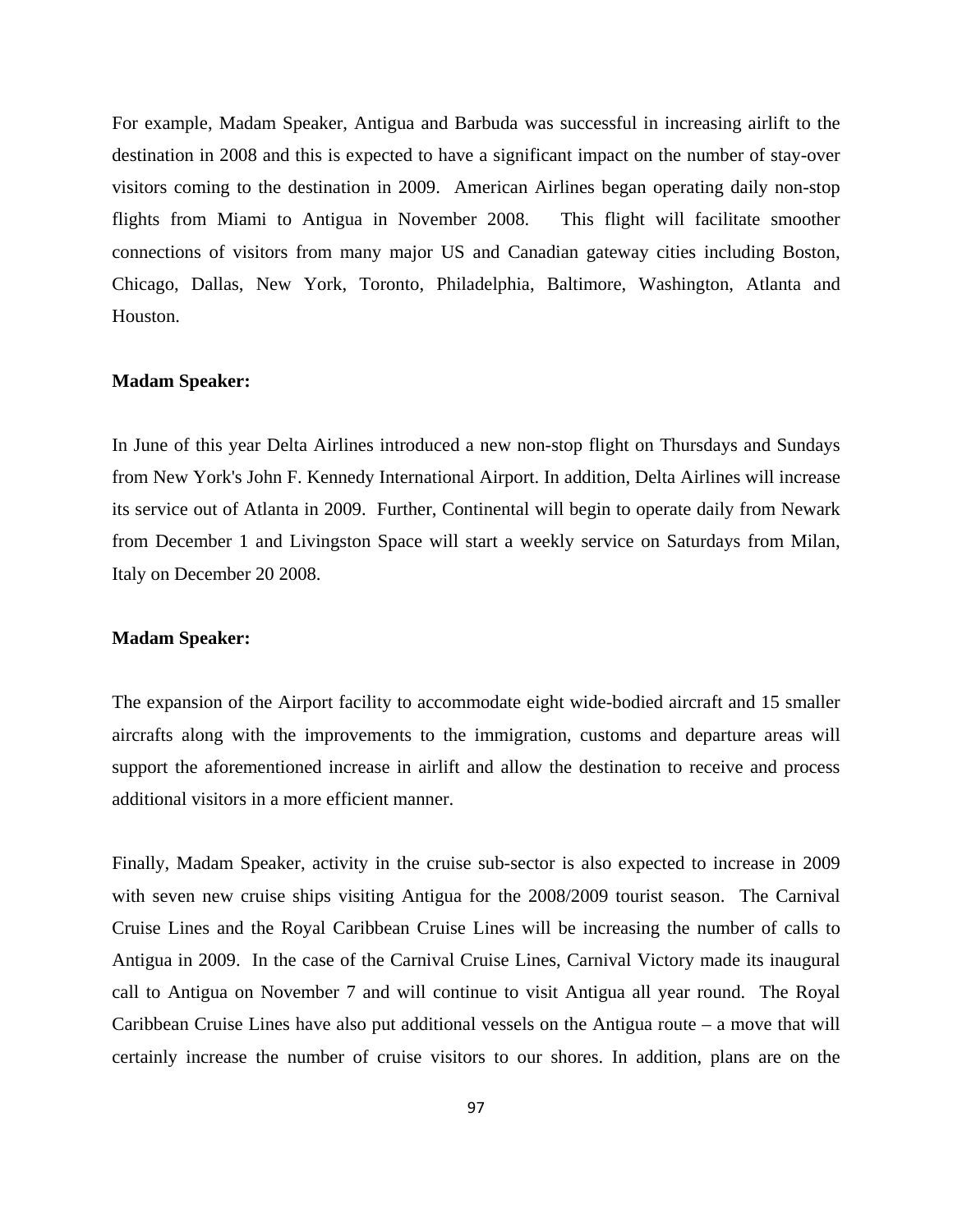drawing board for the execution of a partnership agreement between the Government and Royal Caribbean Cruise Lines for the expansion and enhancement of the waterfront in St. John's.

#### *Internet Gaming:*

# **Madam Speaker:**

As a result of Antigua and Barbuda's inclusion on the United Kingdom's white-list pursuant to Section 331 of the United Kingdom Gambling Act 2005, the interactive gaming and interactive wagering industries in Antigua and Barbuda have been strengthened and can once again operate as a major catalyst for growth in our economy. This development will not only benefit our existing gaming operators, but it will also serve to attract new high end operators to the jurisdiction who are particularly interested in accessing the European and Asian Markets. Indeed, we have already received applications from high end operators seeking to commence operations in Antigua and Barbuda. The first of these new operations should begin in 2009 and is expected to initially generate employment for at least 200 Antiguans and Barbudans.

In confirming Antigua and Barbuda's success at being "white-listed", the UK Minister for Sport Hon. Gerry Sutcliffe, expressed that he was satisfied "that Antigua and Barbuda has the legal authority to regulate gambling," and that "its current system of regulation and licensing provides a robust and adequately resourced framework to uphold our shared objectives: to prevent gambling from becoming a source of crime; and to keep gambling fair and open and to protect children and vulnerable people."

Further Madam Speaker, this Government has positioned Antigua and Barbuda to capitalize on the potential for a thriving horse racing industry in Antigua and Barbuda that will benefit the economy and generate a significant number of jobs. In this regard, the Government of Antigua and Barbuda has entered into a Letter of Intent (LOI) with two partners to develop an international high-quality horserace track and entertainment complex at an estimated cost of US\$20 Million. The project will include world class stands, exclusive business boxes, restaurants, retail space and a casino. The race track will boast a professional track design of 6 to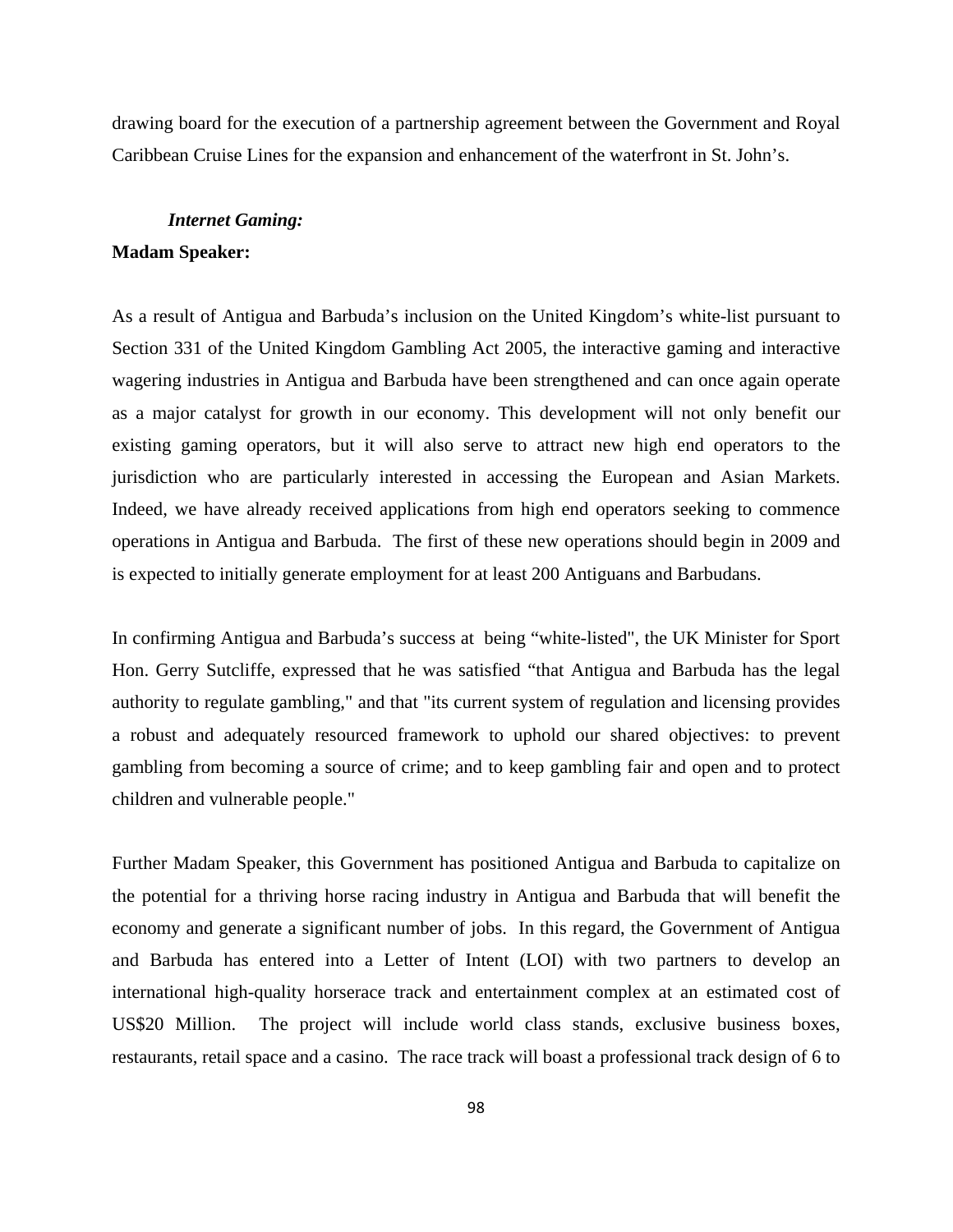7 furlongs, floodlights, jumbo-TV screen, high quality starting gates, and stables for up to 200 horses in total. These stables are expected to be partly air conditioned. The training facilities will include walkers, pool, jockey accommodations and a veterinary station. The facility will be the only one of its kind in the region. Furthermore it is expected that the economic spin-offs particularly for the tourism sector will be tremendous. Work on this facility shall begin in 2009.

Finally, this Government has engaged gaming operators in discussions on the issue of supporting social development in Antigua and Barbuda. In this regard, Madam Speaker, we will develop true partnership with our gaming operators by establishing a special fund through which social programmes may be financed. Resources made available in this special fund will be used to finance sporting and social programmes to include health care and education for our citizens. This means that the operators will not only conduct business in our jurisdiction but they will also make a valuable contribution to the nation's social development. It is expected that contributions could range from \$500,000 to \$3,000,000 per operator.

#### *Antigua and Barbuda Investment Authority:*

# **Madam Speaker:**

The Antigua and Barbuda Investment Authority (ABIA) has been functioning as a catalyst to attract investors, generate interest and secure commitment and action to do business in Antigua and Barbuda. To facilitate these efforts, the ABIA has provided domestic and foreign investors with specific details on the investment climate, legislative and regulatory framework and the various incentives and concessions that they may access. One of the main objectives of the ABIA is facilitating wealth creation in Antigua and Barbuda. It does this by pursuing activities aimed at:

- o Increasing investments
- o Generating Employment
- o Diversifying the economy
- o Promoting enhancement of business capacity
- o Increasing exports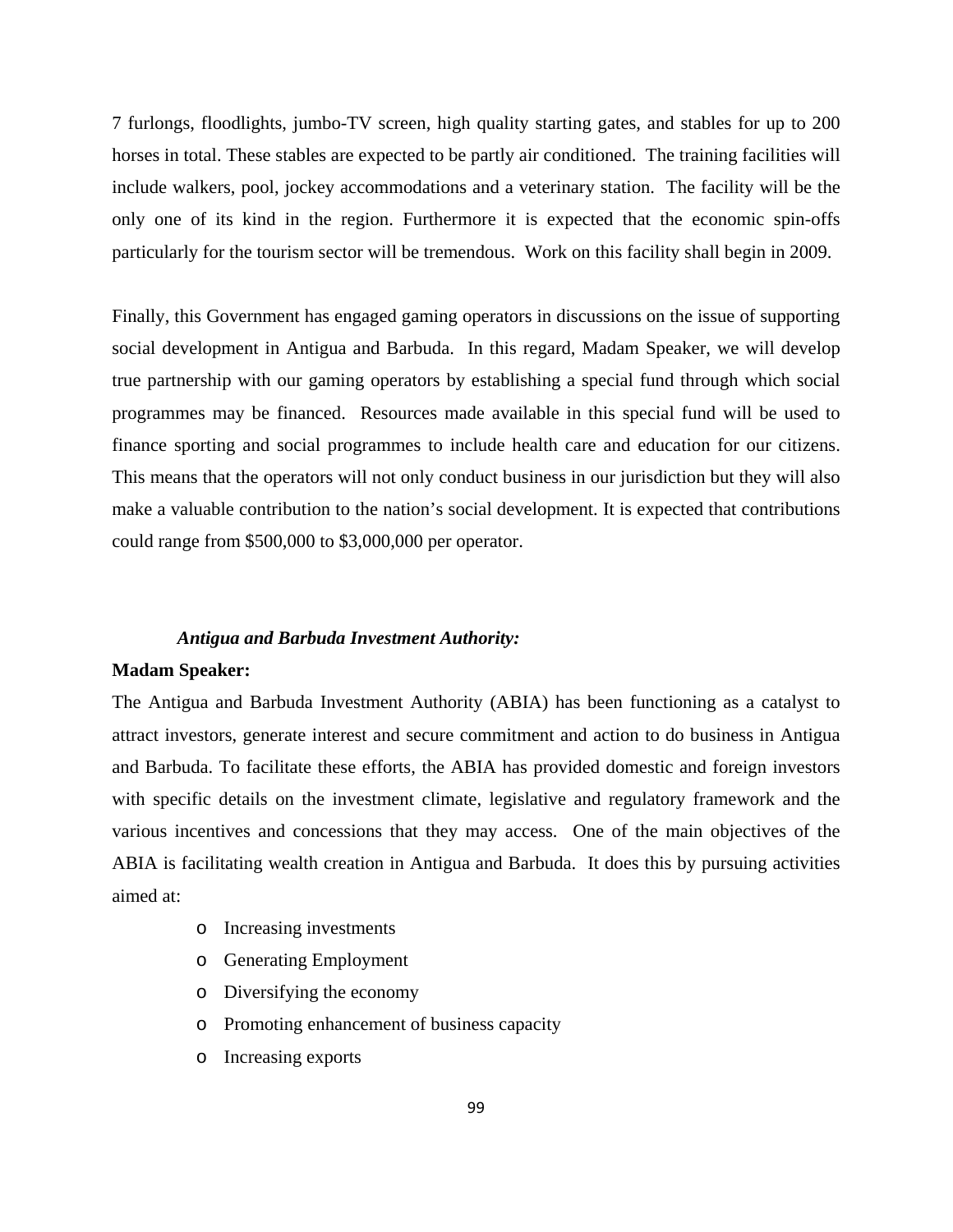- o Promoting a supportive environment for business growth and competition
- o Implementing reforms to enhance the climate for doing business

Another key component of the Authority's mandate is providing support and guidance to new investors and existing businesses. The range of services that have been rendered by the ABIA includes:

- providing investors with a comprehensive guide on establishing and doing business in Antigua and Barbuda;
- offering assistance and after-care services to facilitate business operations;
- Monitoring projects to ensure the investor complies with the conditions under which concessions were granted;
- Promoting and facilitating the development of indigenous businesses and providing technical assistance for micro, small and medium enterprises (SME);
- Developing and promoting Antigua and Barbuda's investment image

#### **Madam Speaker:**

Since commencing operations in May 2007, the ABIA received 176 investment project applications from both domestic and foreign investors. Of these, 156 received approval for concessions under the ABIA Act. The total capital investments associated with these 156 projects is about \$1.5 billion. Of these projects, 143 represent developments by local investors at a total cost of about \$713 million. The remaining 13 projects represent foreign direct investment of about \$780 million. The total concessions granted in respect of the \$1.5 billion investments are valued at about \$228 million. The sectors within which the investments have occurred include tourism, retail and general business services, construction, manufacturing, health and education services. A number of these projects have already commenced and will be completed in 2009 while many will commence in 2009 and span a two to three year horizon. Over this period more than 2,580 jobs would have been created as a result of these investments.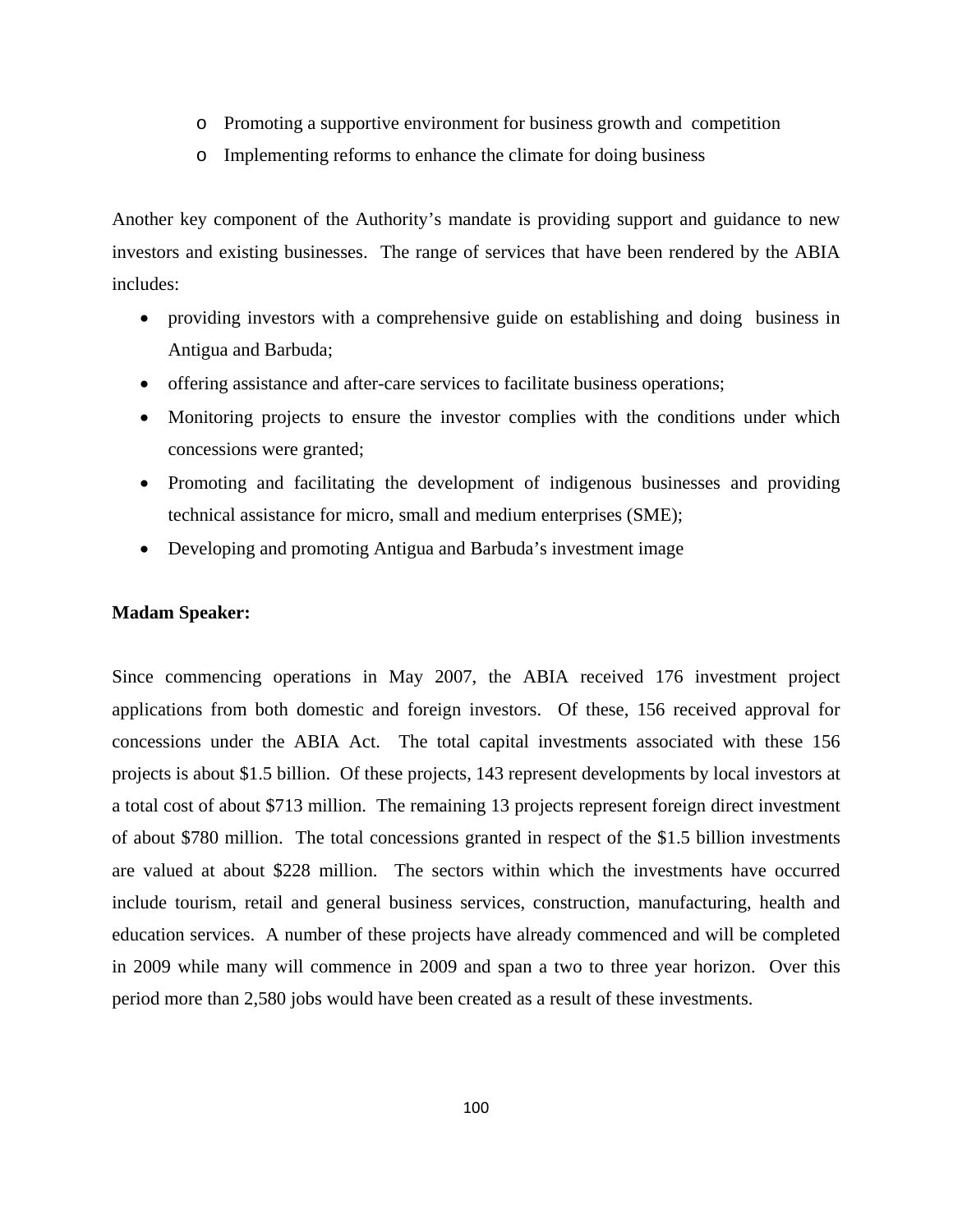#### **Madam Speaker:**

I think this bears repeating. As a result of the tremendous efforts of this UPP Administration to encourage investment, we have been able to secure investment for dozens of projects that will create employment for more than 2,580 Antiguans and Barbudans.

While for many years others merely talked about promoting growth through investment, the Sunshine Government has, in just a few years, generated \$1.5 billion in investments that will bring jobs and economic benefits to many of our citizens.

#### **Madam Speaker:**

The ALP's "brand" of investment promotion has typically resulted in loss and controversy instead of jobs and economic growth. With the UPP Administration, we have switched tracks and are moving in a more productive direction.

#### **Madam Speaker:**

In addition, the Antigua and Barbuda Investment Authority has identified and is spearheading the establishment of the International Medical Support Industry in Antigua and Barbuda. A start has been made with Medical Transcription which is the process whereby voice dictation by doctors (diagnoses, etc.) is converted to an electronic text format. Over 100 students are presently being trained in Medical Transcription at the Antigua and Barbuda International Institute of Technology (ABIIT). The aim is to train 360 transcriptionists in 3 years. Indigenous and International Transcription Companies will be set up to employ the transcriptionists. A strategy to introduce further international services in Medical Coding, Medical Billing, Bio-medical Sciences and Healthcare Informatics and manufacture of Medical Devices, is being developed.

The Antigua and Barbuda Investment Authority and a reinvigorated Free Trade and Processing Zone are collaborating on the establishment of an International Services (Technology) Park to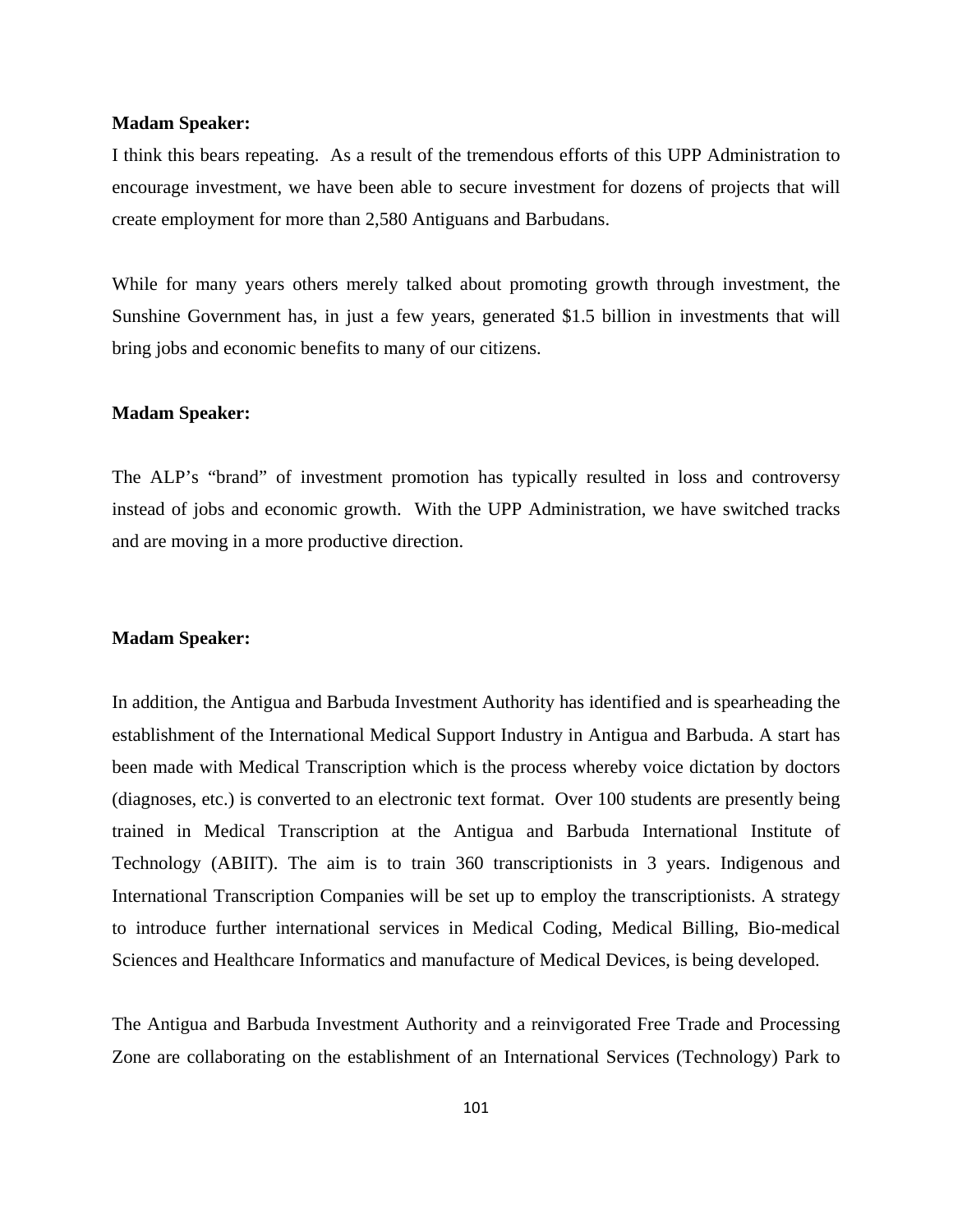include call centres, international technical support services, business process outsourcing, light engineering, plastics and medical devices. The Free Trade and Processing Zone Act will be reviewed and updated to ensure it conforms to World Trade Organization (WTO) Rules.

ABIA, in conjunction with the International Trade Centre in Geneva will seek to develop a National Export Strategy for Antigua and Barbuda.

The Antigua and Barbuda Investment Authority, in collaboration with local stakeholders will commence efforts to attract investment in the Offshore Financial Sector, i.e. Internet Gaming, Offshore Banks, Limited Liability Companies, Trusts and Foundations. A Strategy to develop Antigua and Barbuda as an International Centre for Foundations and Charities is being considered. The government will introduce legislation for additional offshore products to include Mutual Funds, Captive Insurance Charities and Limited Liability Partnerships.

The performance of the ABIA would not have been possible without the contributions made to the Investment Authority by regional and international counterparts, including USAID COTS. Further, I wish to commend the Board, Management and Staff of the Antigua and Barbuda Investment Authority for their diligence and hard work. These achievements could not have been realized without them.

#### *Small Business Development:*

#### **Madam Speaker:**

The Small Business Development Act, which was enacted in 2007, offers concessions and access to technical assistance to our small business owners in Antigua and Barbuda. This targeted intervention in respect of small businesses was founded on the understanding that job creation, sustainable economic growth and poverty alleviation cannot be realized in any meaningful way without the environment that encourages entrepreneurship that leads to the development of small businesses. Under the Small Business Development Act, the Government has institutionalized a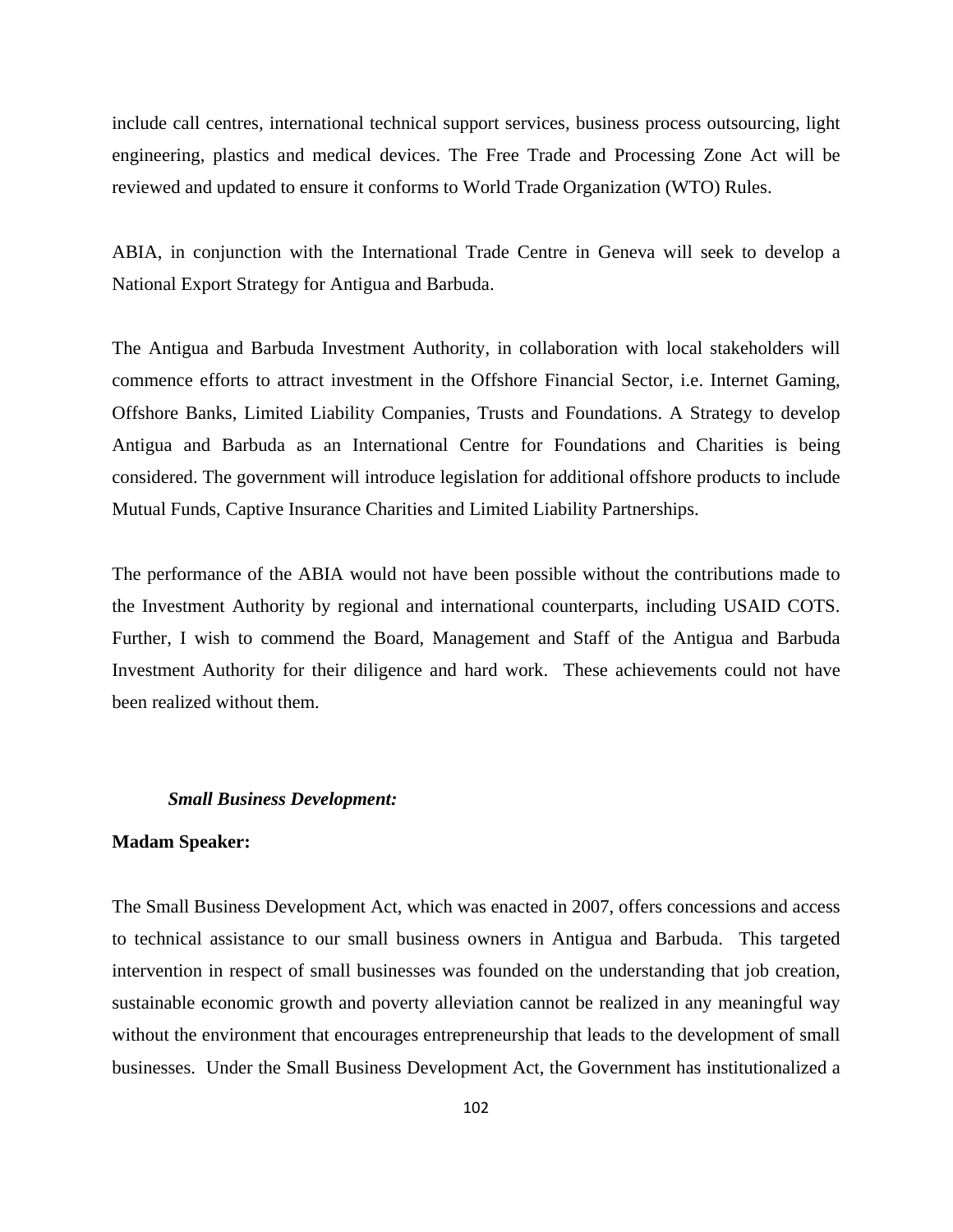system of support through the Antigua and Barbuda Investment Authority for small business owners and Antiguans and Barbudans with a dream, or a creative spark that can result in a new business and additional employment.

#### **Madam Speaker:**

This legislation offers relief in respect of customs duties for inputs and vehicle importation, reduction of property tax, reduction of income tax, reduction of withholding tax, reduction in stamp duty on documents required for loans for the business or security for those loans, and reduction of stamp duty under the Non- Citizens Land Holding Regulations Act on the transfer or sale of property for the business. The Act also gives life to an important Government policy by enshrining into law the policy that as far as practicable, 25 percent of Government procurement contracts are to be reserved for small businesses registered under the Act.

# **Madam Speaker:**

We recognize that once the decision is made to invest in the development of a new business or to expand an existing business, it is critical that the relevant processes be expedited to keep a certain momentum. This is perhaps more so in respect of small business operators. In this regard, mechanisms have been put in place to allow for a one-stop shop approach for investors in small business. This means that an investor wishing to establish a small business in Antigua and Barbuda will be able to enjoy a fast track system for the registration of the business and the grant of concessions to the business.

#### **Madam Speaker:**

The provision of assistance to small businesses through advisory services is a critical aspect of the work being undertaken by the Small Business Unit of the Antigua and Barbuda Investment Authority. Specific areas of intervention include: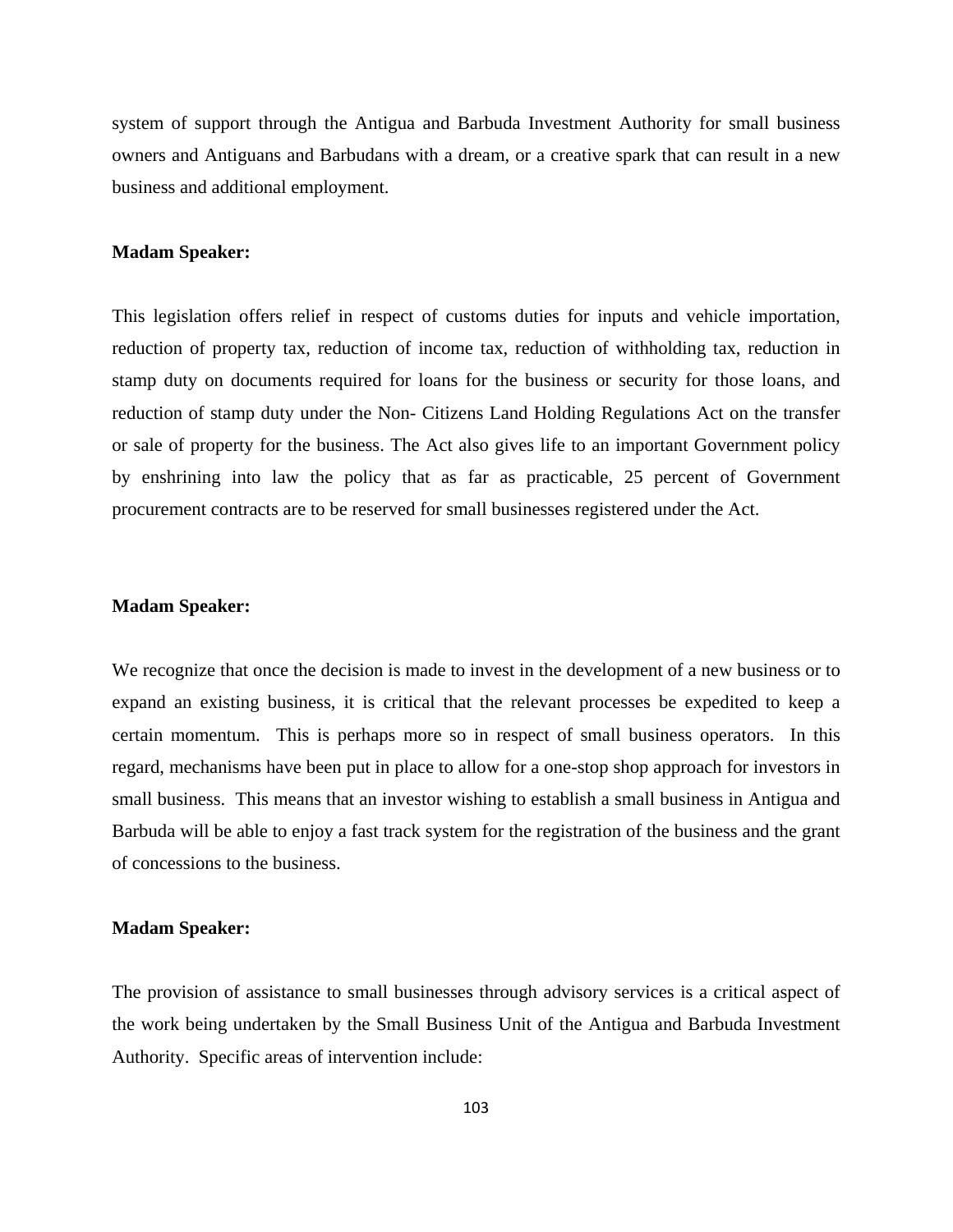- 1. Providing in conjunction with other organizations and line Ministries the requisite technical assistance as stipulated in the Act to small business operators. To date partnerships have been forged with various organizations such as Credit Unions, National Development Foundation, Gilberts Agricultural and Research Development Centre (GARDC), Chamber of Commerce, and line Ministries to undertake the delivery of technical assistance.
- 2. The ongoing local Business Directory survey will provide a complete listing of all businesses presently operating within Antigua and Barbuda. The directory also identifies sectors and various stakeholders. The Directory is a multipurpose tool to be used by the local and foreign business community and the Authority. It will allow the local business community to have greater visibility and foster greater business relationships. To ensure maximum exposure, the directory will be listed on the ABIA website to allow for the promotion of goods and services that are available locally.
- 3. There will be the continued provision of seminars in the areas of business, insurance, marketing, accounting, record keeping and human resource development targeted specifically to address the day to day management of a successful business. These modules are developed to allow for specific use by not only groups and organizations but any association that is involved in business development.
- 4. Specialized sector specific workshops will be undertaken in conjunction with the HUBS and Spokes Project from the OECS Secretariat, to provide guidance on the implementation of the Economic Partnership Agreement (EPA) between Cariforum and the European Union and how local businesses can access the European market.
- 5. The provision of assistance to small businesses as per the Act engages a multitude of disciplines which are necessary to ensure development is timely and growth is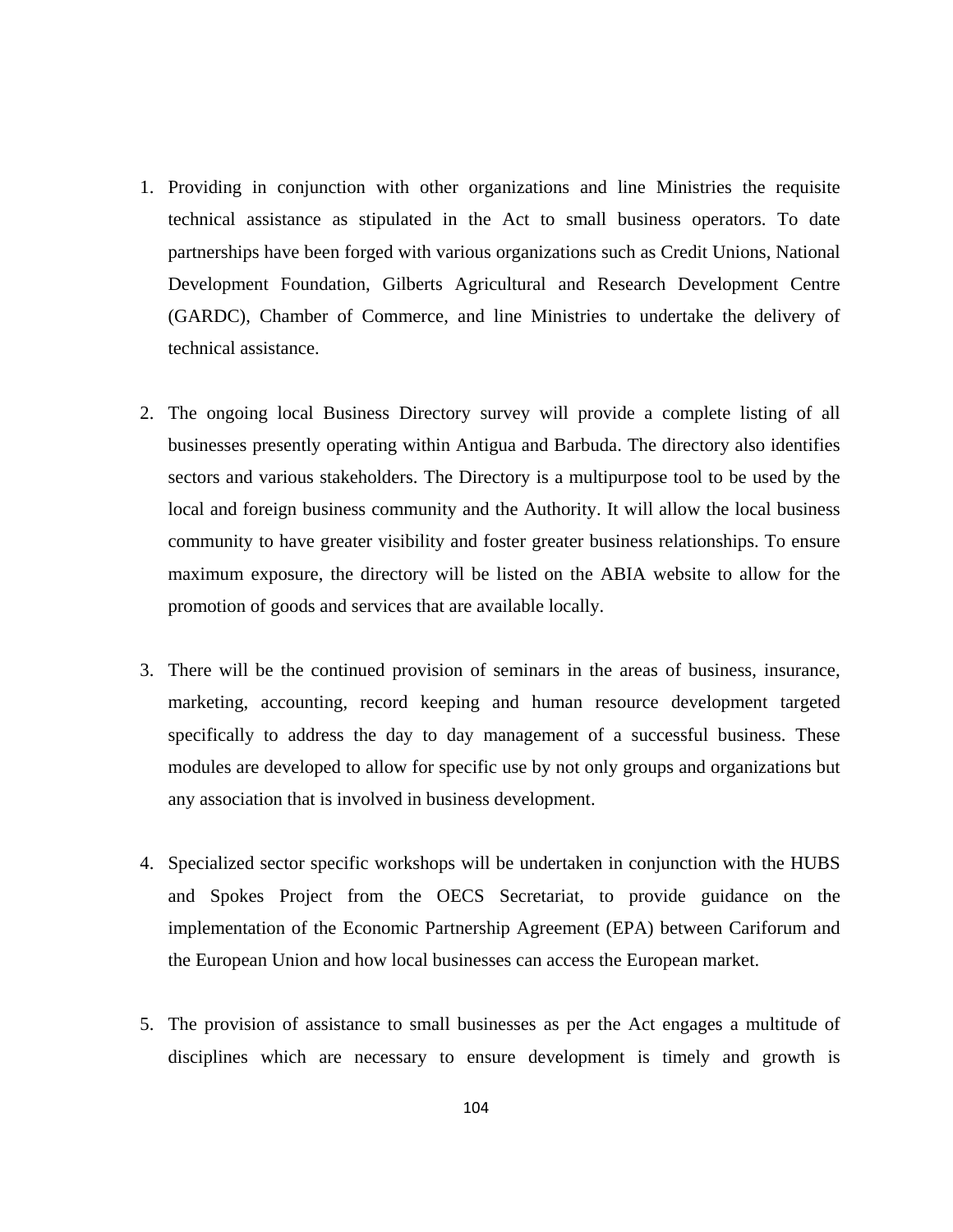encouraged. In the spirit of the Act the development process must be one that allows for an upgrading and expansion of goods and services being offered, and the incorporation of technology allowing for the creation of linkages within the local market and beyond. Projects will therefore be undertaken with the IT Department of the Government to allow for the incorporation of technology use within business strategy development.

- 6. The provision of commercial space for the start up and expansion of new and existing businesses will be undertaken with the renovation of the Coolidge factory shells and implementation of management policy to aid in the incubation process for business development.
- 7. Throughout the programmes outlined the building of linkages to supplement and complement the foreign direct investment component is closely interwoven to ensure that local businesses are given the opportunity to actively participate in the development of the economy.

# **Madam Speaker:**

In addition to all these interventions, a small business' success will be heavily dependent on the owner's ability to harness the requisite resources to conduct operations. In most instances, the entrepreneurs that seek to establish a small business will need access to credit but do not meet the requisite criteria of the traditional credit instruments offered by commercial banks. In this regard, the Government has sought to create new and innovative mechanisms through which financing may be provided to small businesses. The first such mechanism was formed through a partnership between the Government of Antigua and Barbuda, The Antigua Barbuda Development Bank (ABDB) and the Stanford Group of Companies in Antigua.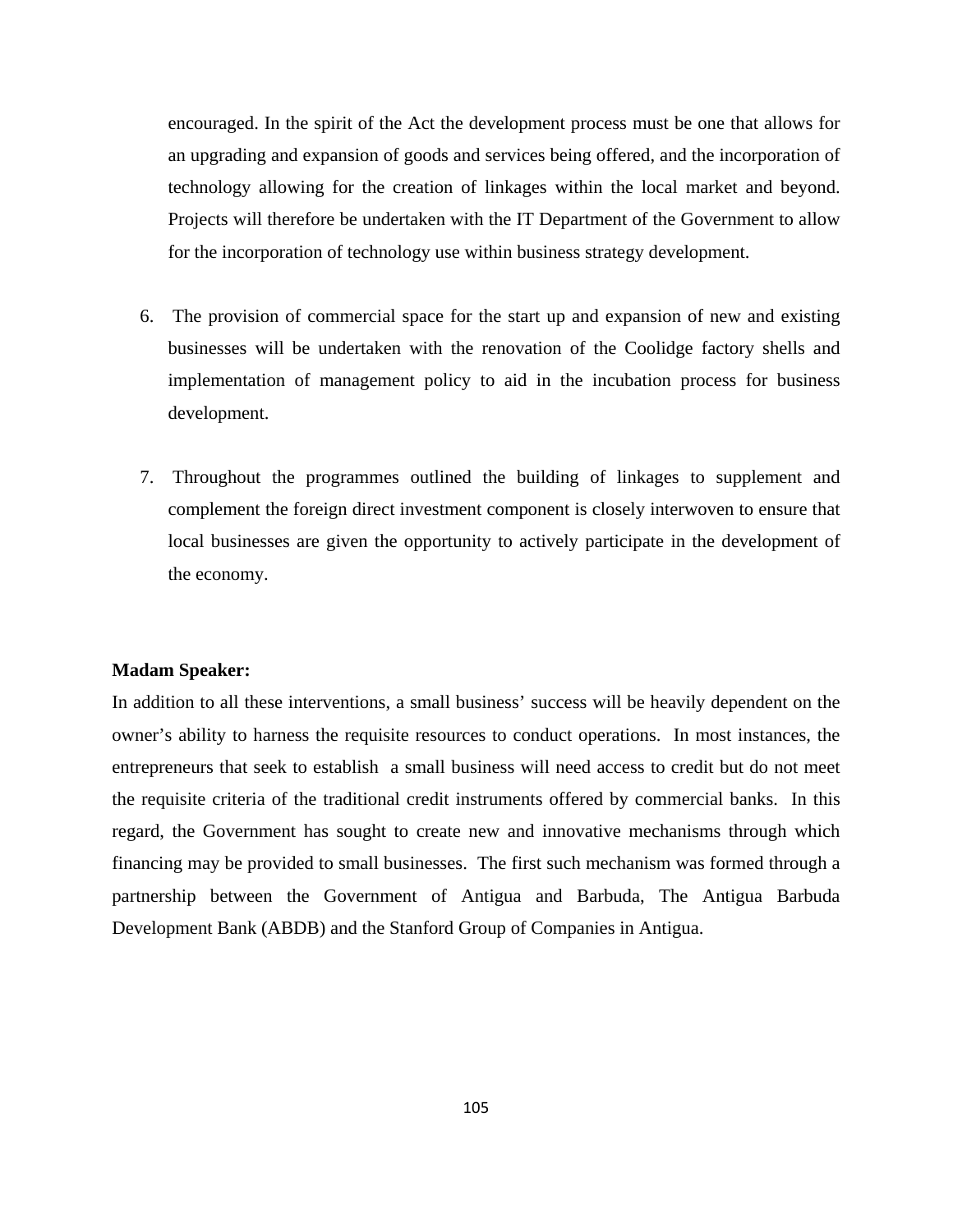#### **Madam Speaker:**

I refer to the Empowerment for Ownership Initiative which was launched in August 2005. This initiative features a \$10 million revolving fund endowed by the Stanford Group of Companies in Antigua and is administered by the Antigua and Barbuda Development Bank. Through this initiative, qualified residents can access low interest loans up to \$75,000 to open a new business or expand an existing business.

During the period of its existence, Madam Speaker, the Initiative has assisted over 180 entrepreneurs to pursue their dreams of achieving business independence while helping to create growth and jobs in the economy of Antigua and Barbuda. As at September 30, 2008, over EC\$ 6.5 million at the below market interest rate of 6.75 percent has been approved by the initiative's Loans Committee and the sum in excess of EC\$1.6 million in principal repayments have been made by these businesses.

The Empowerment for Ownership Initiative is committed to ensuring that the businesses it supports become successful small businesses and in this regard, will continue the workshop series "Strategies for Successful Entrepreneurs" in 2009. In addition, discussions will be held among the partners as well as international development agencies to identify the required funding for the establishment of a technical assistance program within the Small and Medium Enterprise Unit of the Development Bank that would provide borrowers with accounting, marketing and business preparation services at a nominal cost to the businesses.

# **Madam Speaker:**

Given the success of this Initiative, the Government will provide an additional \$5 million in 2009 to allow the ABDB to continue the excellent work that lends significant support to our small business men and women. By enhancing the level of resources available through this Initiative, the Government is ensuring that more businesses have access to vital resources and thus can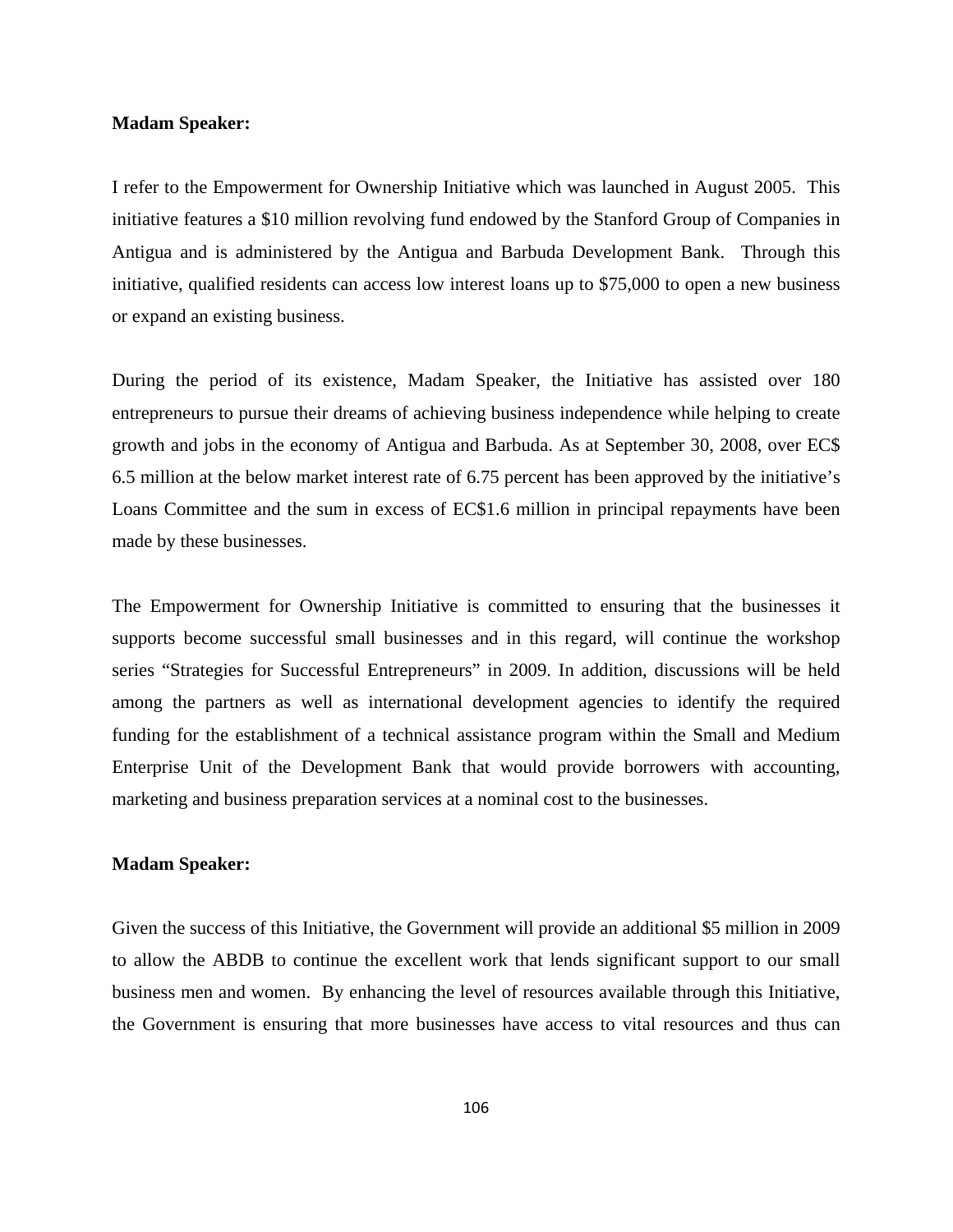undertake economic activity that promotes growth and create further reemployment opportunities.

#### **Madam Speaker:**

Our intervention in respect of affording small businesses access to credit does not end here. The Small Business Development Act makes provisions for the creation of a credit guarantee scheme that would be accessed by eligible businesses seeking credit from various domestic lending institutions. The Scheme is designed to allow business owners and potential business owners to access credit from a lending institution of his or her choice, and the security will be furnished by the Government up to a maximum of \$100,000.00. This Loan Guarantee Scheme will provide a total of \$5 million on a revolving basis to ensure small businesses can more readily access financing.

# **Madam Speaker:**

These efforts by the UPP Administration will not only strengthen the small business sector but will also encourage diversification into new areas of economic activity that are not directly dependent on tourism. We anticipate that in 2009, small businesses will demonstrate in a major way just how pivotal a role they play in securing the economic future of an economy such as ours.

#### *Other Policy Responses:*

#### **Madam Speaker:**

The Government recognises that even with these various strategies in place, Antigua and Barbuda still remains vulnerable to external economic shocks. In this regard, we will ensure that the relevant mechanisms are in place in 2009 to provide targeted support to our citizens and residents in the event that the global economic situation triggers significant deterioration of the domestic economy.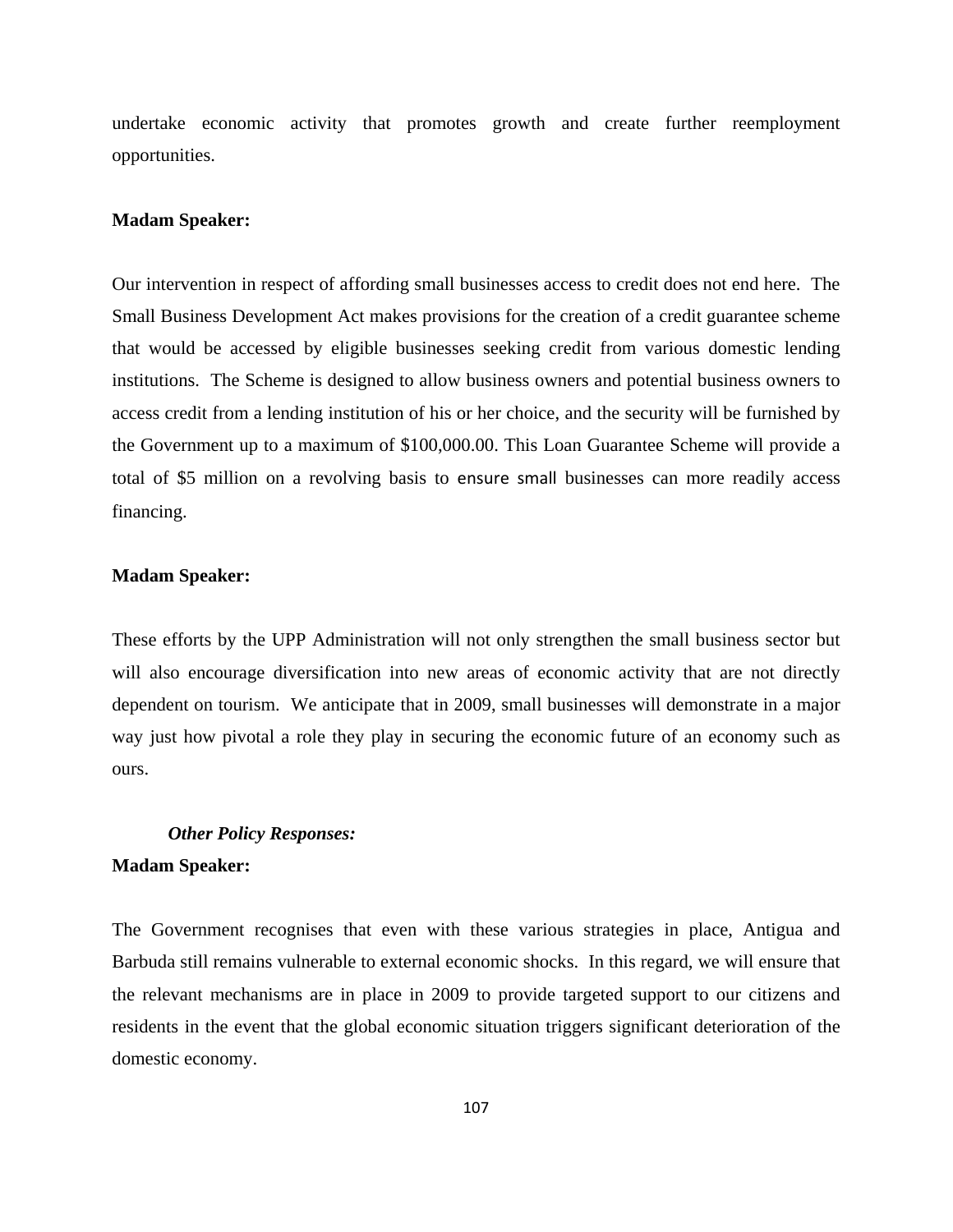Specifically, Madam Speaker, in the unlikely event that the fallout from the global economic crisis severely impacts homeowners' ability to pay their mortgages, the Government will engage the banks to arrive at meaningful arrangements that will limit foreclosures. To ensure that we are prepared for such an eventuality, the government will continue to dialogue closely with the banks to monitor the situation so that immediate and pre-emptive action can be taken.

#### **Madam Speaker:**

This Administration is also prepared to implement a National Unemployment Benefit Fund should the global economic crisis result in extensive job losses. Further, in order to combat any severe adverse effects of the world economic slowdown, consideration will be given to waiving the payment of the Personal Income Tax under such circumstances.

#### **Institutional and Legislative Reforms - 2009**

# **Madam Speaker:**

The Government will continue its fiscal reform initiatives in 2009 in order to generate even greater improvement in macroeconomic performance. We have completed all major work in respect of our tax reform programme and will focus on implementing mechanisms to further enhance efficiency in tax administration. This Administration's top priority in the coming fiscal year will build upon existing reforms and introduce additional institutional and legislative reforms. These interventions should boost revenue performance, rationalize public expenditure and ensure tighter controls on spending and procurement. Specifically, the Government will continue its customs renewal programme, press ahead with its expenditure management programme and enact the requisite legislation that will further transform the way we do business in the public sector.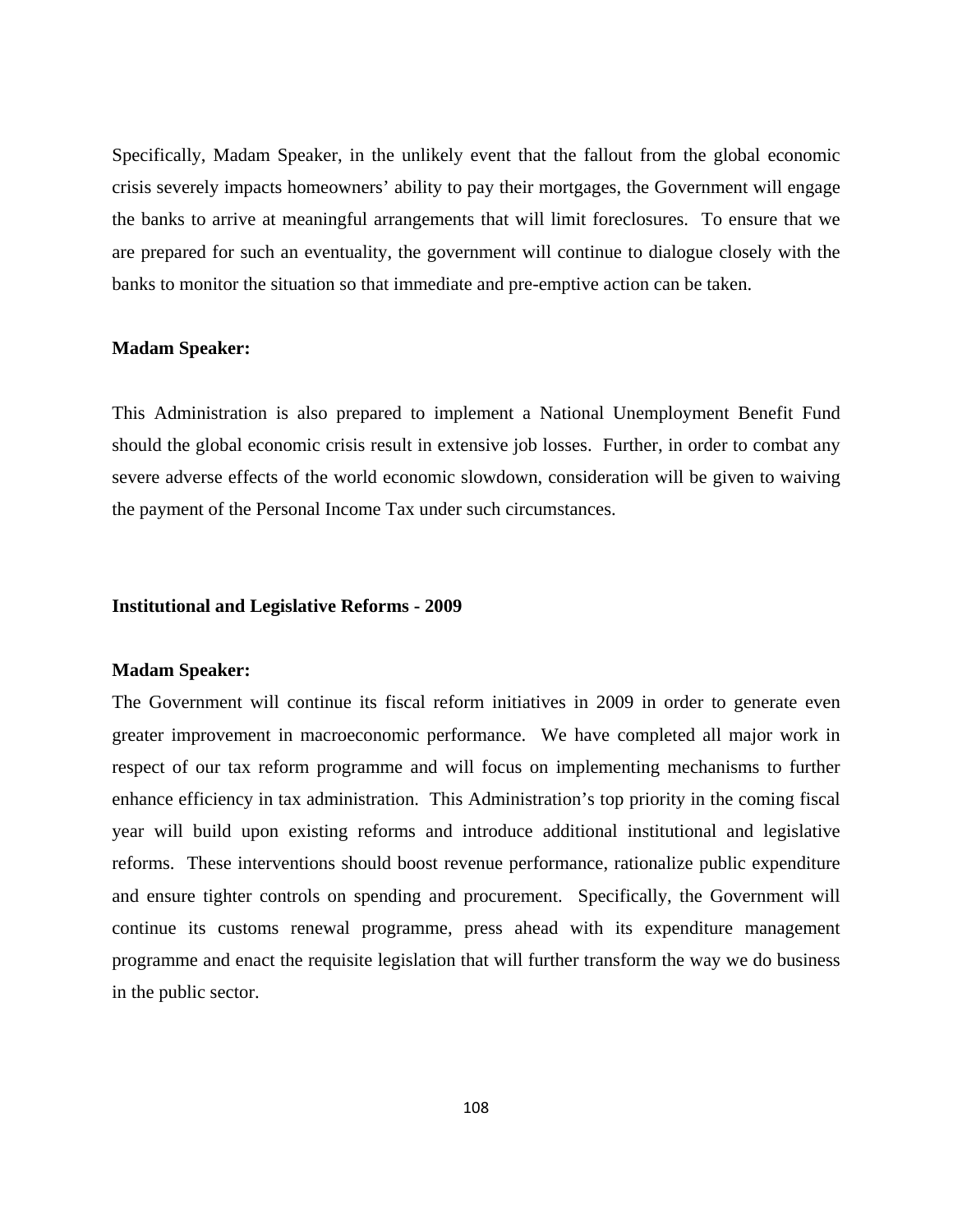There has been significant progress with respect to customs renewal, a programme which is intended to radically transform the way in which the Customs and Excise Department operates. Following months of preparation, consultations and training of customs staff, brokers, importers and traders, the Customs Automated System (CASE) was implemented on June 30th, 2008. Madam Speaker, there is tangible evidence that this new system has begun to yield positive results and we expect that in the coming fiscal year, we will observe improved public confidence in the Customs Department. Further, the CASE system will enhance the availability of more timely trade statistics, allow for more transparent and accountable operations, ensure faster and more efficient service, and increase voluntary compliance with Customs laws.

In 2009, we plan to continue the customs renewal programme with particular emphasis on making CASE the foundation of a major thrust to fully automate and modernize every trade related area within Government. Madam Speaker, we will also implement the E-payment module of the CASE system to facilitate online payments by traders and other users of customs. This will undoubtedly reduce the time spent at the Customs Department and help to expedite the process of clearing goods from the port.

The Government of Antigua and Barbuda is extremely appreciative for all the assistance received from the donor community in the implementation of this Customs Renewal Programme. In particular, we would like to thank the Government and People of Jamaica, USAID through the Country Open Trade Support (COTS), Gateway Foundation and CARICAD, the Caribbean Technical Assistance Centre (CARTAC) and the Organisation of American States (OAS).

# **Madam Speaker:**

Our efforts with respect to enhancing expenditure management will continue to focus on building capacity in the Treasury and rolling out the FreeBalance Integrated Financial Management System (IFMS) software across other Government ministries and departments. A major achievement with respect to this system has been the automated processing of the Government Payroll at the Treasury. This means that all salary cheques and direct deposit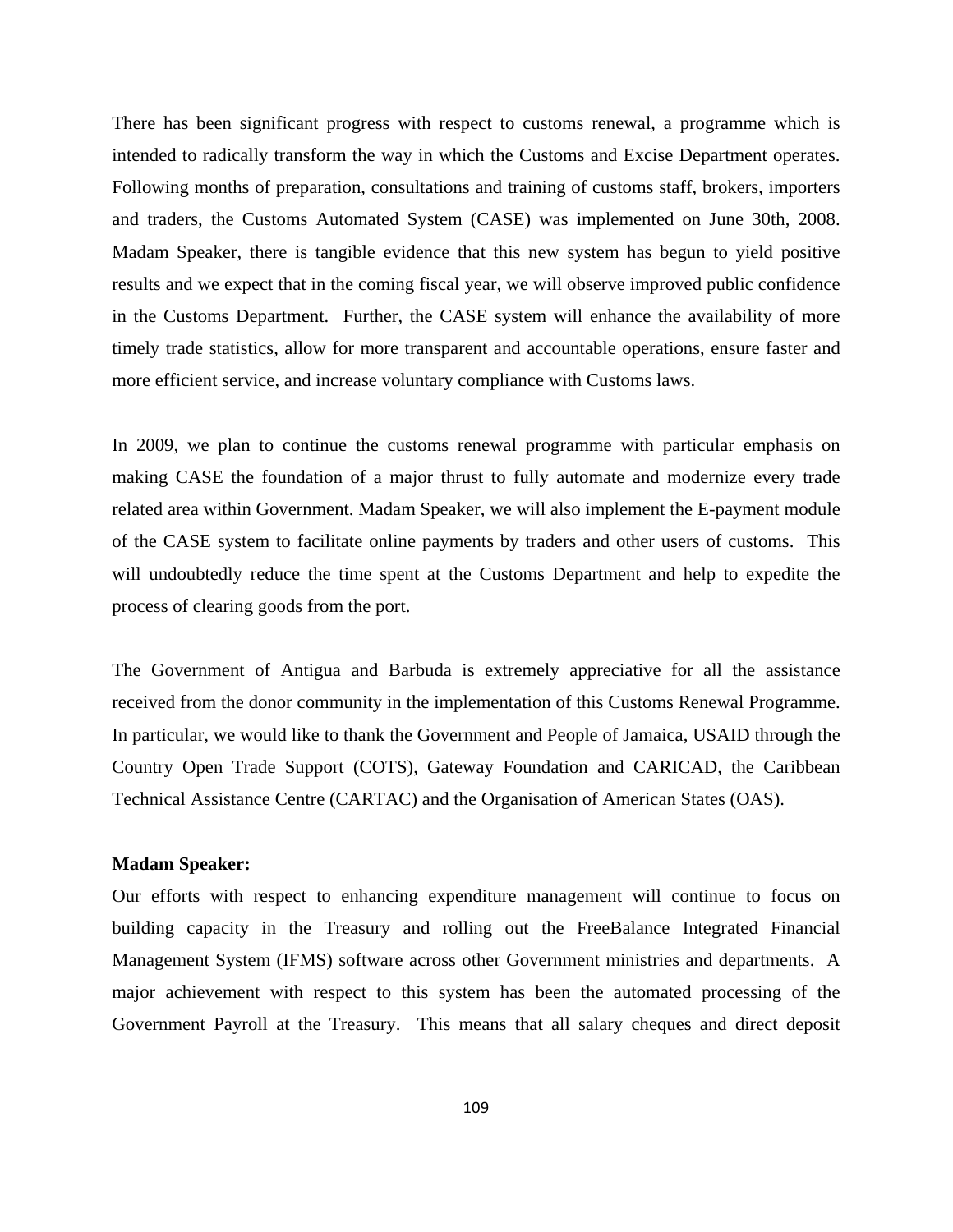payments are now processed through the Human Capital Accountability (HCA) module of the IFMS.

The strategic objective of rolling out IFMS to all Government entities is to promote operational efficiency of data processing and increase Government's effectiveness in managing information for decision making. The FreeBalance IFMS software is used as a tool to accomplish this objective and to ensure fiscal discipline, operational efficiency, transparency and accountability. Effective change management and human resource capacity development are important for the success and sustainability of the FreeBalance system. Therefore, we will focus on improving management procedures and updating systems and procedures within the public sector to take full advantage of the Integrated Financial Management System.

In order to maximise the benefits from the FreeBalance system and to allow for the automation of procedure in the Treasury, we enacted the Finance Administration Act. Additional legislative reforms will be undertaken in 2009 to further strengthen the legal framework within which the modern and automated Treasury and Ministries will function. Specifically, the Regulations of the Finance Administration Act and a new Procurement Act will be passed early in 2009. Madam Speaker, both pieces of legislation will revolutionise the way in which government procures its goods and services and replace the outdated accounting procedures and stores rules currently used to conduct government business, thereby tightening the circle of fiscal efficiency.

Finally, the positive results we have realised to date were made possible by significant technical and financial support from regional and international donor and development agencies. We are very grateful for their unwavering support and look forward to the continued contribution of these agencies to our fiscal reform initiatives. We appreciate the interest of the various regional and international agencies, including the CDB, in seeing the implementation of strategies that will transform the macroeconomic landscape in Antigua and Barbuda.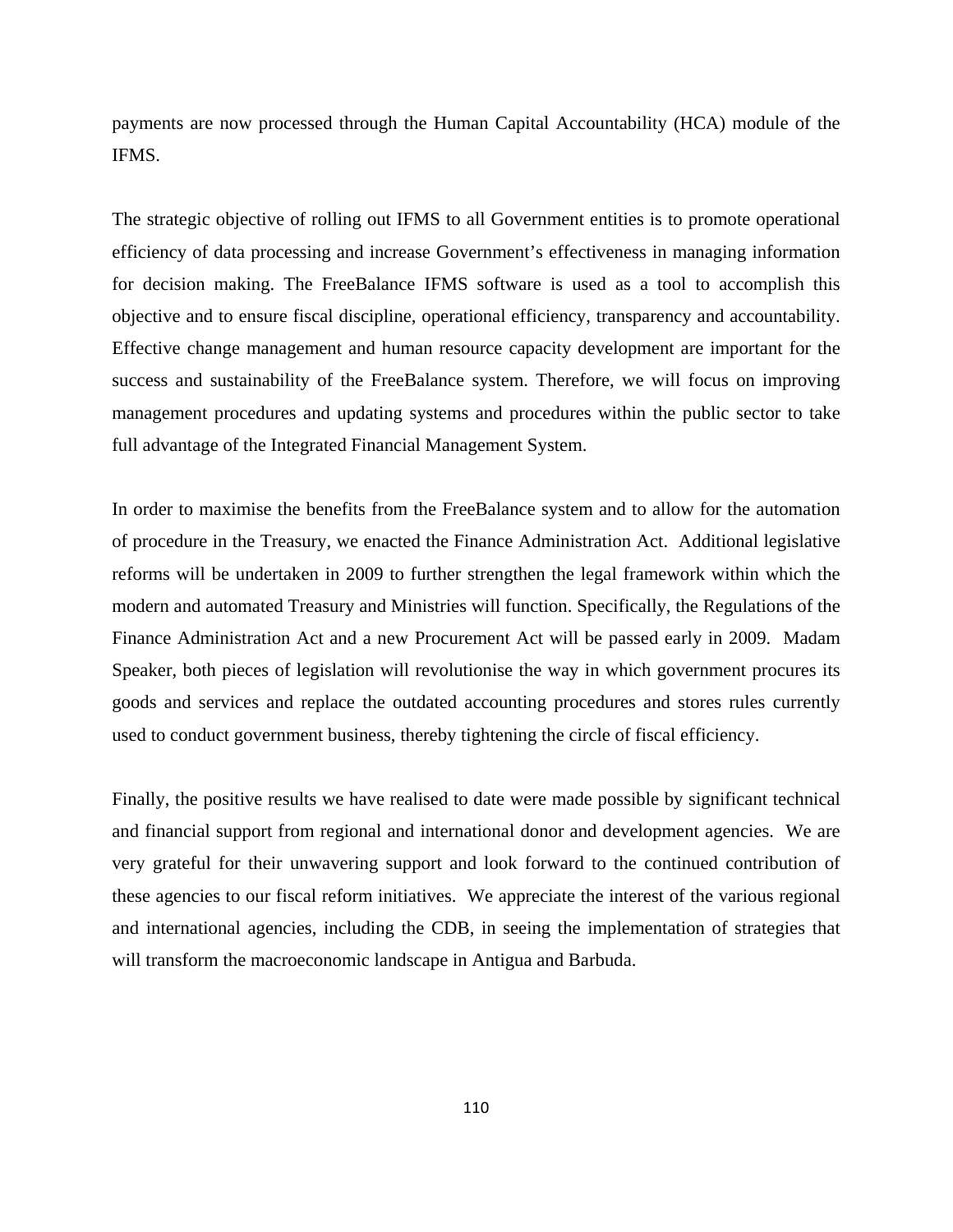# **Debt Management - 2009 Madam Speaker:**

As indicated earlier, this Government has made tremendous strides in improving debt management. This success has been made possible with the financial support of the Canadian International Development Agency (CIDA) and the technical expertise of our debt advisors - Houlihan Lokey Howard and Zukin. Over the past four and a half years, we have managed to reduce the debt to GDP ratio by more than 50 percentage points from over 140 percent in 2003 to 90 percent in 2008. While this is a remarkable achievement, much more still needs to be done to fully eliminate a stock of arrears that has accumulated over more than thirty years, to secure debt sustainability in Antigua and Barbuda. Our intent in the coming fiscal year is to further reduce the debt to GDP ratio, improve our ratio of debt service to budget revenues, and strengthen procedures for acquisition, monitoring and reporting on public debt.

With financing from the Canadian International Development Agency (CIDA) we were able to fund two phases of our debt management project. We are very grateful for the invaluable contribution of CIDA towards the successes realized to date in respect of improving debt management in Antigua and Barbuda.

In 2009, Antigua and Barbuda will again benefit from the generous support of CIDA by participating in an Eastern Caribbean Currency Union (ECCU) project that will be funded by this agency. The project will provide approximately CAD\$7.2 million in funding over the next five years to facilitate the implementation of debt strategies in the ECCU countries. The project will be managed by a steering committee comprising representatives from each of the ECCU member countries.

# **Madam Speaker:**

While participating in this regional project, we will also continue our reconciliation efforts to ensure that all liabilities are properly recorded. This is an essential component of the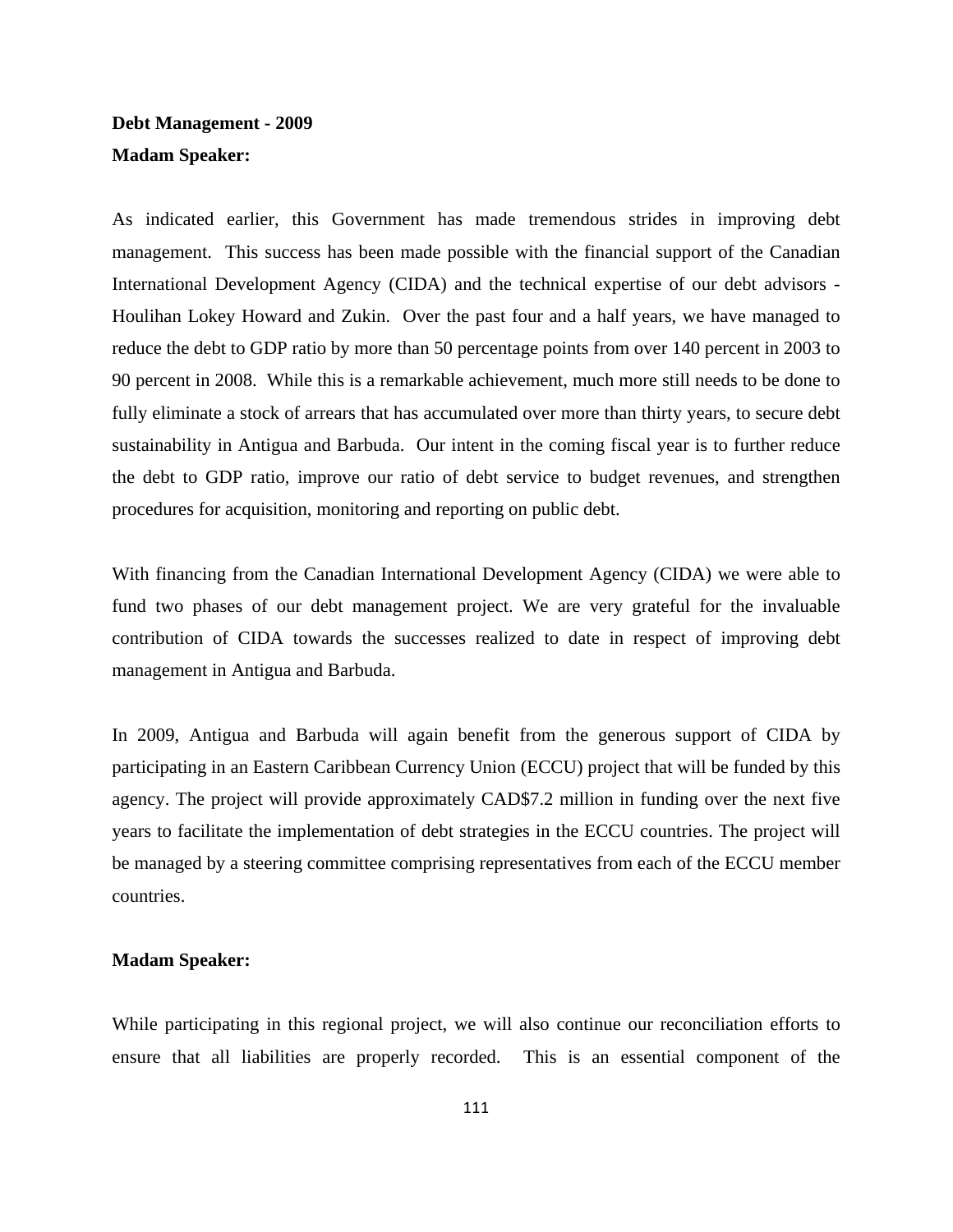Government's plans to resolve all remaining domestic and external arrears. On behalf of the people and Government of Antigua and Barbuda I would like to once again thank CIDA for providing funding for our debt management project and the consultants from Houlihan Lokey Howard and Zukin for their hard work in facilitating the development and implementation of our debt management strategy.

# **BUDGET PROJECTIONS – 2009**

## **Madam Speaker:**

The government experienced some setbacks with respect to its fiscal programme in 2008. The outturn on the revenue side was below the projected level. This resulted from the Government subsidising the retail price of gasoline and diesel as well as to reduce or remove the duty and CST on a number of food items. The total value of these subsidies is approximately \$70.0 million. Some challenges were also experienced on the expenditure side. The implication of this on the overall fiscal account is that the primary balance is expected to deteriorate to about 4.2 percent of GDP at the end of 2008.

Notwithstanding the challenges of the global financial crisis and the impact this may have on the fiscal account the overall fiscal objective over the next three years will be to realize an annual reduction in the primary fiscal balance of no less than 1.0 percent. The budget revenues and expenditures for 2009 can be seen as the first step towards achieving this fiscal objective.

Recurrent Expenditure for Fiscal Year 2009 is budgeted at \$851,973,852 while Recurrent Revenue and Transfers, is estimated at \$823,682,426. This results in a current account deficit of \$28,291,426. The primary deficit for 2009 is projected at \$50,530,916.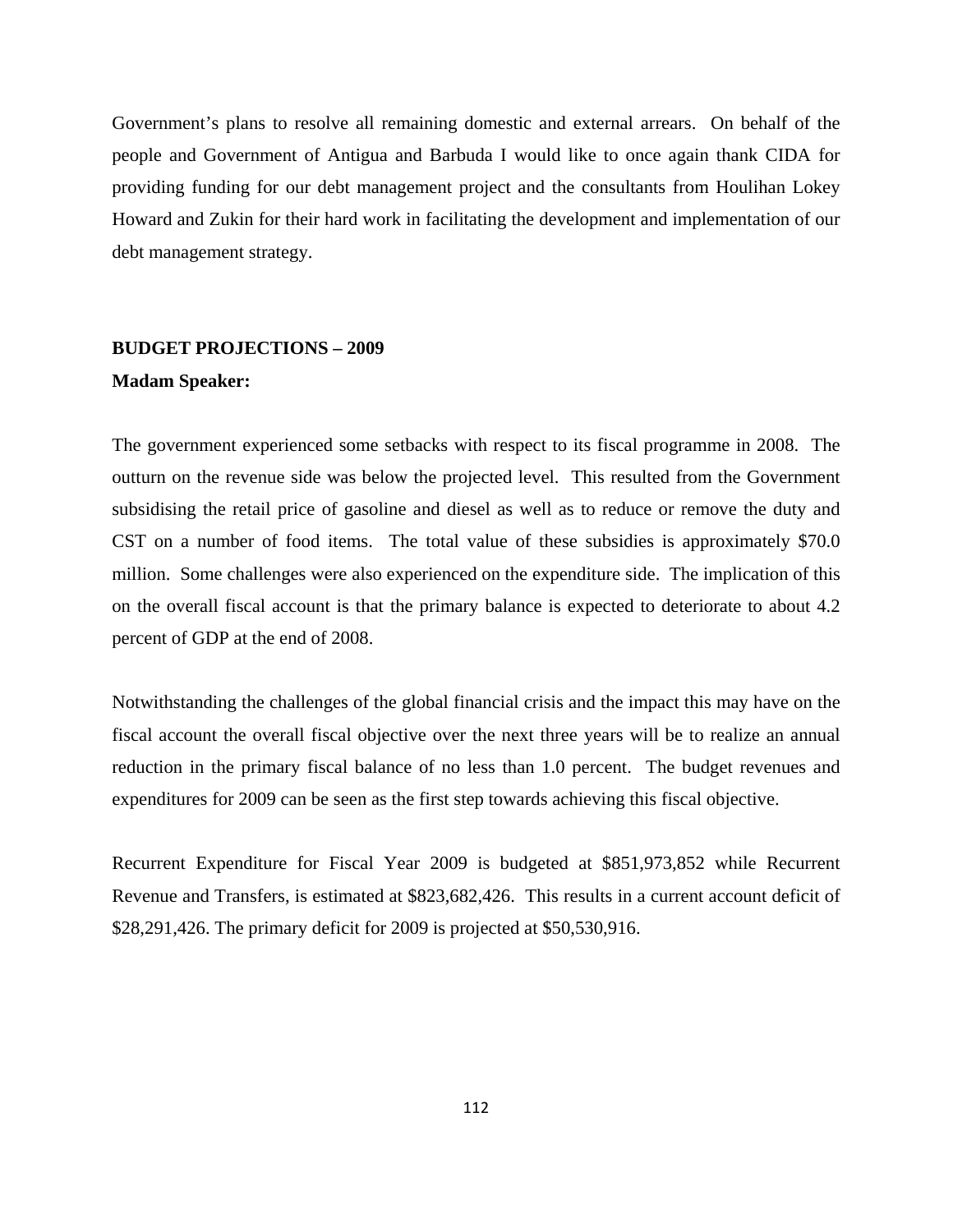# **Recurrent Expenditure:**

Recurrent expenditure for 2009 is budgeted at \$851,973,852 compared to revised budgeted expenditure of \$883,737,222 for 2008. The decline in expenditure in 2009 is primarily due to certain outlays on personal emoluments, good and services and transfers that occurred in 2008 but are not recurring in 2009.

Government's recurrent expenditure is comprised of the following categories:

- Salaries, wages and allowances
- **•** Contributions to Social Security and Medical Benefits
- **Pensions and Gratuities**
- Goods and Services, including utilities
- **Transfers and Grants**
- Debt Payments

In 2009, expenditure for salaries and wages is budgeted at \$358,119,290 compared to \$368,051,010 for the revised estimate for 2008.

Government's Social Security and Medical Benefits contributions are budgeted at \$25,345,720 compared to \$25,387,011 in the revised estimates for 2008.

For Pensions and Gratuities a budgetary allocation of \$56,225,844 is included in Budget 2009. This compares to \$55,410,819 in the revised estimates for 2008.

We have budgeted \$220,703,104 for expenditure on Goods and Services in 2009. This compares with \$229,703,104 in the revised estimates for 2008. The growth in the level of expenditure in 2008 and 2009 reflects increased expenditure on road construction. Given the increase in the price of oil and the price of steel the cost of materials for road construction increased significantly in 2008 and is expected to continue in 2009. The budgeted amount in 2009 also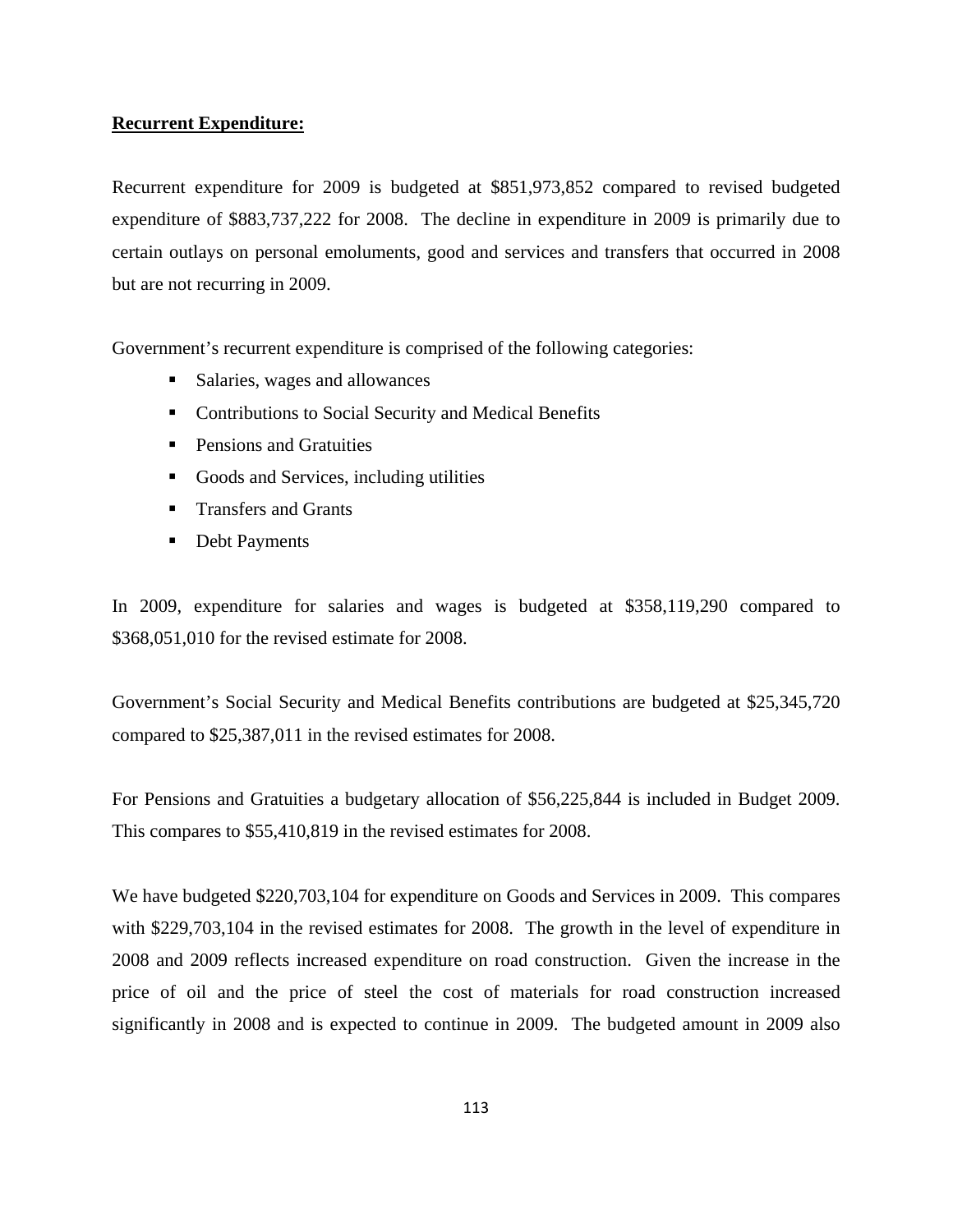reflects additional allocations to the Ministry of Tourism to ensure it can effectively market Antigua and Barbuda in the coming year.

In terms of Transfers and Grants, we budgeted \$115,165,860 for 2009 compared with \$111,124,611 in the revised estimates for 2008.

Finally, Debt Service payments are budgeted at \$198,732,712 for 2009 compared to a budgeted total of estimate of \$184,937,891 in 2008

# **RECURRENT EXPENDITURE**

# *Expenditure in the Prime Minister's Ministry*

Total budgetary allocation for the Prime Minister's Ministry in 2009 is \$105,678,217.

Departments in the Prime Minister's Ministry include:

# *The Defense Force*

Over the past year, the Antigua and Barbuda Defence Force has played a significant role in addressing crime and security issues. The Defence Force has worked closely with the Royal Antigua and Barbuda Police Force to boost crime fighting and to meet the security needs of the population. In 2009, the Military will continue to play a major role in crime fighting and maintaining National Security. An allocation of \$21,768,778 has been made in the 2009 budget to allow the Defence Force to acquire additional equipment and to increase its capacity to meet its very important mandate of the Regional Security System.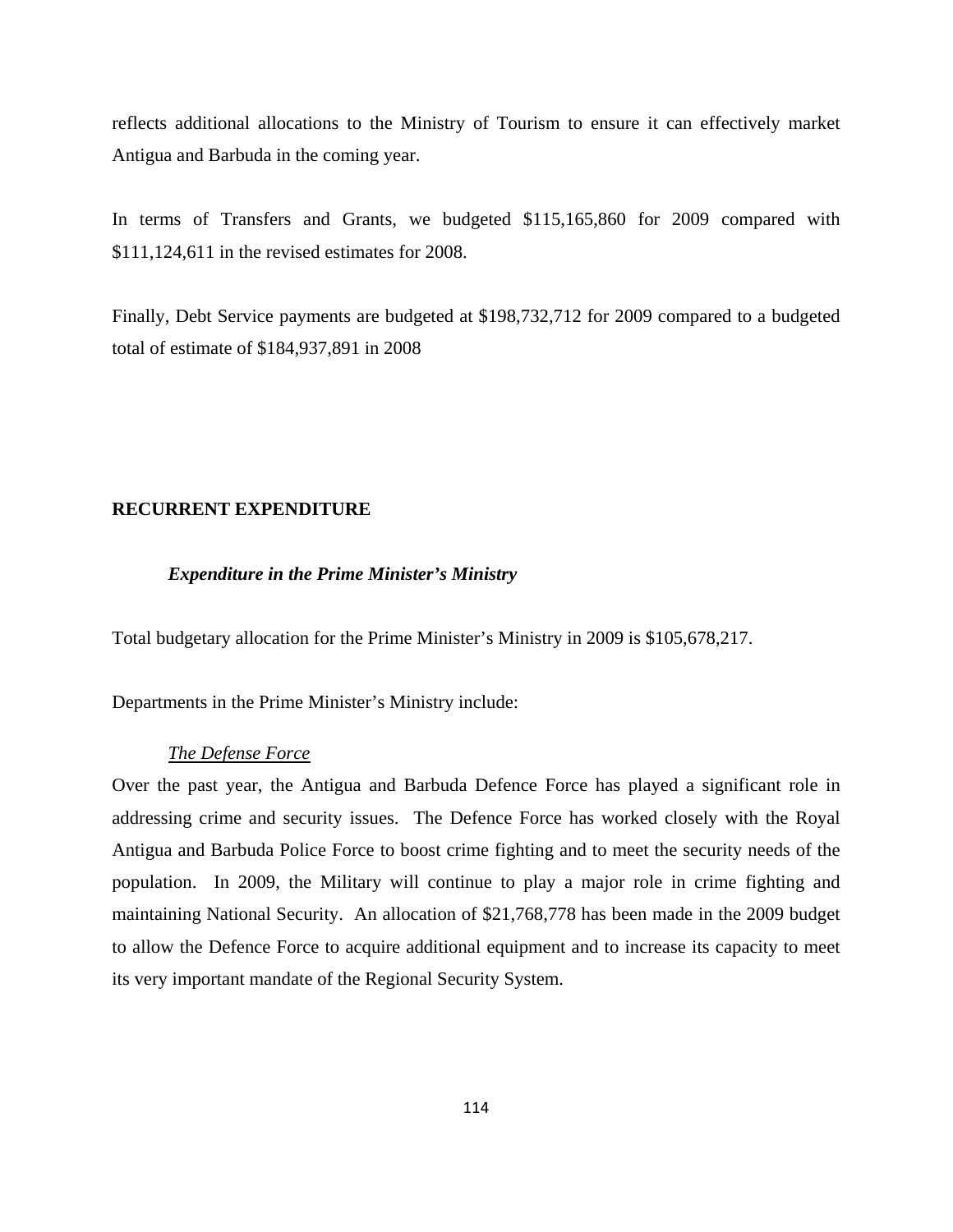# **Madam Speaker:**

The development of Barbuda has been a priority for the Government over the past four and a half years. Emphasis has been on improving infrastructure in Barbuda and, to facilitate this, more than \$15 million has been spent on the road programme on our sister island. In 2009, the Government intends to continue work in developing the road network and will also focus on upgrading the airport facilities in Barbuda.

# **Madam Speaker:**

One of the fast emerging issues affecting Antigua aand Barbuda is directly related to the unpredictability of oil prices. Citizens and residents alike are firmly of the view that there needs to be put in place an energy policy that seeks to give Antigua and Barbuda some degree of energy independence. In this regard, Budget 2009 will address the makings of an energy policy in which certain incentives will be given to individuals and companies who invest in green technologies. This initiative will begin with a pilot study in 2009 to assess the feasibility of using wind turbine generators and solar panels in Barbuda.

#### **Madam Speaker:**

The Government will focus on development of the electricity and water services in Barbuda. Specifically, the Barbuda Distribution Network will be upgraded and converted to the voltage level in Antigua and the Power Station Switch Gear will be retrofitted with a more modern facility.

With respect to the provision of water services, Barbuda will soon benefit from the US\$8 million provided to Antigua and Barbuda through the ALBA Fund to undertake an extensive water project. In particular, the APUA Water Division will install additional potable water supply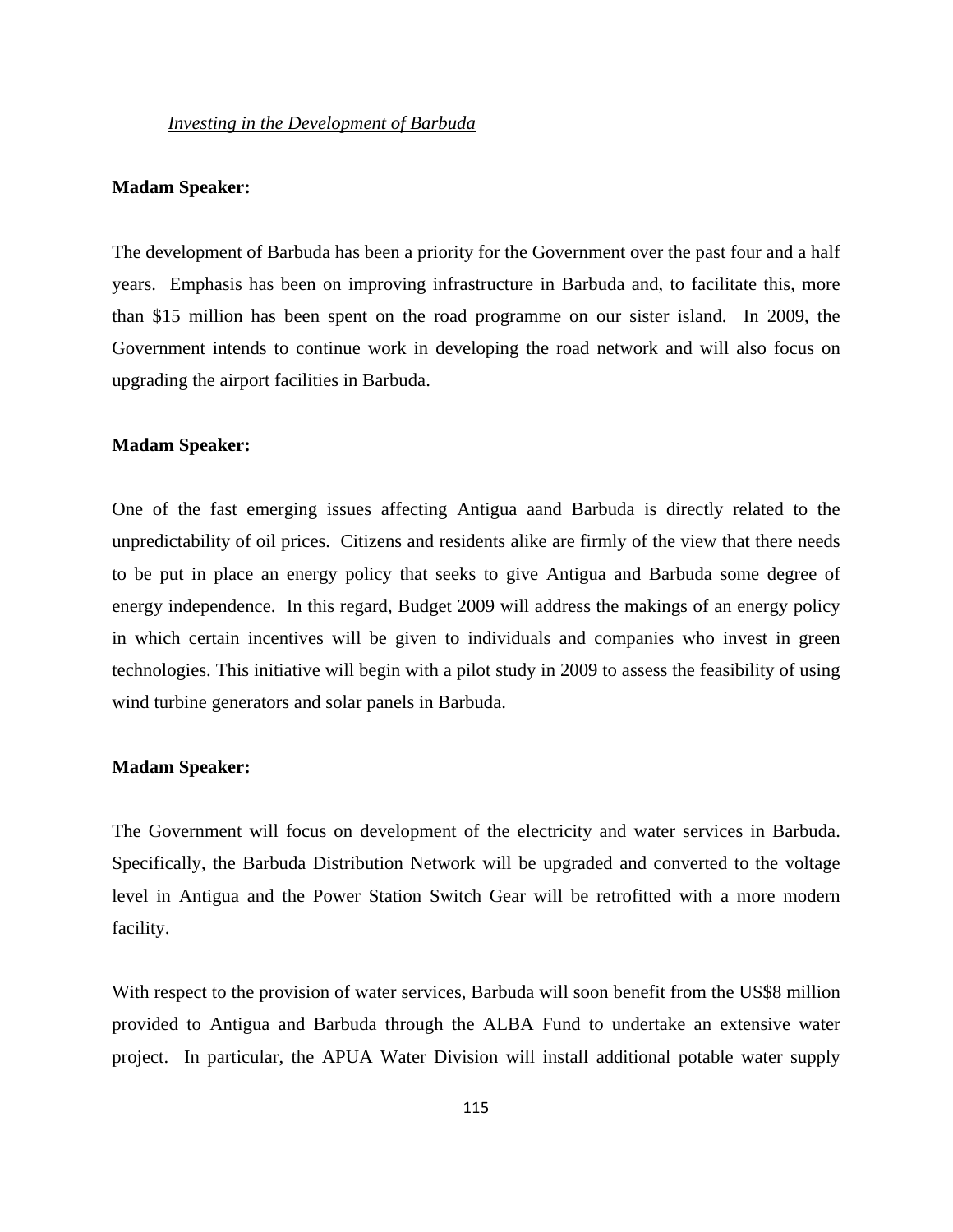capacity for Barbuda. The new plant will be twice the size of the two units currently operating in Barbuda and will supply an additional 130 thousand gallons of water per day.

In 2009, Barbuda will benefit from the construction of the Barbuda Artisanal Fisheries Project. This is made possible by a grant from the Government of Japan valued at EC\$16.2 million. The complex will go a long way towards strengthening the fisheries sector in Barbuda.

#### *Information and Communication Technology (ICT)*

# **Madam Speaker:**

The Digital Agenda of the Government has been empowering our young people and adults alike to become enabled with information technology. In 2009, we will continue the expansion of the Community Access and Empowerment Centres by equipping 12 additional public primary schools with state of the art computer labs. We will also continue to deploy life enhancing technology for the certified visually challenged as well as the hearing impaired. In order to position Antigua and Barbuda on the cutting edge of technology, the Ministry of Information, Broadcasting, and Telecommunications has developed a policy that will result in the deployment of personal computers and broadband internet access in every home in Antigua and Barbuda by 2012. The first phase of this policy will be initiated by providing laptops for lease to students and teachers at institutions of higher learning in Antigua and Barbuda. These new initiatives have received a combined allocation of \$2.9 million.

The new ICT headquarters to be constructed in 2009 will serve as the home for a Tier Three Data Centre that will significantly propel the State's e-government, e-education and e-business thrust. It will also allow for the convergence of Government's central ICT and ICT related staff.

To facilitate these and the many other areas of work of the Ministry of Information, Broadcasting and Telecommunications, a total of \$27,770,358 has been allocated in Budget 2009.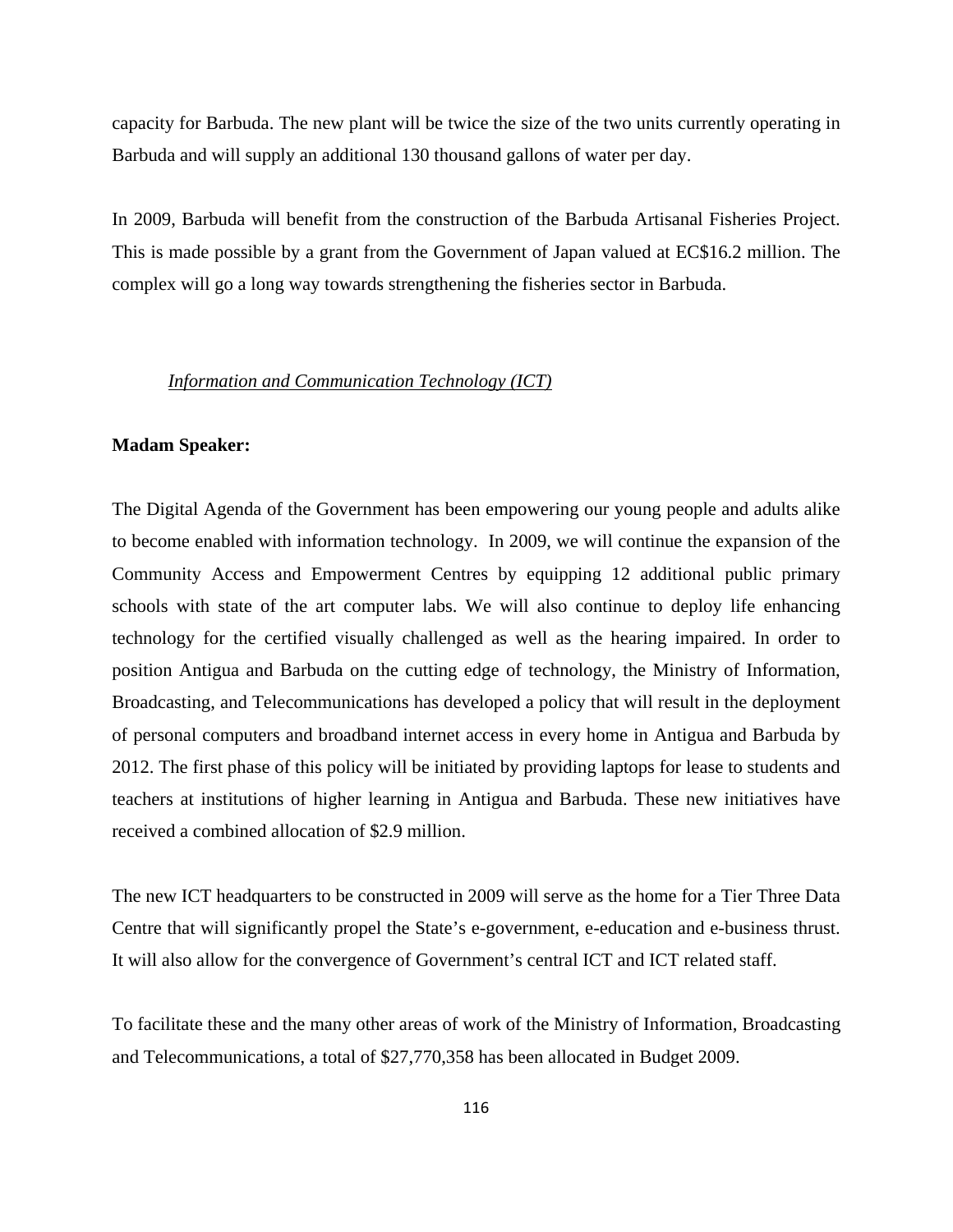In the Department of Immigration a Naturalization and Facilitation Unit will be established in 2009 to facilitate processing of applications for work permits and residency for bona fide applicants. This Unit will also assist in integrating new residents and work permit holders into the country's education and social services network.

Finally, Madam Speaker, we have allocated \$750,000 in Budget 2008 to allow the National Economic and Social Council to become fully operational in 2009.

## *Expenditure in the Ministry of Education, Sports and Youth Affairs*

# **Madam Speaker:**

For a small, island economy that lacks natural resources such as fossil fuels, precious stones, metals and mineral deposits, attaining high and sustainable levels of development is no easy task. A nation such as ours is even more disadvantaged when we find ourselves having to compete on a global stage with economies that are much larger and possess an abundance of natural resources. Despite these challenges, any possibility of our survival in the global economy demands that we make the best use of the resources that are at our disposal. In Antigua and Barbuda, to say that our people are our most valuable resource is no empty platitude. This nation's success has been and will continue to be dependent upon how effective we are at harnessing the talents and skills of our people in order to realise our development goals.

The UPP Administration understands that in order to make the best of our human resources, priority must be given to transforming the education sector and strengthening educational services at all levels. Investment in our human capital is absolutely essential if Antigua and Barbuda is to keep pace with an ever changing global environment. An important goal is to have one university graduate per household. Already over 1000 students are currently on scholarships throughout the world through the Government's Programme of building a knowledge based society.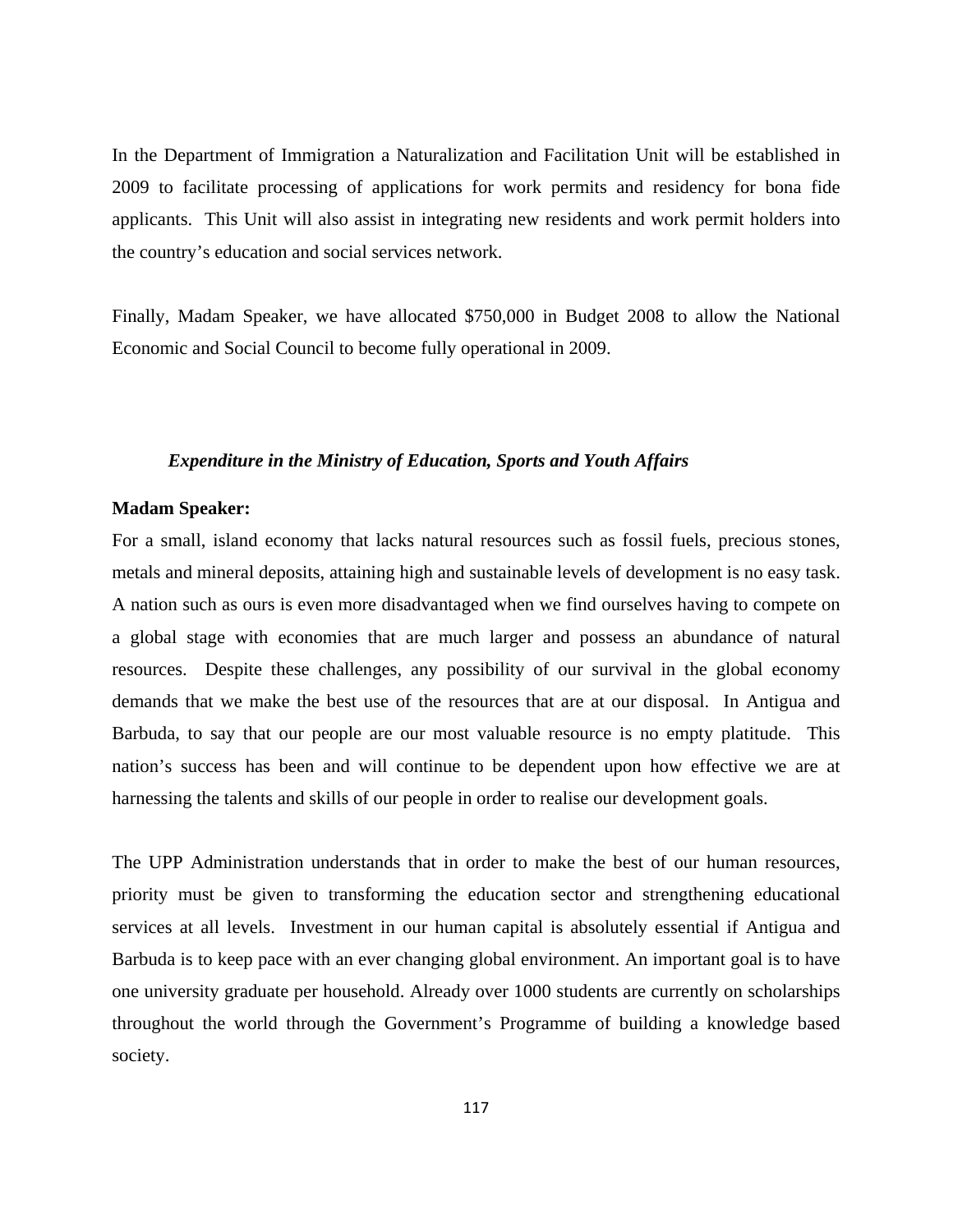In this regard, Madam Speaker, an allocation of \$84,829,510 is made in Budget 2009 to facilitate the implementation of the various programmes and activities of the Ministry of Education, Sports and Youth Affairs. These resources will allow the Ministry to press forward with some key programmes that will promote further development of education services in Antigua and Barbuda.

One area that will receive particular focus in 2009 will be the provision of teachers. Experts in the field of education have identified an optimal student-teacher ratio that is most conducive to learning and knowledge transfer. To help move our classrooms to that more optimal size, a total of 100 new teachers will be recruited for placement in our primary and secondary schools. In addition, the Government will focus on providing incentives to teachers – particularly those teachers with skills and expertise in special fields.

# **Madam Speaker:**

While the recruitment of additional teachers is critical, this is merely one element of a multifaceted approach to transforming the education system in Antigua and Barbuda.

Given the growing demands on our school facilities, it is vital that we move with some urgency towards the construction of new and more modern education infrastructure. In this regard, an allocation of \$23 million has been made in the Budget to facilitate the construction of a new secondary school in Five Islands. Also, the Government will be receiving a grant and technical support from the Caribbean Development Bank in 2009 to assess our additional education infrastructure needs following which resources will be negotiated to commence construction of another school in Antigua and Barbuda.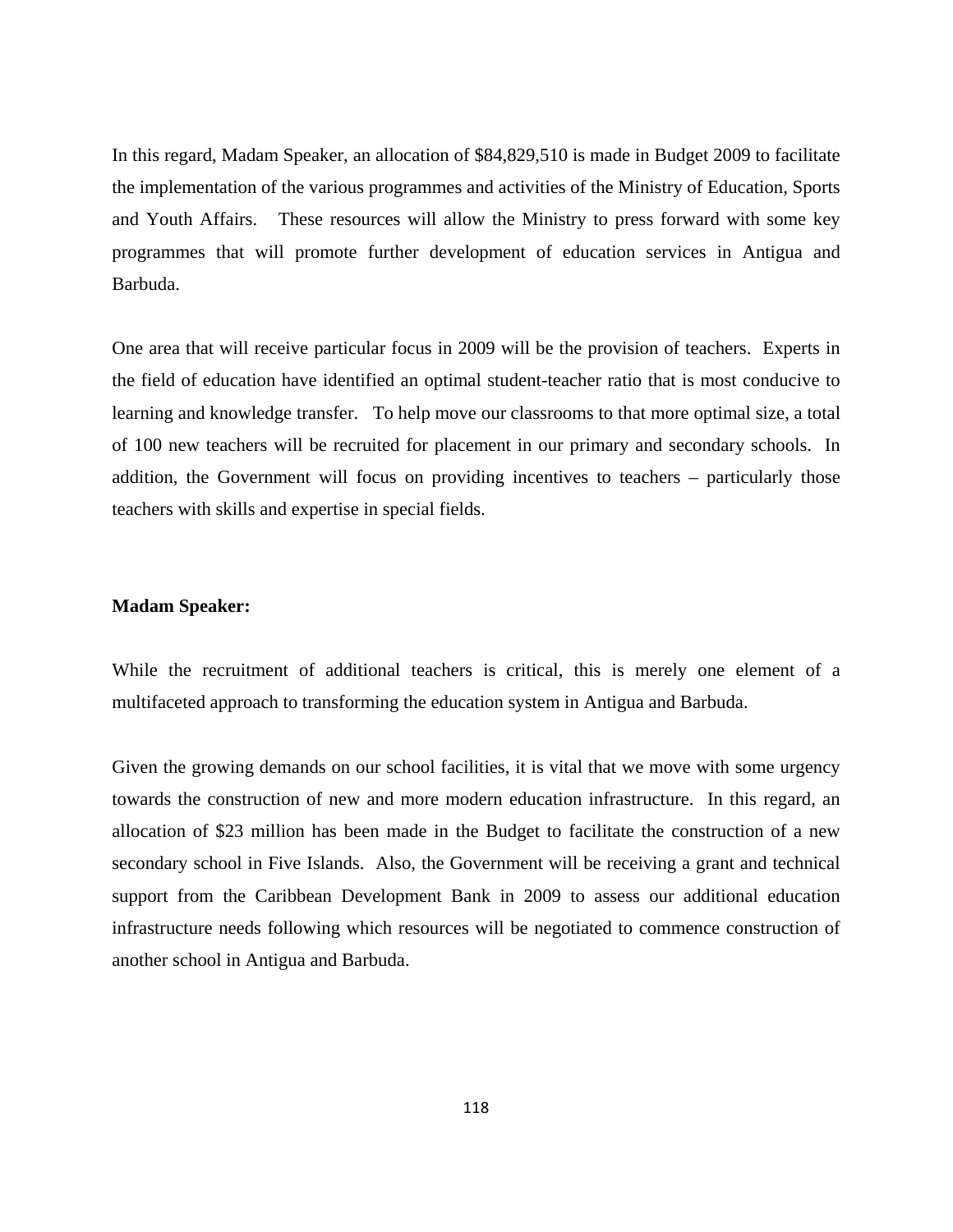In addition to the construction of new schools, the Government will seek to expand some existing facilities and assess the feasibility of converting a primary school facility into a secondary school.

# **Madam Speaker:**

One of the visions of this UPP Administration is to provide universal secondary education to all Antiguans and Barbudans. What this means is that all children will be given the opportunity to enter secondary school at the age of 11 or 12 years. In order to facilitate the transition to universal secondary education, it is imperative that the right infrastructure and programmes are in place to meet the educational needs of all children. Hence, the construction of the new schools and implementation of plans to convert and equip existing plants to absorb the greater numbers of children who will be accessing secondary education must be a priority now if we are to attain our goal.

An important element of the plans to overhaul the education system is the construction of a new, state-of-the-art library. In this regard, \$6.5 million will be made available to ensure that the project is completed. These resources will be made available from the Consolidated Fund and from the resources made available to Antigua and Barbuda through its participation in the PetroCaribe arrangement.

Madam Speaker, the new library project has faced some challenges. However, I am happy to report that we have overcome these difficulties and will complete the library project by June 2009. I wish to take this opportunity on behalf of the Government to thank the many individuals, businesses and organisations that have contributed financial and other assistance for the construction and implementation of this project.

Other areas of focus will be the development of an Early Childhood Learning Centre, the establishment of a Measurement and Evaluation Unit to enhance the secondary school product, advancing work towards converting the Antigua State College into a full degree granting institution, and strengthening the Antigua and Barbuda Institute of Continuing Education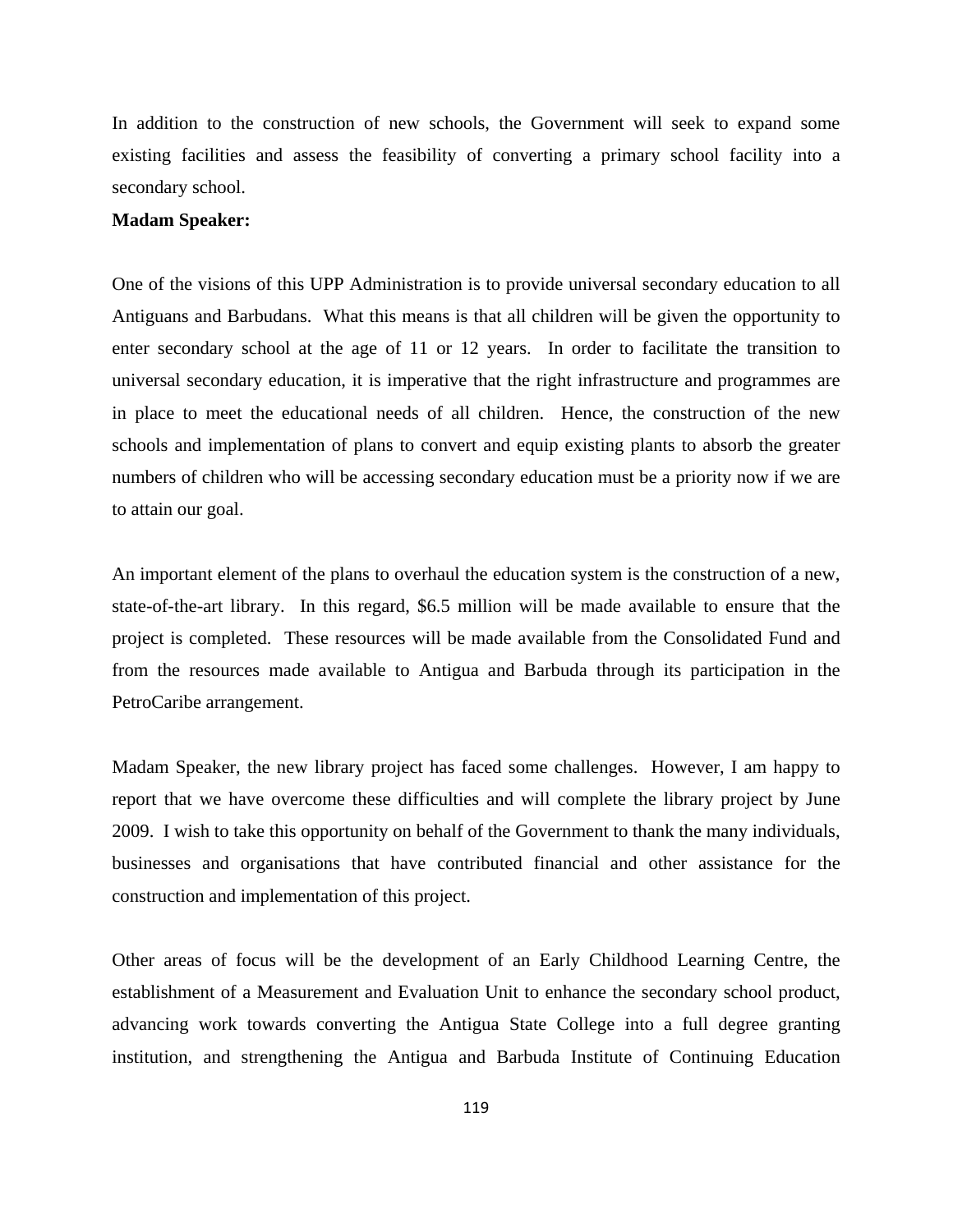(ABICE) and the National Training Agency (NTA) to further improve technical and vocational education in Antigua and Barbuda.

#### **Madam Speaker:**

In 2009, the Government will work along with all relevant stakeholders to identify the modalities through which an Education Commission may be established in Antigua and Barbuda. This Commission should facilitate a more broad-based approach to the development of policies and strategies that are intended to address the education and training needs of the nations. Overall, it is expected that this Education Commission will better position Antigua and Barbuda to respond to challenges in the education sector and exploit opportunities that will create an education system in Antigua and Barbuda that is second to none.

Madam Speaker:

In an effort to move Antigua and Barbuda one step closer to attaining the objective of having at least one university graduate per household, the Sunshine Government will build on the National Student Loan Fund, which was initiated in 2008. This National Student Loan Fund complements a number of existing initiatives which all serve to promote education at the highest levels in Antigua and Barbuda. Through these various programmes, there are more than 1,000 Antiguans and Barbudans studying on scholarships at institutions all over the world.

Finally, the Government will continue to upgrade sporting facilities in Antigua and Barbuda. It is expected that the Sports Complex and Community Centre in Barbuda will be completed in 2009 and work will commence shortly on the Grays Green Community Centre. Other areas that would benefit from work on sporting facilities include Buckleys, Five Islands, Old Road, Jennings, Powells, Pares and Urlings.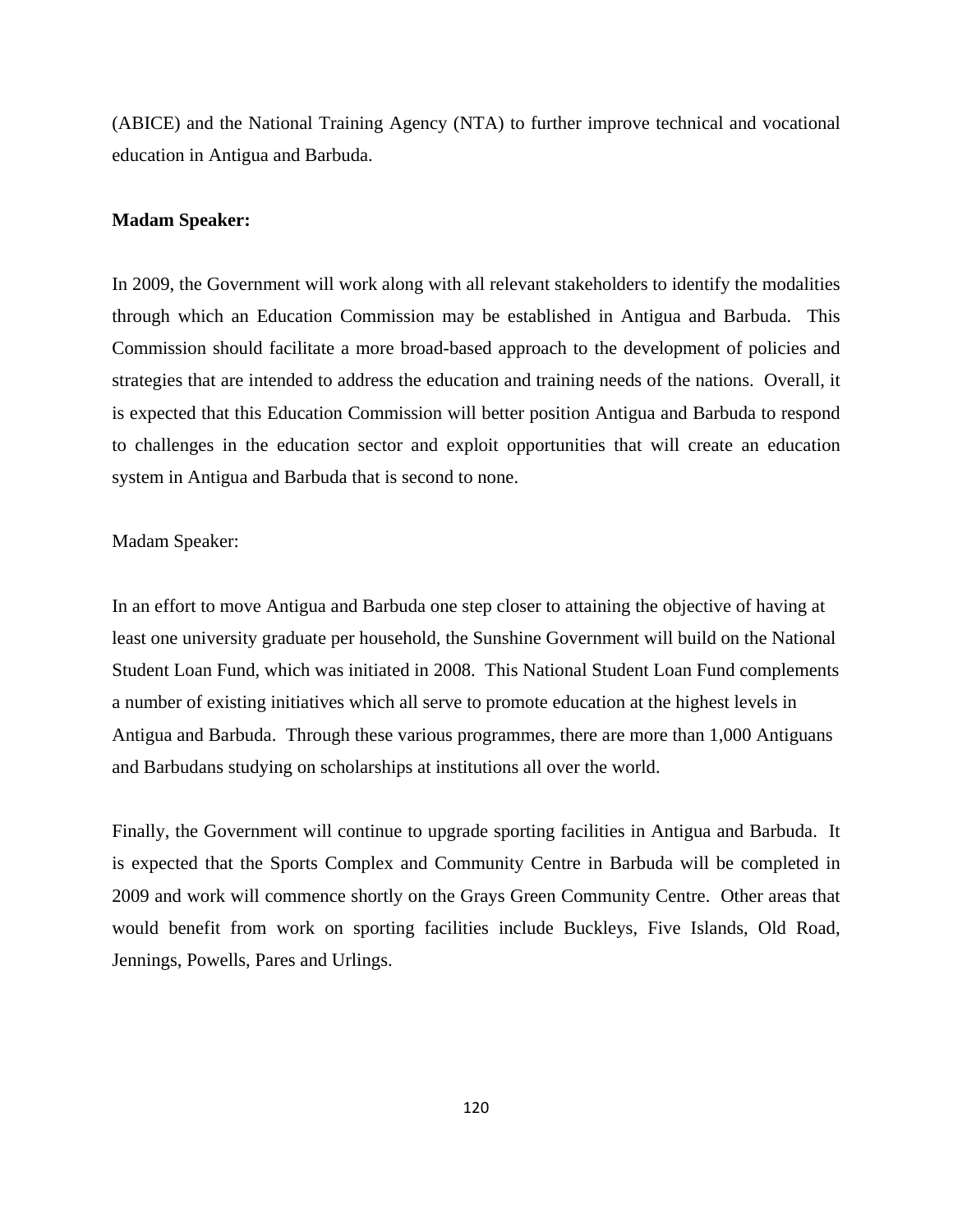## *Expenditure in the Ministry of Justice and Public Safety*

# **Madam Speaker:**

The UPP Administration is very cognisant of the deleterious effects of crime and violence on the economic and social fabric of any society. Unfortunately, the Caribbean region has seen a disturbing trend of increased criminal activity over the past several years. These developments have placed significant pressures on the resources of the agencies responsible for security and public safety and have demanded greater investments in manpower, equipment and training to maintain law and order. In Antigua and Barbuda, we have made crime prevention and control a top priority and therefore embarked on a major programme to transform the way in which we confront the challenge of crime and violence.

In Budget 2009, we have allocated \$63,749,046 to the Ministry of Justice and Public Safety to allow it to adequately address the issues of crime prevention and control and criminal rehabilitation.

# **Madam Speaker:**

These resources will enable a 23 percent increase in the remuneration of the Royal Antigua and Barbuda Police Force and allow for the recruitment of an additional 120 constables to the Royal Antigua and Barbuda Police Force in 2009. With the additional number of constables, we will be able to increase the visibility of the Police in areas where crime is likely to occur. To facilitate this level of recruitment, there will be year-round training at the Police Training School at Longfords.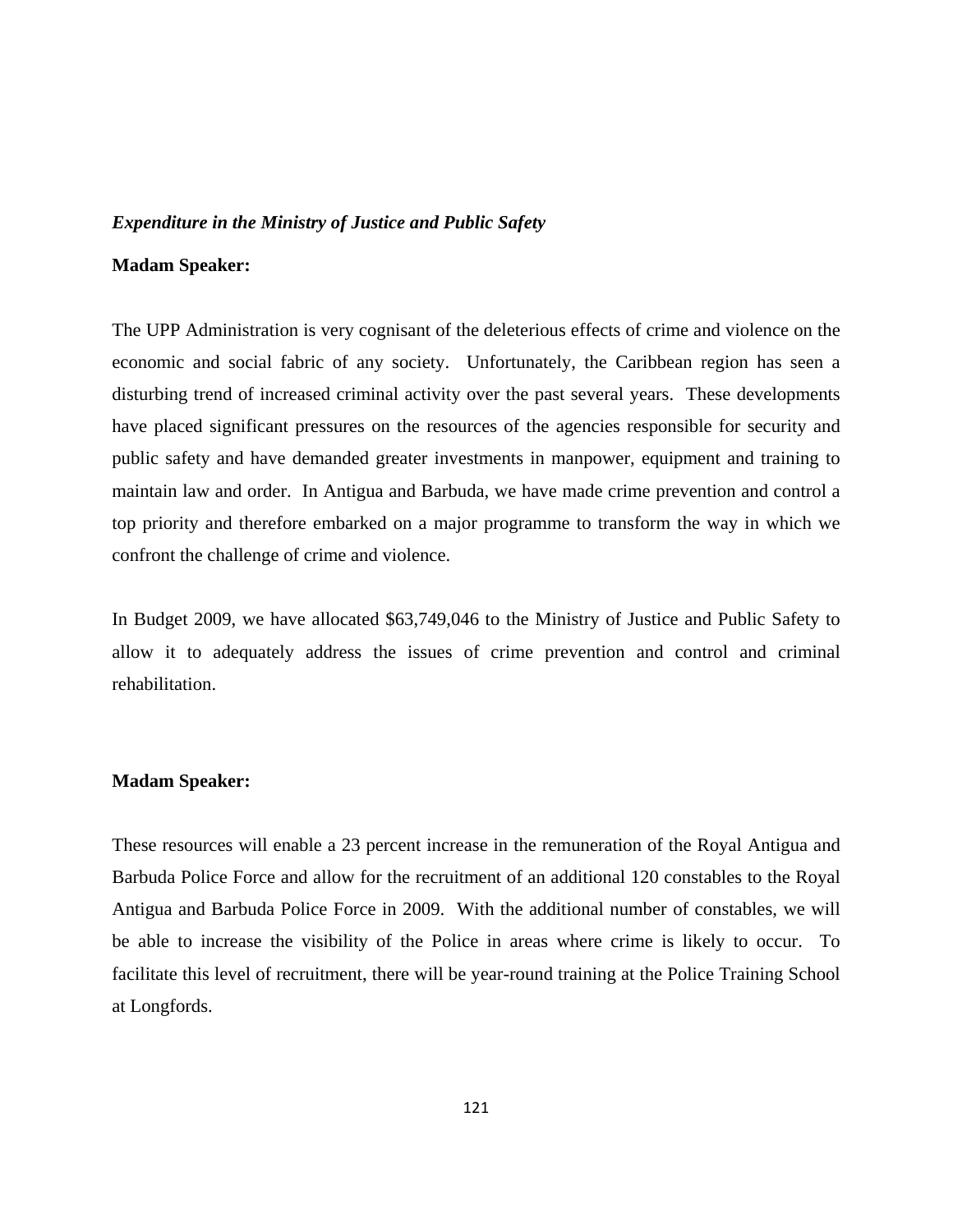This additional manpower will also allow the Government to fully implement its community policing strategy. The strategy will help the Police to collaborate more actively with the citizenry in the prevention of crime and to develop specific interventions taking into consideration the differences in each community.

# **Madam Speaker:**

We will continue to focus on providing the necessary crime fighting equipment and vehicles to the Police to better enable them to carry out their mandate. Our investment in new and modern equipment has allowed the Police to have the capacity to digitize fingerprints for the first time. This initiative will continue in 2009 and will facilitate further strengthening of the criminal database. With this digital database, the Police will be able to process and identify fingerprint data collected at the scene of a crime in a much more efficient and timely manner.

In 2009, Madam Speaker, all aspects of our new 911 communications system will be fully functional and we intend to intensify training to enhance the number of individuals with the requisite skills to manage and execute the day to day operations of the system.

# **Madam Speaker:**

To further enhance the effectiveness of our crime fighting programme, we will commence deployment of a closed Circuit TV System in 2009. These CCTVs will be installed in key locations around the country, particularly in areas where they will have the highest crime deterrence value. The CCTV system will also play a vital role in providing information that may contribute to speedier crime solving.

# **Madam Speaker:**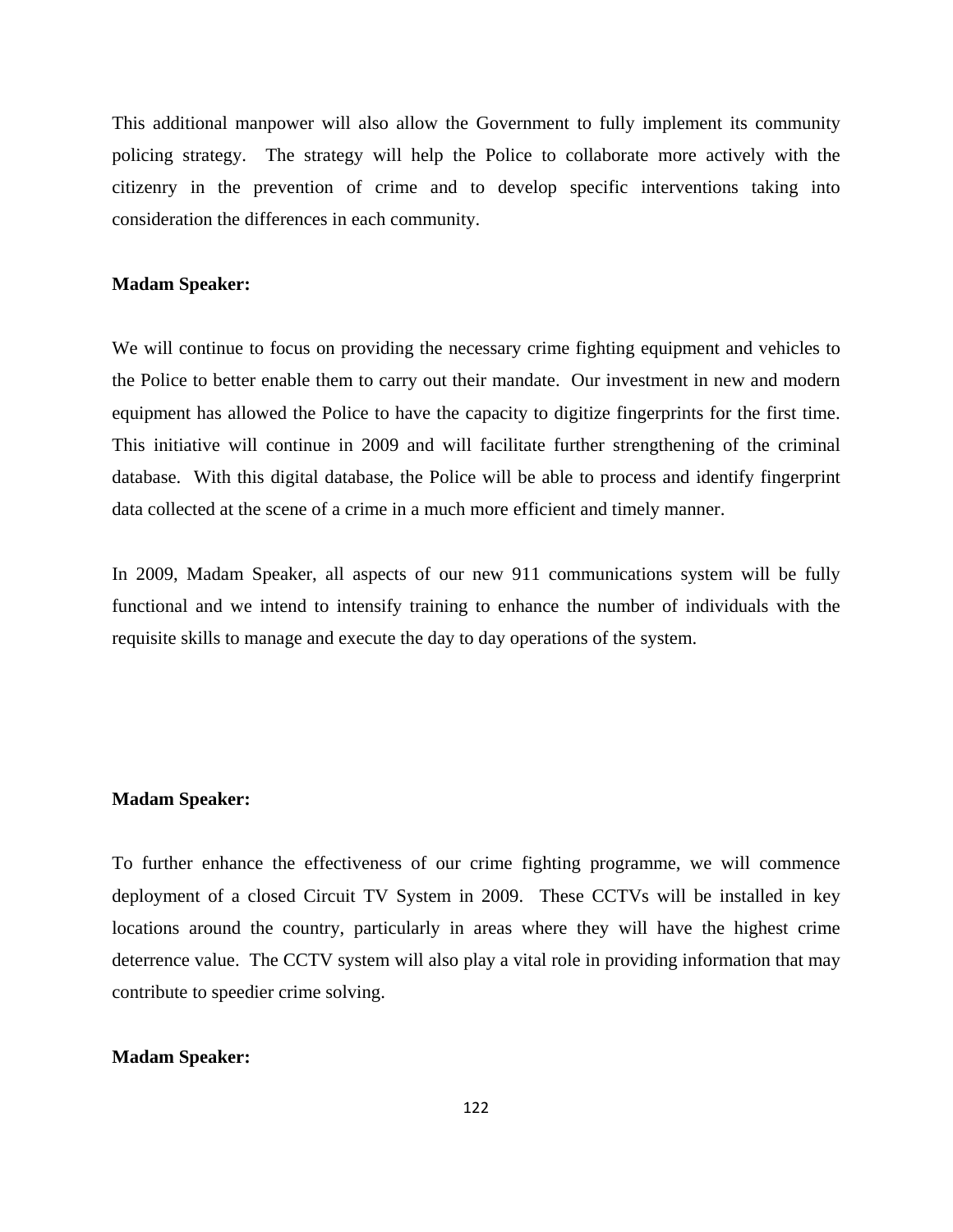We also recognize that our police stations are in need of repair and upgrading in order to improve the conditions and the environment within which the Police operate. In this regard, the 2009 Budget will provide resources to refurbish several police stations including the St. John's Police Station, the Police Station at Carty Hill and the Police Headquarters.

# **Madam Speaker:**

This Government is also cognisant of the need for a comprehensive rehabilitation programme that especially targets young offenders. Our criminal rehabilitation programme will provide training to prisoners in a number of areas including computer literacy, various trade related skills and farming.

## **Madam Speaker:**

Other areas of focus for the Ministry will include increasing access to the Public Legal Aid and strengthening the Prices and Consumer Affairs Division to carry out its mandate of consumer safety and protection. With respect to the Prices and Consumer Affairs Division, emphasis will be on enhancing human resource capacity, providing training and revision of the Price Control Act.

In particular, Government will continue to provide training for high ranking police officers.

Finally, Madam Speaker, in order to reduce the cost to private businesses and individuals who wish to invest in security and surveillance equipment, we will waive the import duty on these items commencing in 2009. All these interventions should better enable the Police in collaboration with other crime fighting agencies such as the Customs and Excise Division, the Immigration Department, the Defence Force and the Office of National Drug Control and Money Laundering Policy (ONDCP) to create a safe and secure environment for all citizens, residents and visitors in Antigua and Barbuda.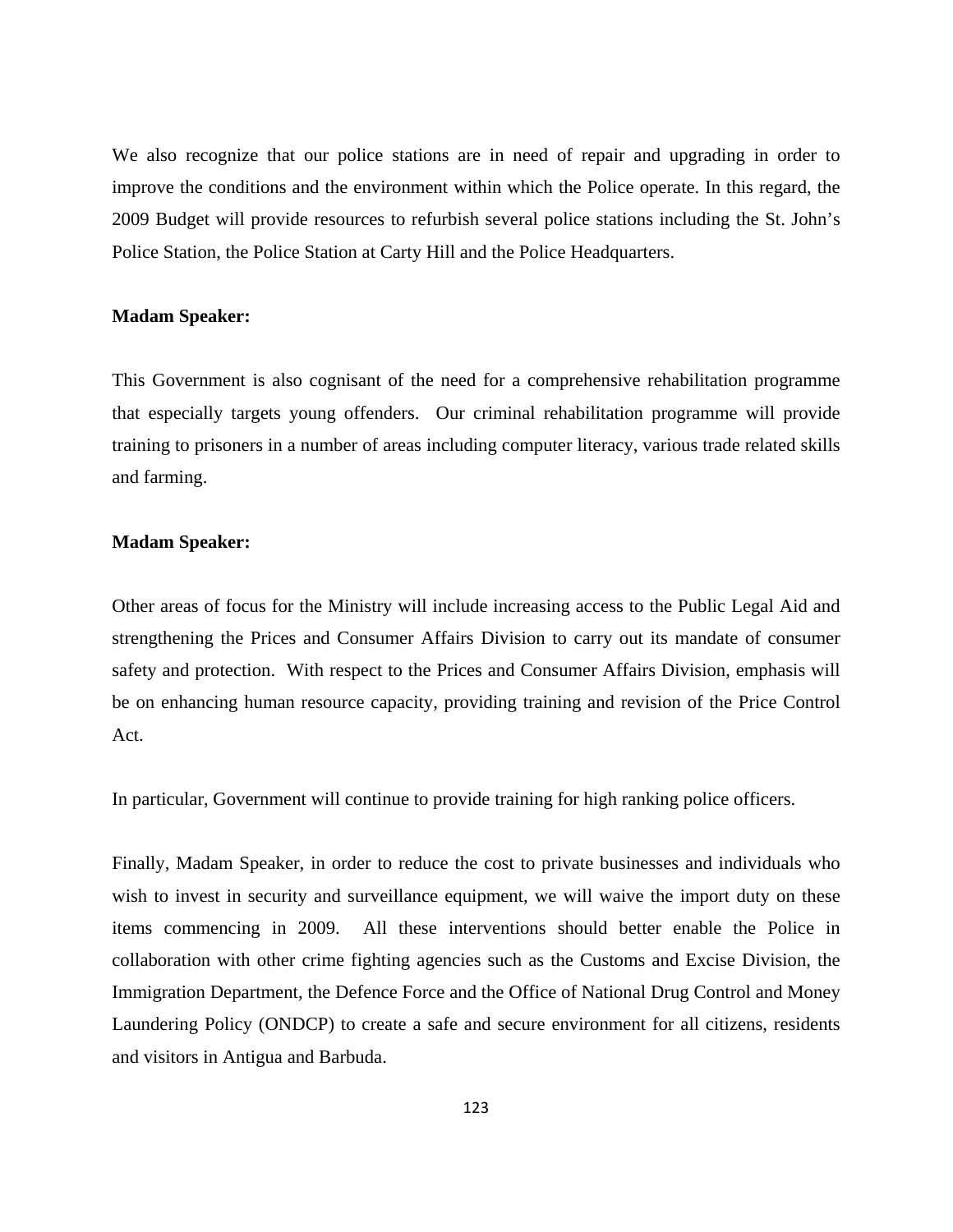## *Expenditure in the Ministry of Social Transformation and Housing*

In 2009, \$13.8 million will be made available to facilitate the work of the Ministry of Social Transformation and Housing.

## **Madam Speaker:**

A budgetary allocation of \$8,829,282 has been made in Budget 2009 to facilitate the work of the Ministry of Social Transformation and Housing.

## **Madam Speaker:**

You will recall that this Government, with the assistance of the Caribbean Development Bank, embarked on a comprehensive Country Poverty Assessment and Survey of Living Conditions to determine the extent, severity, characteristics and geographical status of poverty and other pertinent social imperatives. Armed with the necessary statistical information, the UPP Administration sought to intensify its programmes through which tangible and meaningful support could be provided to vulnerable and disadvantaged groups in Antigua and Barbuda. These interventions were particularly important if we were to achieve equitable and sustainable development and meet the relevant milestones in respect of our Millennium Development Goals (MDGs).

#### **Madam Speaker:**

Of the \$13.8 million, an amount of \$8.8 million will be utilised by the Ministry to provide further support and relief to citizens and residents who depend on the various Government programmes to improve their way of life. One programme that will be emphasised in the coming year will be the Government's Residential Assistance and Care programme for the Elderly and Eligible (GRACE). This programme will be expanded to serve the elderly population and other categories of persons in need of home care, while at the same time providing employment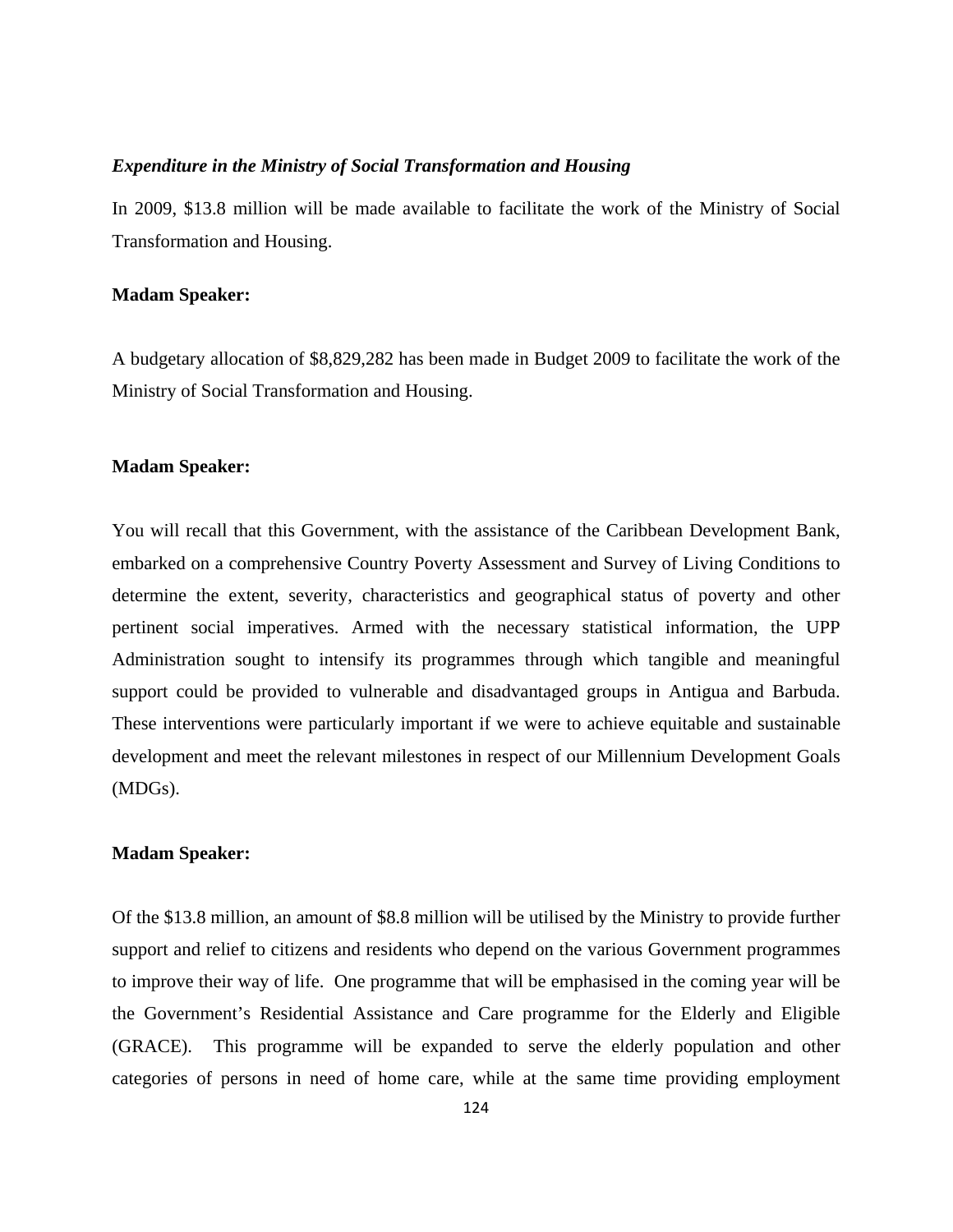opportunities for our citizens. There will be significant focus on recruiting and training individuals with the appropriate skills set to ensure those using the GRACE programme receive maximum benefit.

Another priority area in 2009 will be the expansion of the Home Improvement Grant, which provided financial support to persons who need to undertake repairs to their homes but did not have the resources to do so. The Home Improvement Grant was originally accessible to eligible elderly persons only. However, in 2009, we will extend the Home Improvement Grant to the elderly along with eligible disabled and other needy persons.

# **Madam Speaker:**

We are very cognisant of the problem of vagrancy and its impact on the society as a whole. As a first step in addressing this problem, we commenced a programme through which meals and other services are offered to vagrants. The Government recognises that a more comprehensive approach is required in order to tackle the problem of vagrancy. In this regard, we will finalise a Vagrancy Control Programme in 2009 which will allow the Government to implement more long term solutions to the problem.

Special emphasis will also be given to legislative reform in the area of child protection to ensure that our children remain safe from abuse and discrimination in all forms. The Ministry will work closely with UNICEF and other key stakeholders on this critical issue of Child Protection Reform.

Consistent with the principles of P*utting People First* the Government will spare no effort in creating an all inclusive society in which no one is left behind. In this connection, special emphasis will be placed on the introduction of a new *"Skills Training and Empowerment Programme" (STEP)* targeted at unemployed single parents and other unemployed and underemployed individuals, in order to assist them in becoming self sufficient. The intent of this programme is not to create a dependency on the public sector for employment but rather to offer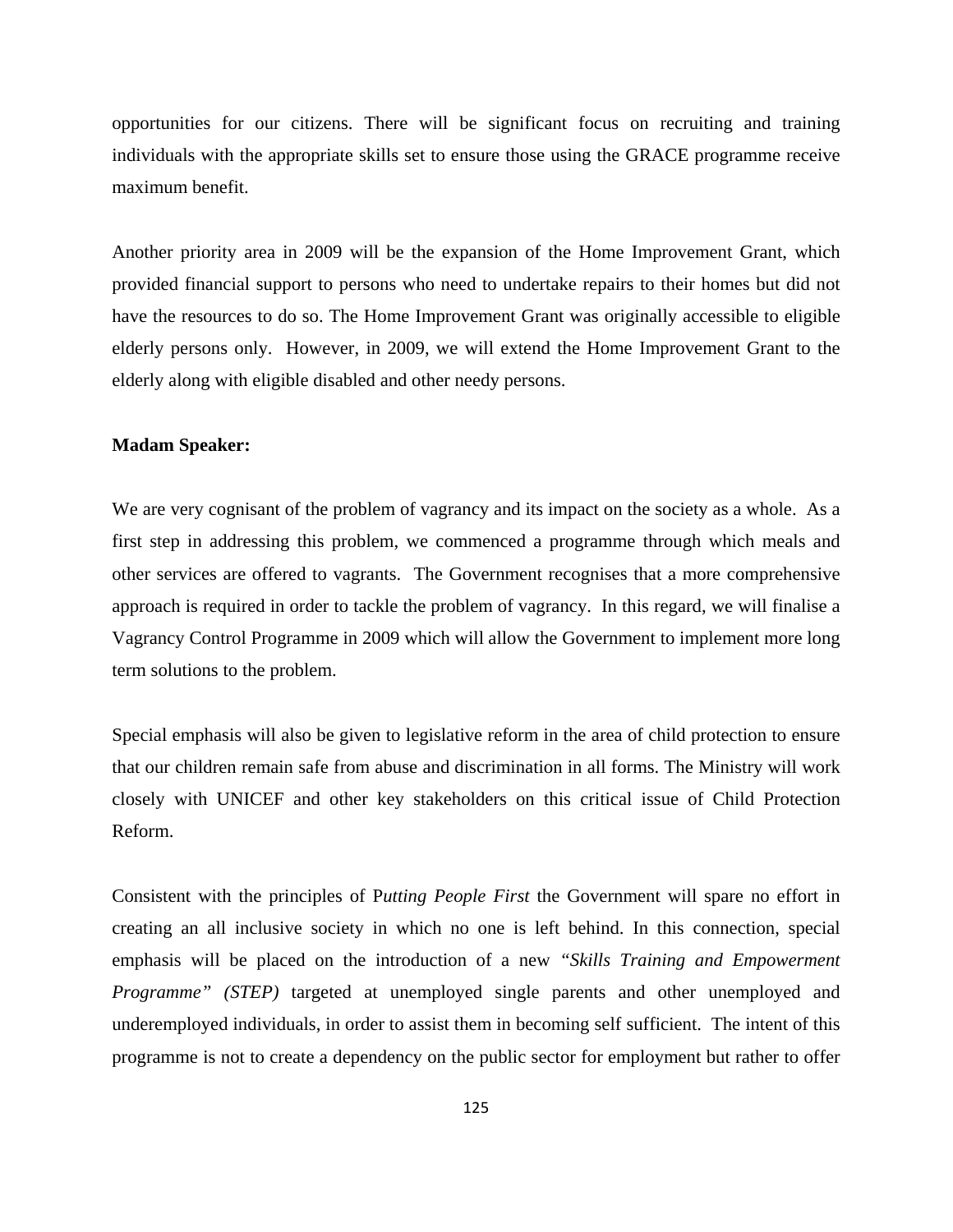the participants an opportunity to acquire the skills needed for them to obtain gainful employment in the private sector.

#### **Madam Speaker:**

This Government attaches great importance to Disaster Mitigation, Management and Recovery. After the devastating floods from Hurricane Omar, we demonstrated the extent of our determination to ensure relief is provided to the people by immediately instituting an emergency assistance programme. Through this programme we provided shelter, urgent financial support and essential items to families and households across this nation. Madam Speaker, a total of \$1.5 million was allocated to this emergency relief effort without delay. In 2009, we will continue to support and build the capacity of the National Office of Disaster Services to enable it to enhance its work with respect to disaster management and mitigation and to allow it to respond in a timely manner when citizens and residents are impacted by natural disasters. An important element of this, Madam Speaker, will be the construction of a model Hurricane Shelter in Bolans. This project will be partly funded with resources generously provided by the Government of Trinidad and Tobago through its Petroleum Fund.

Finally, Madam Speaker, the UPP Administration remains committed to ensuring the provision of affordable housing to the people of this nation. As a first step, civil Servants and other individuals who qualify can look forward to the prospect of owning their homes in 2009. This will be made possible by the generous support of the Bolivarian Republic of Venezuela which will be providing financing for a housing project in North Sound at an initial cost of US\$10 million.

# *Expenditure in the Ministry of Agriculture*

**Madam Speaker:**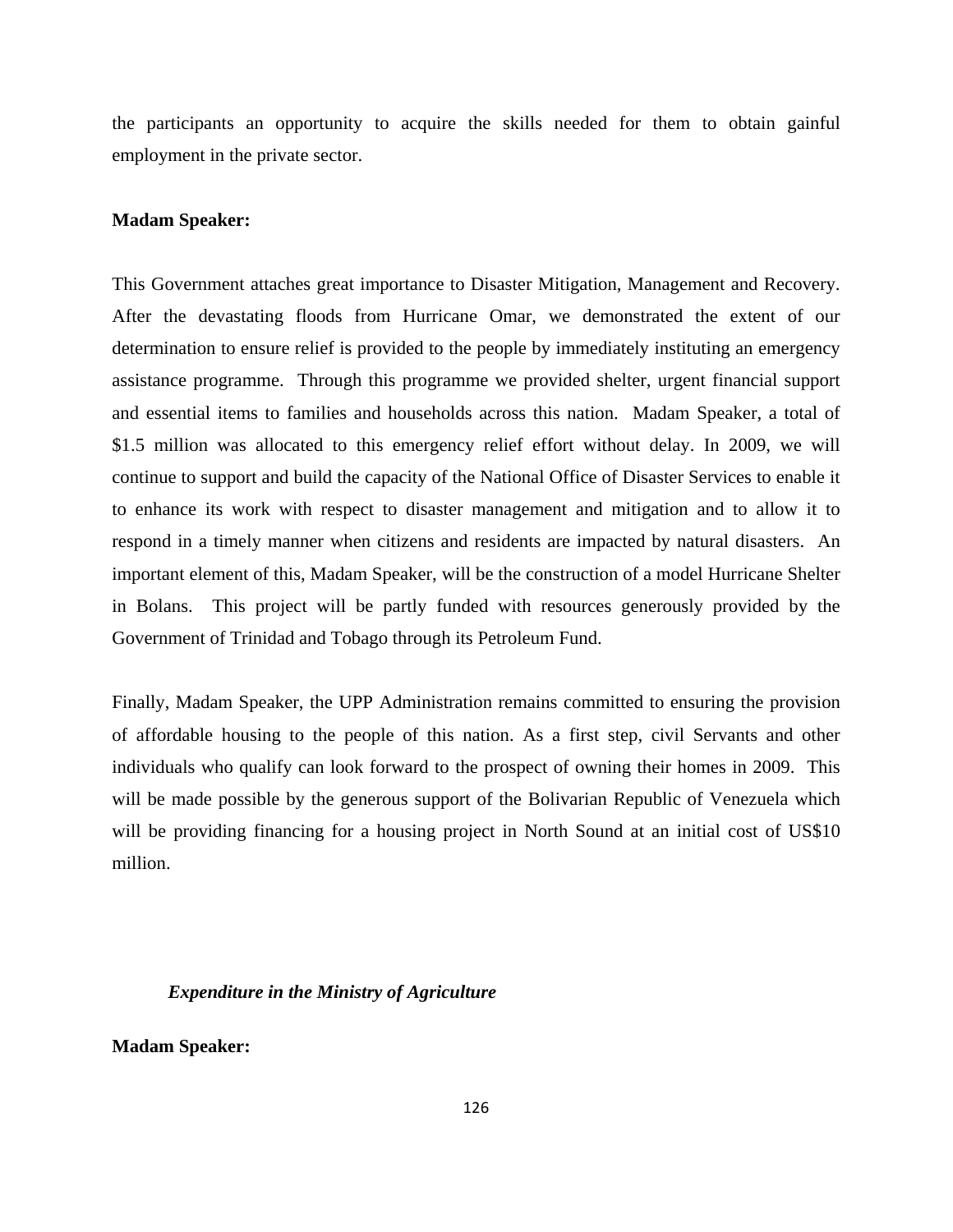The development of the agriculture sector remains a priority for this Government. In 2009, the relevant resources will be made available to allow this Ministry to finance the necessary programmes that will move Antigua and Barbuda closer to attaining food security and allow for greater exploitation of export opportunities. To this end, an allocation of \$33,897,420 has been made in Budget 2009 for this critical Ministry.

The Ministry has a comprehensive and extensive plan to develop all areas of agriculture and will make the finalisation of this National Production Plan its top priority in 2009.

An element of the Ministry's plan to promote food security will be the creation of commodity specialists. These commodity specialists will concentrate on the production of 19 crops and will be provided with the requisite assistance to enhance efficiency and improve product quality. Some of the commodities include tomatoes, peppers, carrots, onions, herbs and spices, ground provisions and citrus fruits. Under this programme, the Ministry will establish production schedules with 30 large farmers to produce these commodities for domestic demand and export. Through this programme, Antigua and Barbuda will be better positioned to take advantage of training opportunities that exist under the Caricom Single Market and Economy. In particular, it is expected that Antiguan and Barbudan farmers will be able to enhance the production of carrots and onions for export to selected markets in the southern Caribbean.

To ensure that farmers are able to meet demand, the Ministry will provide long term leases to farmers which may be used by farmers to access credit. In addition, the relevant training, equipment services and technical support will be provided to farmers through the agriculture extension services. Further, there will be particular focus on upgrading the livestock division, developing agriculture infrastructure and repairing damage caused by Hurricane Omar and other storms. This will include repairing dams and farm feeder roads.

A critical component of this drive to enhance agriculture production will be the revitalisation and recapitalisation of the Central Marketing Corporation (CMC) so that it can effectively meet the needs of farmers at every level of the production scale. The CMC will receive the requisite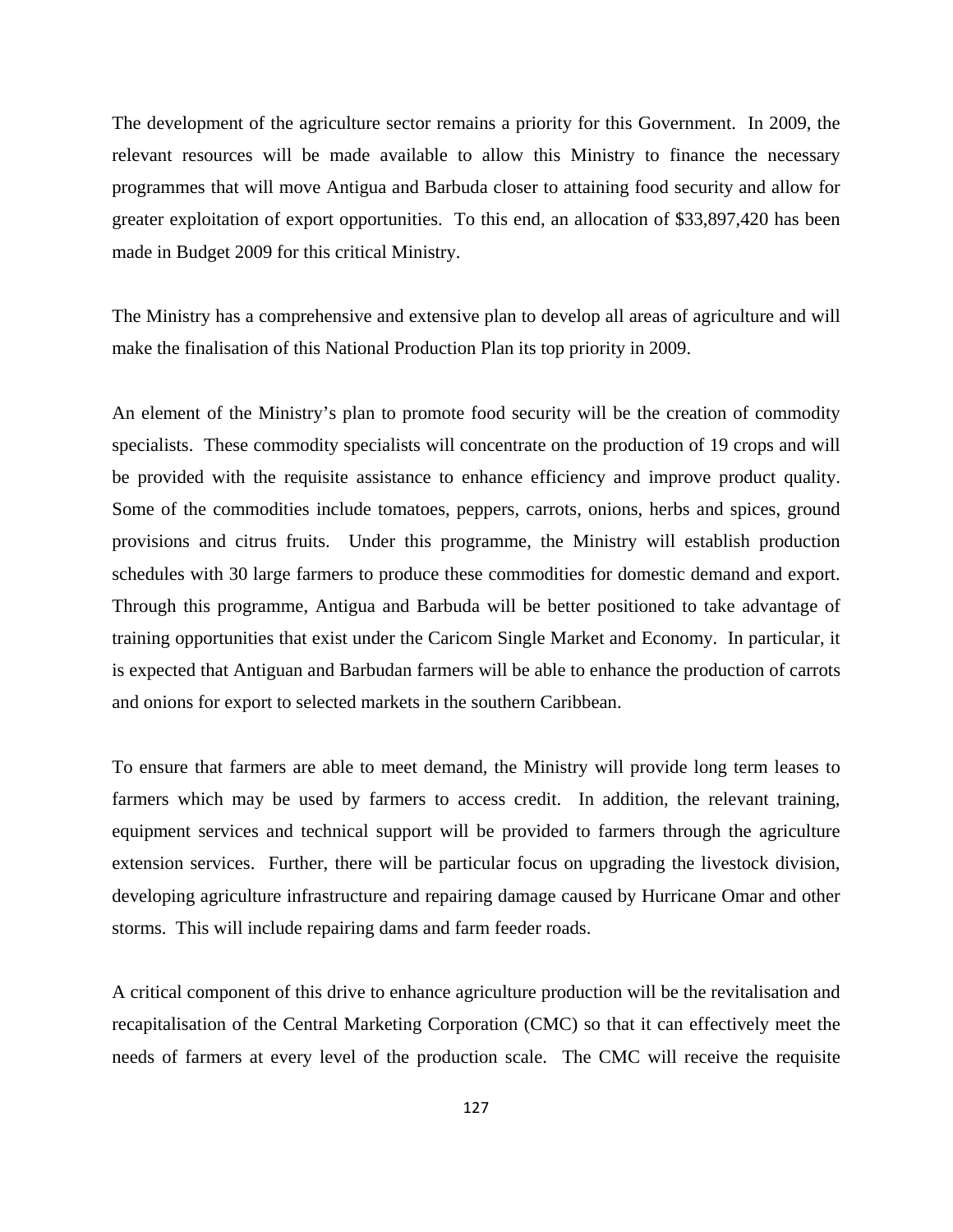support so that it can enhance its ability to provide essential inputs to farmers across Antigua and Barbuda. Also, a new 15,000 square foot post harvest pack house will be constructed in 2009 and will provide a central facility for washing, grading, pre-cooling, chilling and storage of agricultural produce in order to facilitate greater activity in agro processing. This facility will allow the CMC to boost its marketing and distribution efforts on behalf of the farmers, thereby allowing them to concentrate on enhancing production and meeting the domestic demand for their products.

# **Madam Speaker:**

Antigua and Barbuda is one of a few Caribbean countries that can export seafood to the EU area. This speaks to the quality of the product and our ability to meet the rigorous certification and standards requirements at the international level. To ensure Antigua and Barbuda maintains this coveted position, resources have been allocated in the budget to further strengthen the fisheries division. These resources will be used to properly maintain the various fisheries complexes and to provide additional staff that will focus on training fisher folk to maximise output from their efforts. Emphasis will also be placed on enhancing enforcement of regulations in the fisheries sector in order to ensure sustainability of fisheries reserves and prevent illegal fishing and destruction of fisheries infrastructure.

The Ministry also plays an important part in ensuring the food provided for consumption, whether domestically produced or imported, is safe for the population. In light of this, the laboratory in the Department of Analytical Services will be upgraded and the requisite equipment provided to promote food safety and compliance with international standards and certification requirements. Further, emphasis will be placed on ensuring the existence of adequate food safety legislation to better protect the people of this nation.

Finally, the Ministry will seek to advance work with respect to development of the Government's Land Use Policy. To facilitate these efforts, allocation is made in the budget to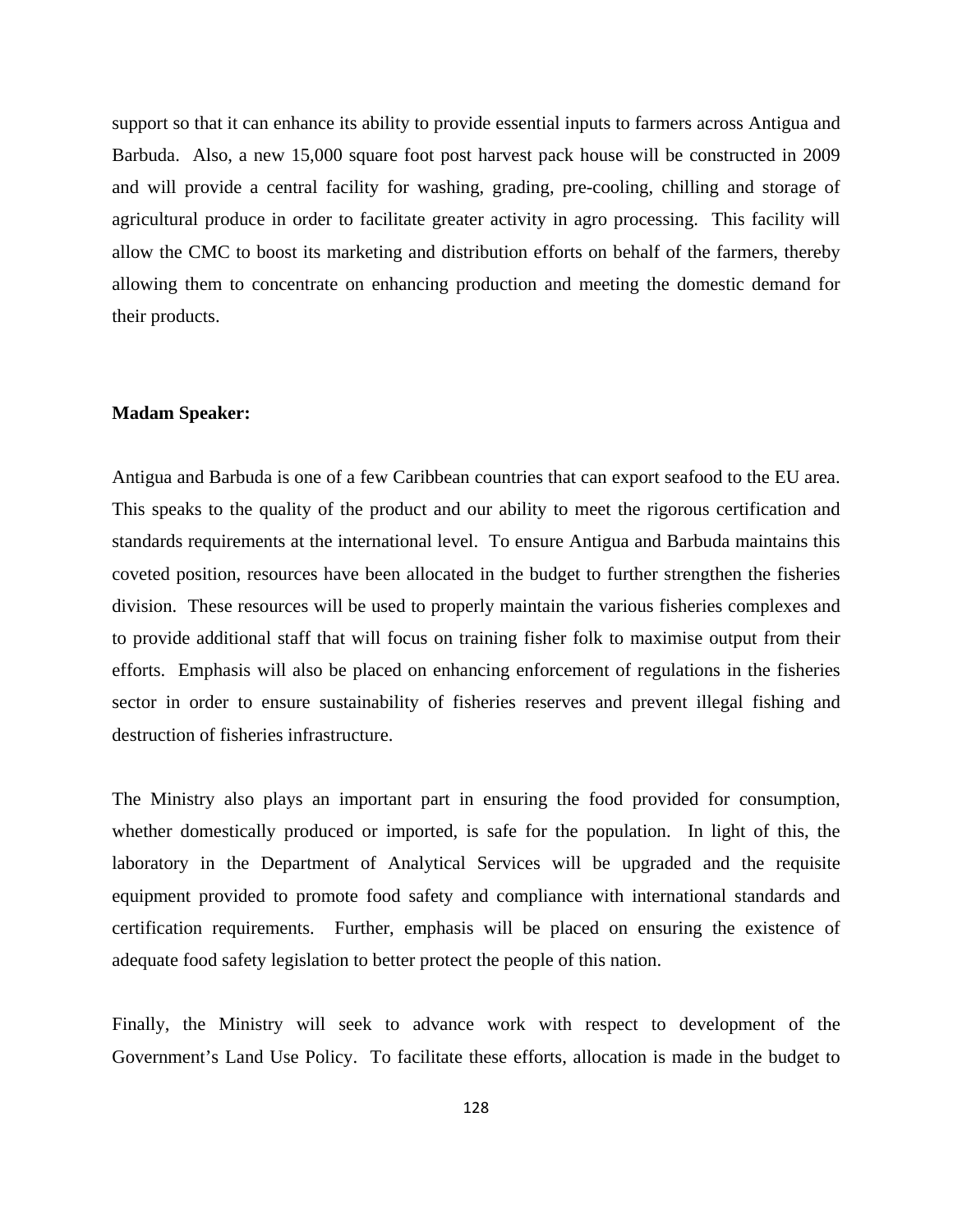provide the additional staff and equipment to augment the work of the Land and Surveys Departments. The Ministry will also continue its work to make land available to Antiguans and Barbudans through its land distribution programme. The Land Department is currently completing surveying work that will allow for the provision of an additional 550 parcels of land for the people of this nation in 2009. Some of the areas where lands will be made available include Jennings, Willikies, Cassada Gardens, Carty Hill, Piggotts, Urlings, Bolans and Freetown.

# *Expenditure in the Ministry of Tourism, Civil Aviation, Culture and the Environment*

A total of \$96,644,388 has been allocated to support the work of this Ministry in 2009.

These resources will allow the Ministry to continue to roll out its strategic marketing plan which is aimed at ensuring that the country receives maximum benefit from the increase in airlift and the investment in other key infrastructure. Further, the Government will enhance its efforts to partner with key stakeholders to market the destination worldwide. In this regard, the marketing budget for tourism will be increased to \$12 million for 2009 and this will assist the ministry in achieving a number of objectives. The marketing strategy for 2009 will include:

- Targeting those regional and international market segments that hold good potential for business to Antigua.
- Promoting Antigua and Barbuda as a distinctive and preferred destination through public relations programmes and through advertising in the electronic and print media.
- Securing adequate scheduled and chartered air seats to Antigua and Barbuda from targeted airlines and tour operators in the international markets.
- Collaborating with the private sector: hoteliers, attractions and transportation operators etc., to effectively market Antigua and Barbuda and to ensure that the product is in alignment with recognized consumer needs.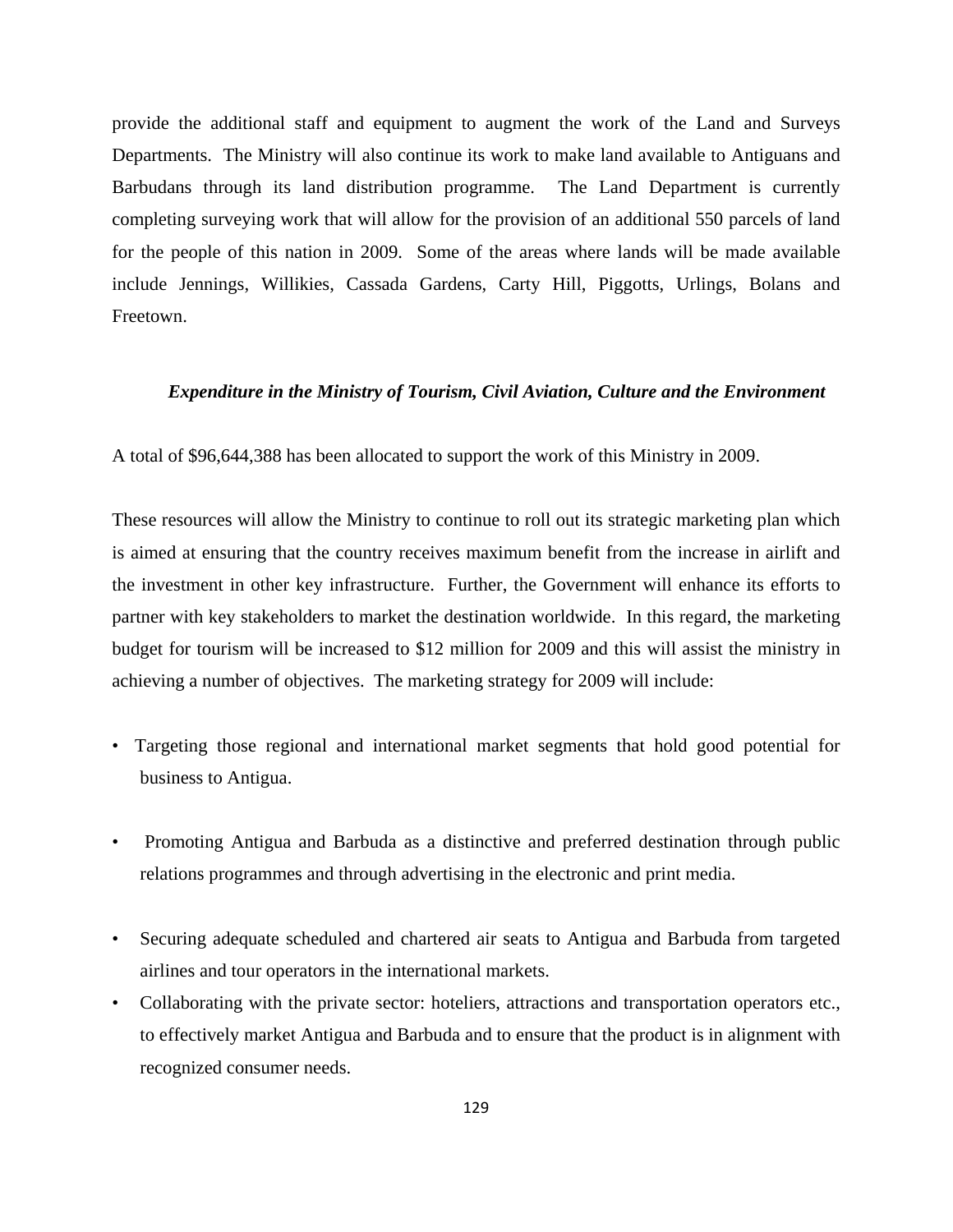• Exploiting the advantages of Internet technology to market the country.

In essence, Madam Speaker, the framework that is necessary for the continued expansion of activity in the industry is in place; and notwithstanding the possible challenges facing the industry in 2009 the Government through the Ministry of Tourism will continue to play its role to support the overall growth and development of the industry.

Further, Madam Speaker, the Government has undertaken significant work on the design and preparatory stages that will allow construction to commence on the Caribbean Festival Park in 2009. Once completed, the Caribbean Festival Park will showcase the cultural diversity that makes Antigua and Barbuda the Caribbean melting pot. This Park will operate year round and should play a major role in attracting additional visitors to Antigua and Barbuda.

# *St. John's Development Corporation*

### **Madam Speaker:**

The St. John's Development Corporation will continue the maintenance and upkeep of the areas under its jurisdiction. In keeping with its Mission which is "to make St. John's City the model of the Caribbean by providing amenities for the development and benefit of its Stake holders, while creating an environment of excellence", in 2009, the Corporation will work towards the finalization of a City Renewal and Revitalization Plan for the City of St. John's.

A number of the areas of focus for the St. John's Development Corporation will include:

- *1.* Installation of Parking Meters to reduce traffic congestion in the City. This project will be done in collaboration with the Transport Board, Police and other Stakeholders.
- *2.* Bringing into operation the City Maintenance Unit.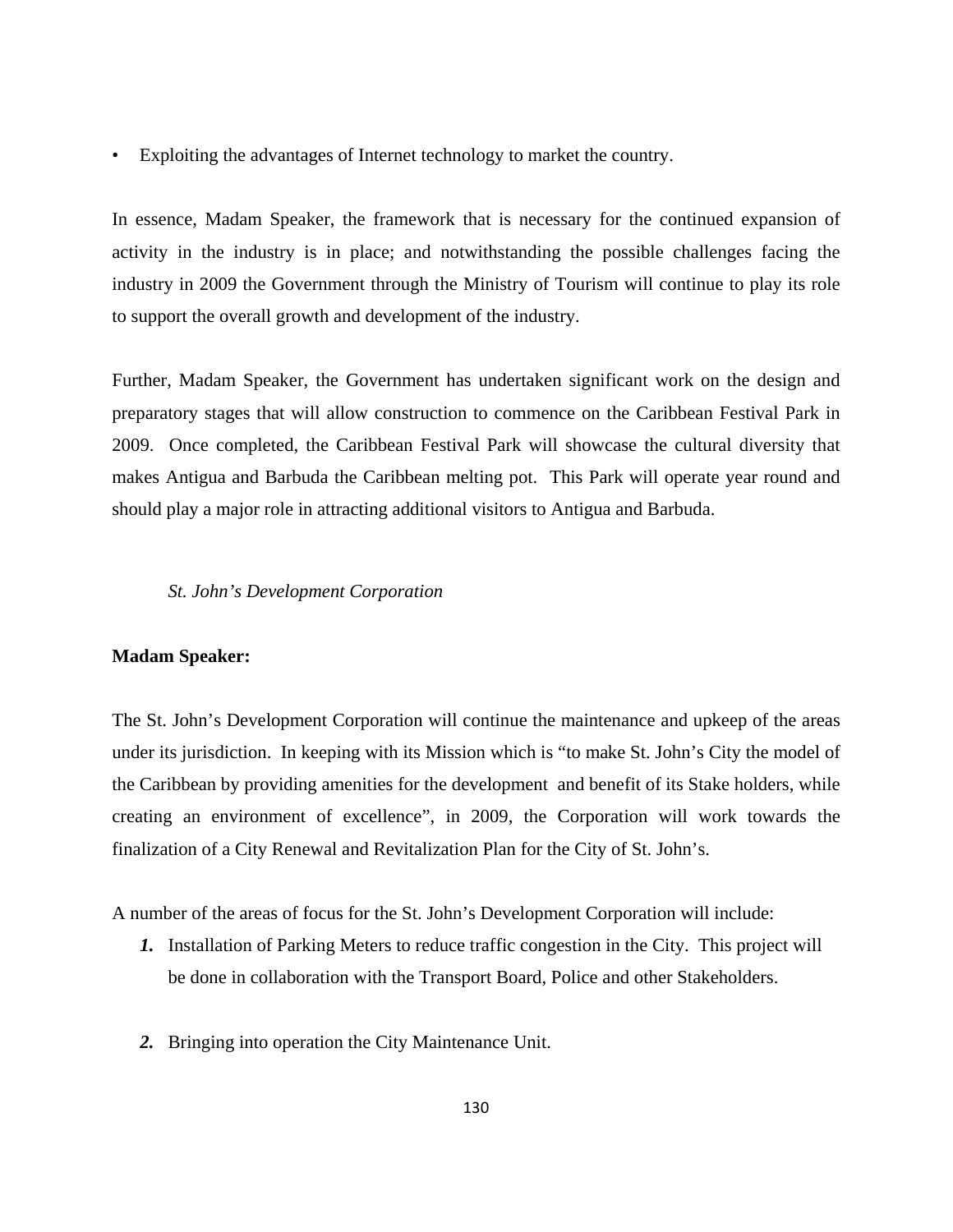- *3.* Bringing into operation the "Green Area" and the Tourist Information Centre at the junction of High Street and Corn Alley. This project will enhance the aesthetics and ambience of this area of the City, and add life and vibrancy to the City.
- *4.* Continuing the programme for improvement of the infrastructure in the physical environment in the City.
- *5.* Development of the Waterfront Area to include enhancement of the facilities for Cruise Visitors, Shopping Malls, Hotels and other facilities for the enjoyment of tourists and locals. It is expected that the project will ensure that there is vibrancy, and enhanced social and economic activities on the Waterfront. At the moment, the Quay is dormant when there is no Cruise Ship in port. (This project will be a collaborative effort between the Government of Antigua and Barbuda (GOAB) and the Royal Caribbean Cruise Lines (RCCL).
- *6.* Installation of Closed Circuit Television cameras for the security of business owners in the Quay, and for their clients, (tourists and residents) who patronize the stores in the Quay.

## Madam Speaker:

The Government commends the Board of Directors under the leadership of Senator Lenworth Johnson, Chairman of the Board, and the Management and Staff of the Corporation for their sterling efforts in the transformation of the Corporation and its significant accomplishments in respect of City Improvement during the period 2004 - 2008. Further, the Government also expresses appreciation to various private sector partners who have supported the Corporation's efforts in the City upgrade.

## *Expenditure in the Ministry of Finance and the Economy*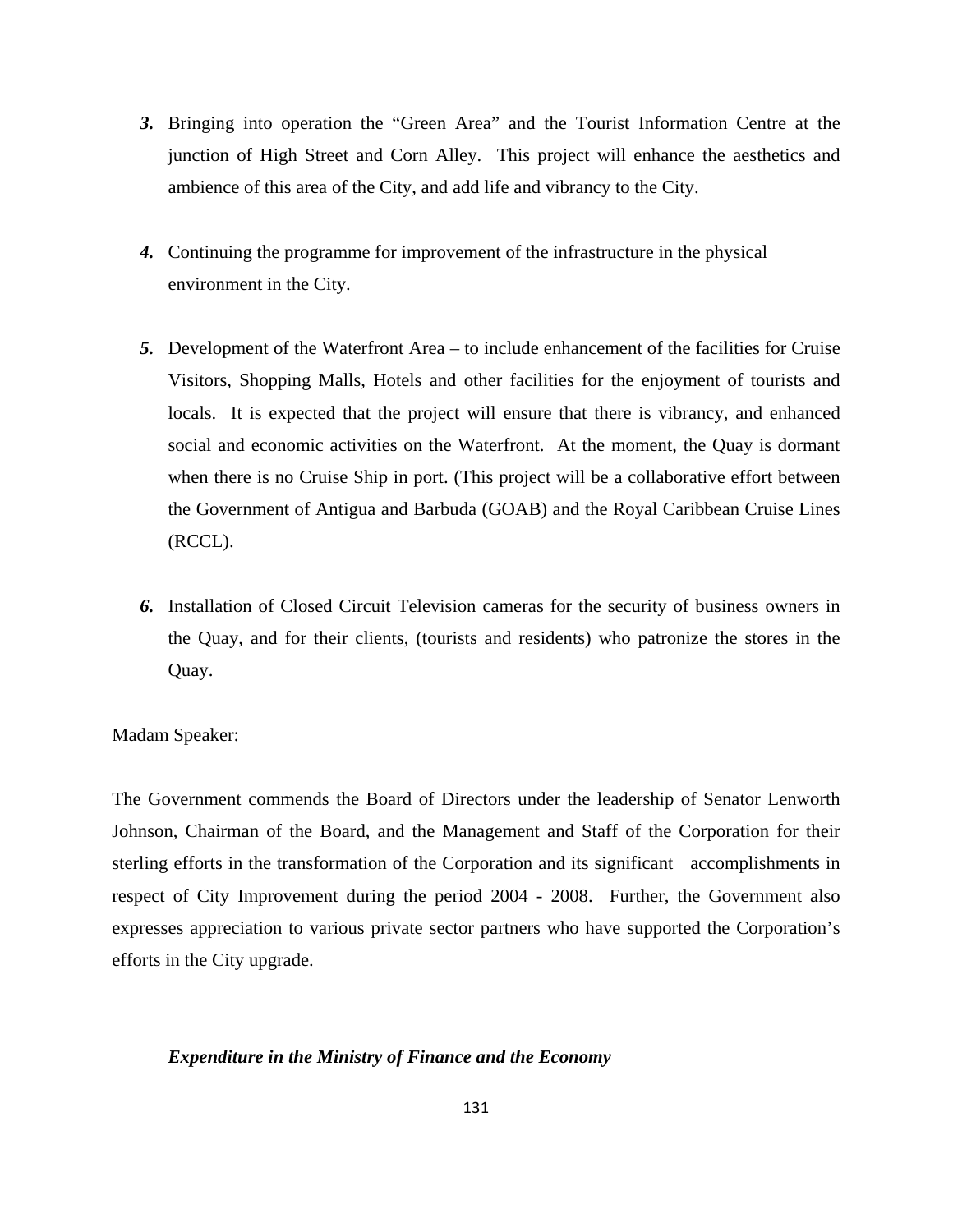The total budgetary allocation for the Ministry of Finance and the Economy is \$108,921,406.

These resources will facilitate the enhancement of the Inland Revenue Department, the Customs and Excise Division, and the Treasury Department. With respect to the Inland Revenue Department, emphasis will be placed on strengthening the Property Valuation Unit and the ABST Unit to allow for further improvements in revenue collection.

### **Madam Speaker:**

In 2009, we will establish a Risk Management Unit in the Customs and Excise Division. This will allow us to achieve one of the stated objectives of the Customs Renewal Programme which is to allow for 24 hour clearance of goods from the port.

#### **Madam Speaker:**

In Budget 2008, the Government announced that it would seek assistance to undertake a study to determine the feasibility of making Antigua and Barbuda wholly duty free. In this regard, we successfully acquired assistance from the United National Economic Commission of Latin America and the Caribbean (ECLAC). The consultant has already commenced work on this study and we expect to receive the report and recommendation in 2009.

Other areas of focus for the Ministry in 2009 will be the continuation of the debt management project, and advancement of the work of key departments such as the Bureau of Standards, Industry and Commerce, and Cooperatives.

Finally, Madam Speaker, in 2009 the Government intends to pursue a tax amnesty programme. This programme proposes that persons paying all arrears on their taxes on or before January  $30<sup>th</sup>$ 2009 will receive a 100 percent write-off of their tax penalties. There will be no forgiveness granted on the payment of the taxes, only on the sanctions and penalties associated with the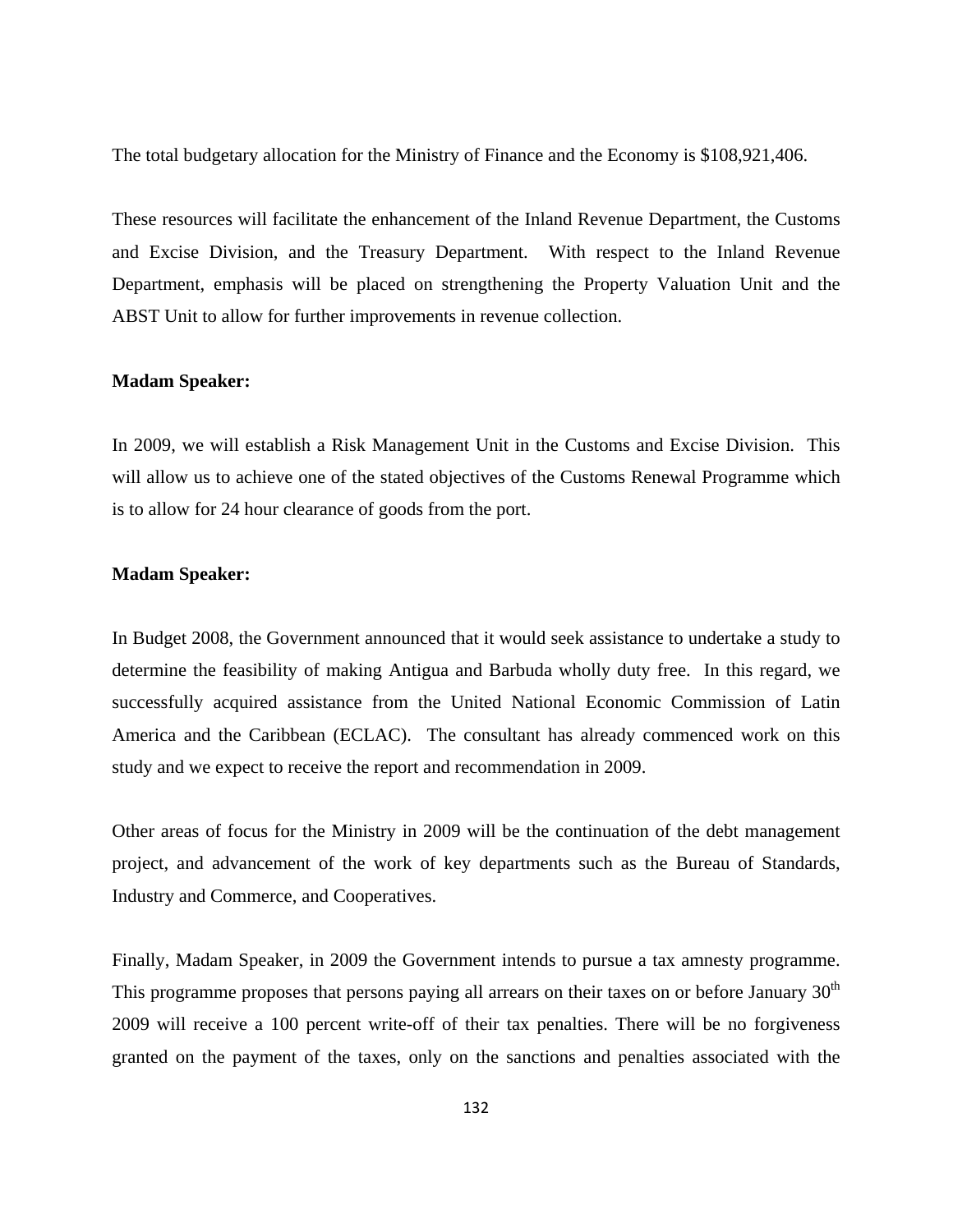taxes. After January  $30<sup>th</sup> 2009$  the waivers of penalties decrease for each successive month to 80 percent, 50 percent, 40 percent, 20 percent, then 10 percent. The last applicable date for the Amnesty will be June  $30<sup>th</sup> 2009$ . On that day there will be a waiver of only 10 percent. Payment of taxes for the current tax period would not form part of the programme.

At the time of applying for the Amnesty, a tax payer would be required to state or present evidence of any receivable that they would have from the government. This receivable would then be deducted from their tax liability. It is important to note that our intention is to encourage potential taxpayers to register without the imposition of punitive actions, to increase compliance for taxpayers already registered, while at the same time reducing our liabilities to our local businesses and suppliers. Monies raised under this initiative will be applied to the humongous debt to local businesses accumulated under the former administration. Prior to March 2004 this amounted to approximately \$137.3 million.

 Reports from the Tax Administration Services Department in Jamaica where a similar programme was introduced indicated that the Programme generated as much as JM\$6.5 billion in additional revenues. Moreover the programme led to an increase in the level of voluntary tax compliance as they were able to register an additional 3,000 companies and self employed persons.

# *Expenditure in the Ministry of Health*  **Madam Speaker:**

Stakeholders continue to believe, and rightfully so, that good health care is a fundamental pillar on which a resilient country must be built. As such, Budget 2009, shall cater for the imminent transition from Holberton Hospital to Mount Saint John Medical Centre. The opening of Mount Saint John Medical Centre will mark a seminal event in the history of Antigua and Barbuda and will represent an important forward step on the road to securing our future.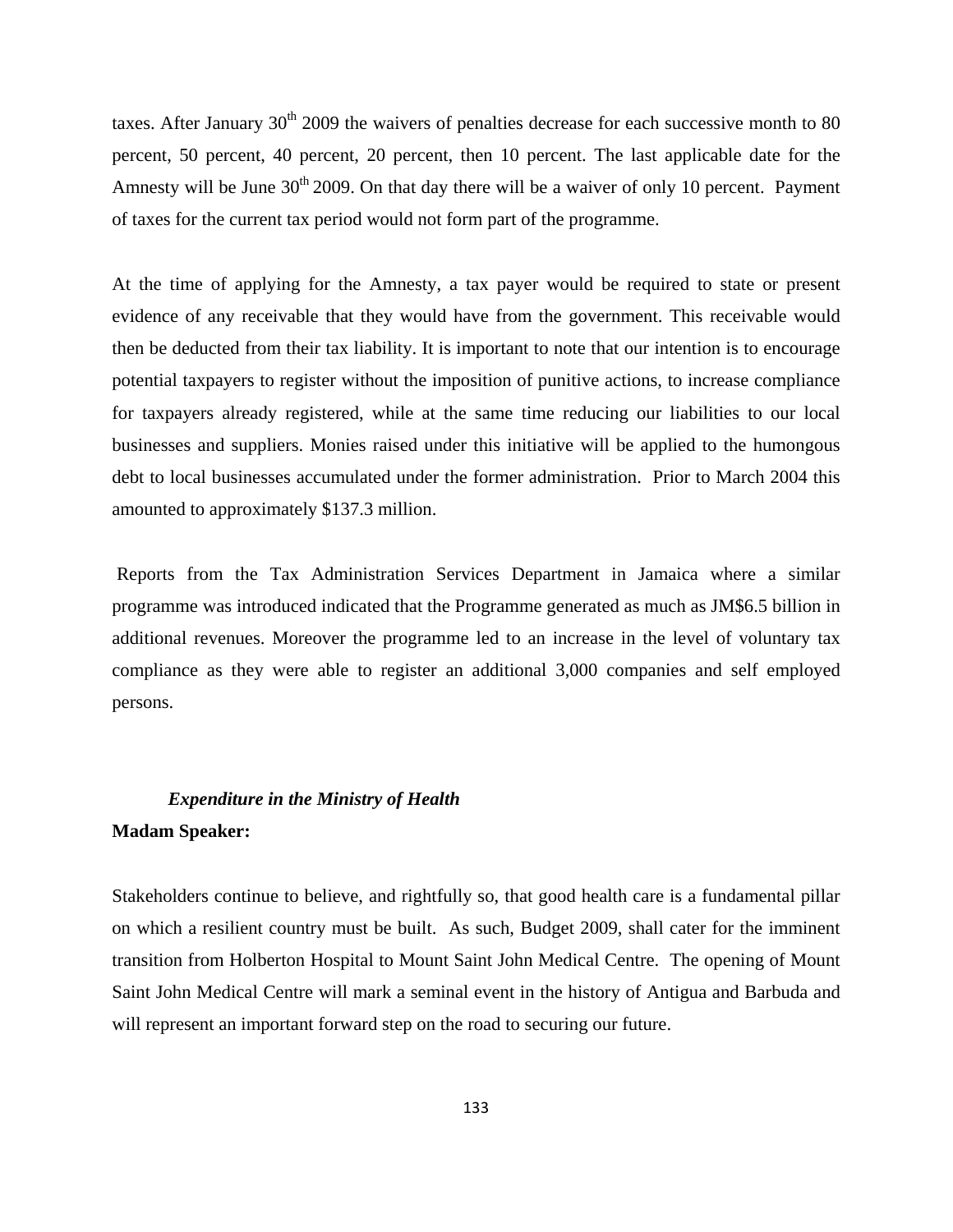In this regard, an allocation of \$85,848,545 has been made for the Ministry of Health to undertake its very critical mandate in 2009.

To facilitate the transition from Holberton to Mount St. John, an allocation of \$3,000,000 has been made in Budget 2009. Further, the necessary arrangements have been made in Budget 2009 to facilitate the transfer of any resources allocated to Holberton Hospital in Budget 2009 to the Mount St. John Medical Centre at the time it commences operations.

The resources provided in Budget 2009 will also allow the Ministry to continue work related to enhancing primary health care facilities across the country and continuing the National Beautification Programme being undertaken by the Central Board of Health.

#### *Expenditure in the Ministry of Labour, Public Administration and Empowerment*

This Ministry has been allocated \$11,857,526 in Budget 2009.

These resources will be utilized by the Ministry to continue work in relation to the issuance of Skilled National Certificates to Antiguans and Barbudans. This will allow our nationals to take advantage of the opportunities presented in the CSME and seek employment across the region. Madam Speaker, the Ministry will also continue to assist qualified nationals to attain employment in the private sector through the Job Placement Department's efforts.

#### **Madam Speaker:**

This Government condemns any incidence of sexual or other violence in our society and will, through the Gender Affairs Division of the Ministry will seek to advocate on behalf of those affected by these and other challenges. To complement these efforts, a two year programme to be funded by UNIFEM will commence in 2009 and will focus on strengthening state accountability and on community action to end Violence Against Women.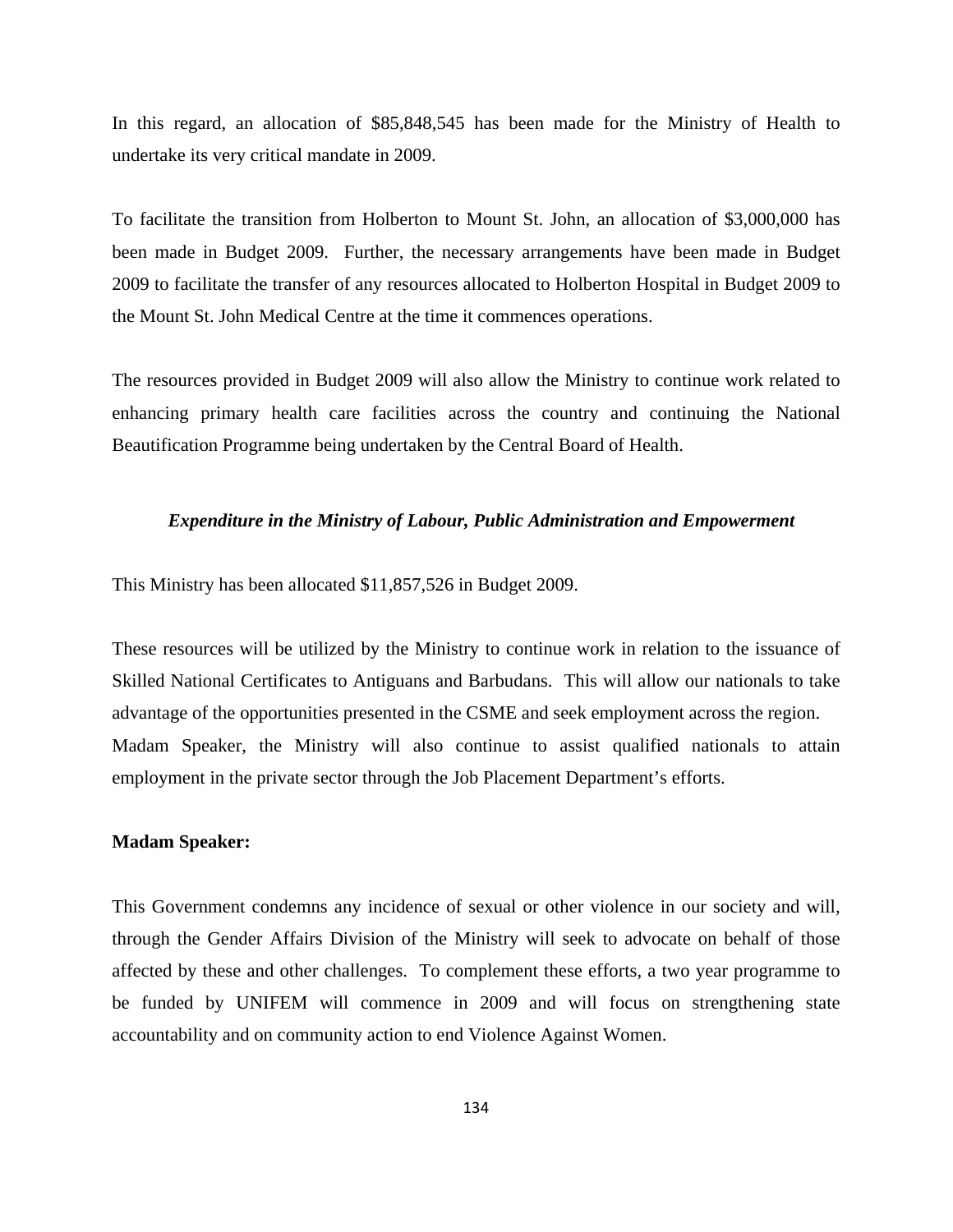Further, Madam Speaker, the Ministry will enhance its Youth Empowerment Programme in 2009 with the intent of enhancing the availability of adequate training and employment opportunities for our young Antiguans and Barbudans.

# **Other Budgetary Allocations:**

# *Expenditure for Democracy and Governance*

The Budget 2009 allocation for the Governor General's Office is \$1,227,057.

For the Legislature, the allocation is \$2,266,565.

The allocation for the Cabinet Office is \$3,471,900.

# *Expenditure for the Justice System*

The allocation for The Judiciary is \$2,858,108.

For the Office of the Attorney General and Ministry of Legal Affairs, an allocation of \$9,778,018 is made available to allow the Government to continue the implementation of its legislative agenda in 2009.

*Allocations for the Service Commissions, Audit Department, Pensions and Gratuities, Charges on the Account of the Public Debt, Electoral Commission, Office of the Ombudsman* 

The 2009 Budgetary allocation for the Services Commissions is \$649,129.

The provision for the Audit Department is \$1,490,341.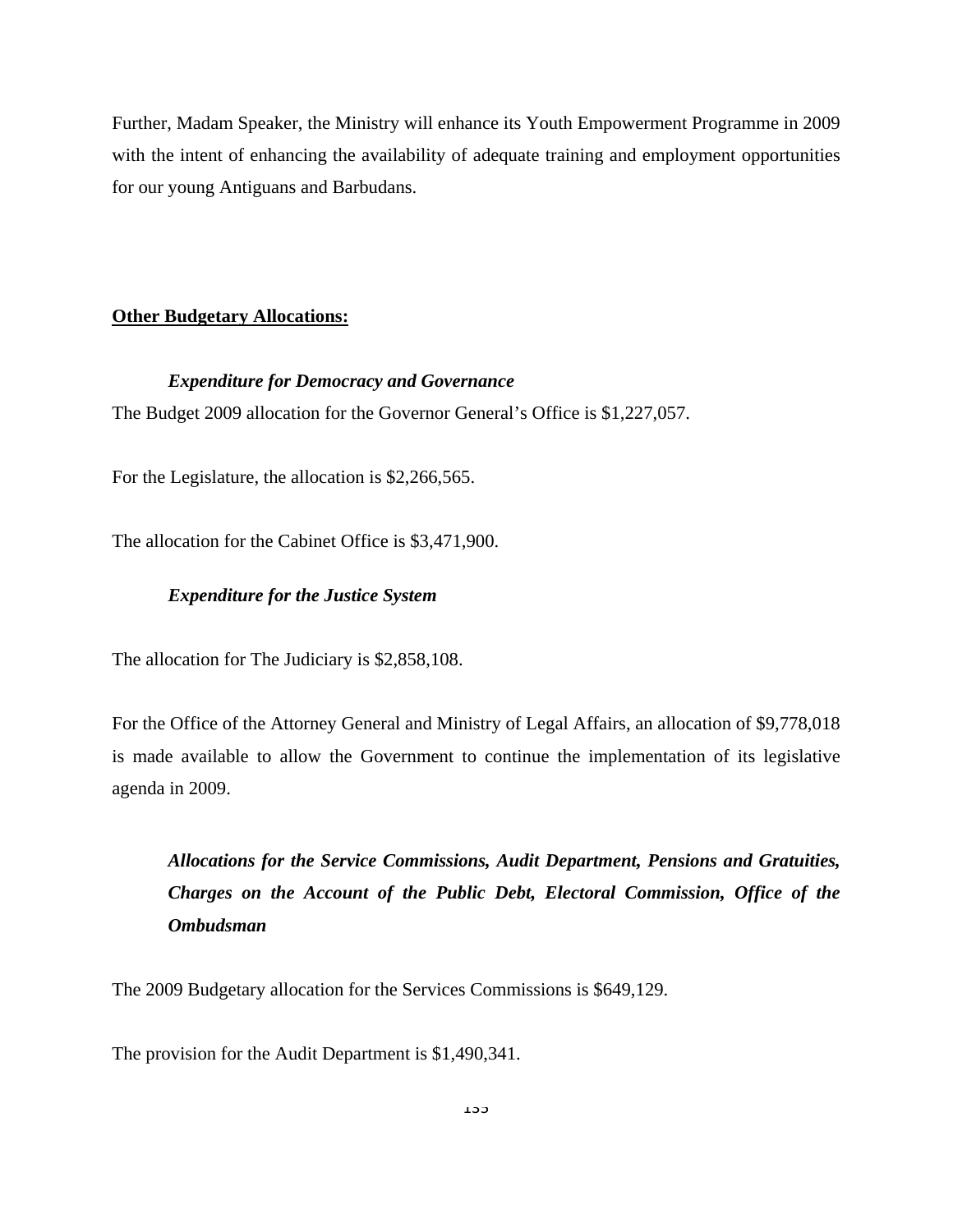For Pensions and Gratuities, we have allocated \$39,227,470.

The provision for Charges on the Account of the Public Debt is \$198,732,712.

The 2009 provision for the Electoral Commission is \$3,839,761 and \$132,645 has been allocated for the Office of the Ombudsman.

# *Expenditure in the Ministry of Public Works - Capital Expenditure*

# **Madam Speaker:**

Permit me to make a point about capital expenditure. If you were to look at what is generally accepted as fiscal benchmarks you would realize that for an economy the size of Antigua and Barbuda acceptable levels of capital expenditure as a percentage of GDP should range between 6.0 percent and 8.0 percent. This level of expenditure is required to replace and upgrade the existing stock of capital and add to the existing stock in order to sustain the growth and development process.

# **Madam Speaker:**

Data on capital expenditure for the period 1999 to 2003 show that actual expenditure on capital averaged \$69.6 per annum or 3.7 percent of GDP. However, some of this expenditure reflects grant funds for specific projects, for example the fisheries projects, and therefore do not reflect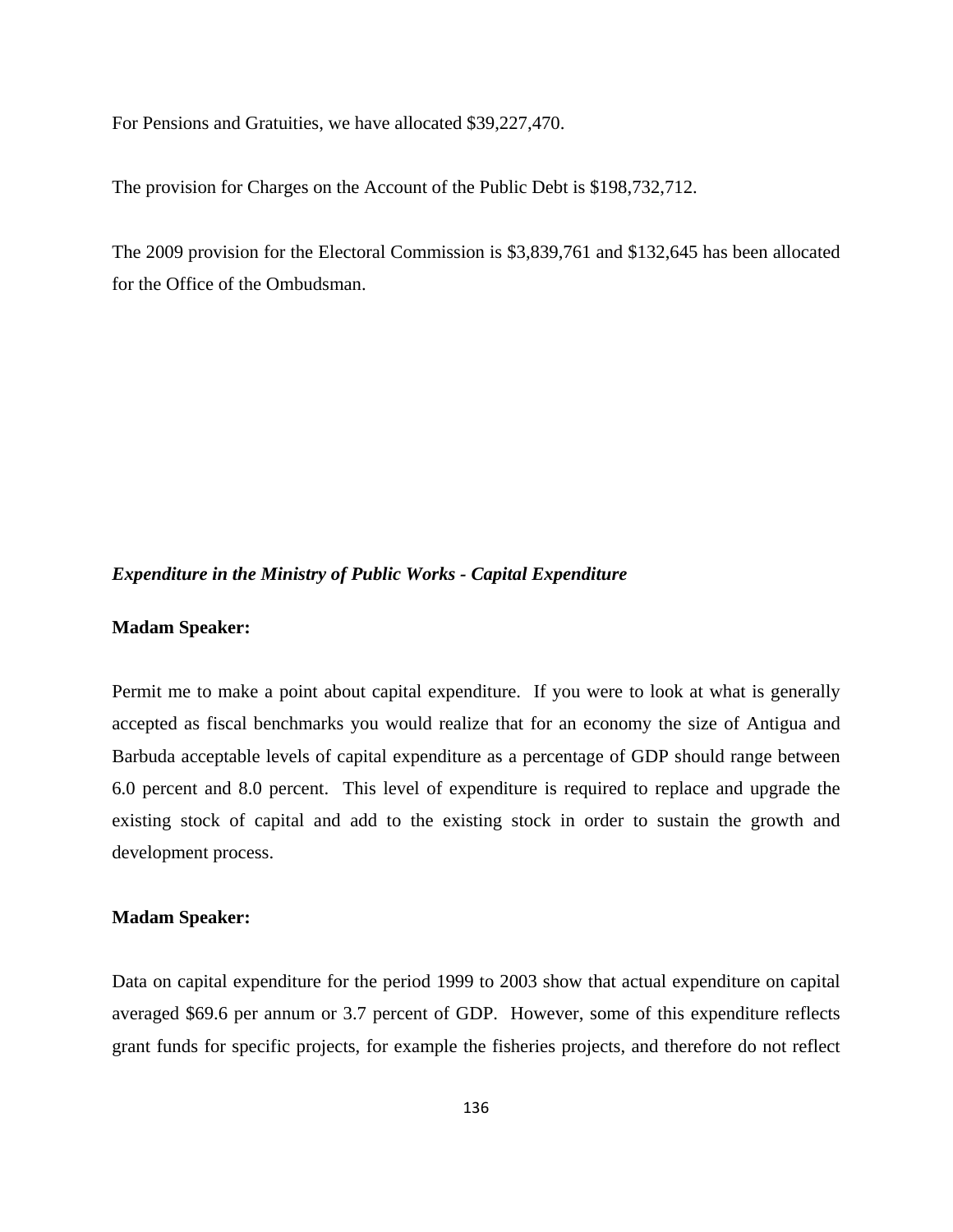expenditure on roads, schools, hospitals, air and sea ports, government buildings and other government assets. Thus, the actual expenditure on capital was less than the numbers indicate.

The point I am trying to make Madam Speaker is that the main reason why this government has had to invest so heavily in infrastructure is because the former administration failed to make the minimum investment required to maintain the basic infrastructure of this country. But this is understandable madam Speaker, because if a government is unable to meet basic recurrent expenditure like wages and salaries, how can they undertake capital work? We are therefore saddled with the task of repairing and rebuilding the current infrastructure as well as expanding into new areas where people began to settle years ago and basic infrastructure like roads, drains, water and electricity was never provided.

Madam speaker, can you recall any time over the past 15 years where there has been such an extensive road construction programme in this country? The last noteworthy road construction I can recall was the reconstruction of the All Saints road and the main road leading to the south of the island. This was certainly not as extensive as what we have seen over the past two years. Interestingly enough Madam Speaker a loan was secured from the Government of Kuwait to facilitate the road work and the loan was never serviced. In fact, there are still some undisbursed portions of that loan which implies that the ALP administration defaulted on the loan before the loan was completely disbursed. This is how they ran the affairs of this country for more than two decade and this is the kind of leadership they are offering to the people of this country again, as the old guards are still on duty.

This notwithstanding, Madam Speaker, the 2009 budgetary allocation for the Ministry of Works amounts to \$110,552,484. These resources along with the overall capital budget of \$181,398,324 will allow the Government to continue to implement its infrastructural development programme in 2009. The bulk of these resources will be utilized to continue the process of repairing, constructing and undertaking maintenance work on the road network across Antigua and Barbuda.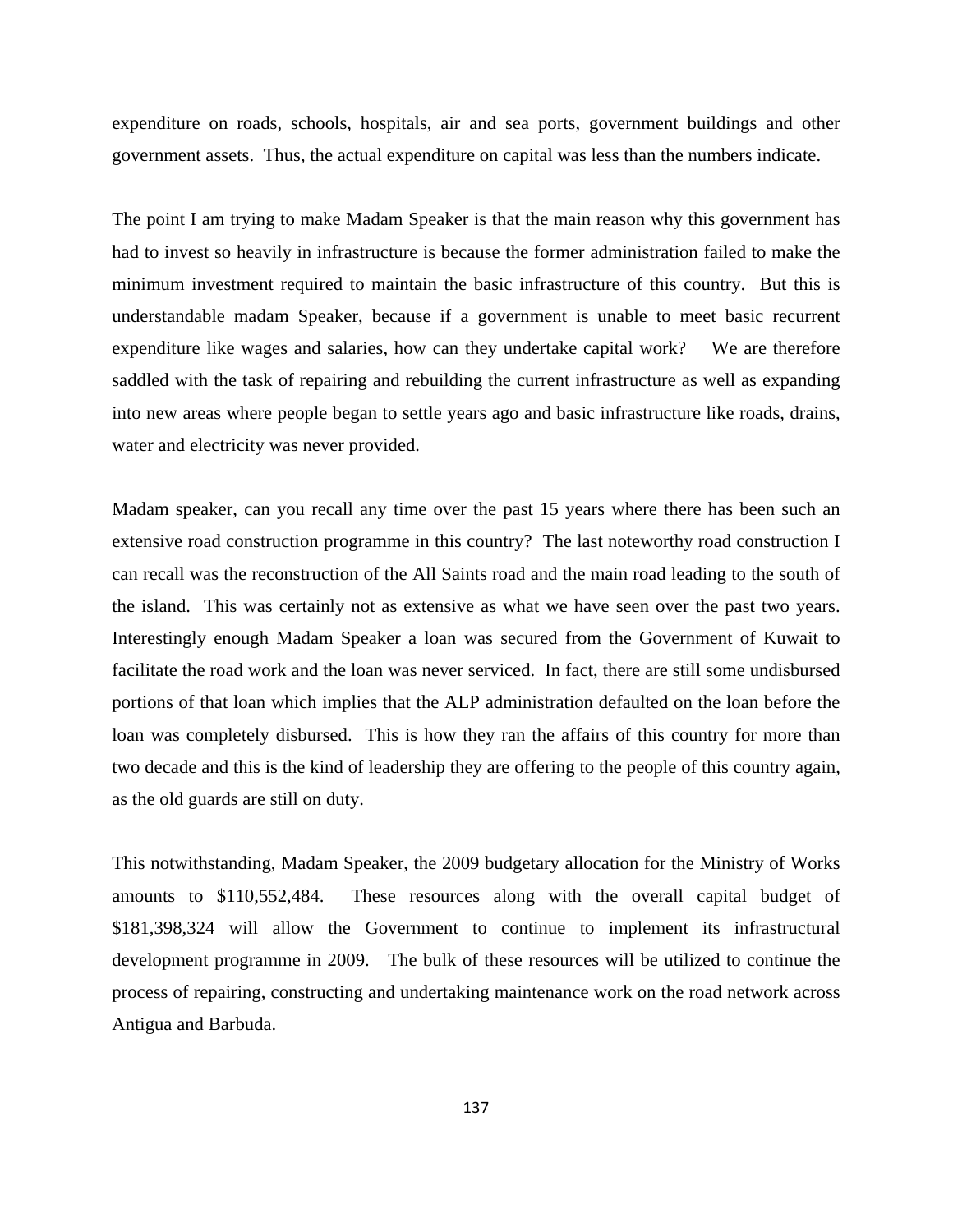This is the type of investment in infrastructure that supports the growth and development process. We also believe that every Antiguan and Barbudan should be able to enjoy a certain level of basic infrastructure and we intend to provide this to all in the near future. I know some communities are becoming impatient but we urge you to remain patient just a little longer. I have every confidence that the Minister of Works, the Honourable Wilmoth Daniel will get the job done.

#### **Madam Speaker:**

Over the coming year, this Government will continue to implement its road programme. Every community will benefit from the road programme and will have proper roads.

# **RECURRENT REVENUE**

# **Madam Speaker:**

Recurrent revenue for fiscal year 2009 is budgeted at \$799,521,864. The three major sources of this revenue will be direct taxes, which make up 17.2 percent of recurrent revenue, indirect taxes, which make up 76.6 percent, and non-tax revenue, which comprises 6.1 percent. Tax revenue accounts for about 94 percent of total recurrent revenue and is budgeted at \$750,657,834. Nontax revenue makes up the remaining 6 percent of recurrent revenue and is budgeted at \$48,864,030.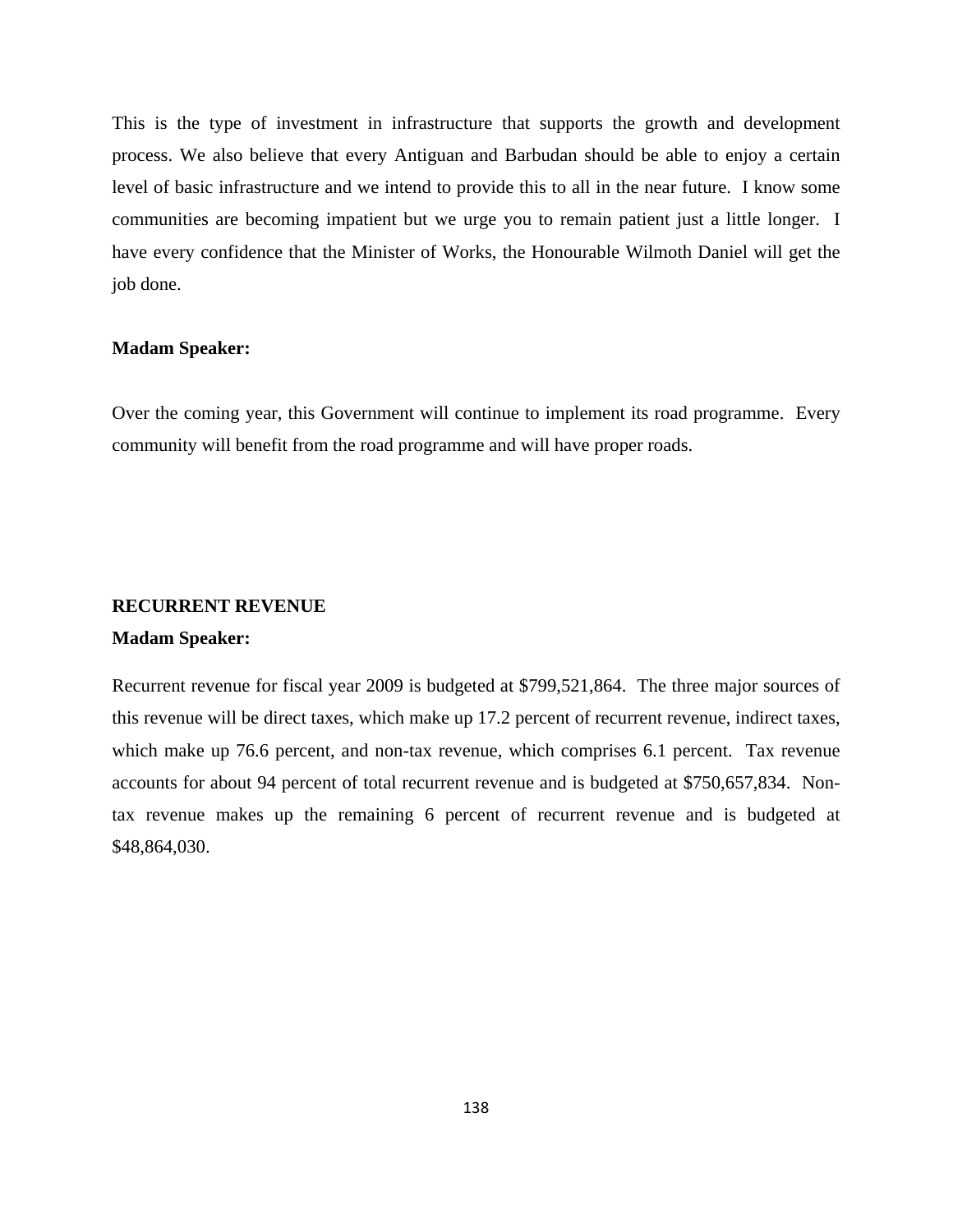

# *Direct Taxes*

# **Madam Speaker:**

In 2009 direct taxes are projected to yield \$137,853,000. Of this total, \$119,673,000 represents revenue from taxes on income while \$18,180,000 represents revenue from property taxes.

The main source of the projected revenue from taxes on income will be corporate income tax revenue which is expected to yield \$65,123,000. This represents a 21 percent increase in revenue from the corporate income tax compared to last year's budgeted figure.

Further, the personal income tax, which generates about 39.5 percent of revenue from taxes on income, is expected to yield \$54,500,000 in 2009.

In terms of revenue from the property tax, this measure is expected to yield revenue of \$18,000,000 in 2009. As the Inland Revenue Department continues to retool and adopt new mechanisms to improve efficiency in their operating procedures the Government expects to enhance compliance and generate additional revenue.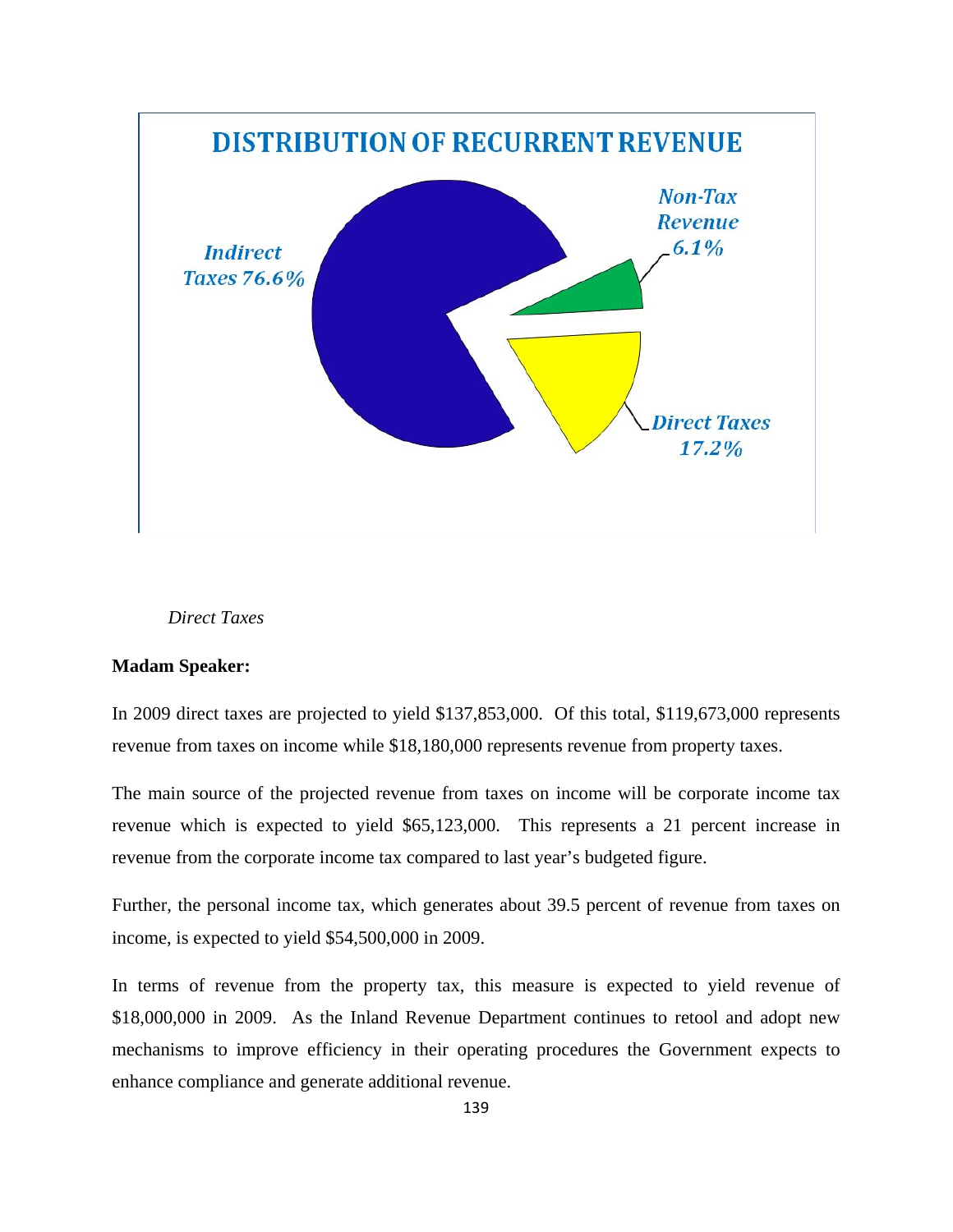# **Madam Speaker:**

Pieces of the legislation relating to the Corporate Income Tax, the Personal Income Tax and the Property make provision for the establishment of mechanisms through which tax payers may seek relief in respect of their tax liability. These mechanisms include the Income Tax Appeal Board, the Valuation Appeal Board and the Property Tax Relief Committee. With respect to the corporate and personal income taxes, an individual may challenge an assessment of their income tax liability by making use of the Income Tax Appeal Board. For the property tax, a tax payer may challenge a valuation upon which his tax liability is based through the Valuation Appeal Board. On the other hand, where a taxpayer does not query the valuation and the related tax liability but is unable, for whatever reason, to pay his property tax, the taxpayer may apply to the Property Tax Relief Committee. This Tax Relief Committee is vested with the power to grant relief of tax for a year in respect of owner-occupied residential property. These various Boards have been established in order to ensure that the tax system is fair and balanced in terms of the treatment of all taxpayers.

# *Indirect Taxes*

The yield from indirect taxes is budgeted at \$612,804,834, which is about 82 percent of tax revenue. Of this, taxes on domestic production and consumption are expected to yield \$341,888,500 in revenue while the taxes on international trade and transactions are projected to yield \$270,916,334 in revenue.

A total of \$250,153,000 or 33 percent of the revenue from indirect taxes will be generated from the Antigua and Barbuda Sales Tax (ABST). The ABST is a VAT-type tax applied at a rate of 15 percent on goods and services. As indicated earlier, there is an extensive basket of essential goods for which the ABST rate is zero percent. In addition to the list of zero rated goods, water and electricity used for residential purposes are also zero rated. The ABST legislation also exempts the supply of a number of services including education services, the sale of residential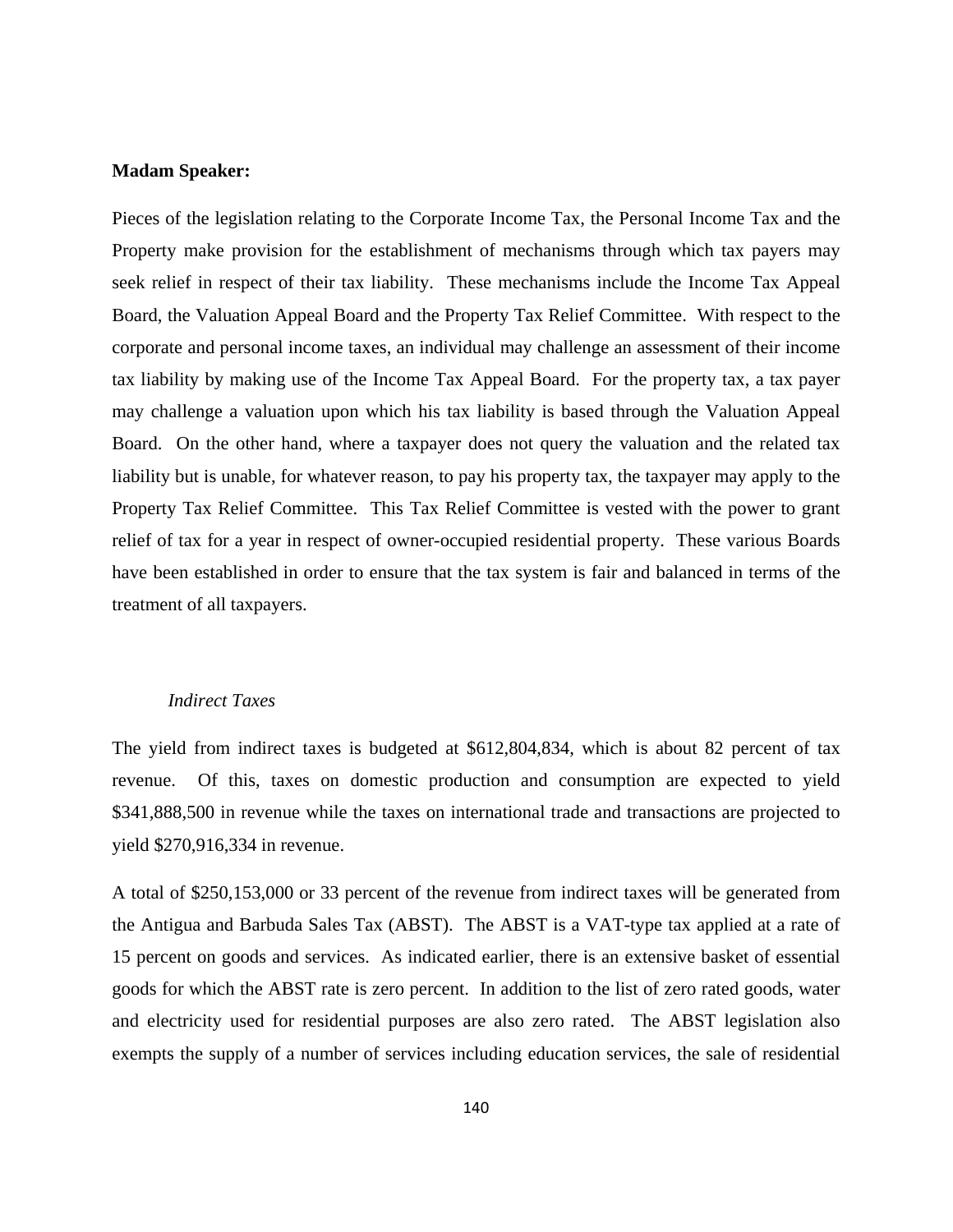property, the provision of prescription medications, and the supply of medical, dental, nursing, optical and other health services.

#### **Madam Speaker:**

During this year's pre-budget consultations, a number of suggestions were made in respect of items that may be added to the basket of essential goods and thereby face an ABST rate of 0 percent. One suggestion which was accepted was that personal computers and all related products should be fully zero rated. This would vastly simplify the existing process which requires individuals to receive authorisation through various Government departments before they can access the benefit of an ABST free computer for personal use. By zero rating the personal computer and the products related to its use, individuals will no longer need to seek authorisation from Government departments. This, Madam Speaker, is just another aspect of our ongoing Digital Agenda and should take us one step closer to realising the goal of having a computer in every household in Antigua and Barbuda.

Another recommendation that we have taken on board is the need to zero rate certain food items in order to support more healthy eating habits and lifestyles. We started this process when the basket of essential goods was first established by zero rating all fruits and vegetables, juices, soya products and similar items. In 2009, we will add to the list of health food items by zero rating Natural Honey, Virgin Olive Oil, Maple Syrup and Dried Fruit that is to say that no ABST will be applied to these items. Madam Speaker, this is just another step in this Government's efforts to ensuring that the commodities necessary to secure the welfare of the people of this country are subject to little or no taxation. We will continue to consult with the general public on these matters and seek to further enhance the basket of essential goods where necessary.

#### **Madam Speaker:**

A critical provision in the ABST legislation is the exemption of the supply of inputs for the agriculture sector – including fisheries. This provision was made to facilitate the development of the sector and to ensure that the objectives of food security and agricultural production for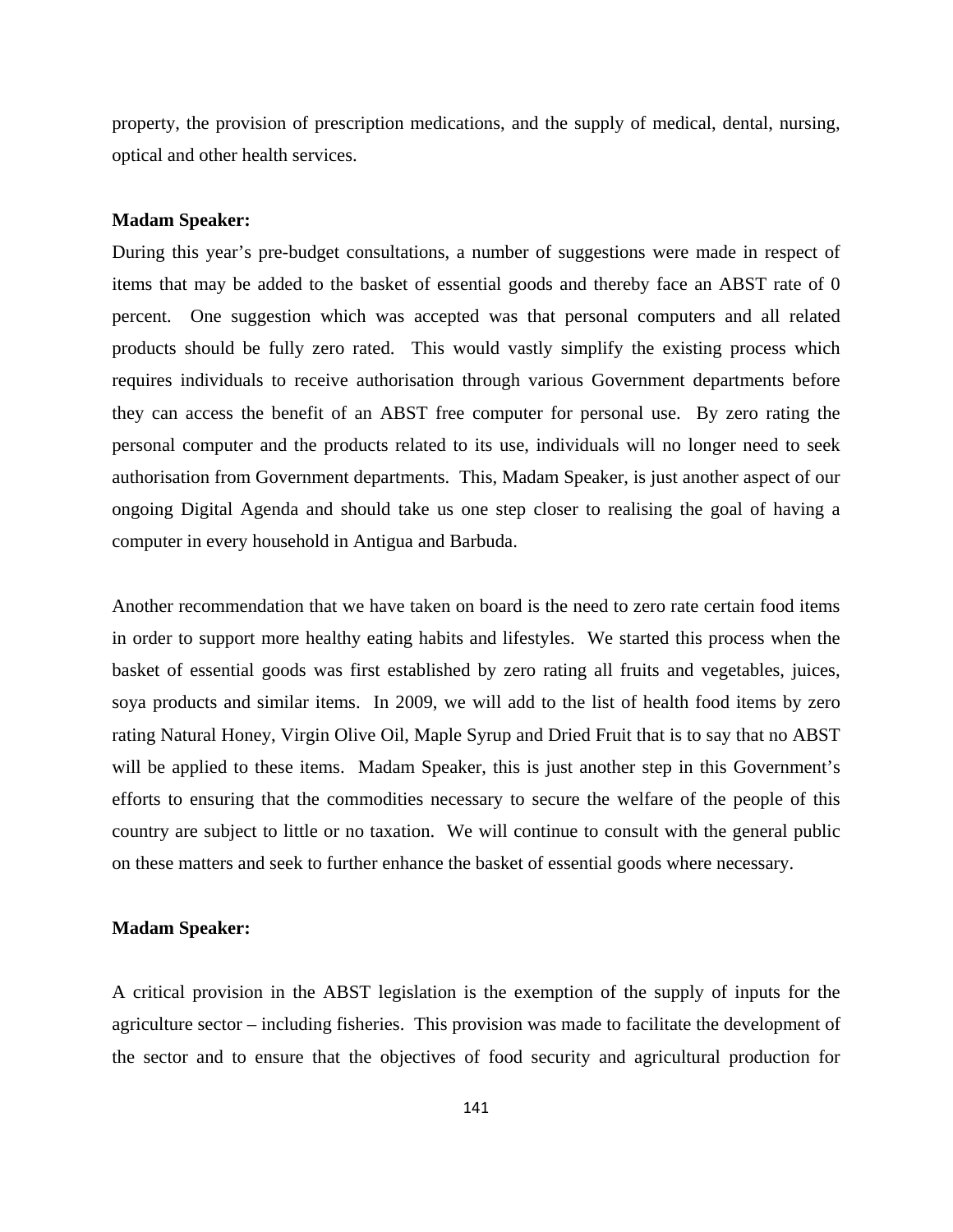exportation were attained. Working in tandem with the officials of the Ministry of Agriculture we have identified a substantial list of items which will be exempted from ABST when imported by Agricultural operators. This list forms the basis of schedule 3 of the Antigua and Barbuda Sales Tax Regulations, and amounts to some 144 separate items of benefit to agricultural and horticultural users. The items on this list include:

Insecticides Pesticides Fertilisers and plant health products Fertiliser spreaders Rotavators Mechanical Planter Greenhouse netting Egg boxes

As indicated above, the ABST continues to perform well as the efforts to improve compliance have continued in 2008. Another important point to note is that the Government met its obligations under the legislation by ensuring that it makes refund payments to businesses and other eligible taxpayers on a timely basis. To date, the Government has made in excess of \$14.5 million in refund payments.

# **Madam Speaker:**

The improved performance with respect to tax collection and tax administration in Antigua and Barbuda was due to the tireless efforts of the Comptroller of Customs, the Commissioner of Inland Revenue, and all of the staff of the Customs and Excise Division and the Inland Revenue Department. In addition, the successful transformation of the tax system in Antigua and Barbuda was made possible by the significant financial and technical assistance received from a number of regional agencies and governments, and international organizations. I wish to take this opportunity to once again thank these governments and agencies for their invaluable support.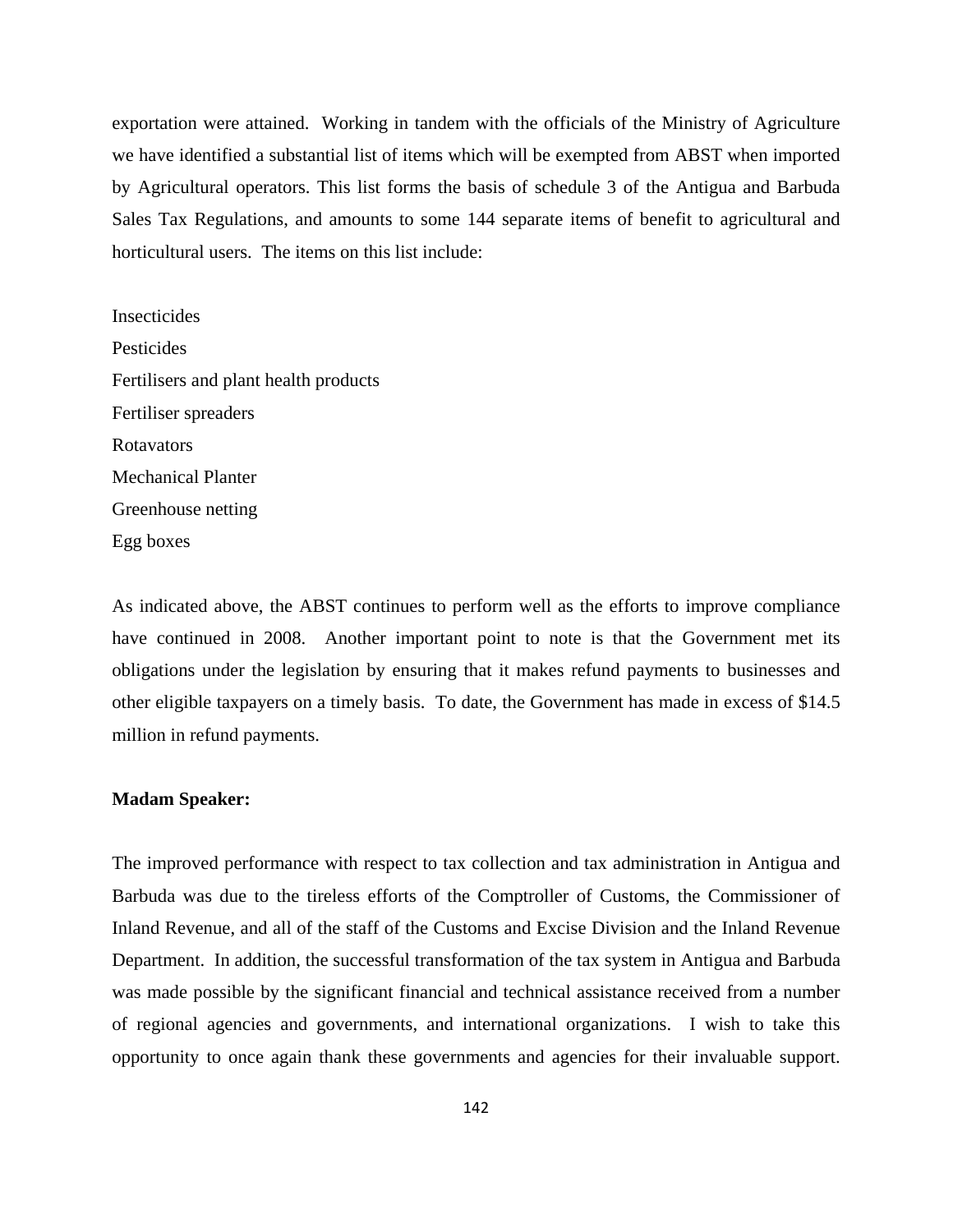Further, I am extremely grateful to the management and staff of the Customs and Excise Division and the Inland Revenue Department for their commitment to the tax reform initiative and for their hard work and dedication to the vision of ensuring greater tax efficiency in Antigua and Barbuda.

# **DEFICIT FINANCING AND DEBT SERVICING**

#### **Madam Speaker:**

Total revenue inclusive of grants and transfers for 2009 is estimated at \$895,548,726 while total expenditure is estimated at \$1,145,811,844. The result is an overall deficit or a financing gap of \$250,263,118. The Government will continue its prudent approach to budgeting and maintain its steady track towards debt sustainability. This means that to bridge this financing gap, the Government will seek to raise funds at the cheapest cost and to continue access financing available through the issuance of securities on the Regional Government Securities Market (RGSM), and assistance of friendly nations and multilateral agencies.

As of the end of September 2007, Central Government's total outstanding debt stood at \$2.67 billion. This amount includes arrears accumulated to a number of creditors over many years that have not yet normalised. Of that amount, Domestic Debt represented approximately 52 percent of the total, or \$1.4 billion. Government continues to borrow only for projects deemed essential.

For 2008, Government is budgeting approximately \$198,732,712 in total debt service payments to honour its obligations to both domestic and external creditors. This is an increase of approximately \$14 million, over the amount of debt service that is expected to be spent during 2008 as old liabilities coming near to maturity would require additional principal allocations.

## **SUPPORT/RELIEF MEASURES – 2009**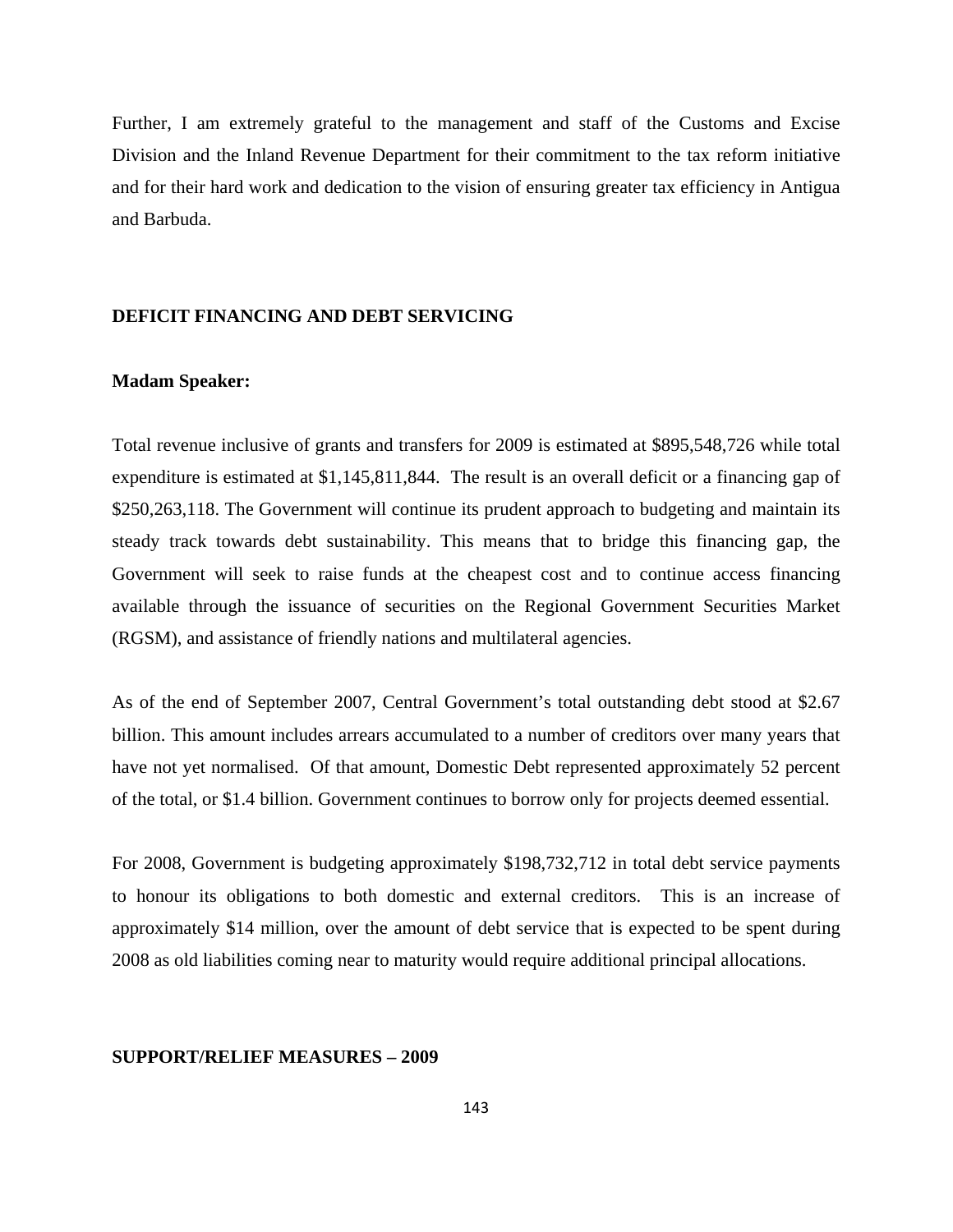# **Madam Speaker:**

The Sunshine Government has a proven track record of Putting People First. Over the past four and a half years we have provided meaningful relief to the people of Antigua and Barbuda by reducing and in some cases removing taxes in respect of hundreds of essential goods. We have also adopted policies and implemented measures that made homeownership more attainable for many of our nationals. In addition, this Government has reduced the financial burden on thousands of families through its School Uniform Grant and National School Meals Programmes. We ended years of mistreatment of civil servants by implementing long awaited increases in remuneration and liquidating back pay that accumulated for more than a decade. In recognition of the special needs of vulnerable groups such as pensioners and the disabled, this Government has allocated resources and implemented measures that have brought significant relief to these vulnerable segments of society.

# **Madam Speaker:**

If one were to listen to our devious detractors, it would appear that the Sunshine Government had not done one iota of good for the people of this country. In fact, they, like the silver tongued serpent in that most famous of gardens, would try to convince you that the UPP Administration was responsible for the global financial crisis and the resultant economic challenges. They are some crafty blokes who will say and do anything to regain control of the public purse. And, Madam Speaker, the people of this country are all too aware of the havoc they can and will wreak if given the chance. Indeed, the wounds inflicted on Antigua and Barbuda by the lumbering big red machine, though healed by the soothing balm of this caring Government, are not easily forgotten by the people of this nation.

# **Madam Speaker:**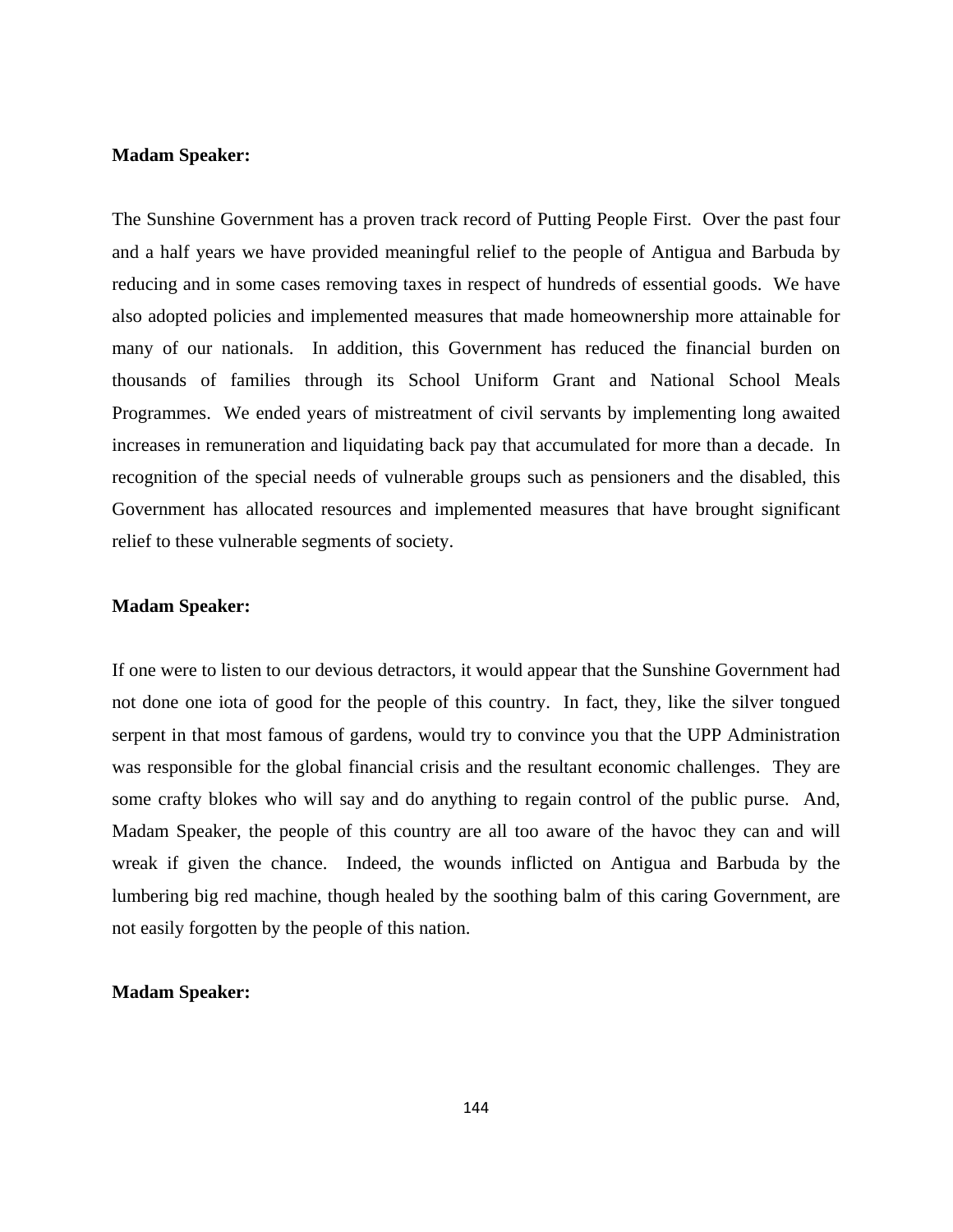With the UPP Administration, our citizens and residents can rest easy and know that, in 2009, their Government will continue to put them first. We will do this by continuing to implement sound and effective economic policies and by introducing support measures that bring substantial relief to all Antiguans and Barbudans.

# *Incentives for Manufacturers*  **Madam Speaker:**

We begin with the manufacturing sector – that critical component of the Antigua and Barbuda economy through which the creativity and entrepreneurship of our people is manifested. This sector makes a vital contribution to our GDP and creates much needed employment for our people. Therefore, this sector must be provided with the requisite support to ensure that it not only survives but thrives. The Government has already commenced the process of identifying the most appropriate mechanism through which incentives may be delivered to all manufacturers in Antigua and Barbuda, whether small or large and irrespective of they type of manufacturing being undertaken. During our pre-Budget consultations with private sector representatives, the Ministry of Finance received a number of proposals on how the Government could effectively provide assistance to the manufacturing sector. In light of these proposals, the Government will revamp all existing systems of incentives with a view to levelling the playing field and simplifying the procedures for manufacturers to access incentives. This new mechanism will provide relief in respect of the import duty and the customs service tax and will eliminate the need for any manufacturer to seek Cabinet approval in order to receive concessions in respect of the inputs that are vital for their operations. The Government will further engage the manufacturers before finalising and implementing the new mechanism in early 2009.

# *Poverty Reduction:*

**Madam Speaker:**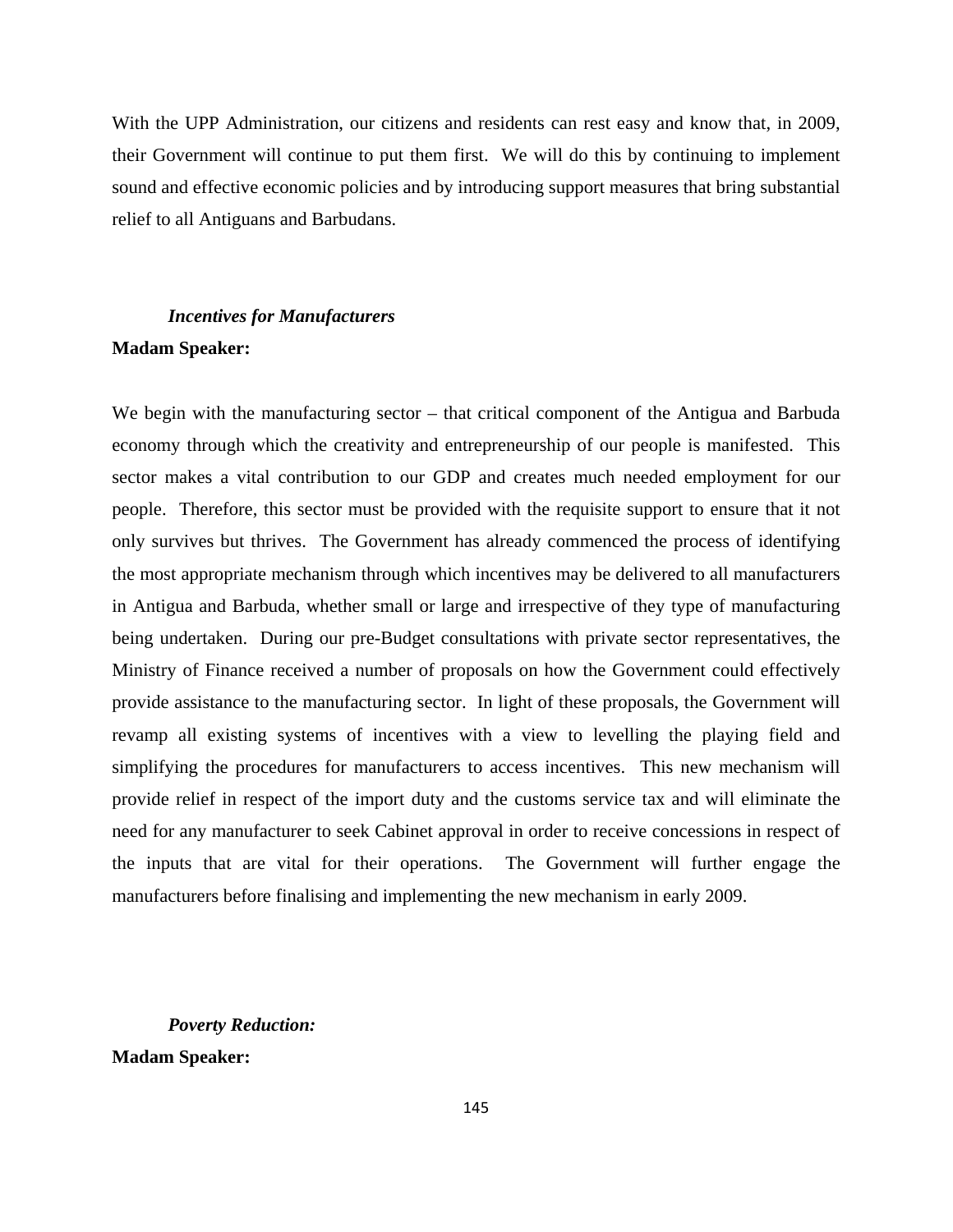As mentioned earlier, this Government has made significant strides in improving the assistance provided to a number of disadvantaged groups by increasing the financial support provided to them by more than 100 percent. While this has helped to improve their circumstances, this Government recognised that more needed to be done to completely transform the way of life of these individuals. In this regard, we embarked on a poverty assessment survey with the invaluable assistance of the Caribbean development Bank. The report of the poverty assessment has strengthened our resolve that more interventions are essential. In 2009, we will, with the further support of the CDB, develop a comprehensive poverty reduction strategy through which additional programmes and measures to enhance the wellbeing of the needy will be implemented. This notwithstanding, the Sunshine Government has decided to make special provision through the Board of Guardians for a group that is particularly disadvantaged.

Madam Speaker, I refer here to a number of elderly men and women across this country who, for varying reasons, do not receive a pension from any source. These are individuals who may have been self-employed, had made no contributions to social security, and, where they may have been employed by the Government, did not work for the requisite number of years in order to be eligible for a pension. Also, they may have worked with a private sector employer for many years who either did not make the requisite social security deductions or made the deductions but failed to pay the funds over to the Social Security. In these cases, an individual may go to Social Security with the intent of collecting a pension only to be told that there is no record of any contribution made on his or her behalf.

Whatever the reasons, this anomaly cannot be allowed to continue, nor can we wait until the relevant programmes are developed under the comprehensive poverty reduction strategy. Madam Speaker, this Government, starting in 2009 will provide a monthly stipend of \$350 to individuals who are 70 years and older and who do not receive a pension from Government, Social Security, or any private sector company. These resources will be provided through the Board of Guardians programme of the Ministry of Social Transformation and will be targeted at elderly persons who have no other means of financial support.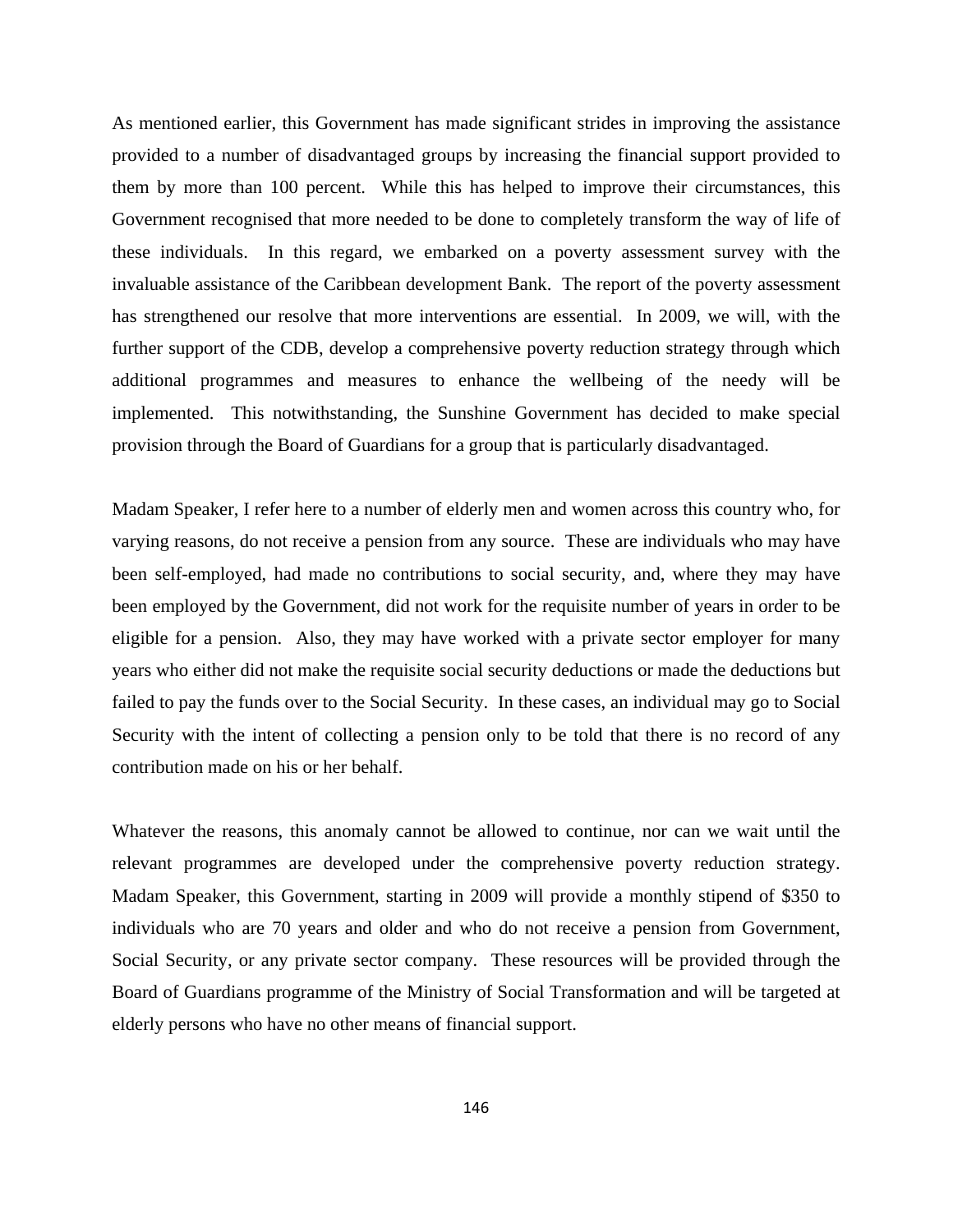Madam Speaker, this is the Blue Wave of compassion and we are just getting started.

As stated earlier, we have used resources from the grant portion of the financed fuel received through the Petro Caribe arrangement, to provide senior citizens across Antigua and Barbuda with relief in respect of their utilities bills. To date 3,327 senior citizens have enrolled and benefitted from this Senior Citizens Utilities Subsidy Programme.

This is just the first social programme to be funded with these resources. In fact, Madam Speaker, we are about to embark on another programme that will provide relief to many needy persons across Antigua and Barbuda. Through the People's Benefit Programme, the Government, through PDV Caribe Antigua and Barbuda Limited, will provide a \$200 per month benefit to the disabled and to the economically disadvantaged. This benefit will be provided by way of a special debit card which will be used to purchase food and personal household items. Madam Speaker, this is yet another social programme made possible by the Sunshine Government, a programme that will provide real and meaningful relief to approximately 2000 persons.

# *Relief for Pensioners*

# **Madam Speaker:**

This Government has, over the past four and a half years, spent significant sums in an effort to enhance the benefits received by pensioners in Antigua and Barbuda. As I pointed out earlier, the minimum aggregate monthly pension received by a Government pensioner is now \$1,150. This comprises the \$800 received from the Government and the \$350 received from Social Security. Madam Speaker, you may recall that before this Administration made these adjustments, there were Government pensioners who were receiving pensions of less than \$100 per month and their aggregate monthly pensions – that is what they received from Government plus their Social Security pensions - were less than \$250 per month. There is no doubt that this unprecedented increase in the amounts paid to our pensioners by this Government has provided tremendous relief to this segment of society.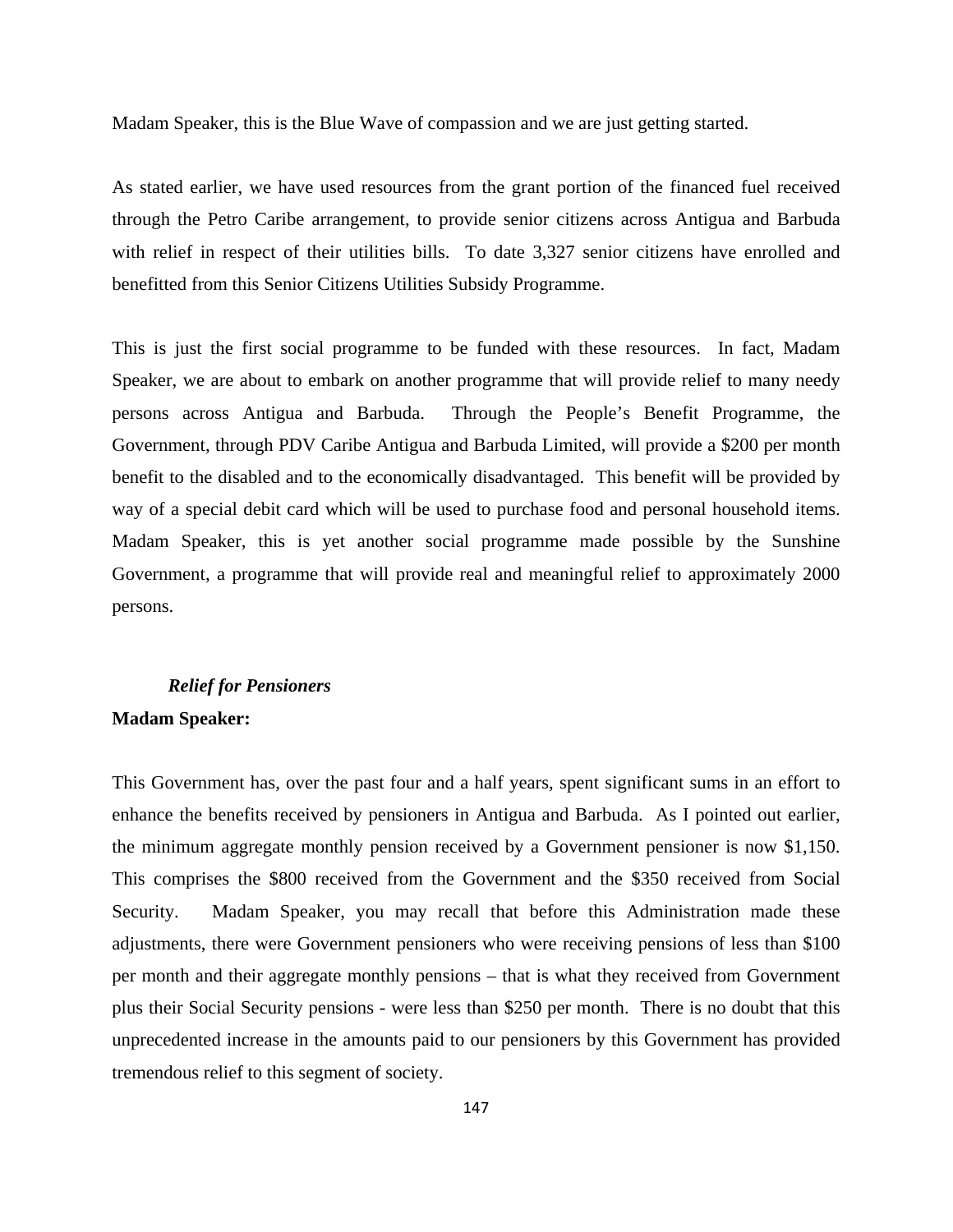Madam Speaker, in September 2008, we established the National Commission on Pension Modernisation which will be responsible for undertaking a comprehensive assessment of the pension systems in Antigua and Barbuda. This Commission, which comprises representatives from the public sector, private sector and civil society – including the Pensioners' Association – will make recommendations for ensuring that the pensions systems in Antigua and Barbuda are strengthened. It is the policy of this Government that pensions are to be indexed going forward, so that increases are not discretionary but a matter of course. In this regard, the Pension Commission is expected to pay particular attention to this issue and provide proposals to the Government on the most suitable pension indexing mechanism. The Government looks forward to receiving the recommendations of the Commission and intends to take the necessary action to bring about further improvements in the quality of benefits provided to pensioners.

#### **Madam Speaker:**

In 2009, the Government will continue to support the work of the Antigua and Barbuda Pensioners Association by providing a grant of \$50,000 to the Association. Also, we will advocate on behalf of the Association in an effort to encourage retailers in Antigua and Barbuda to provide targeted support to this group of citizens. In fact, we have written to a wide range of businesses requesting that they extend special discounts to pensioners and to the disabled as a means of providing assistance to these vulnerable groups. The Government anticipates a favourable response from these businesses which would translate into additional relief for the pensioners and the disabled.

Finally, Madam Speaker, in 2009, we will also correct an anomaly in the pension system whereby upon the death of a pensioner his or her spouse was not eligible to continue receiving any financial support. This meant that, once the pensioner passes on his or her spouse loses a significant source of financial support. To address this situation, this Government will amend the system to ensure that the widow or widower of a pensioner receives sixty six and two-thirds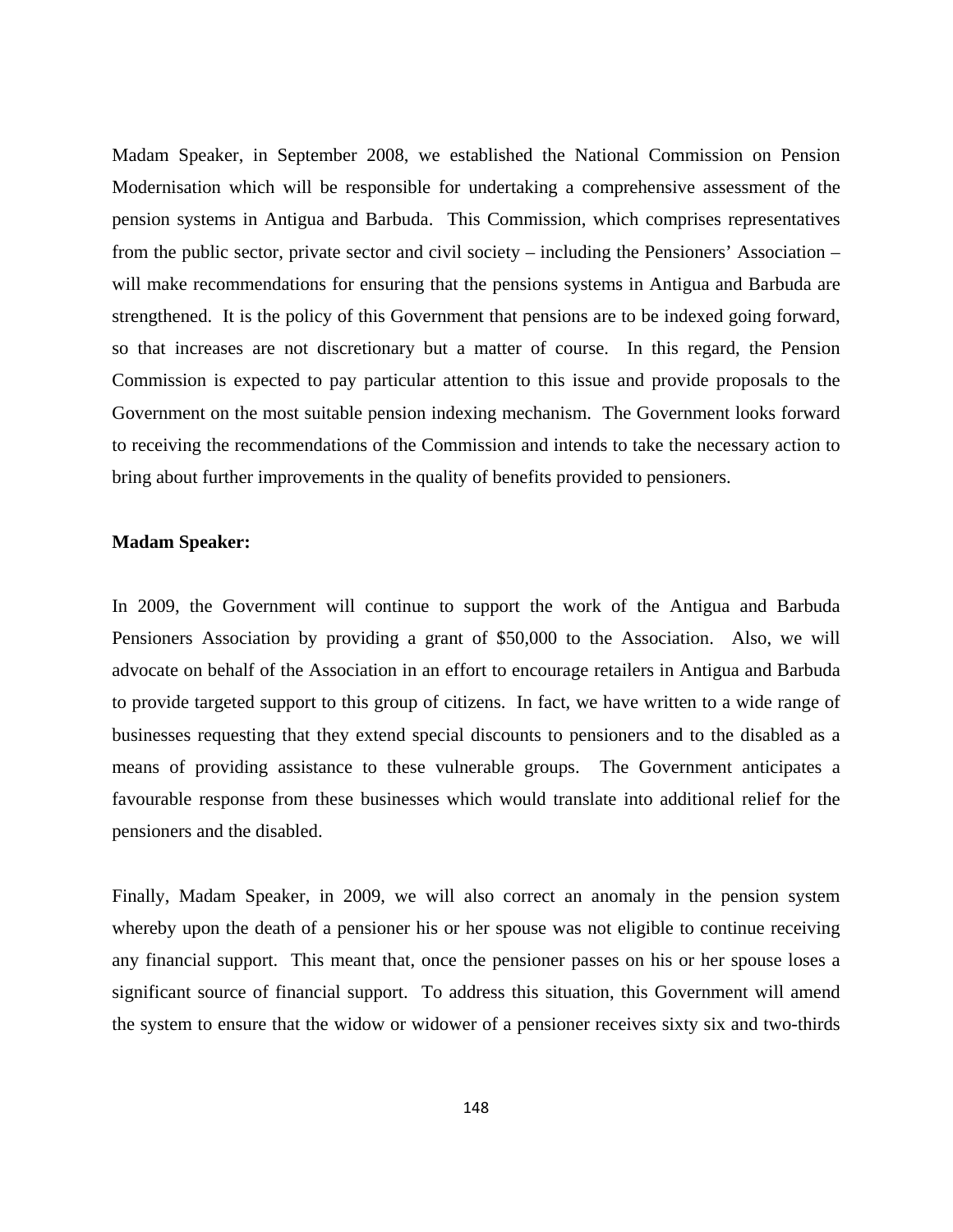percent of his or her late spouse's pension. This is yet another major relief measure to benefit our senior citizens.

# *Support for Persons with Disabilities:*  **Madam Speaker:**

In Budget 2008, the Government announced that it would provide a grant to the Antigua and Barbuda Association of Persons with Disabilities to facilitate the work being done to meet the needs of this vulnerable segment of the population. I am happy to report that the appropriate administrative procedures are in place to allow the Association of Persons with Disabilities to access this grant.

In 2009, Madam Speaker, the Government will substantially increase the level of support provided to persons living with disabilities in Antigua and Barbuda. Specifically, we will establish a special fund in the amount of \$250,000 to be administered by the Ministry of Health. The equipment and services to be financed with the resources in this special fund will be determined by the Ministry of Health in conjunction with the Association of Persons with Disabilities. These may include wheelchairs, prosthetics, audio and visual aids, physiotherapy and rehabilitation services and other equipment and services that will improve the daily lives of the disabled. In addition, Madam Speaker, in 2009 we will add wheelchairs, prosthetics and hearing aids to the basket of essential goods. This means that these items that are essential to those with disabilities will attract zero ABST and zero CST.

# *Reduction of the Stamp Duty on the Transfer of Property*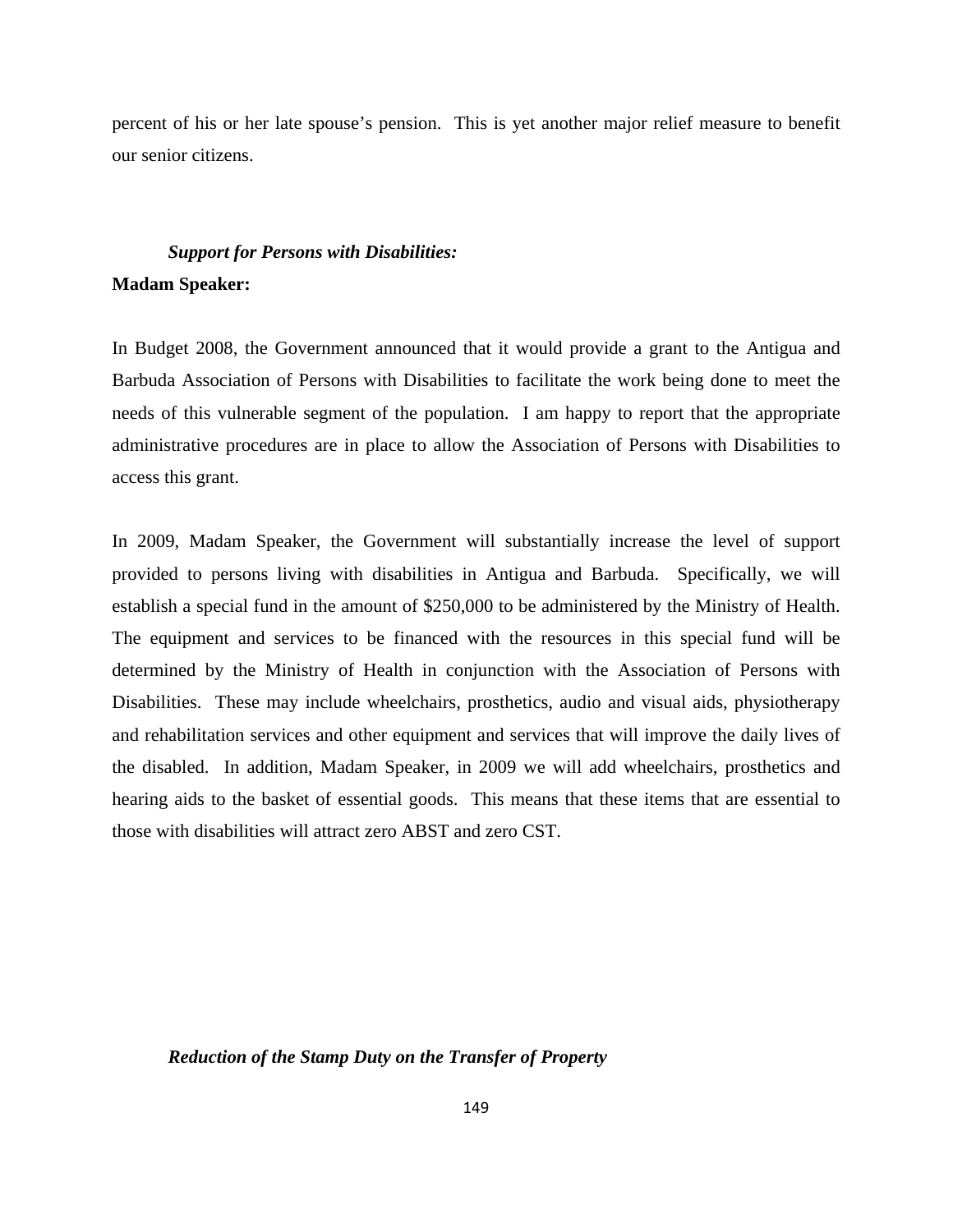#### **Madam Speaker:**

As part of its ongoing policy to make homeownership as affordable as possible for Antiguans and Barbudans, the Sunshine Government will make additional adjustments to the stamp duty in respect of mortgages for residential construction. You may recall that this Government reduced the stamp duty on residential mortgages from a rate of \$6 per thousand to \$4 per thousand in 2005. In 2009, we will further reduce the rate from the current \$4 per thousand to \$2 per thousand. It is expected that this, along with the zero rating of all goods and services used in the construction of new homes will result in a marked decline in the total cost of residential construction.

For example, Madam Speaker, where an individual is seeking a mortgage of \$500,000 for residential construction, the stamp duty payable will amount to \$1,000 compared to the \$3,000 of stamp duties that would have been due in 2003 when the stamp duty on residential mortgages was \$6 per thousand. This reduction in the stamp duty means an overall saving of \$2,000 for the new homeowner.

### *National Student Loan Fund*

#### **Madam Speaker:**

Given the success of the first year of the National Student Loan Fund, through which 65 Antiguans and Barbudans received student loans at an interest rate of 3 percent, the Government is pleased to announce that it will continue the programme in 2009. To ensure that even more students are able to access financing to pursue their educational goals, the Sunshine Government will double the endowment for the Fund to \$4 million. Madam Speaker, this means that in 2009, this Government will be able to provide loans of up to \$50,000 at an interest rate of 3 percent to significantly more Antiguans and Barbudans.

*Affordable Housing:*  **Madam Speaker:**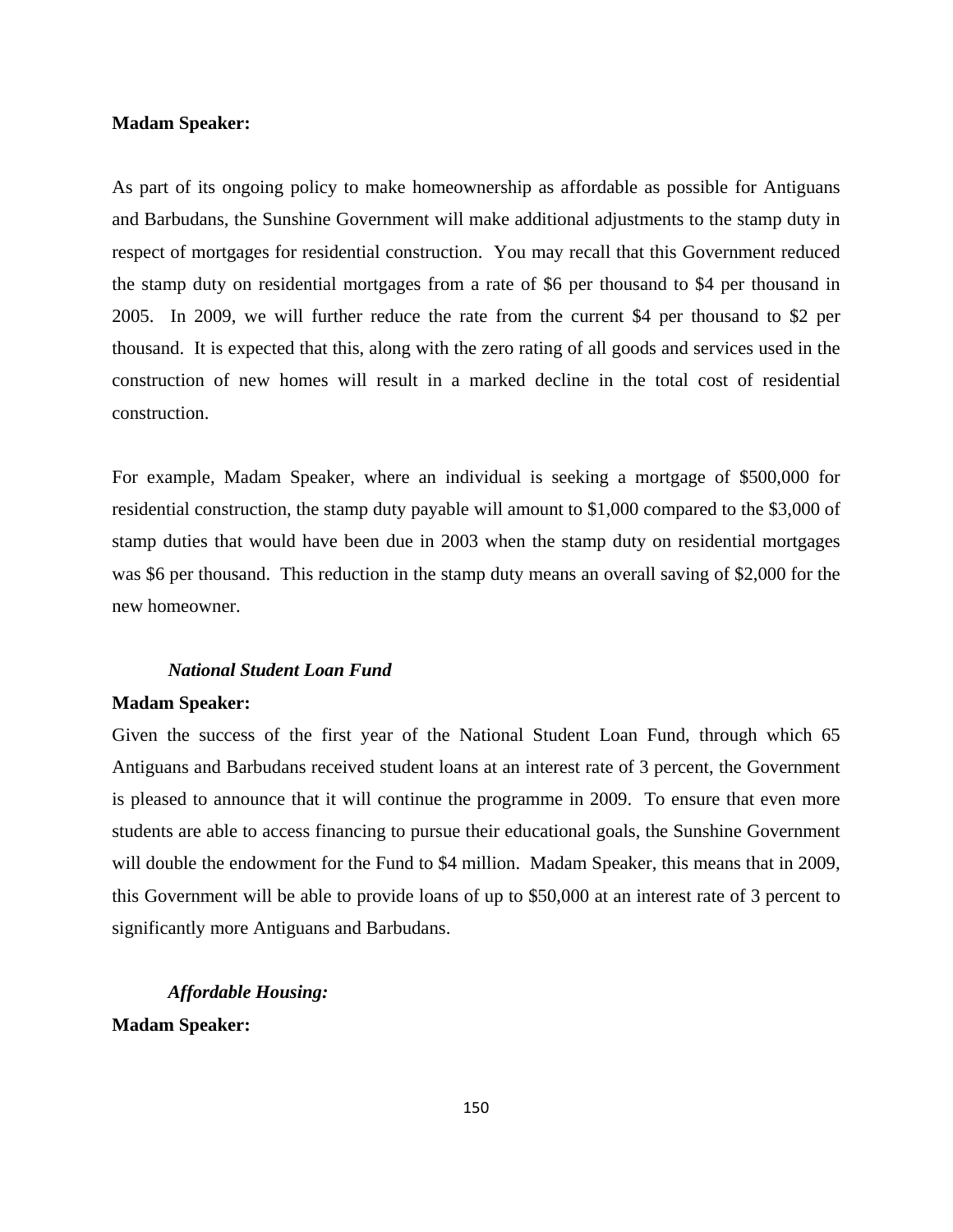I indicated earlier that, with the generous financial assistance of the Bolivarian Republic of Venezuela, the Government will commence an affordable housing project in North Sound at an initial cost of US\$10 million. This represents an invaluable contribution to this Government's objective of ensuring that all Antiguans and Barbudans have the opportunity to own their own home.

Further Madam Speaker: We intend to build on this initiative by commencing a Government Homeownership Programme in 2009. Through this programme, which will be implemented by the Ministry of Social Transformation and Housing, the Government will work with local contractors to construct high quality, affordable housing for our citizens. The Government will establish a special revolving fund with an initial endowment of \$5 million to commence financing the construction of these homes. We will engage the Antigua and Barbuda Contractors' Association in discussions in early 2009 in order to finalise the arrangements necessary to implement this Government Homeownership Programme.

Madam Speaker, with the UPP Administration, our people will definitely remain on the fast track to homeownership and owning a piece of this precious rock.

## *Supporting Energy and Water Conservation*

In 2008, we zero rated solar water heaters and offered similar concessions to businesses seeking to invest in the development of alternative energy sources in Antigua and Barbuda. In 2009, we will also zero rate the installation of solar water heaters. As a further step in our effort to encourage conservation we will reduce the duty on fluorescent and energy saving light bulbs and on water saving toilets from 20 percent to 10 percent.

*Back Pay*  **Madam Speaker:**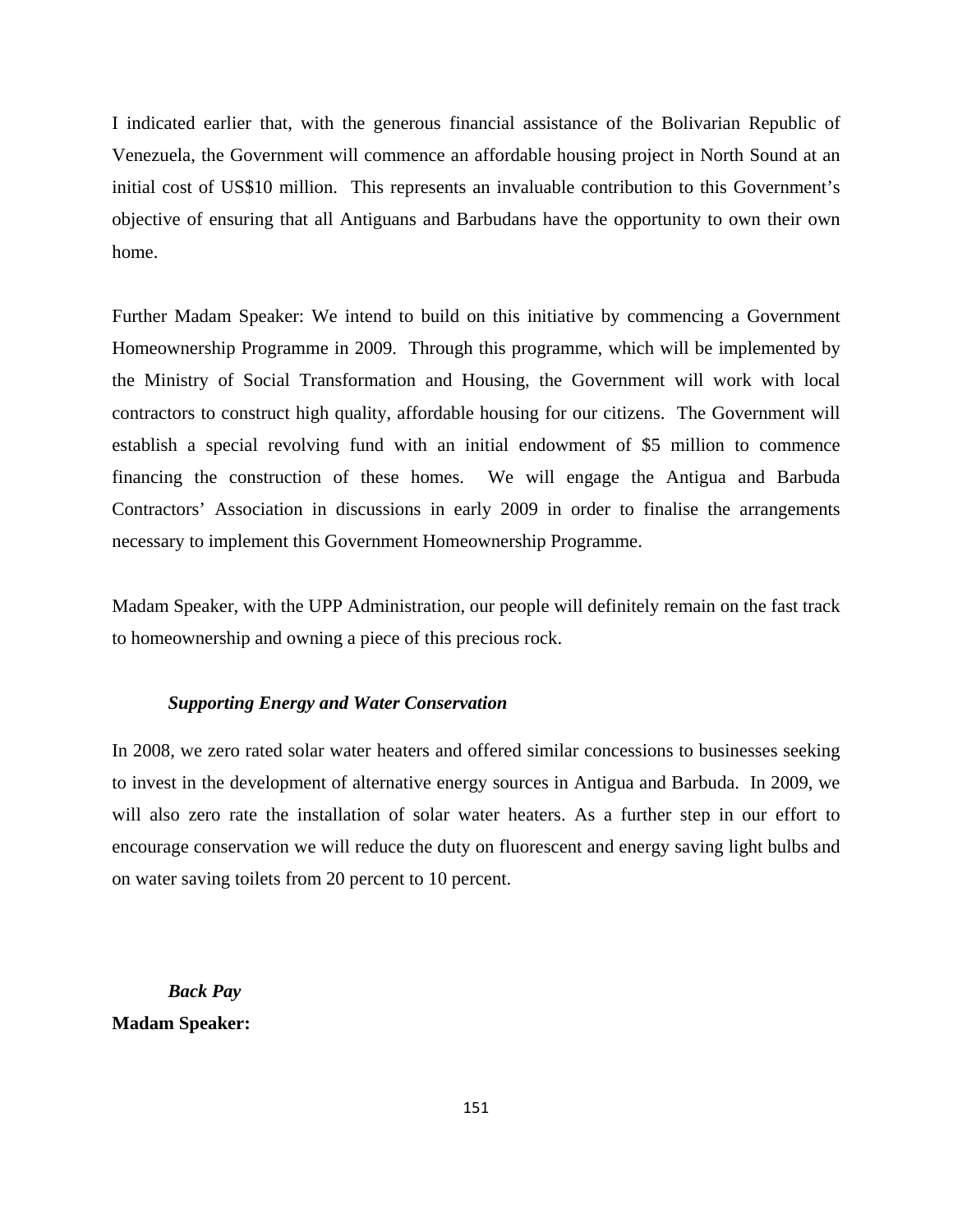As I pointed out earlier, this Government has spent significant sums over the last four and a half year to liquidate back pay and grant increases to public servants that should have been implemented years ago. In 2009, the Sunshine Government will continue its efforts to settle outstanding amounts owed to civil servants. We are currently engaged in negotiations with the various bargaining agents representing public servants of the country. Once we have mutual agreement on terms that address the needs of public servants and take into account the fiscal position of the Government, we will ensure that pertinent agreements are enforced in 2009.

# *Discount on APUA Electricity Bills*

# **Madam Speaker:**

Antiguans and Barbudans, like other residents of oil importing developing countries across the region, were faced with significant increases in electricity bills due to the escalation in the international price of oil. Recognising the impact that these high prices may have had on families across the nation over the past several months, the UPP Administration announced on November 1<sup>st</sup> 2008 that a 15 percent rebate would be provided on electricity bills. Madam Speaker, this programme will last for six months and will allow every subscriber to receive the discount on his or her electricity bill. For a family where the electricity bill for the month of December is \$250, at the point of payment of that bill, the individual will receive the 15 percent discount and therefore pay \$212.50 instead of \$250.

Further, Madam Speaker, the APUA has commenced an assessment of the existing formula for calculating the fuel variation charge. It is expected that the assessment will be completed in early 2009 and that recommendations for a new formula will be put forward for consideration by the Government. The intent of this new formula is to provide further relief for the population in 2009.

*No ABST on Construction of New Homes*  **Madam Speaker:**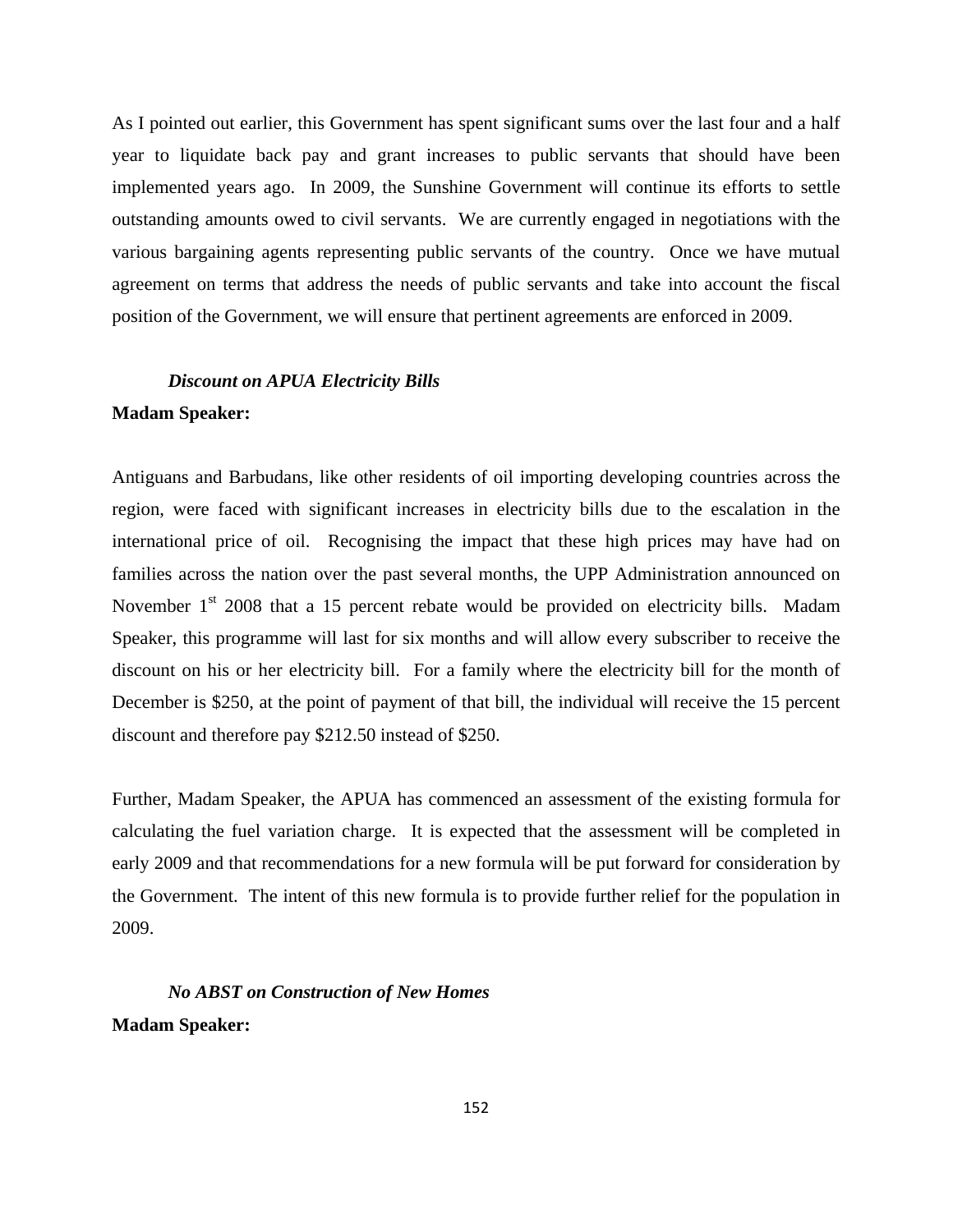The UPP Administration has been on a campaign to make home ownership a reality for every Antiguan and Barbudan. To facilitate this, we have sought over the past four and a half years, to reduce the cost of home construction. In 2008, this Government made amendments to the Antigua and Barbuda Sales Tax and included a provision which offers relief in respect of materials utilised in the construction of new homes. Essentially, Madam Speaker, we have zero rated the supply of construction services and materials in respect of the construction of a new home.

To access this benefit, an individual may use the services of an ABST registered contractor to carry out the construction. In this case the homeowner would not pay ABST on the construction service on the building materials.

Secondly where a person opts to purchase materials directly from a builders' merchant or hardware store then he or she will be charged ABST at the time of purchase. In this case, the individual should obtain an ABST receipt in respect of his/her purchases. This receipt should contain the name of the individual, a description of the goods, the amount paid and the ABST showed separately. The individual would then obtain forms ABST 007 and 008 from the Inland Revenue Department and, having completed the forms, submit a monthly claim in respect of the amounts paid in ABST on building materials. Inland Revenue will then arrange for a refund of the ABST amounts to be paid to the individual.

The ABST Unit at the Inland Revenue Department will provide the necessary support and information to persons undertaking new residential construction to ensure that they can effectively access this benefit.

#### **CONCLUSION**

## **Madam Speaker:**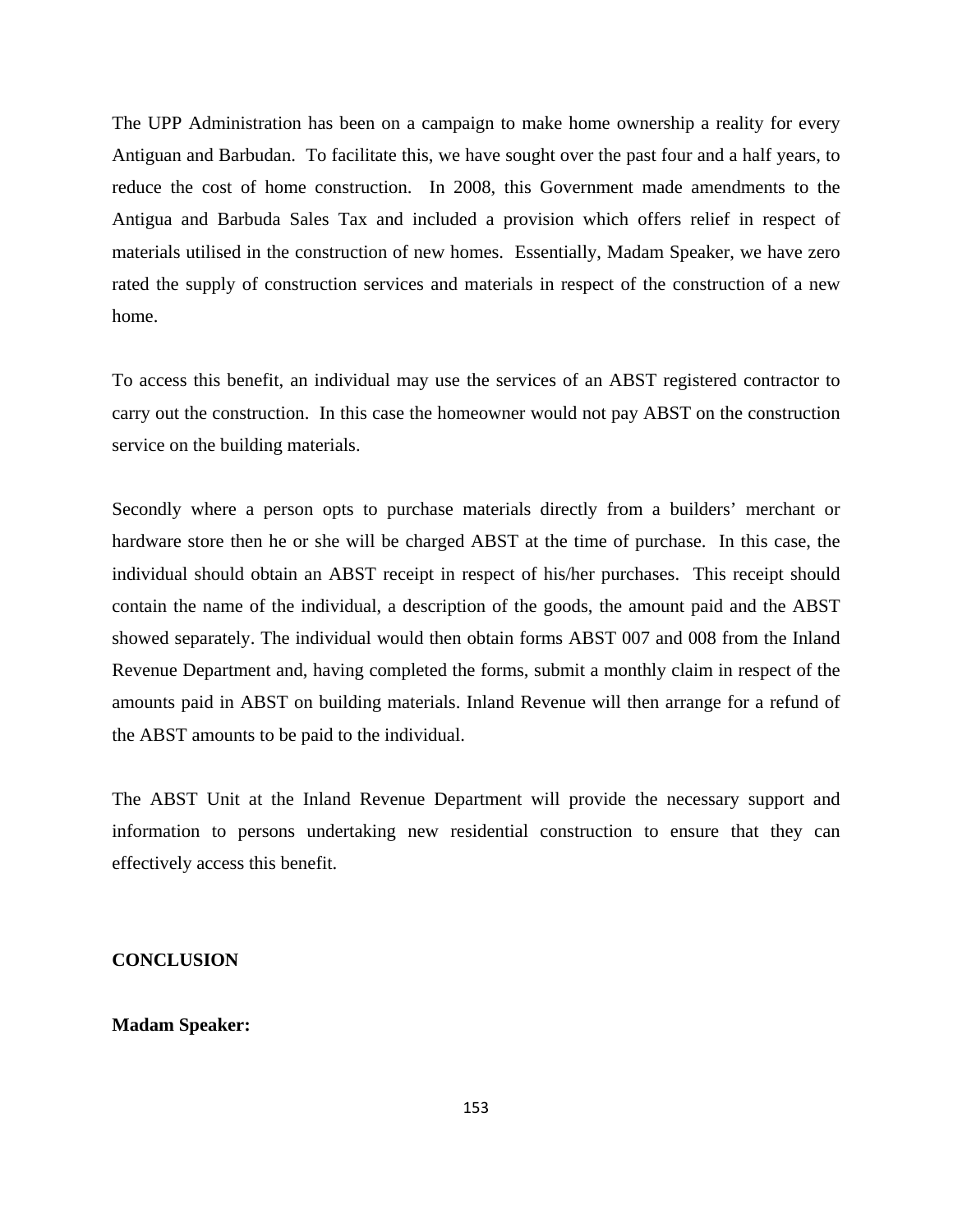The UPP Administration firmly believes that it is possible to operate in a fiscally prudent manner without sacrificing the welfare of the populace. We cannot afford to deprive our children and our children's children of the hope of a vibrant and prosperous future for Antigua and Barbuda. It is our duty, Madam Speaker, to leave a legacy of economic strength and social advancement, and unshakable confidence that **"each endeavouring, all achieving"** is more than a motto but a guaranteed path to lasting development.

#### **Madam Speaker:**

As I have laid out in the foregoing, the UPP Government has stepped up to the plate and taken on the mammoth task of correcting decades of economic corrosion to the social and economic fabric of this nation by a group of wily wolves, cleverly disguised in the garments of sensitivity and compassion for the needs of the people of this nation. Fortunately Madam Speaker, our people became wise to this guise and stated overwhelmingly in March 2004 that they were sick and tired of the greed, corruption and blatant disregard for the welfare of the citizens of this country. Our people no longer wanted to hear when they travelled abroad, whether within the region or further afield, that Antigua and Barbuda was a rogue state. Antiguans and Barbudans are a proud people, known for blazing a trail of excellence and grand achievements.

## Madam Speaker:

This UPP Administration determined that it would reclaim the good name of our country and would pursue a set of policies that placed Antigua and Barbuda back on the **Right Track and move the people in the Right Direction.** 

When it came to promoting economic growth, the ALP administration was quite skilled at implementing ineffective and downright bizarre policies that failed to produce any positive and sustainable results. Indeed, the last five years of their so-called leadership clearly demonstrated that they were drowning in incompetence. Madam Speaker, the blunders and mistakes of the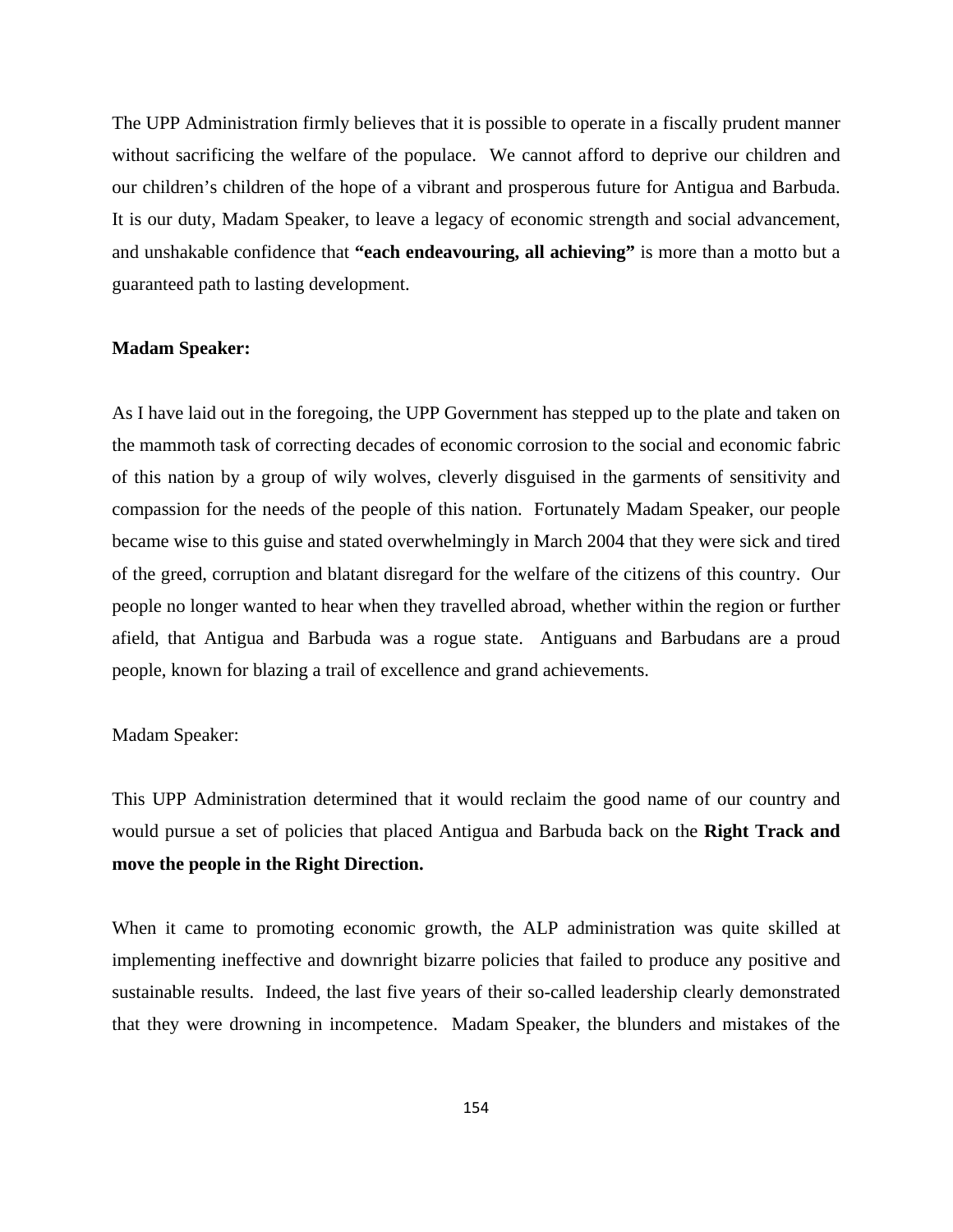ALP regime could easily fill an encyclopaedia of **"What Not to Do in Economic Policy and Development".** 

With the UPP Administration, however this country has experienced a wave of economic success the likes of which has made our opponents red hot under their collars. They better get used to it, Madam Speaker, because this UPP Train will not be stopped!

#### **Madam Speaker:**

The big red machine was no better at managing the public purse. Instead of securing their rights and ensuring workers in this country were treated in a fair and equitable manner, these purveyors of Amateurism, Lip-service and Partisanship took our nation to the edge of bankruptcy. Madam Speaker, for months, they could not even manage to pay public servants their salaries. What is interesting, Madam Speaker, they continually say that the UPP is a tax and spend Government. Our opponents are of the view that using the revenues we generate to enhance public infrastructure, honour obligations to our creditors – including public servants, and pursue programmes that enhance the wellbeing of our people is not a fiscally sound way to manage. Apparently, the ALP regime still believes that borrowing from local, regional and international creditors and not repaying is a sensible approach to governance.

The people of this country have however experienced governance in the sunshine and realise that the Baldwin Spencer Administration has our twin island nation on the **Right Track and Moving in the Right Direction.**

#### **Madam Speaker:**

Under the firm and steady hand of the UPP Administration, this nation has faced a number of external economic challenges. However, these challenges did not faze us. You see, Madam Speaker, the UPP Train is travelling on a set of tracks that are rooted in a bedrock of sound fiscal, economic and social policies. So, whether our country must face the gale force winds of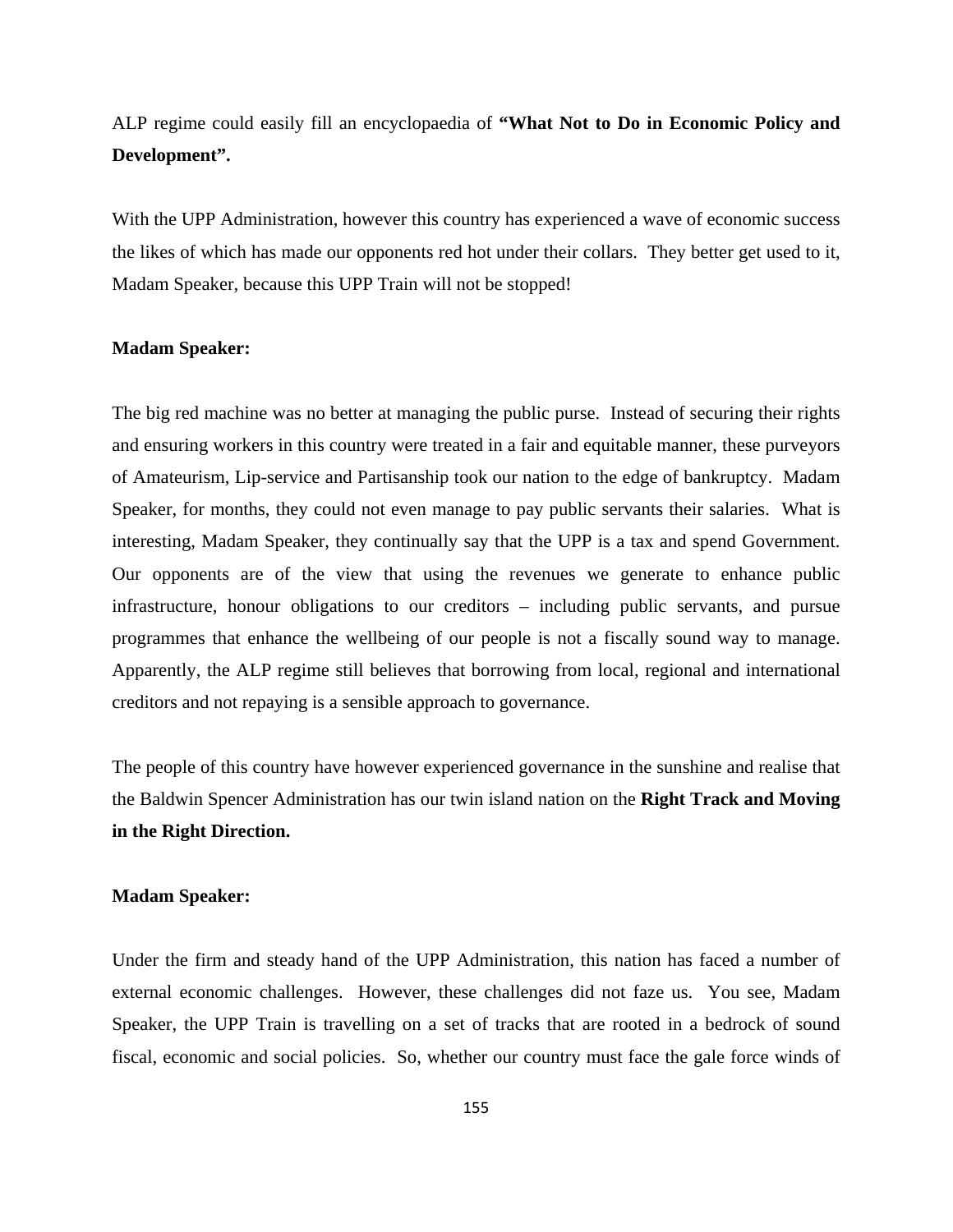external economic challenges or the fury of some natural disaster, this train, though it may be shaken will not be derailed. The UPP will continue to move Antigua and Barbuda forward to a future that is gleaming with economic prosperity and social advancement. Madam Speaker, it is clear to us that even the slightest wind of external economic difficulty will easily topple the dilapidated, big Red House from its feeble foundation.

Madam Speaker, the members of the former administration can weave as many 'Nansi' stories as they like, but the people of this nation will never again return to their house of horrors.

#### **Madam Speaker:**

The ALP under the leadership of Lester Bryant Bird and my Honourable opponent from St. John's Rural West as the Shadow Finance Minster has indicated that if they are successful during the next election they will do two things on the first day of assuming office:

- 1. Remove the Personal Income Tax and
- 2. Reduce the rate of the ABST by 50.0 per cent.

### **Madam Speaker:**

What my opponents fail to tell the people of this country is what will be the implication of this policy position on the fiscal account. Madam speaker I asked the technicians in the ministry of finance to make these two adjustments to the taxes to see if there is any merit in this policy position being advanced by the Antigua Labour Party.

The numbers show that this adjustment would reduce current revenue by approximately \$200.0m. Given the current structure of Government's expenditure this would result in a current account deficit of \$190.0m and an overall deficit of \$284.0m in 2009. Madam Speaker I am sure my opponents will say that they will reduce expenditure to account for the reduction of revenue so let's look at that for a minute.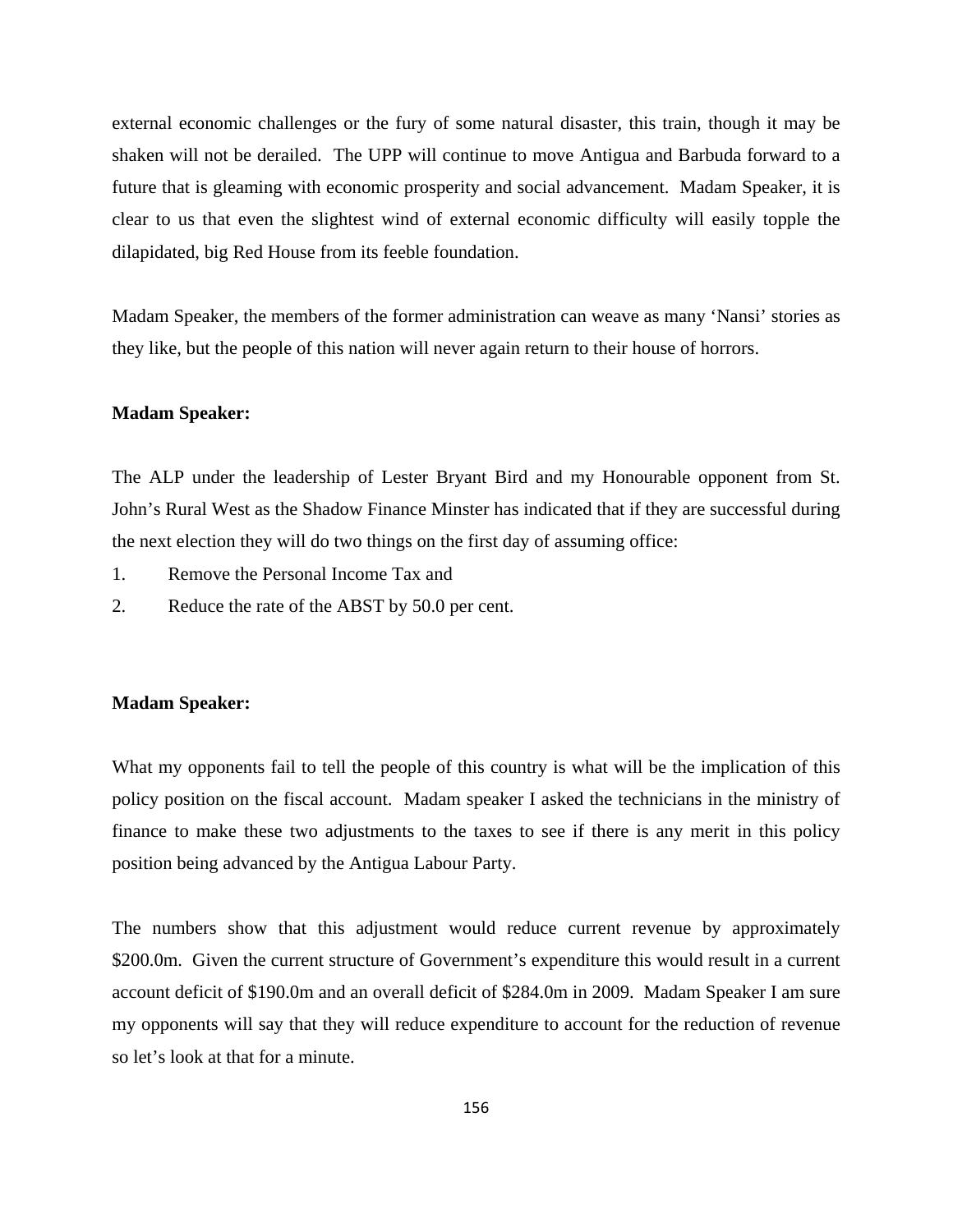The adjustments to the aforementioned taxes will reduce revenue to about \$623.0m in 2009. At present, expenditure on wages and salaries, goods and services and pensions and gratuities amount to \$635.0m. Keep in mind that we have not accounted for the payment of statutory contributions to Social Security, Medical Benefits and the Board of Education, debt service payment, and Capital expenditure. Madam speaker I submit that this mathematical problem has no solution and in economics this is referred to as an unsustainable fiscal position the likes of which we have seen under the ALP administration in 2003 and the first quarter of 2004.

Madam Speaker, my opponents can only solve this problem by reverting to the manner in which they managed this country prior to March 2004. Specifically, if they were to reduce taxes by \$200.0m the Government could only close the fiscal gap if they:

- (1) Reduced the wage bill by cutting employment
- (2) Stopped paying Contribution to Social Security, Medical benefits and The Board of Education
- (3) Reduced the level of Capital Expenditure
- (4) Stopped servicing the Debt
- (5) Eliminated the School Uniform Programme
- (6) Reduced pensions to pre-2005 levels
- (7) Ended the School Meals Programme
- (8) Eliminated grants such as those provided to the Pensioners' Association and the Association of Persons with Disabilities

Madam speaker, I could go on but I am sure the point is clear. I challenge my opponents to do the analysis and be honest with the people of this country. I am hopeful that when they rise to debate this budget they will tell the people of this country how they intend to meet basic social and capital expenditure once they have eliminated the Personal Income Tax and reduced the Antigua and Barbuda Sales Tax.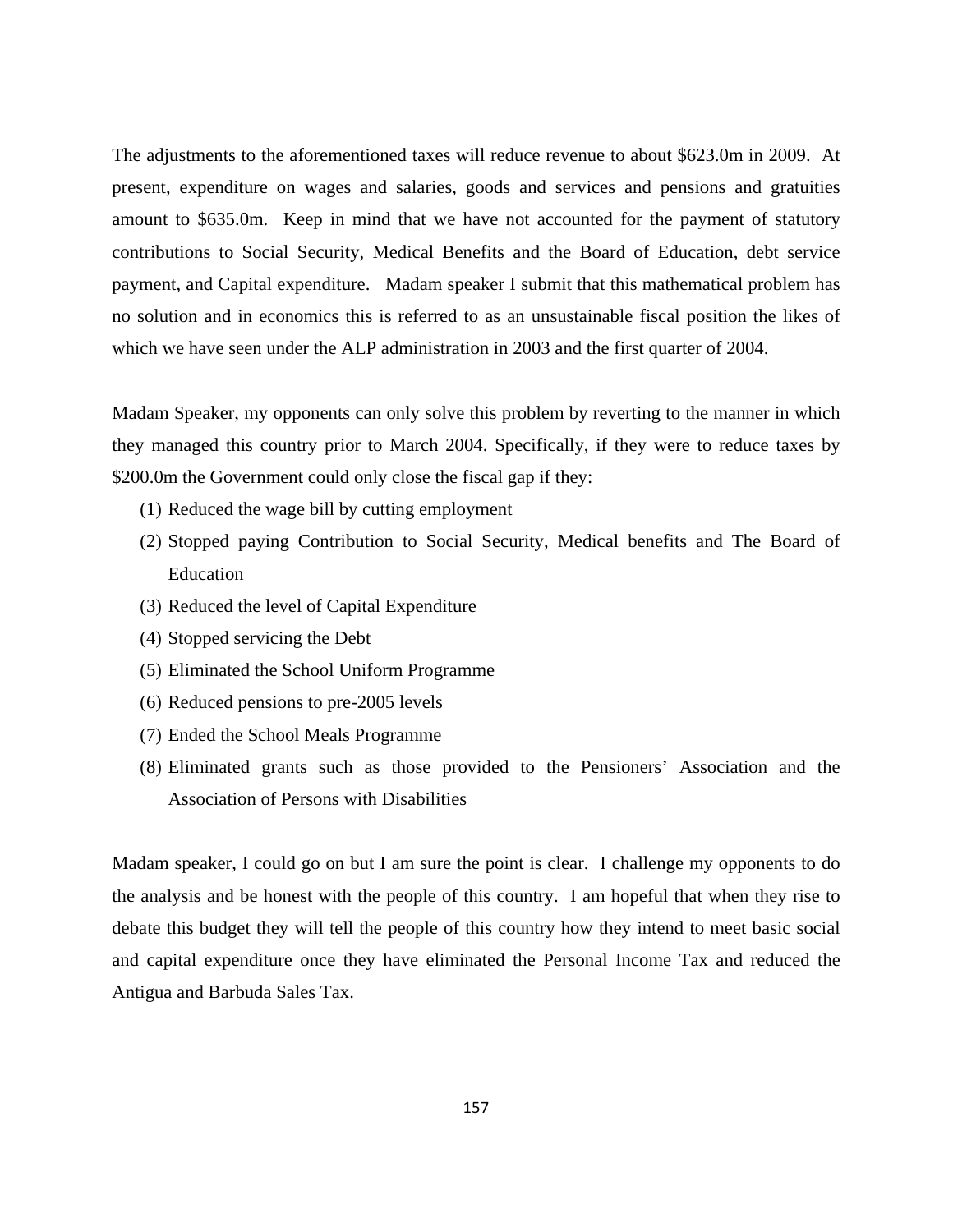Finally Madam Speaker, the UPP Administration is certain that once all is said and done, Antiguans and Barbudans will seek to remain on the Right Track and moving in the Right Direction on the UPP Train of success. As we work together to secure a better Antigua and Barbuda for future generations, we will be called upon to make some sacrifices. Indeed, to achieve any objective, one must forego something of value in the present.

When this Administration implemented the Personal Income Tax in 2005, we indicated that it was a sacrifice worth making in order to secure a more stable and prosperous future for this nation. Madam Speaker, the figures presented above indicate that the sacrifices our people have made are starting to yield some impressive results. However, the former administration made a massive mess of the public purse and, while this Administration intended the Personal Income Tax to be a temporary measure, we are not yet in a position to remove it. Though this may be the case, Madam Speaker, the Sunshine Government does intend to make future adjustments to the personal income tax whenever feasible.

The UPP Administration is very grateful for the patience and perseverance of the people of Antigua and Barbuda and we will ensure that the policies and programmes we implement in the future keep this country on the Right Track and moving in the Right Direction. We are still your Caring Government and we will always Put the People of this country first.

In this regard, Madam Speaker, I am pleased to announce that as we speak, the prices at the pump for gasoline and diesel are being reduced. As of today, the price per gallon of gasoline and diesel will be reduced from \$13.65 to \$11.95. This Government will ensure that as international prices continue to decline, we will make the requisite adjustments at the pump in order to pass on the benefits to the population.

Before I take my seat, Madam Speaker, I wish to impart one final bit of information. In particular, I am pleased to advise that the Government will once again adjust the personal income tax rates and bands in 2009. The personal income tax structure will be further simplified by having only three rates and three bands.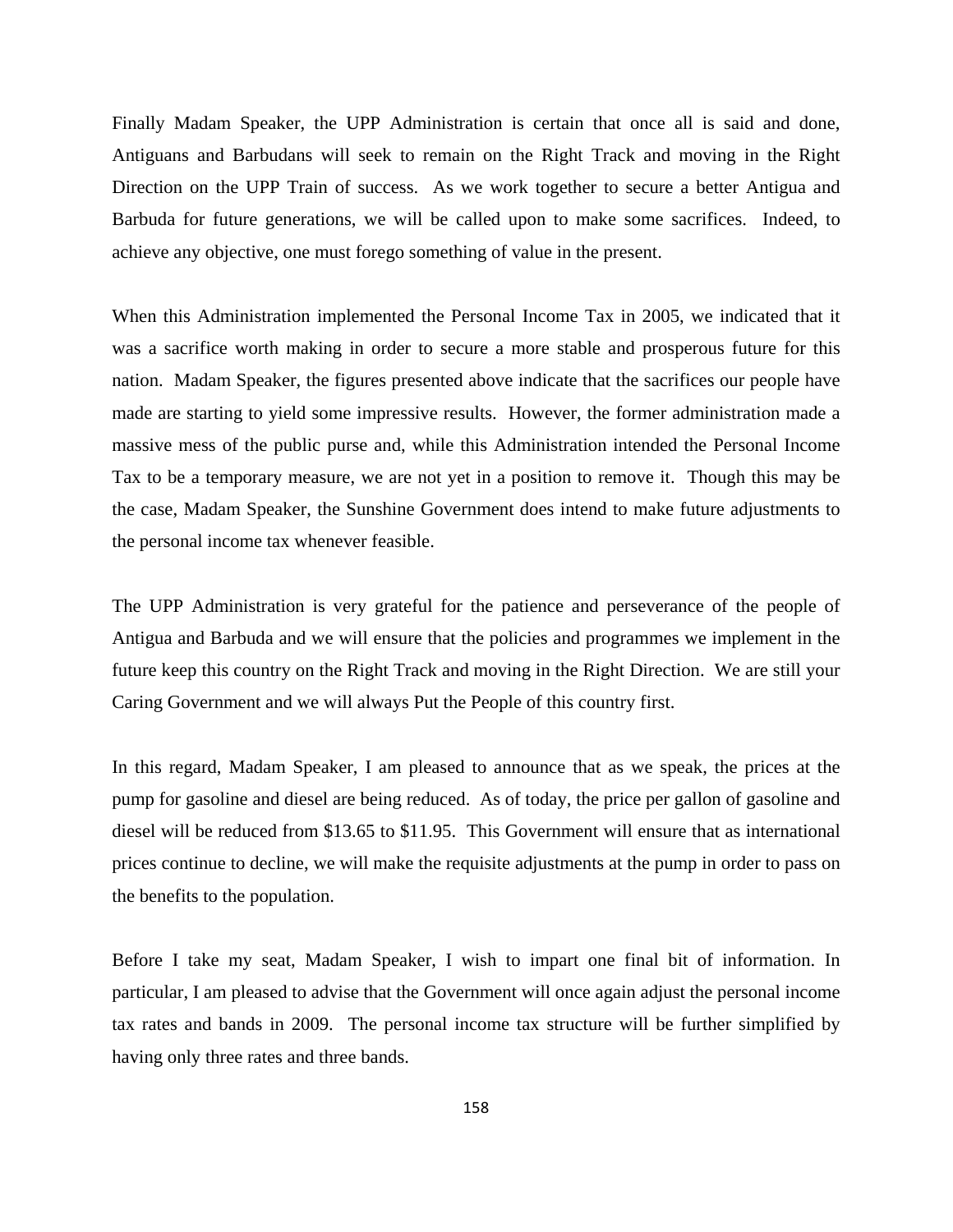# **Madam Speaker:**

Effective January 2009, the Personal Income Tax rates and bands will be as follows:

| <b>Monthly Income Bands</b> | <b>Personal Income Tax Rate</b> |
|-----------------------------|---------------------------------|
| \$0 to $$3,000$             | 0 percent                       |
| \$3,001 to \$15,000         | 10 percent                      |
| $$15,001$ and above         | 25 percent                      |

I close, Madam Speaker, by wishing you; the Honourable Prime Minister, the Honourable Leader of the Opposition, and all other Honourable Members of this Honourable House; and most importantly, the citizens and residents of this beloved country, a Blessed and Happy Christmas; and a Peaceful and Joyous New Year.

I thank you, Madam Speaker, and I commend Budget 2009 to the Honourable Members and ask that they endorse the proposals presented therein.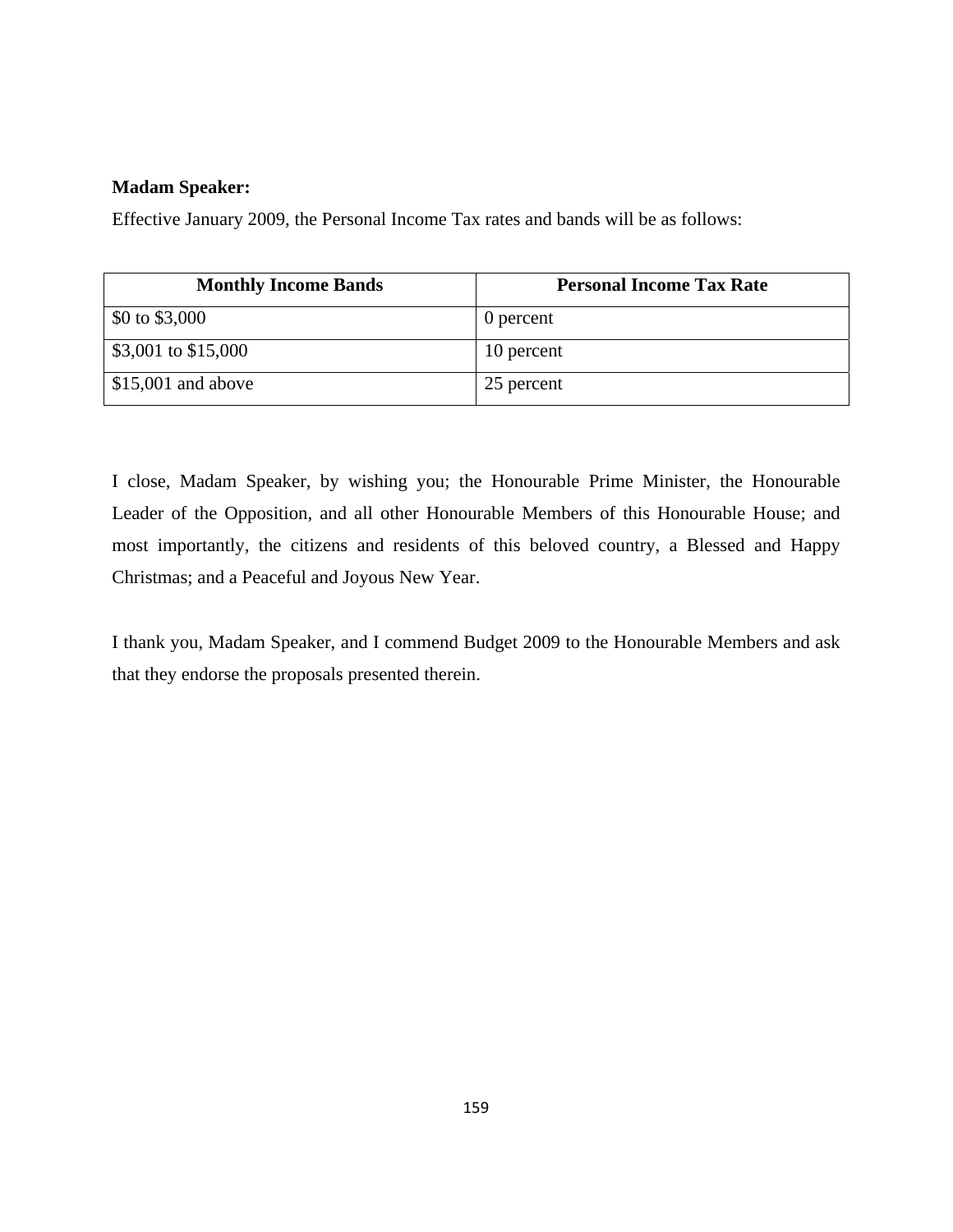# **ACKNOWLEDGEMENTS**

We wish to thank the following persons for their contribution:

Honourable Senator Joanne Massiah Ambassador Joan Underwood Ambassador Anthony Liverpool Ambassador Dr. Clarence Henry Ms. Deborah Hackshaw – USAID COTS Mr. Doug McLaren – ABST Unit, Inland Revenue Department Mrs. Almira Henry - Ministry of Housing and Social Transformation Mr. Ted Lewis – Ministry of Finance Ms. Shantel Browne – Ministry of Finance Mrs. Anthea Williams – Ministry of Finance Mrs. Angela Brown – Customs and Excise Division Mr. George Brown – Customs and Excise Division Mr. Daryll Matthew – Ministry of Agriculture, Lands and Fisheries Mrs. Joy-Ann Charles Ferguson – Social Transformation Ms. Barbara Williams – Industry and Commerce Mrs. Ann Jonas – National School Uniform Grant Programme Mr. Leroy King – Financial Services Regulatory Commission Ms. Kaye McDonald – Directorate of Gaming Mr. Winston Henry – Public Relations Officer – Ministry of Finance Mr. Nicholas Savoie - Free Balance Consultant Mr. Roger Tongue – Financial Comptroller (APUA) Mr. Donald Charles - Antigua Barbuda Development Bank

This document could not have been completed without the invaluable input of the Budget Office Staff:

- Mr. Daniel Knight
- Ms Cordella Weston
- Ms Jannelle Wehner
- Ms Sandra Henry
- Mrs. Claudia Steele-Henry
- Ms Yolanda Joseph
- Mr. Yannik Gordon
- Ms. Glynis Joy Lewis
- Ms. Donna Sandy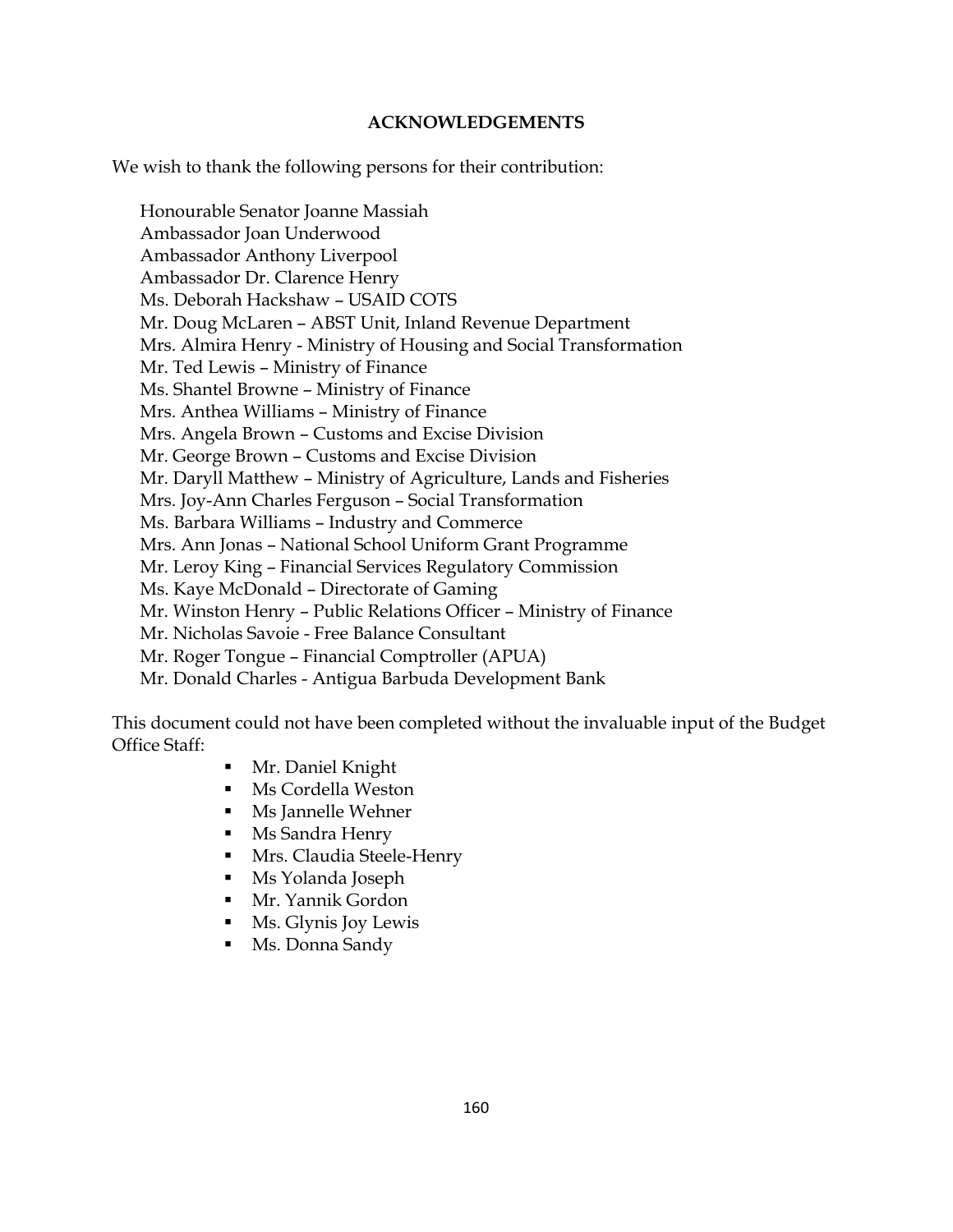#### **APPENDICES**

# **The Basket of Essential Goods:**

# **There is NO ABST on the following items:**

#### **Baby Products**

Baby Bottles Baby Nipples Baby Wipes Diapers Baby Formula Baby Foods Baby Juices

### **Fruits & Vegetables**

Apples Apricots Bananas Cherries Plantains Coconut Dates Figs Pineapple Avocados Oranges Lemon Grapefruit Limes Grapes Guavas Mangoes Melons Passion fruit Soursop Golden apple Papaws Peaches Pears Plums Strawberries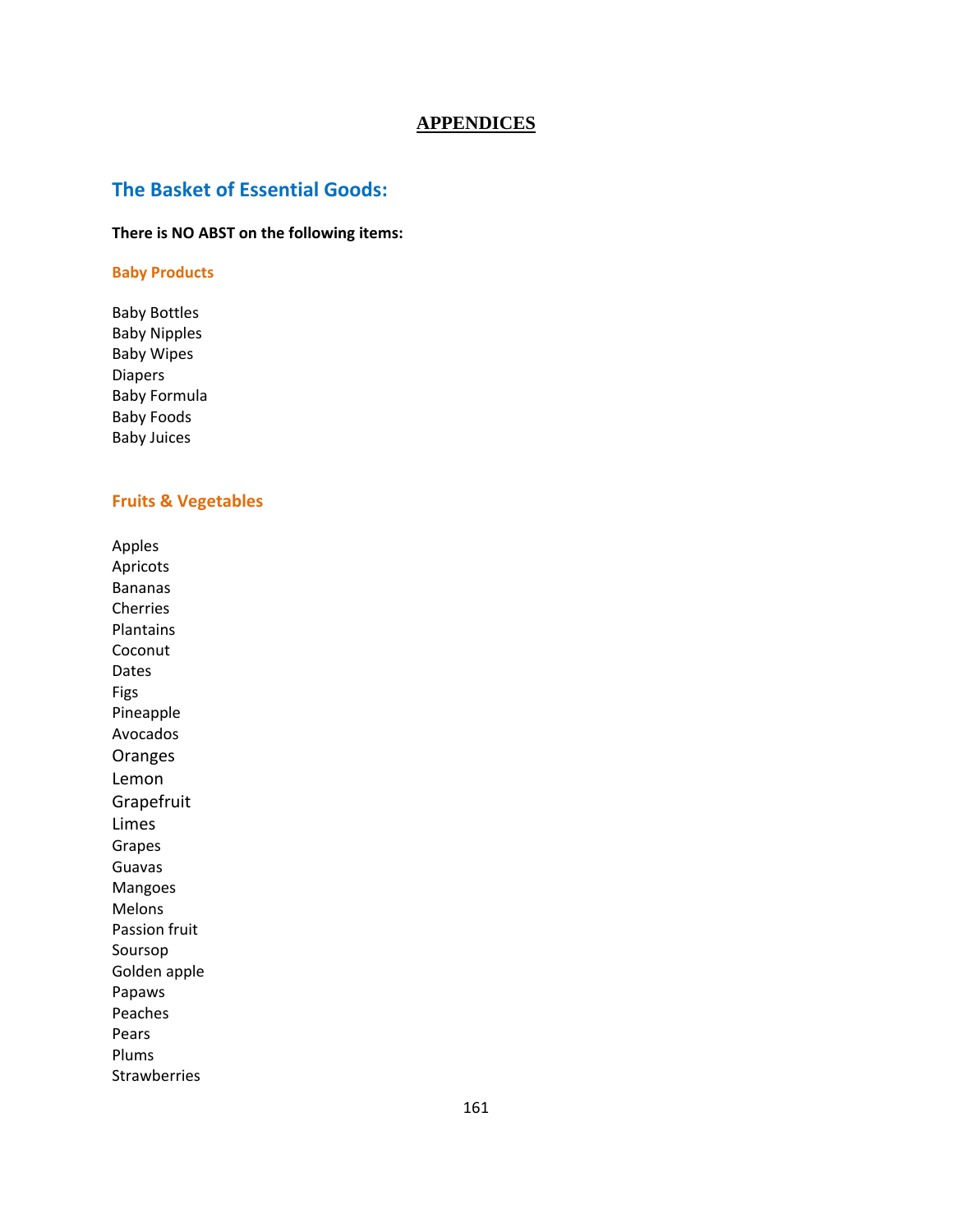Raspberries Potato Tomato Carrot Peas Beans Onions Garlic Broccoli Eggplant Spinach Cauliflower Cabbage Lettuce Pumpkin Other Vegetables

# **Dry Goods & Oils**

Sugar Black Pepper Cocoa Powder (unsweetened) **Ovaltine** Milo Other Cocoa Powder Cornmeal Pasta Corn Oil Olive Oil Soybean Oil Sunflower Oil Canola Oil Other Cooking Oil Margarine Rice Salt Shirley Biscuit Other Sweetened biscuits **Crackers** Other Unsweetened Biscuits Tea Tofu Soya Chunks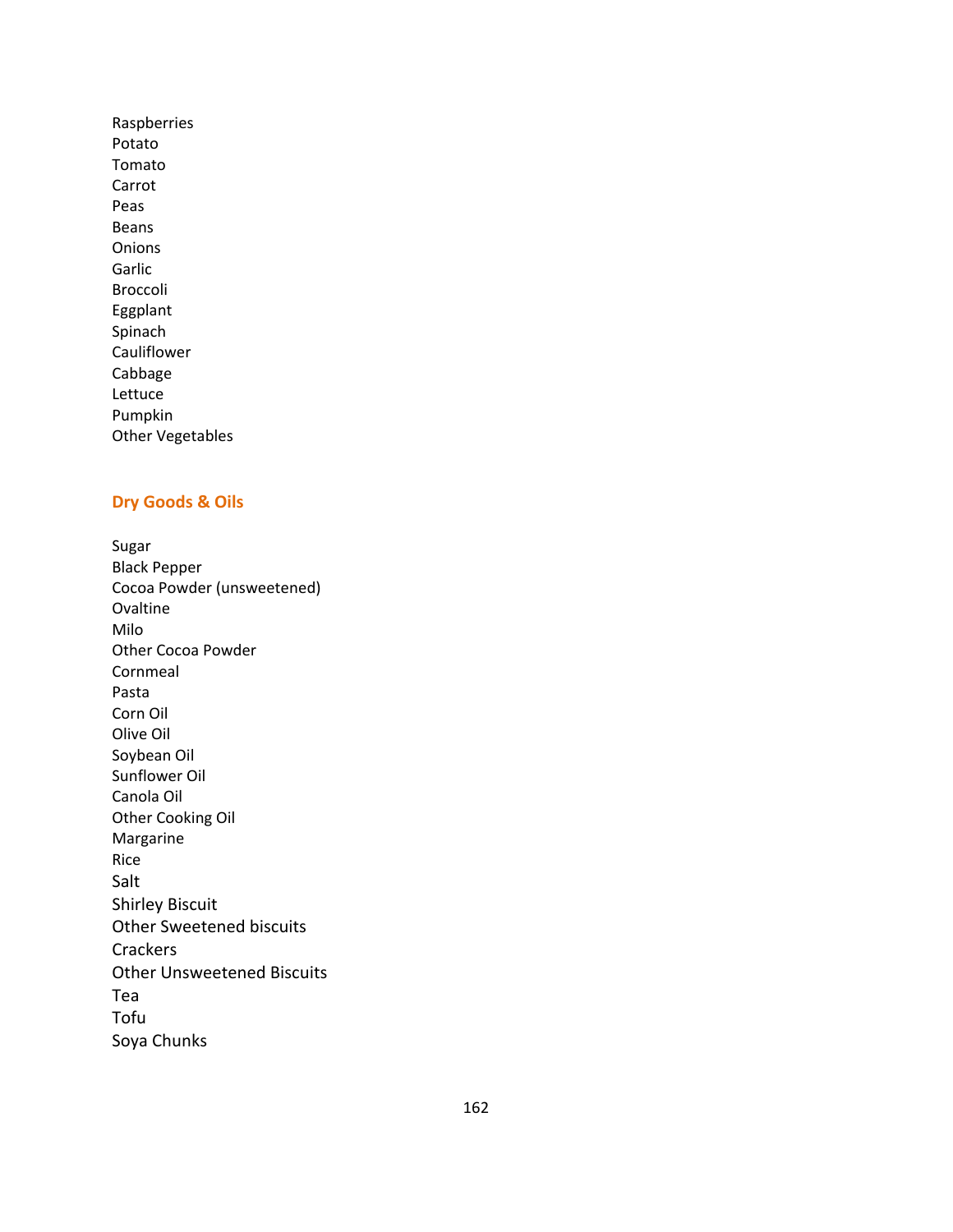### **Bread, Dairy & Cereal**

Local Bread Local Bun Butter Corn Flakes Raisin Bran **Oats** Cream of Wheat Other Cereals Cheese Margarine Milk Powdered Milk

# **Dried Fish & Canned Meats**

Corn beef Salt Fish Ling Fish Sardines Smoked Red Herring Luncheon Meat Mackerel (pickled) Canned Sausages Tuna

# **Household Sundries**

Dish washing liquids

## **Insecticides**

Mosquito coil Powdered Detergent Liquid Detergent Toilet paper Soap Liquid Soap Toothpaste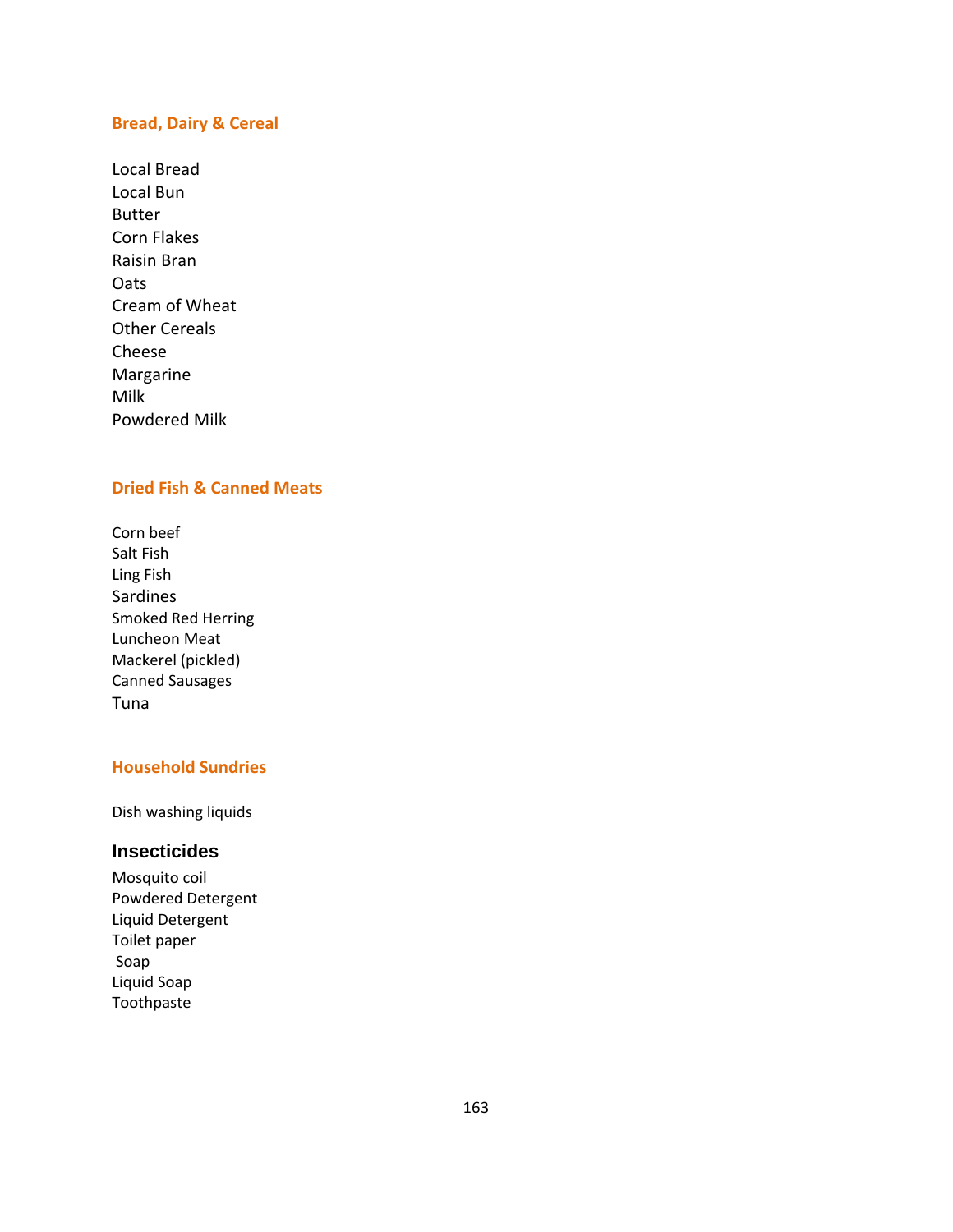### **Other Items**

Lumber Medicine (retail) Adult Bed Pads Adult Diapers Newspaper Pharmaceutical goods Plywood

#### **Beverages**

Malt Mineral Water Bottled Water Apple Juice Grapefruit Juice Grape Juice Lime Juice Orange Juice Passion Fruit Juice Pineapple Juices Tamarind Juice Tomato Juice Vegetable Juice Juice Mixtures Fruit Drinks Mineral Water Soya Milk

## **Meat & Poultry**

Eggs Chicken Pork Beef Mutton Turkey Sausages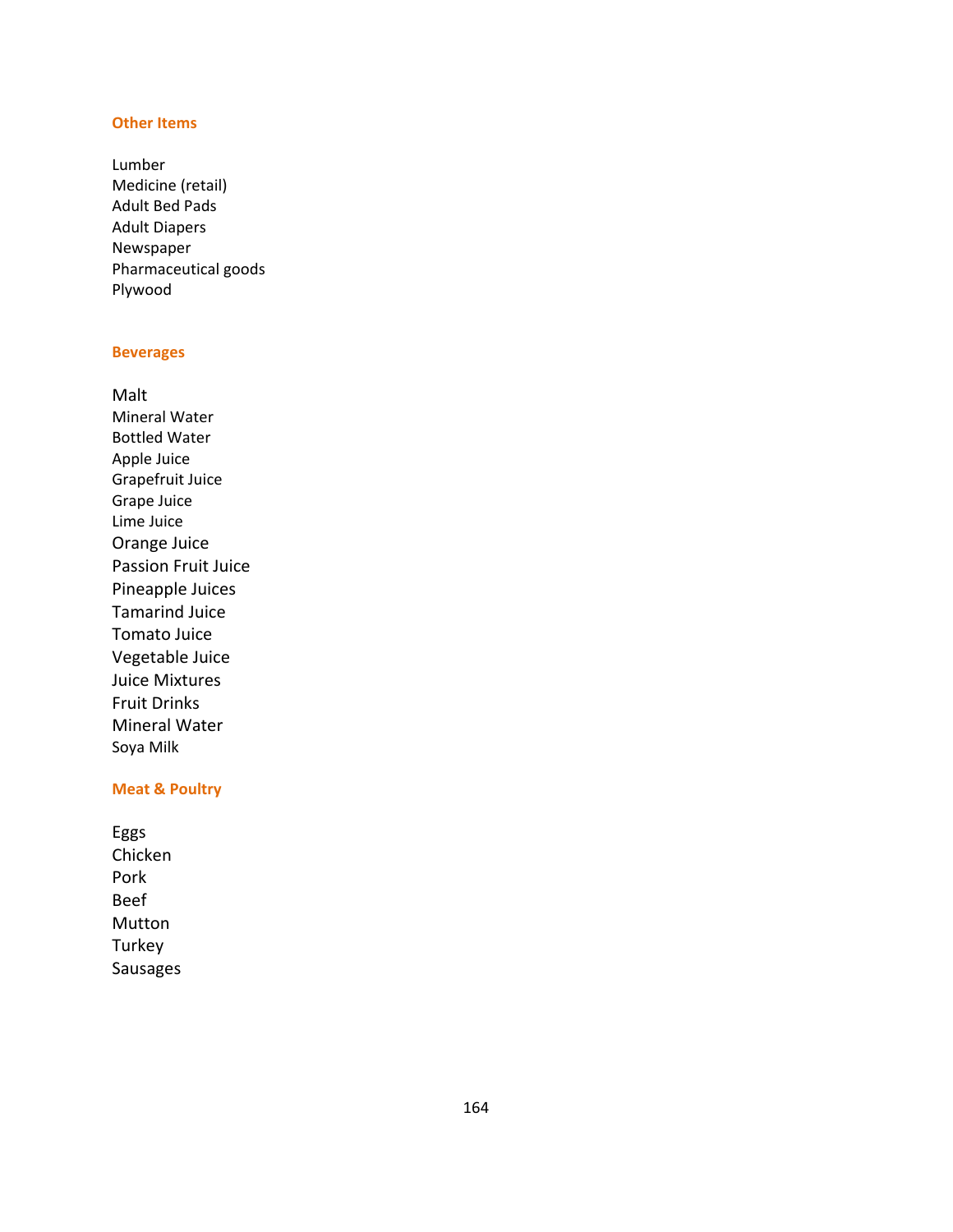# **The Basket of Essential Goods:**

#### **Items at 0% Customs Service Tax:**

### **Baby Products**

Baby Bottles Baby Nipples Baby Wipes Diapers Baby Formula Baby Foods Baby Juices

# **Fruits & Vegetables**

Apples Apricots Bananas Cherries Plantains Coconut Dates Figs Pineapple Avocados Oranges Lemon **Grapefruit** Limes Grapes Guavas Mangoes Melons Passion fruit Soursop Golden apple Papaws Peaches Pears Plums Strawberries Raspberries Potato Tomato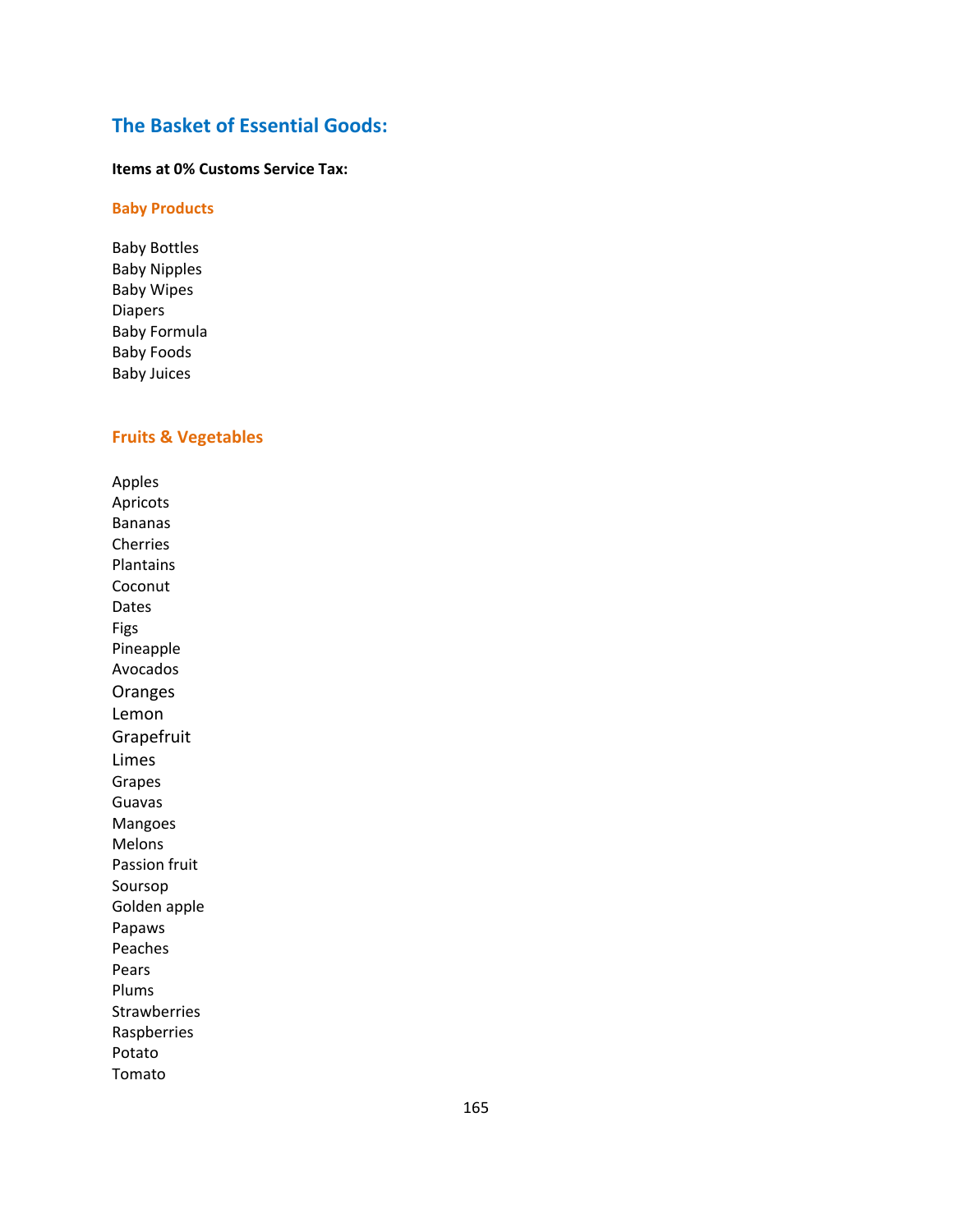Carrot Peas Beans **Onions** Garlic Broccoli Eggplant Spinach Cauliflower Cabbage Lettuce Pumpkin Other Vegetables

# **Dry Goods & Oils**

Sugar Black Pepper Cocoa Powder (unsweetened) Ovaltine Milo Other Cocoa Powder Cornmeal Pasta Active Yeast Corn Oil Olive Oil Soybean Oil Sunflower Oil Canola Oil Other Cooking Oil Margarine Rice Salt Shirley Biscuit Other Sweetened biscuits **Crackers** Other Unsweetened Biscuits Tea Tofu Soya Chunks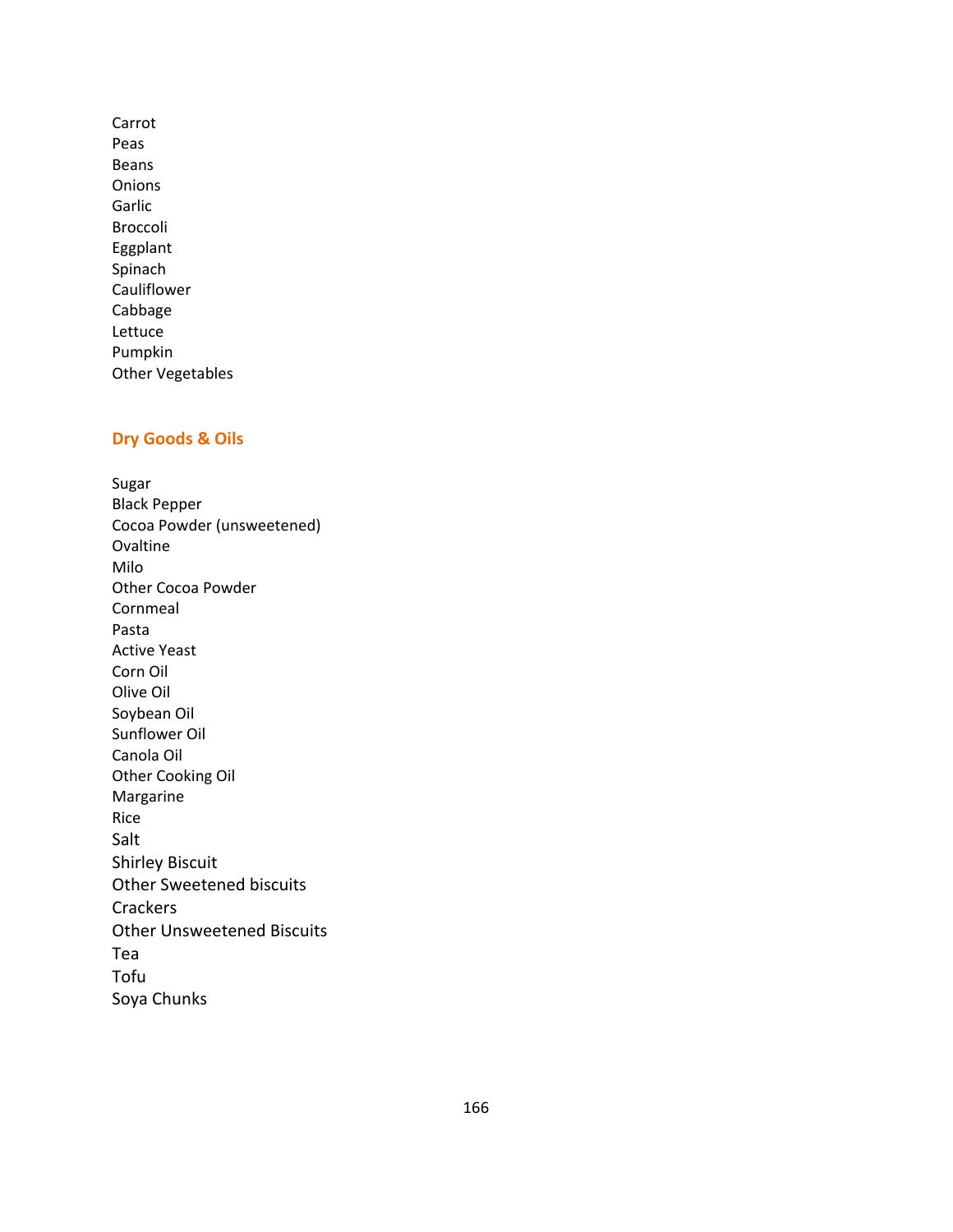### **Bread, Dairy & Cereal**

Local Bread Local Bun Butter Corn Flakes Raisin Bran **Oats** Cream of Wheat Other Cereals Cheese Margarine Milk Powdered Milk

# **Dried Fish & Canned Meats**

Corn beef Salt Fish Ling Fish Sardines Smoked Red Herring Luncheon Meat Mackerel (pickled) Canned Sausages Tuna

# **Household Sundries**

Dish washing liquids

## **Insecticides**

Mosquito coil Powdered Detergent Liquid Detergent Toilet paper Soap Liquid Soap Toothpaste Sanitary Towels Tampons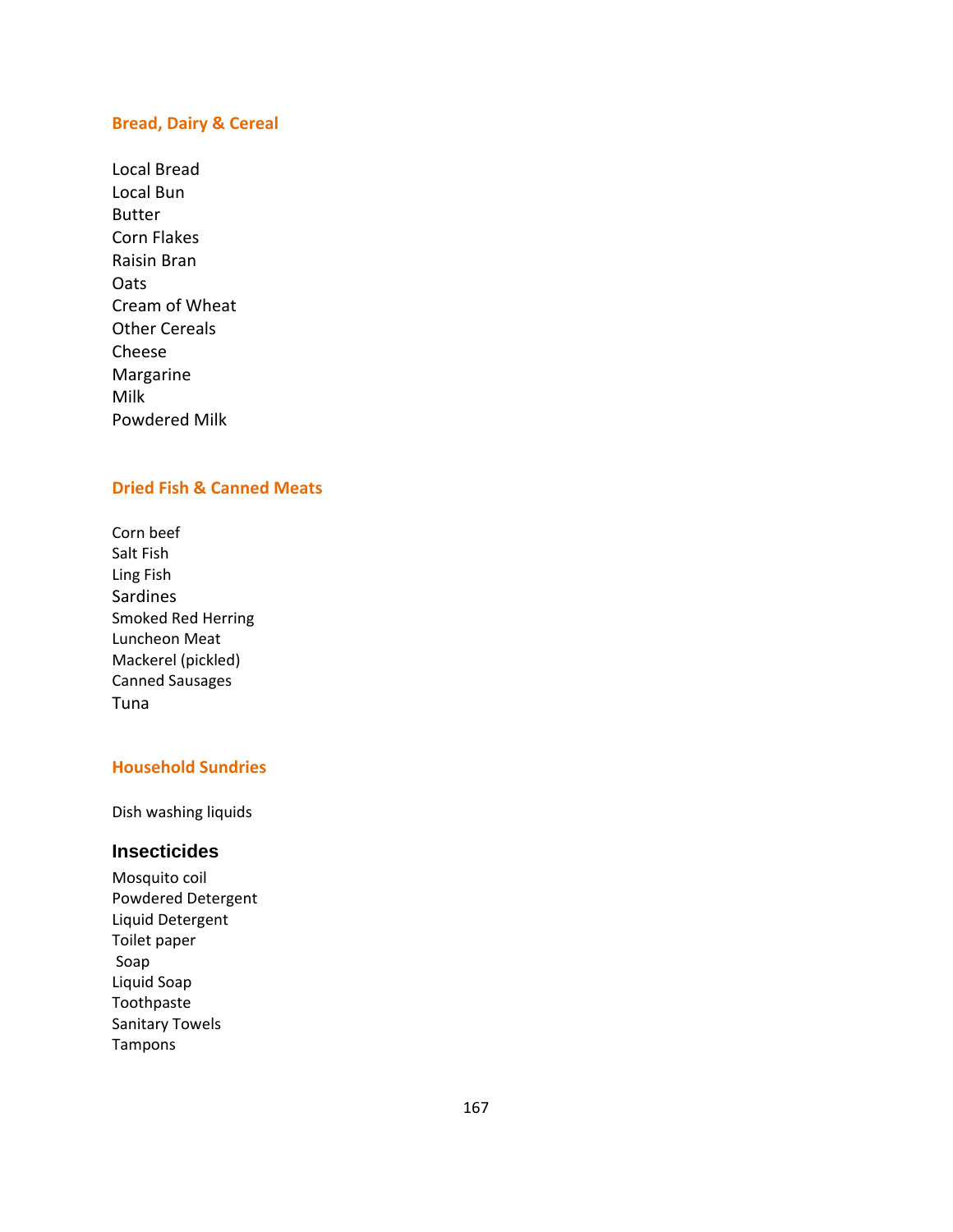#### **Other Items**

Lumber Medicine (retail) Adult Bed Pads Adult Diapers Newspaper Pharmaceutical goods Plywood

#### **Beverages**

Malt Mineral Water Bottled Water Apple Juice Grapefruit Juice Grape Juice Lime Juice Orange Juice Passion Fruit Juice Pineapple Juices Tamarind Juice Tomato Juice Vegetable Juice Juice Mixtures Fruit Drinks Mineral Water Soda Soya Milk

#### **Meat & Poultry**

Eggs Chicken Pork Beef Mutton Turkey Sausages